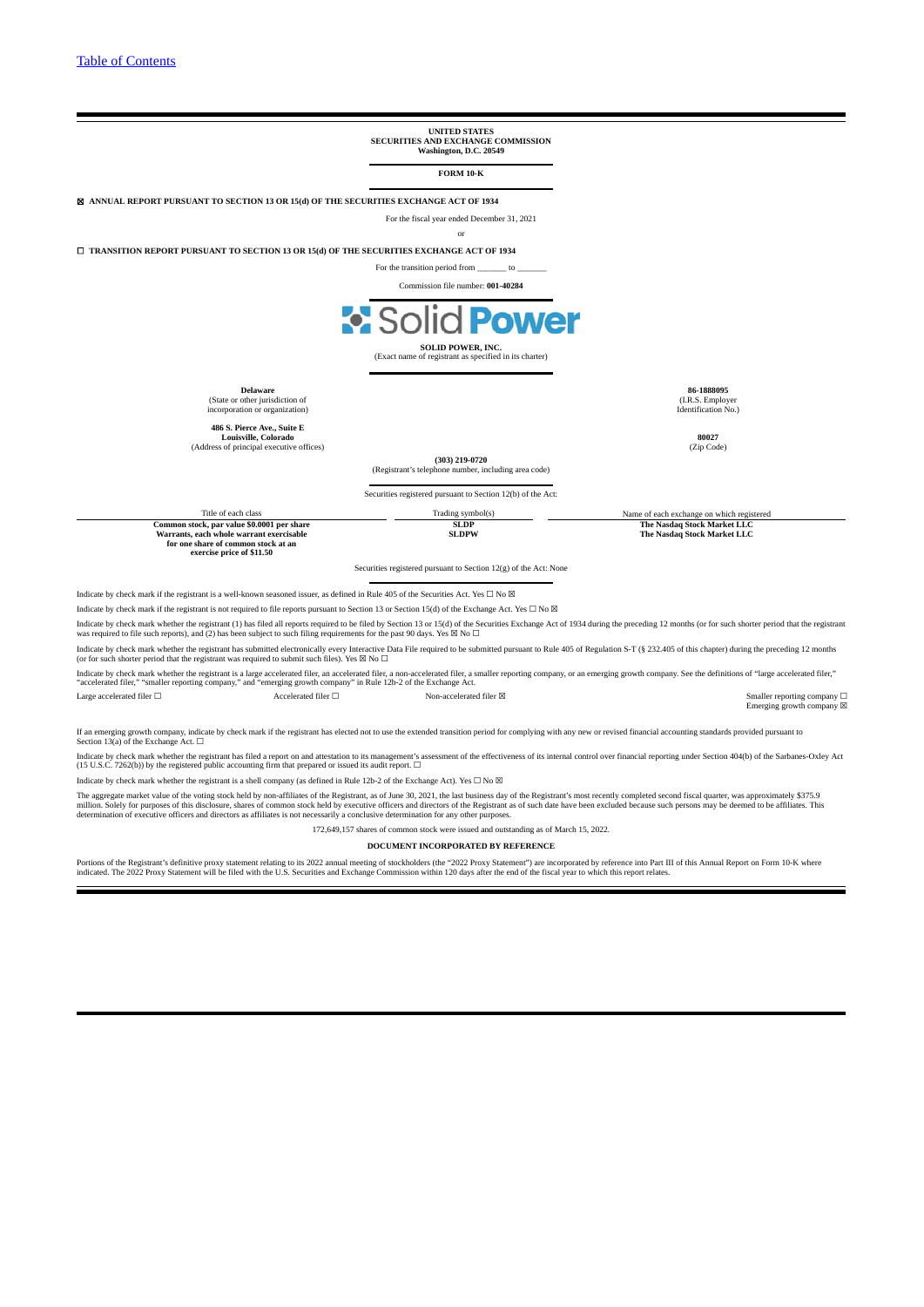# **Table of Contents**

<span id="page-1-0"></span>

| <b>PART I</b>   |                                                                                                   | 5  |
|-----------------|---------------------------------------------------------------------------------------------------|----|
| Item 1.         | <b>Business</b>                                                                                   | 5  |
| Item 1A.        | <b>Risk Factors</b>                                                                               | 18 |
| Item 1B.        | <b>Unresolved Staff Comments</b>                                                                  | 45 |
| Item 2.         | <b>Properties</b>                                                                                 | 45 |
| Item 3.         | <b>Legal Proceedings</b>                                                                          | 45 |
| Item 4.         | <b>Mine Safety Disclosures</b>                                                                    | 45 |
| <b>PART II</b>  |                                                                                                   | 47 |
|                 | Market for Registrant's Common Equity, Related Stockholder Matters and Issuer Purchases of Equity |    |
| Item 5.         | <b>Securities</b>                                                                                 | 47 |
| Item 6.         | [Reserved]                                                                                        | 47 |
| Item 7.         | Management's Discussion and Analysis of Financial Condition and Results of Operations             | 47 |
| Item 7A.        | <b>Quantitative and Qualitative Disclosures About Market Risk</b>                                 | 55 |
| Item 8.         | <b>Financial Statements and Supplementary Data</b>                                                | 56 |
| Item 9.         | Changes in and Disagreements With Accountants on Accounting and Financial Disclosure              | 81 |
| Item 9A.        | <b>Controls and Procedures</b>                                                                    | 81 |
| Item 9B.        | <b>Other Information</b>                                                                          | 82 |
| Item 9C.        | <b>Disclosure Regarding Foreign Jurisdictions that Prevent Inspections</b>                        | 82 |
| <b>PART III</b> |                                                                                                   | 82 |
| Item 10.        | <b>Directors, Executive Officers and Corporate Governance</b>                                     | 82 |
| Item 11.        | <b>Executive Compensation</b>                                                                     | 82 |
| Item 12.        | Security Ownership of Certain Beneficial Owners and Management and Related Stockholder Matters    | 82 |
| Item 13.        | Certain Relationships and Related Transactions, and Director Independence                         | 82 |
| Item 14.        | <b>Principal Accounting Fees and Services</b>                                                     | 82 |
| <b>PART IV</b>  |                                                                                                   | 83 |
| Item 15.        | <b>Exhibits, Financial Statement Schedules</b>                                                    | 83 |
| Item 16.        | Form 10-K Summary                                                                                 | 86 |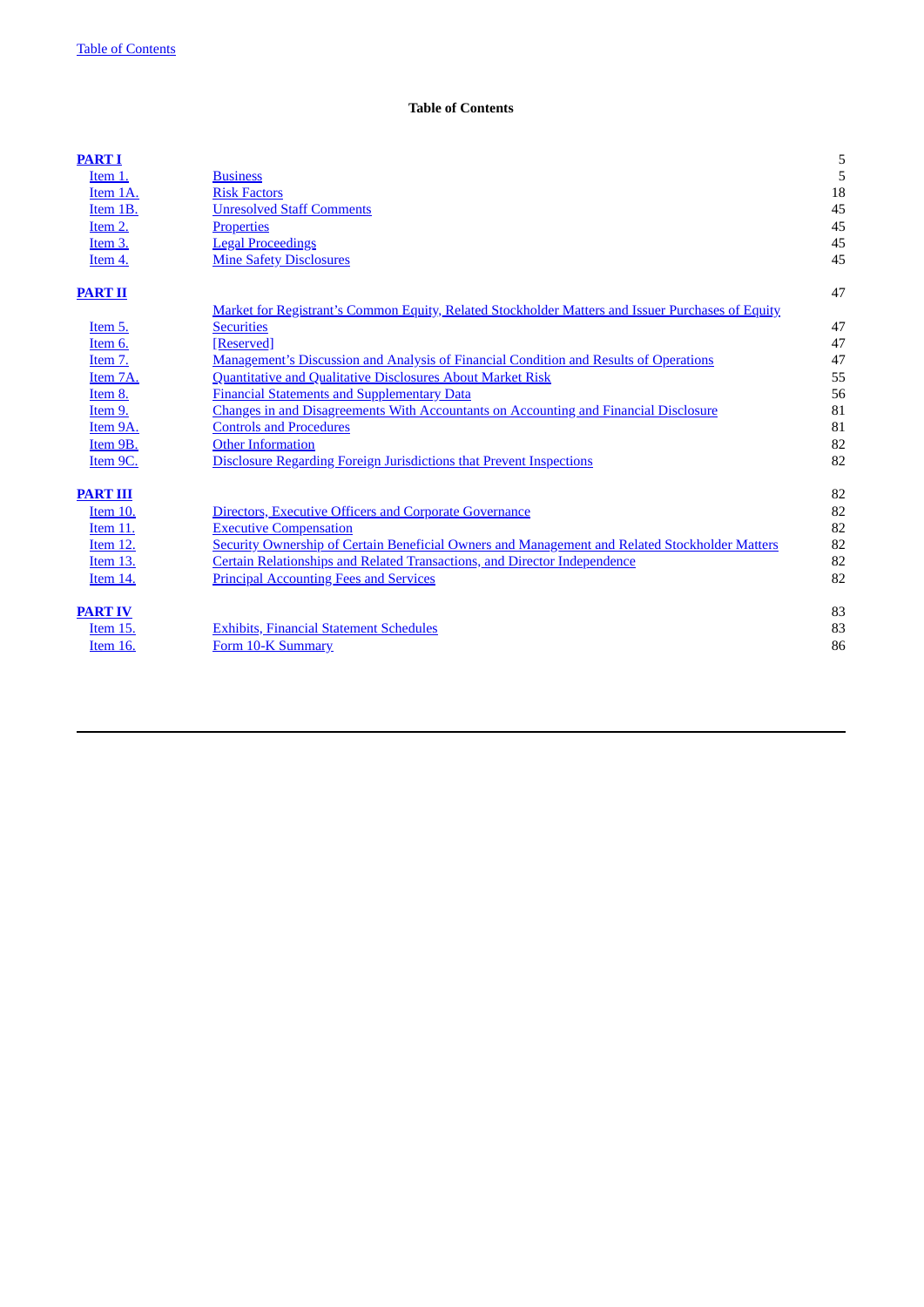#### **EXPLANATORY NOTE**

On December 8, 2021 (the "Closing Date"), Solid Power, Inc., a Delaware corporation (f/k/a Decarbonization Plus Acquisition Corporation III, "Solid Power," the "Company," "we," "us" or "our"), consummated its previously announced business combination pursuant to that certain Business Combination Agreement and Plan of Reorganization, dated June 15, 2021 (as amended, the "Business Combination Agreement"), by and among the Company, DCRC Merger Sub Inc., a Delaware corporation and wholly owned subsidiary of the Company ("Merger Sub"), and Solid Power Operating, Inc., a Colorado corporation (f/k/a Solid Power, Inc., "Legacy Solid Power"), following the approval at a special meeting of the stockholders of the Company held on December 7, 2021. Decarbonization Plus Acquisition Corporation III prior to the business combination is referred to herein as "DCRC."

Pursuant to the terms of the Business Combination Agreement, Merger Sub merged with and into Legacy Solid Power, with Legacy Solid Power surviving the merger as a wholly owned subsidiary of the Company (the "Merger" and, together with the other transactions contemplated by the Business Combination Agreement, the "business combination"). On the Closing Date, the Company changed its name from "Decarbonization Plus Acquisition Corporation III" to "Solid Power, Inc." and on December 9, 2021, the Company's common stock and warrants began trading on the Nasdaq Global Select Market under the trading symbols "SLDP" and "SLDPW," respectively.

#### **CAUTIONARY NOTE REGARDING FORWARD-LOOKING STATEMENTS**

This Annual Report on Form 10-K (this "Report"), including any portions of the 2022 Proxy Statement that may be incorporated by reference, contains forward-looking statements, within the meaning of the Private Securities Litigation Reform Act of 1995, that involve risks and uncertainties. We have based these forward-looking statements on our current expectations and projections about future events. All statements, other than statements of present or historical fact included in this Report, regarding our future financial performance and our strategy, expansion plans, market opportunity, future operations, future operating results, estimated revenues, losses, projected costs, prospects, plans and objectives of management are forward-looking statements. In some cases, you can identify forward-looking statements by terminology such as "may," "should," "could," "would," "will," "expect," "plan," "anticipate," "intend," "believe," "estimate," "continue," "project" or the negative of such terms or other similar expressions. These forward-looking statements are subject to known and unknown risks, uncertainties and assumptions about us that may cause our actual results, levels of activity, performance or achievements to be materially different from any future results, levels of activity, performance or achievements expressed or implied by such forward-looking statements. Except as otherwise required by applicable law, we disclaim any duty to update any forward-looking statements, all of which are expressly qualified by the statements in this section, to reflect events or circumstances after the date of this Report. We caution you that the forward-looking statements contained herein are subject to numerous risks and uncertainties, most of which are difficult to predict and many of which are beyond our control.

In addition, we caution you that the forward-looking statements regarding the Company contained in this Report are subject to the following factors:

- · risks relating to the uncertainty of the success of our research and development efforts, including our ability to achieve the technological objectives or results that our partners require, and to commercialize our technology in advance of competing technologies;
- · risks relating to the non-exclusive nature of our original equipment manufacturers and joint development agreement relationships;
- · our ability to negotiate and execute supply agreements with our partners on commercially reasonable terms;
- · our ability to protect our intellectual property, including in jurisdictions outside of the United States;
- · broad market adoption of electric vehicles and other technologies where we are able to deploy our all-solid-state batteries, if developed successfully;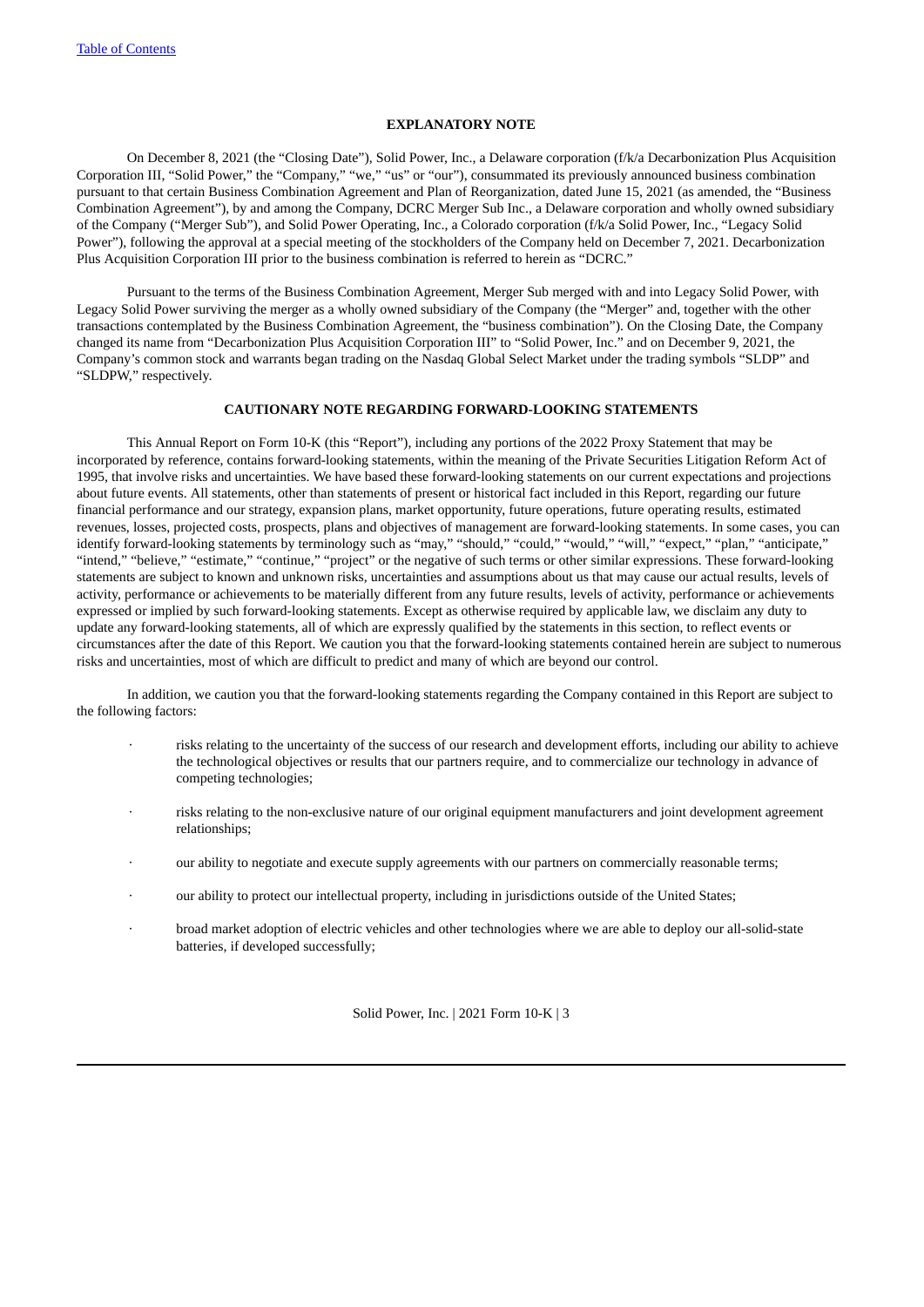- · our success in retaining or recruiting, or changes required in, our officers, key employees, including technicians and engineers, or directors;
- · risks relating to our status as an early-stage company with a history of financial losses, and an expectation to incur significant expenses and continuing losses for the foreseeable future;
- · changes in applicable laws or regulations;
- risks related to technology systems and security breaches;
- the possibility that COVID-19 or a future pandemic may adversely affect our results of operations, financial position and cash flows;
- the possibility that we may be adversely affected by other economic, business or competitive factors, including supply chain interruptions, and may not be able to manage other risks and uncertainties; and
- those factors discussed in "Part I, Item 1A. Risk Factors" in this Report.

We caution you that the foregoing list does not contain all of the risks or uncertainties that could affect the Company.

You should not rely upon forward-looking statements as predictions of future events. We have based the forward-looking statements contained in this Report primarily on our current expectations and projections about future events and trends that we believe may affect our business, operating results, financial condition and prospects. The outcome of the events described in these forwardlooking statements is subject to risks, uncertainties and other factors, including those described in the section titled "Risk Factors" and elsewhere in this Report. Moreover, we operate in a very competitive and rapidly changing environment. New risks and uncertainties emerge from time to time and it is not possible for us to predict all risks and uncertainties that could have an impact on the forwardlooking statements contained in this Report. We cannot assure you that the results, events and circumstances reflected in the forwardlooking statements will be achieved or occur, and actual results, events or circumstances could differ materially from those described in the forward-looking statements.

Neither we nor any other person assumes responsibility for the accuracy and completeness of any of these forward-looking statements. Moreover, the forward-looking statements made in this Report relate only to events as of the date on which the statements are made. We undertake no obligation to update any forward-looking statements made in this Report to reflect events or circumstances after the date of this Report or to reflect new information or the occurrence of unanticipated events, except as required by law. You should not place undue reliance on our forward-looking statements. Our forward-looking statements do not reflect the potential impact of any future acquisitions, mergers, dispositions, joint ventures or investments we may make.

### **TRADEMARKS**

Our logo and trademark appearing in this Report and the documents incorporated by reference herein are our property. This document and the documents incorporated by reference herein contains references to trademarks and service marks belonging to other entities. Solely for convenience, trademarks and trade names referred to in this Report may appear without the ® or TM symbols, but such references are not intended to indicate, in any way, that the applicable licensor will not assert, to the fullest extent under applicable law, its rights to these trademarks and trade names. We do not intend our use or display of other companies' trade names, trademarks or service marks to imply a relationship with, or endorsement or sponsorship of it by, any other companies.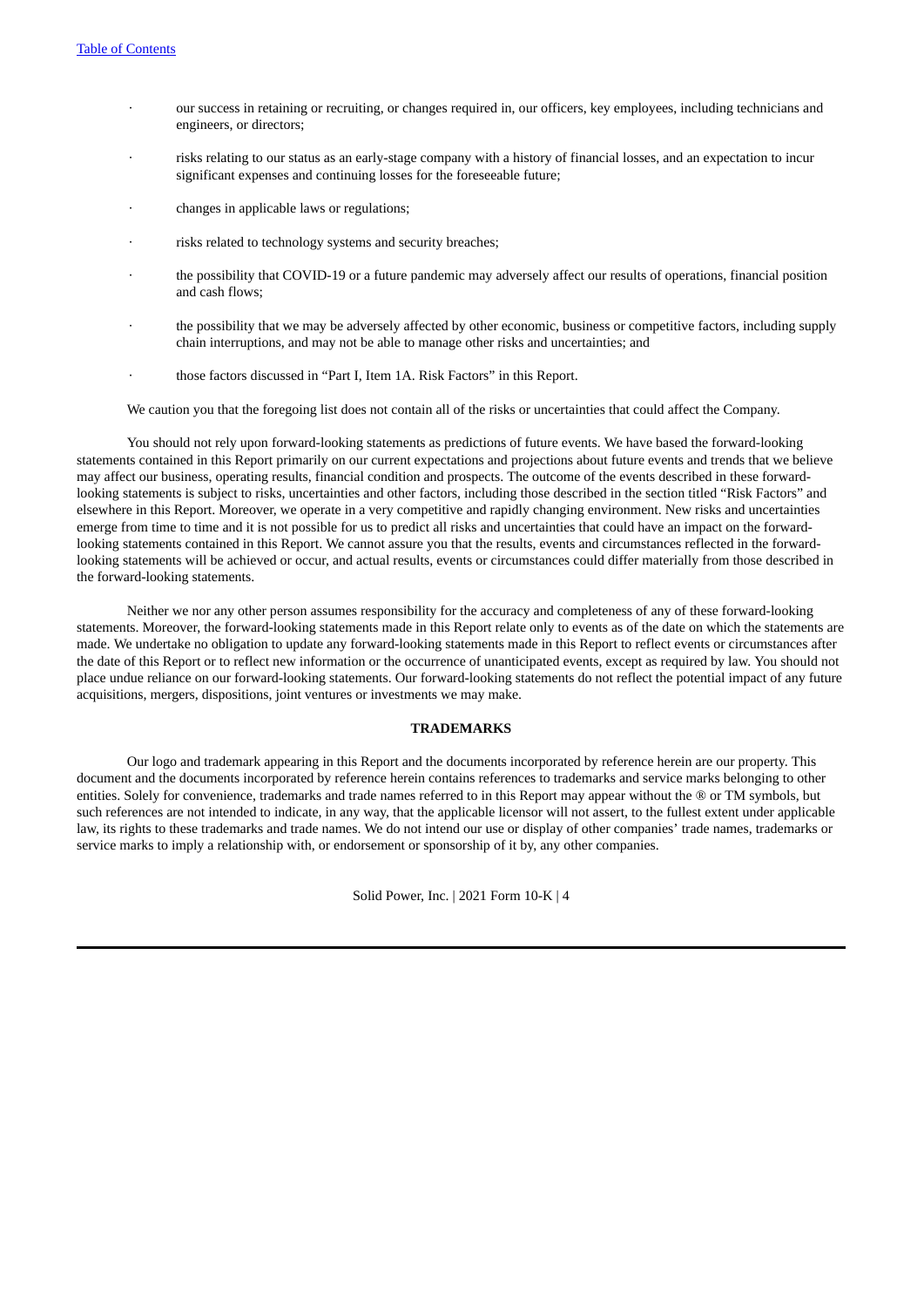### **MARKET AND INDUSTRY DATA**

We obtained the industry and market data used throughout this Report or any documents incorporated herein by reference from our own internal estimates and research, as well as from independent market research, industry and general publications and surveys, governmental agencies, publicly available information and research, surveys and studies conducted by third parties. Internal estimates are derived from publicly available information released by industry analysts and third-party sources, our internal research and our industry experience, and are based on assumptions made by us based on such data and our knowledge of our industry and market, which we believe to be reasonable. In some cases, we do not expressly refer to the sources from which this data is derived. In addition, while we believe the industry and market data included in this Report or any documents incorporated herein by reference is reliable and based on reasonable assumptions, such data involve material risks and other uncertainties and is subject to change based on various factors, including those discussed in the section entitled "Risk Factors." These and other factors could cause results to differ materially from those expressed in the estimates made by the independent parties or by us.

#### **INFORMATION ABOUT SOLID POWER**

We use our website (www.solidpowerbattery.com) and various social media channels as a means of disclosing information about Solid Power and our products to our customers, investors and the public (*e.g.*, @SolidPowerInc on Twitter, Solid Power Inc. on LinkedIn, and Solid Power on YouTube). The information posted on our website and social media channels is not incorporated by reference in this Report or in any other report or document we file with the United States Securities and Exchange Commission ("SEC"). The information we post through these channels may be deemed material. Accordingly, investors should monitor these channels, in addition to following our press releases, SEC filings, and public conference calls and webcasts. In addition, you may automatically receive e-mail alerts and other information about Solid Power when you enroll your e-mail address by visiting the "Investor Email Alerts" section of our website at https://ir.solidpowerbattery.com.

## **PART I**

#### <span id="page-4-1"></span><span id="page-4-0"></span>**Item 1. Business**

#### **Overview**

Solid Power is developing all-solid-state battery cell technology that replaces the liquid or gel polymer electrolyte used in conventional lithium-ion battery cells with a sulfide-based solid electrolyte. Our sole focus is on the development and commercialization of all-solid-state battery cells and solid electrolyte materials, which we are currently developing for the fast-growing battery-powered electric vehicle market.

We are currently producing 0.2, 2, and 20 ampere-hour ("Ah") high-content silicon all-solid-state battery cells ("Silicon EV Cells") using established manufacturing processes on our initial pilot production line. We are currently constructing a second pilot production line (the "EV Line") at our headquarters in Louisville, Colorado. The EV Line has been designed to produce 60 to 100 Ah allsolid-state battery cells, which we refer to as EV-scale. We expect to begin producing EV-scale cells during the third quarter of 2022. In addition, we are constructing a second facility in Thornton, Colorado primarily to expand our sulfide-based electrolyte production capability. We expect this facility to be brought on-line in the second half of 2022.

We are developing our *All-Solid-State Platform* to meet the performance and cost demands from both consumers and automotive original equipment manufacturers ("OEMs"), with the goal of outperforming the best performing liquid or gel electrolytebased lithium-ion technologies in driving range, battery life, safety, and cost. We have partnered with industry leaders, such as Ford Motor Company ("Ford"), BMW of North America LLC ("BMW"), and SK Innovation Co., Ltd. ("SK Innovation"), to refine and validate our all-solid-state cell designs and the sulfide-based solid electrolyte we manufacture at our headquarters in Louisville, Colorado.

In recent years, liquid electrolyte-based lithium-ion technology made considerable strides to increase stored energy while lowering costs; however, we believe that current technology is approaching its practical limits. To reach mass adoption where a majority of new passenger vehicles are electrified, we believe battery cell technology must take a big step to address the limitations of traditional lithium-ion battery technology. Specifically, we are developing our all-solid-state battery cell technology with the goal to improve, among other things: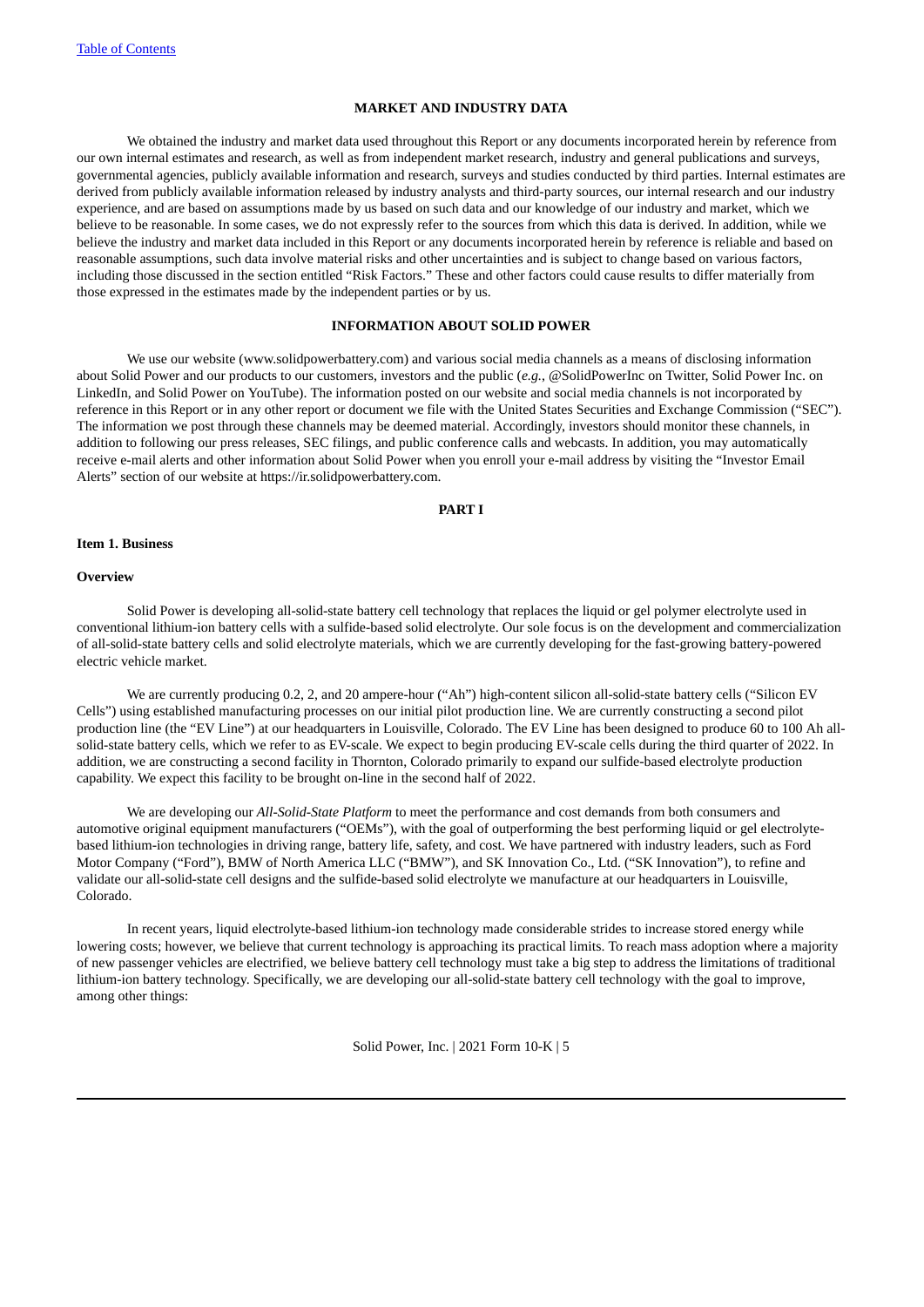- · **Driving range** through increased energy by enabling higher capacity electrodes that are otherwise not considered viable in a traditional lithium-ion battery cell.
- · **Battery life** through higher temperature stability compared to traditional lithium-ion and hybrid battery cells.
- **Safety** of electric vehicle batteries through the removal of flammable and volatile liquids and gels from the battery cells.
- · **Cost** through simplifying the manufacturing process and removal or reduction of battery pack cooling systems and pack-level safety features typically seen in traditional lithium-ion battery packs.

Our business model comprises two strategic elements:

- · **Licensing** our all-solid-state battery cell designs and manufacturing know-how to our commercialization partners.
- **Selling** our proprietary sulfide-based solid electrolyte material.

We believe this business model creates the possibility of multiple revenue streams and distinguishes us from many of our competitors. Longer-term, we endeavor to be a leading producer and distributor of sulfide-based solid electrolyte material, which may be employed both in powering all-solid-state battery cells in electric vehicles and in other commercial applications. By not needing to construct capital intensive battery manufacturing facilities, which are commonly referred to as gigafactories, we believe we can be "capital light" compared to other development-stage battery companies that plan to produce their battery designs in-house.

As a development-stage company, we have historically generated revenue through research and development performance on government contracts and grants as well as a small volume of sales of our cells and materials into non-commercial markets. These activities have funded a limited portion of our research and development activities to date. In addition, we have been able to secure additional liquidity to support our efforts through various financing transactions. In May 2021, we announced a \$135.6 million Series B investment round (the "Series B Financing"), led by BMW Holding B.V. ("BMW Holding") and Ford. In conjunction with this capital infusion, we also announced an expansion of our joint development agreements ("JDAs") with BMW and Ford to develop all-solid-state battery cells for future electric vehicles. In December 2021, we completed the business combination, the result of which is we secured \$495 million, net of transaction expenses, of additional capital to pursue our research and development activities. See "Explanatory Note" above.

With the delivery of hundreds of roll-to-roll pilot production line-produced battery cells that were tested by automotive OEMs and top tier battery manufacturers as consistent with our in-house testing results, we believe we are a leader in the development of allsolid-state battery cells. The cell manufacturing processes we have developed use equipment that is already used globally for high volume traditional lithium-ion battery cell production. If we are able to commercialize our processes, we anticipate this will enable manufacturers of our all-solid-state battery cells to meet volume and cost requirements of OEMs with less capital investment than would be required to scale their operations to implement new production methodologies that may be developed by our competitors.

Our Silicon EV Cell and lithium metal anode cell ("Lithium Metal EV Cell") designs use many of the materials that are standard in today's lithium-ion battery cells, specifically in the cathode. Our third cell design, conversion reaction cathode cells ("Conversion Reaction Cell"), which is earlier in the research and development cycle than our Silicon EV Cell and Lithium Metal EV Cell designs (see "— Current Research and Development" below), is targeted to include a cathode that is free of nickel and cobalt, which could cut cathode active material costs by up to 90%.

Our core sulfide-based solid electrolyte technology uses earth-abundant materials. We currently produce up to 1.2 metric tons per year of our proprietary sulfide-based solid electrolyte and are working toward meeting our goal of being able to produce at the rate of 30 metric tons per year in 2022. We have plans to produce 40,000 metric tons of sulfide-based solid electrolyte per year to support commercial production of approximately 800,000 electric vehicles using our all-solid-state battery cell design by 2028.

Our long-standing partnerships with BMW and Ford have allowed us to rapidly achieve research and development milestones on our path to commercialization. Our goal is to provide these partners with the technology to secure all-solid-state battery cells for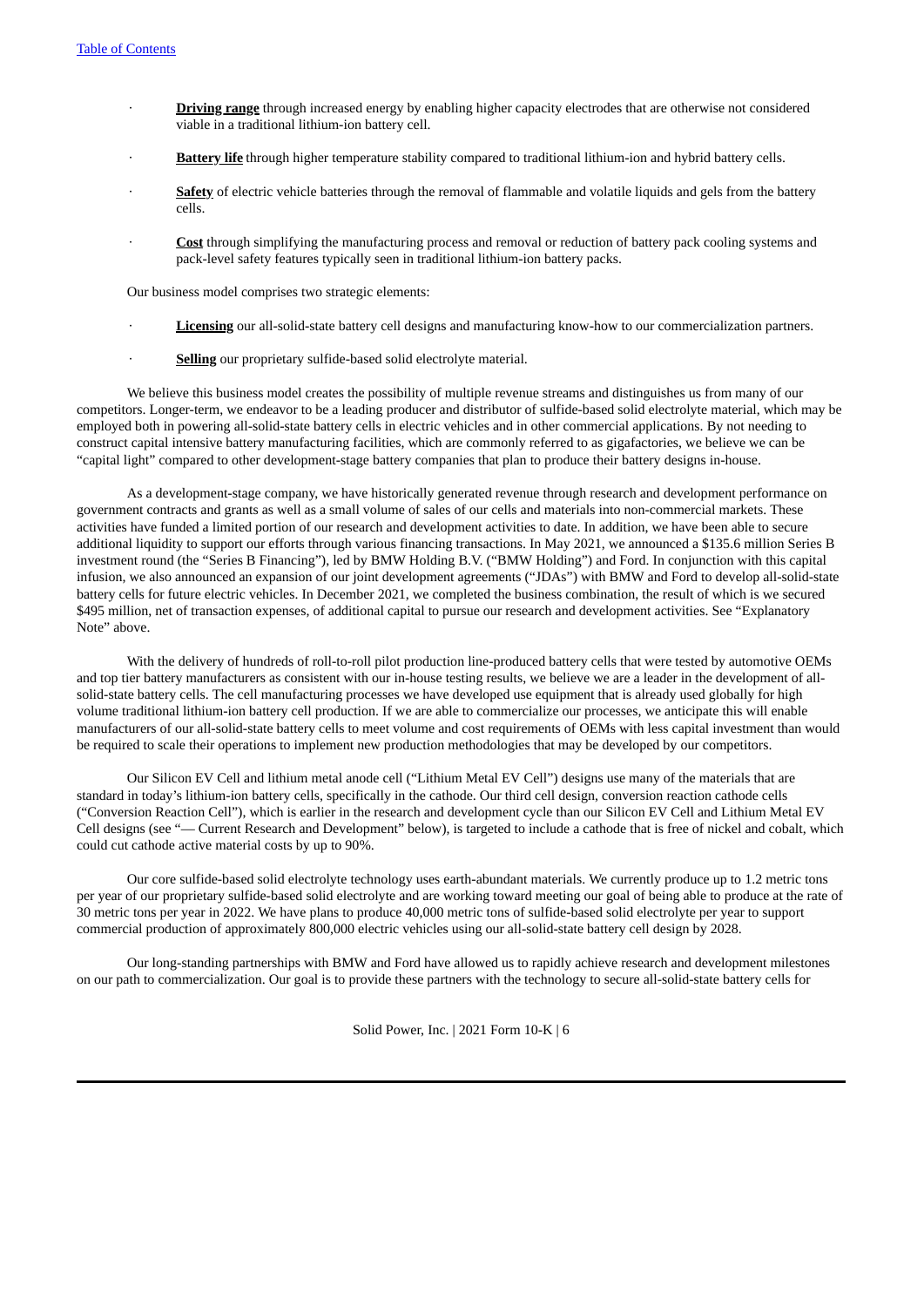their future battery powered electric vehicles. Ford recently announced an increase in its investment into electrification of its fleet from \$22 billion to \$30 billion and expressed its belief that 40% of its vehicle sales in 2030 will be electrified. BMW similarly announced that it expects to produce 25 electrified models in 2023 and deliver two million electric vehicles to its customers by the end of 2025.

#### **Industry Background**

#### *The Electric Vehicle Transition is Underway*

The Global Carbon Project, a leading non-governmental agency studying the effects of emissions on climate, estimated in 2019 that humans emit over 36.4 billion tons of CO2 equivalent greenhouse gases per year. The Global Carbon Project calculated that CO2 emissions from fossil fuels will rise between 4.1% and 5.7% in 2021 creating a new record level after a fall of 5.4% in 2020 from COVID 19-related lockdowns. The United States Environmental Protection Agency estimated that transportation emissions accounted for about 29% of domestic emissions in 2019, producing close to two billion tons of CO2 equivalent greenhouse gases, and approximately 14% of global emissions. According to the Rhodium Group, an independent research provider combining economic data and policy insight to analyze global trends, transportation saw a 10% increase in emissions in 2021 driven by a rise in diesel-fueled trucks used in e-commerce. According to research from International Energy Association, about 75% of transport emissions are from road transport, with passenger cars being responsible for over 45% of all transport-related emissions. We believe the widespread use of fully electric vehicles would significantly cut passenger vehicle emissions and help to reduce human-caused CO2.

The United States is making significant investments to prepare for the electrification of vehicles. In August 2021, President Biden signed an executive order setting a goal that 50% of all new passenger cars and light trucks sold in 2030 be zero-emission vehicles, including battery electric, plug-in hybrid electric, or fuel cell electric vehicles. In February 2022, the United States Department of Energy issued two notices of intent to provide \$2.91 billion to boost production of the advanced batteries that are critical to rapidly growing clean energy industries of the future, including electric vehicles, as directed by the Bipartisan Infrastructure Law. The Department of Transportation and Energy also announced \$5 billion to be made available under the new National Electric Vehicle Infrastructure (NEVI) Formula Program to build out a national electric vehicle charging network, an important step towards making electric vehicle charging accessible to all Americans. In addition, there are federal and state tax credits available to consumers who purchase certain electric vehicles.

State governments also are being proactive to prepare for the electrification of vehicles. For example, in his proposed 2021-22 budget, the governor of California included \$500 million to substantially increase the number of electric vehicle charging stations in the state, while the State of Michigan provides economic grants to install direct current fast chargers. In January 2022, New York State governor Kathy Hochul announced that more than \$12 million will be added to the state's Drive Clean Rebate program, which helps consumers save up to \$2,000 on the purchase of an electric vehicle. Similar efforts are being undertaken in other countries as well. For example, Germany announced that it will invest €5.5 billion to incentivize installation of electric vehicle charging stations and provide a €6,000 subsidy to consumers towards the cost of an electric vehicle. Also, in India, buyers of electric vehicles qualify for certain economic incentives and subsidies.

#### *Several Roadblocks Impede the Mass Adoption of Electric Vehicles*

Today's liquid or gel electrolyte-based lithium-ion battery cell technology helped introduce the possibility of broad adoption of electric vehicles. However, we believe this first-generation technology is reaching a practical limit where further investments into development provide diminishing returns due to concerns about safety, energy density, and high temperature stability. Without further improvements to electric vehicle battery pack performance, consumer demand for electric vehicles may plateau over time. Specifically, we believe that today's liquid or gel electrolyte-based lithium-ion battery cells suffer from four key problems that discourage the widespread acceptance of electric vehicles:

- **Limited drive range**. Current lithium-ion battery cell technology does not provide enough energy to support extended drives before requiring recharging.
- · **Short battery life**. We estimate that today's electric vehicle battery cells typically will have a lifespan (i.e., before seeing significant degradation in capacity) that is shorter than the average age of the average passenger vehicle in operation, which IHS Markit estimated was 11.9 years in 2020. This disparity must be addressed so owners of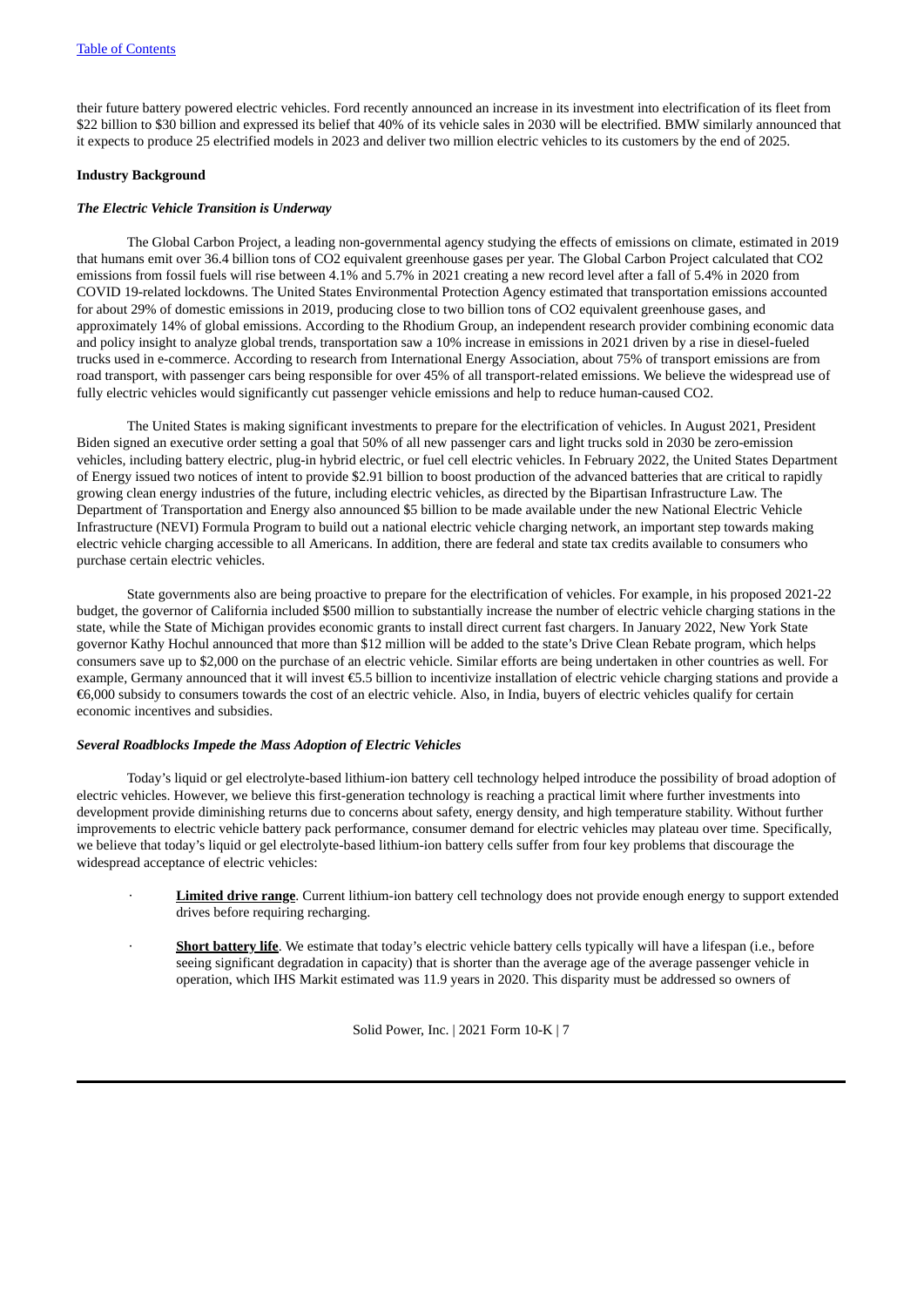electric vehicles can keep their vehicles, without having to replace battery packs, for at least as long as that they would typically keep their comparable traditional internal combustion vehicles.

- · **Poor safety**. The liquid electrolyte-based lithium-ion battery cell used in current electric vehicle battery packs contains highly flammable and volatile components that create safety risks when exposed to abuse conditions.
- **Expensive pack systems**. Today's battery packs are complex and, due to temperature sensitivity and the highly flammable and volatile components, require cooling systems to maintain stability and considerable engineering to mitigate risk. This increases the cost of battery pack production.

### *Solid Power's All-Solid-State Battery Cell Technology Is Designed to Address These Roadblocks*

As discussed in further detail below, we believe that our all-solid-state battery cell technology will help address the current roadblocks to mass adoption of electric vehicles. Based on testing results from our internal research and development, we expect our allsolid-state battery cell technology to provide key improvements over today's conventional liquid-based lithium-ion technology, including:

- · **Increased driving range**. Our all-solid-state battery cell designs improve energy on both a volume and mass basis by allowing the use of higher capacity electrodes than those used in today's traditional lithium-ion battery cells, which in turn could increase vehicle driving ranges at the same battery pack volume and mass.
- · **Longer battery life**. Through use of our sulfide-based solid electrolyte, which improves high temperature stability, we expect our all-solid-state battery cell designs to achieve improvements to battery life compared to today's liquid- and gel-based lithium-ion battery cells.
- · **Better safety**. By removing the flammable liquid and gel components from the cell, we anticipate the sulfide-based solid electrolyte included in our all-solid-state battery cell technology will bring safety improvements.
- Less expensive. We expect our all-solid-state battery cell designs to allow for simpler manufacturing and more flexible battery pack designs, including reducing or eliminating the need for complex cooling systems, which can enable cost savings and reduced pack complexity. In addition, we expect our designs to allow for manufacturing of all-solid-state battery cells on existing lithium-ion infrastructure, fostering production cost parity.

We believe these collective improvements are enabled only in a 100% all-solid-state cell format. While competing approaches may, for example, deliver improved energy by enabling similar higher capacity electrodes (e.g., lithium metal anodes), we expect any cell technology utilizing a gel or liquid electrolyte will suffer from the same safety and battery life issues associated with today's traditional lithium-ion battery cells. We believe this would require compromising on many of the pack-level benefits that we believe will be enabled by our truly all-solid-state battery cell.

#### **Our Technology**

We anticipate our *All-Solid-State Platform* technology will:

- · **Enable several unique all-solid-state battery cell designs**. Our Silicon EV Cell and Lithium Metal EV Cell designs use many of the materials that are standard in today's lithium-ion battery cells, specifically in the cathode. We expect our third cell design, Conversion Reaction Cell, which is early in the research and development cycle as compared to our other two designs, to include a cathode free of nickel and cobalt, which could result in substantial cost savings at the cell level.
- · **Leverage existing lithium-ion battery cell manufacturing processes and infrastructure**. Our manufacturing processes were specifically optimized around industry-standard lithium-ion battery cell manufacturing processes and equipment, which we believe de-risks industrialization.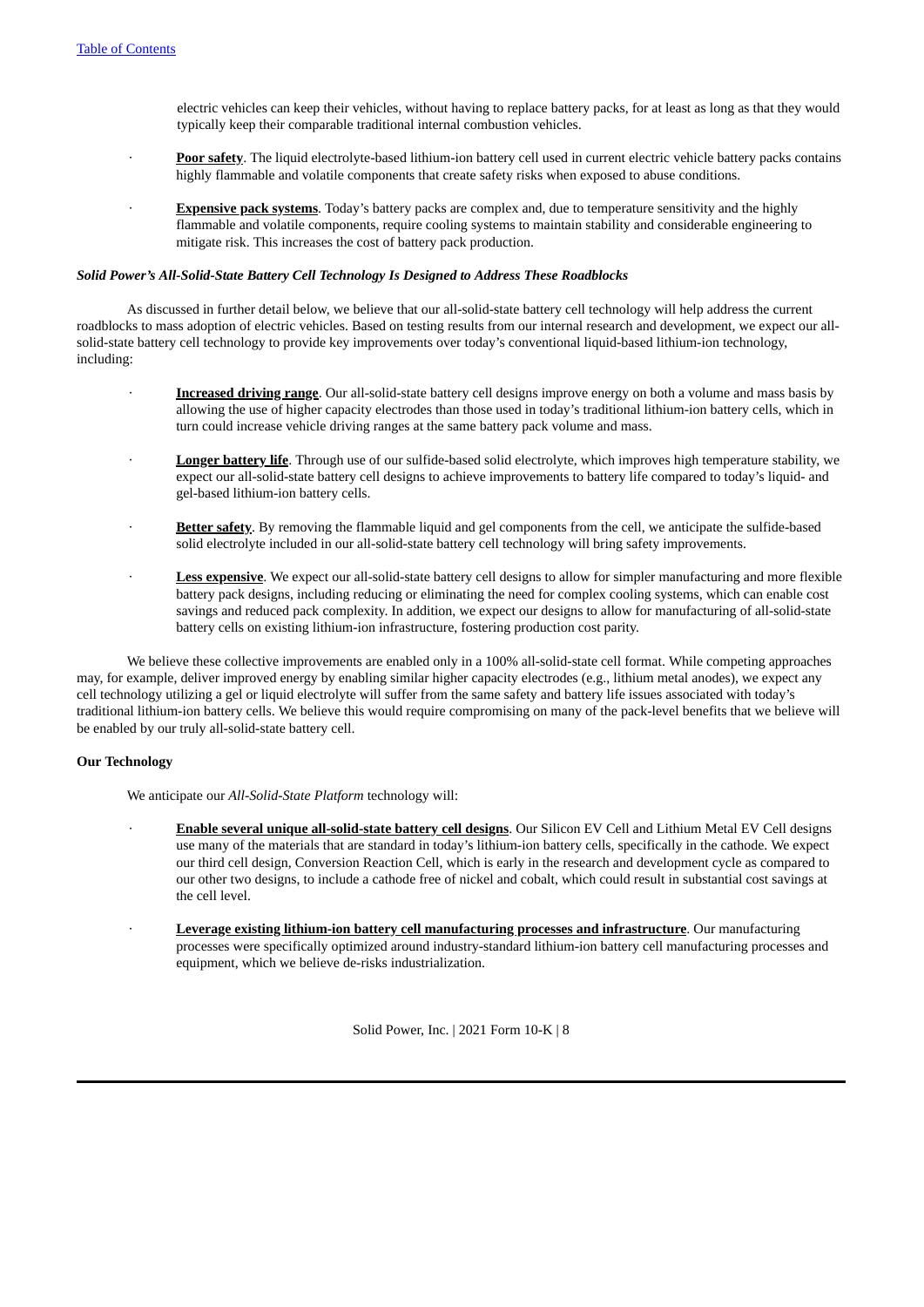· **Be powered by our proprietary sulfide-based solid electrolytes**. Sulfide-based solid electrolytes have the bestknown balance of conductivity (i.e., the ability to move ions quickly) and processability (i.e., the ability to be produced defect-free on industry-standard roll-to-roll battery manufacturing equipment) out of all solid electrolyte classes. We develop our materials for stability and conductivity within each layer of the cell while also optimizing for areas such as cost and compatibility with conventional lithium-ion processing.

All three of our all-solid-state battery cell designs utilize high-capacity anode materials, including lithium metal and silicon. We utilize industry-standard and commercially mature cathodes, like lithium nickel manganese cobalt oxide ("NMC"). We are in the early stages of developing our Conversion Reaction Cell to remove nickel and cobalt from the cathode entirely, which, if successful, could significantly reduce the cost of the cell and potentially be deployed in both electric vehicle and non-electric vehicle battery markets. We believe that our all-solid-state cell designs can unlock the potential performance of lithium metal, high-content silicon and conversion type cathodes that are not suitable for use in liquid electrolyte-based cell designs.

#### *Benefits of Our Technology*

We expect our all-solid-state battery cells to provide an increase in energy on both a volume and mass basis compared to today's best performing lithium-ion battery cells. Together with anticipated reductions in mass at the pack level due to improved safety and removal or reduction of battery pack cooling systems, we expect this improvement in energy to allow automotive OEMs the flexibility to balance cost and driving range when designing their electric vehicles.

We expect our all-solid-state battery cells to have significantly improved high temperature stability compared to current liquid electrolyte-based lithium-ion technology, which could allow for the removal of expensive and extensively engineered battery pack cooling systems and provide significant cost savings at the pack level. Based on internal modeling, a potential added benefit of the high temperature stability of our all-solid-state battery cells could be a longer life of the battery cell. This high temperature stability could lead to less permanent degradation in battery capacity when exposed to elevated temperatures (e.g., during high rates of charge or discharge).

In internal testing, our all-solid-state battery cell designs have demonstrated superior safety characteristics in comparison to traditional lithium-ion or any other organic or flammable liquid or gel containing battery cell. The safety of our prototype all-solid-state battery cells has been confirmed by third-party testing through nail penetration, external short circuit, and overcharging to show that our cells to-date have not negatively reacted to harsh abuse conditions, including those expected to occur in vehicle crashes. Further, in October 2021, we received testing results from an independent research entity, which conducted a preliminary safety study of our prototype 2 Ah Silicon EV Cells in accordance with standards set by the Society of Automotive Engineers. These cells demonstrated benign failures when subjected to nail penetration, overcharging and external short circuiting. The results further our belief that our allsolid-state battery cells have the ability to reduce the risk of electric vehicle fires, which according to a 2020 National Transportation Safety Board study, require the use of different firefighting techniques that few fire departments have implemented. If borne out, we believe this potential for reduced risk of fire using all-solid-state battery cells could lead to fewer recalls. As we move into automotive qualification testing, we will need to conduct additional and rigorous safety testing on increasingly larger format battery cells.

At scale, we anticipate a highly competitive cell-level cost in comparison to traditional liquid electrolyte lithium-ion design, enabled in part by leveraging existing industry-standard manufacturing processes and infrastructure. We also expect that we will be able to leverage future lithium-ion cost reductions in both materials and production in manufacturing our cells. We believe our all-solid-state battery cell costs become more compelling at the pack level due to reduced engineering requirements to meet the same level of safety and the ability to significantly reduce or remove pack cooling components.

In response to consumer demand, as well as government mandates and incentives, many major traditional automakers have made commitments to electrify significant portions of their fleets. Specifically, traditional OEMs, including Ford, BMW, GM, Toyota, Daimler, Honda, Hyundai, Jaguar Land Rover, Renault-Nissan Alliance, Stellantis, and Volkswagen, as well as new entrants such as Rivian, Nio, and Vinfast, have publicly stated their commitment to developing solid-state battery technology. Automotive OEMs are incentivized by the technology's potential to achieve higher energy density, longer battery life, lower costs and increased safety.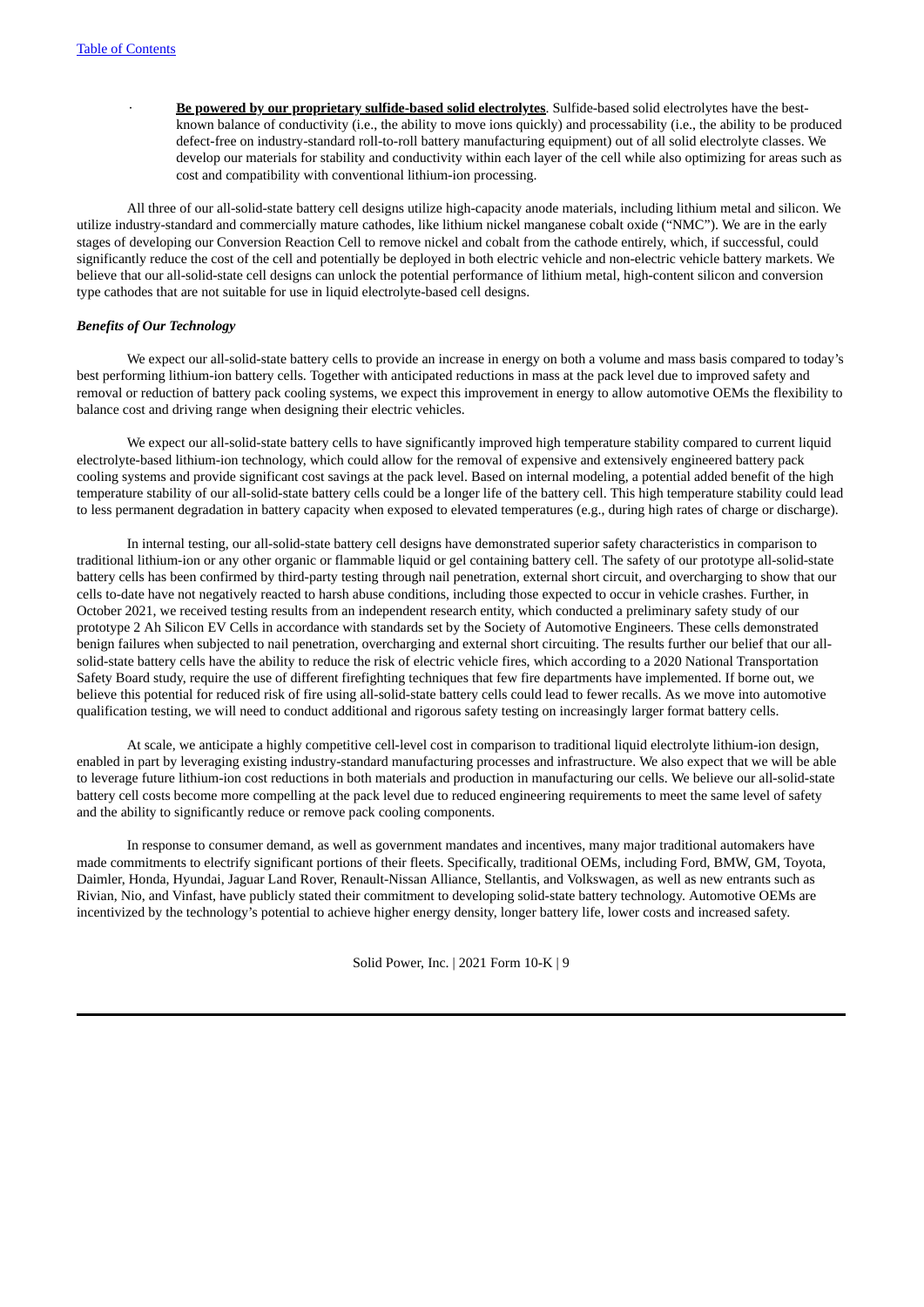### **Our Competitive Strengths**

Only known sulfide-based all-solid-state battery cell architecture expected to enter automotive qualification in 2022. Solid Power is the only known sulfide-based all-solid-state battery cell company that has showcased the ability to manufacture electric vehiclerelevant battery cells in dimensions suitable for automotive applications using scalable manufacturing processes. Through our partnerships with Ford and BMW, we have designed a larger cell format intended for future electric vehicle integration and use. We are currently in the process of constructing the EV Line at our headquarters in Louisville, Colorado that will support the production of the cells needed to formally enter automotive qualification in 2022. We expect Solid Power will be the first sulfide-based all-solid-state battery cell company to enter such qualification.

*Industry leading in-house production using lithium-ion manufacturing processes and equipment.* We are the only known sulfide-based all-solid-state battery cell company that has showcased the ability to manufacture its cell products using industry-standard, scalable roll-to-roll manufacturing methods and equipment that are commonplace in traditional lithium-ion gigafactories. Our pilot production line became fully operational in early 2019. Since that time, we have delivered and had externally tested and validated hundreds of production line-produced battery cells.

*Multi-pronged revenue streams from cell products and electrolyte sales.* We intend to license our battery cell architectures and manufacturing know-how to third party commercialization partners, which could include automotive OEMs and top tier battery cell suppliers, that, in turn, could serve multiple automotive OEMs. Further, we plan to sell our sulfide-based solid electrolyte to our commercialization partners and other solid-state cell producers who may or may not be using our unique all-solid-state cell designs. Long-term, we endeavor to be a leading producer and distributor of sulfide-based solid electrolyte material, which we expect to have higher margins than the battery cell manufacturing business and requires substantially less capital equipment investment than battery cell production.

All-solid-state manufacturina removes costly and time-consumina steps reauired in lithium-ion production and can be done *using existing production infrastructure.* We use many of the same processes and equipment deployed in current lithium-ion battery cell manufacturing facilities to produce our all-solid-state battery cells, which can, down the road, allow manufacturing facilities to save on significant capital expenditures when transitioning over to manufacturing our all-solid-state battery cells. Furthermore, our all-solidstate battery cell designs do not require liquids or gels, thus allowing us to remove the electrolyte filling step from the cell assembly process, which accounts for approximately 5% of capital expenditures in a typical GWh-scale lithium-ion facility. We also expect cell manufacturers will be able to remove nearly all of the cell conditioning steps required in traditional liquid electrolyte-based lithium-ion manufacturing, including pre-formation, elevated temperature aging, degassing, formation and final storage, and replace these with a shorter cell quality check. These conditioning steps account for approximately 30% of capital expenditures in a typical GWh-scale lithium-ion facility and can take anywhere from one and one-half to three weeks per cell. In total, we expect our unique cell designs allow for the reduction of costly and time-consuming steps that currently account for approximately 35% of capital expenditure costs in a typical GWh-scale lithium-ion cell production facility.

*Partnerships with two of the world's leading automotive OEMs and a top tier cell manufacturer.* We have ongoing partnerships with BMW, Ford and SK Innovation to jointly develop all-solid-state battery cells, with the ultimate goal of deploying our all-solid-state battery cells in certain of their forthcoming battery powered electric vehicles. We also have received investment capital from Ford and BMW Holding and in December 2021, in connection with the closing of the business combination, SK Innovation made a \$30 million investment in our company. We have been working closely with BMW since 2016 and Ford since 2018 and entered into a Joint Development Agreement with SK Innovation in October 2021. Both BMW and Ford have made public their belief that the successful development of all-solid-state battery cells and technologies could put these automakers in an advantageous position over their peers in terms of driving range and cost.

High barriers to entry with extensive patents, trade secrets, manufacturing know-how, and industry relationships. We have spent ten years developing our proprietary all-solid-state battery cell technology and the past three years demonstrating that the technology can be manufactured in a high-throughput manner using existing lithium-ion battery cell manufacturing techniques and equipment. Throughout our existence, we have compiled a portfolio of patents and patent applications (including those we have rights to under exclusive licenses) alongside internally kept trade secrets and manufacturing know-how. Across this portfolio, we have intellectual property in areas including:

· composition of sulfide-based solid electrolyte materials and methods of production;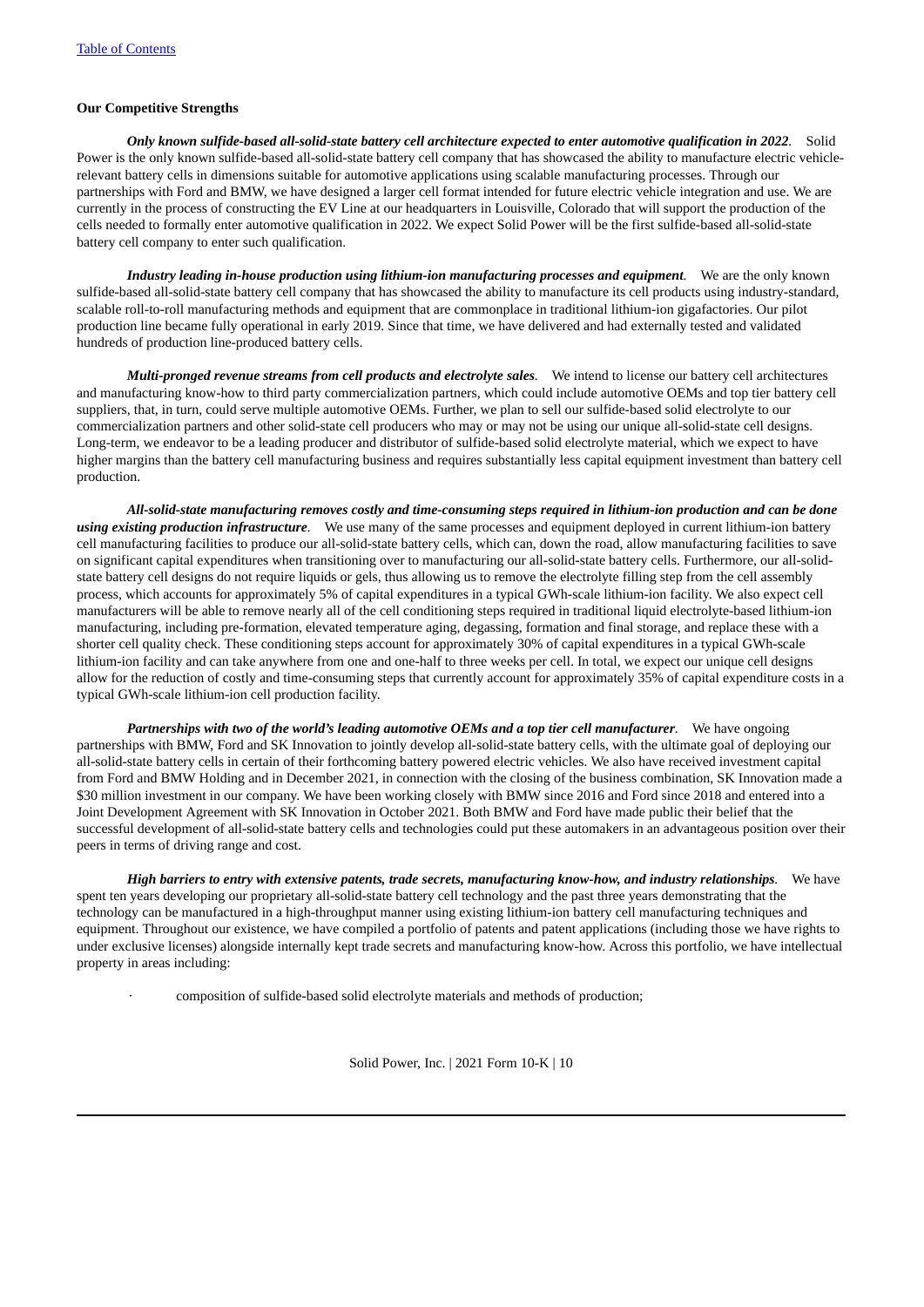- electrode and cell designs;
- cell processing methods; and
- electrolyte precursor production.

#### **Our Growth Strategy**

As we continue our development activities with the goal of commercializing our *All-Solid-State Platform* in electric vehicle applications, we are pursuing an aggressive growth strategy. While we believe our goals are achievable, and our roadmap to hitting those goals is reasonable, as with any company that is developing novel technology, our strategy, forecasts, and timetables are subject to change.

*EV cell development for official entrance into automotive qualification.* We plan to continue refining our all-solid-state battery cell technology with the goal of validating our EV Line in 2022. We built our first 20 Ah Silicon EV Cell using our current pilot production line in December 2021 and intend to deliver 2 Ah and 20 Ah Silicon EV Cells to our OEM partners during 2022. Once we begin manufacturing EV-scale cells on the EV Line, we expect to utilize our current pilot production line to refine our cell products at the prototype scale. In 2023, we anticipate our OEM partners will complete concept validation of our EV-scale Silicon EV Cells and move into design validation.

*Meet battery demand and increase battery production throughput.* We have the current ability to produce greater than 100 all-solid-state battery cells per week via our roll-to-roll pilot production line. By late 2022, we expect to be able to produce roughly 300 battery cells per week on our EV Line. To support our automotive qualification efforts and meet our partners' requirements, we expect to work with future commercialization partners, including SK Innovation, to further increase battery cell throughput using third-party lithium-ion manufacturing facilities.

*Expanded sulfide-based solid electrolyte production.* We currently manufacture our proprietary sulfide-based solid electrolyte at a throughput of approximately 1.2 metric tons per year. In 2022, we expect to expand electrolyte material production at our second facility to approximately 30 metric tons per year. We plan to continuously increase electrolyte material production up to a targeted level of 6,000 metric tons per year by 2026 to support the initial production of approximately 100,000 vehicles annually, with additional plans to further scale electrolyte production to greater than 40,000 metric tons per year by 2028. We expect the additional capacity to be able to support the annual production of 800,000 electrified vehicles using our all-solid-state battery cells by 2028.

*Expanded lithium sulfide production.* We currently take a multi-pronged approach to secure the lithium sulfide ("Li2S") needed in the synthesis of our proprietary sulfide-based solid electrolyte. We currently source Li2S from leading lithium and chemical companies globally. While we expect Li2S production to significantly increase with commercialization of sulfide-based all-solid-state battery cells, we are also in the early stages of developing a novel low-cost Li2S production method at our facility to address potential supply chain risks. If we are able to do so at scale, longer-term we intend to increase in-house production of Li2S and continue development of low-cost production methods.

*Establish and expand partnerships with other automotive OEMs.* Our agreements with both BMW and Ford are nonexclusive, allowing us the ability to pursue relationships with other automotive OEMs. We intend to focus on establishing and expanding our partnership relationships with additional automotive OEMs through both our all-solid-state battery cell designs and sulfide-based solid electrolyte material.

*Expand target markets.* We are focused on automotive electric vehicle applications, which we believe represents the largest market opportunity for high-performing, low-cost all-solid-state battery cells. However, in the future we may explore the opportunity of supplying all-solid-state battery cell designs and sulfide-based solid electrolyte materials to other established and emerging markets, including electric vertical takeoff and landing aircraft, aerospace, defense, stationary storage and consumer electronics.

*Continued investment in next-gen battery cell innovations.* We intend to continue to invest in research and development to improve sulfide-based solid electrolyte materials and all-solid-state battery cell performance, improve manufacturing processes and reduce costs.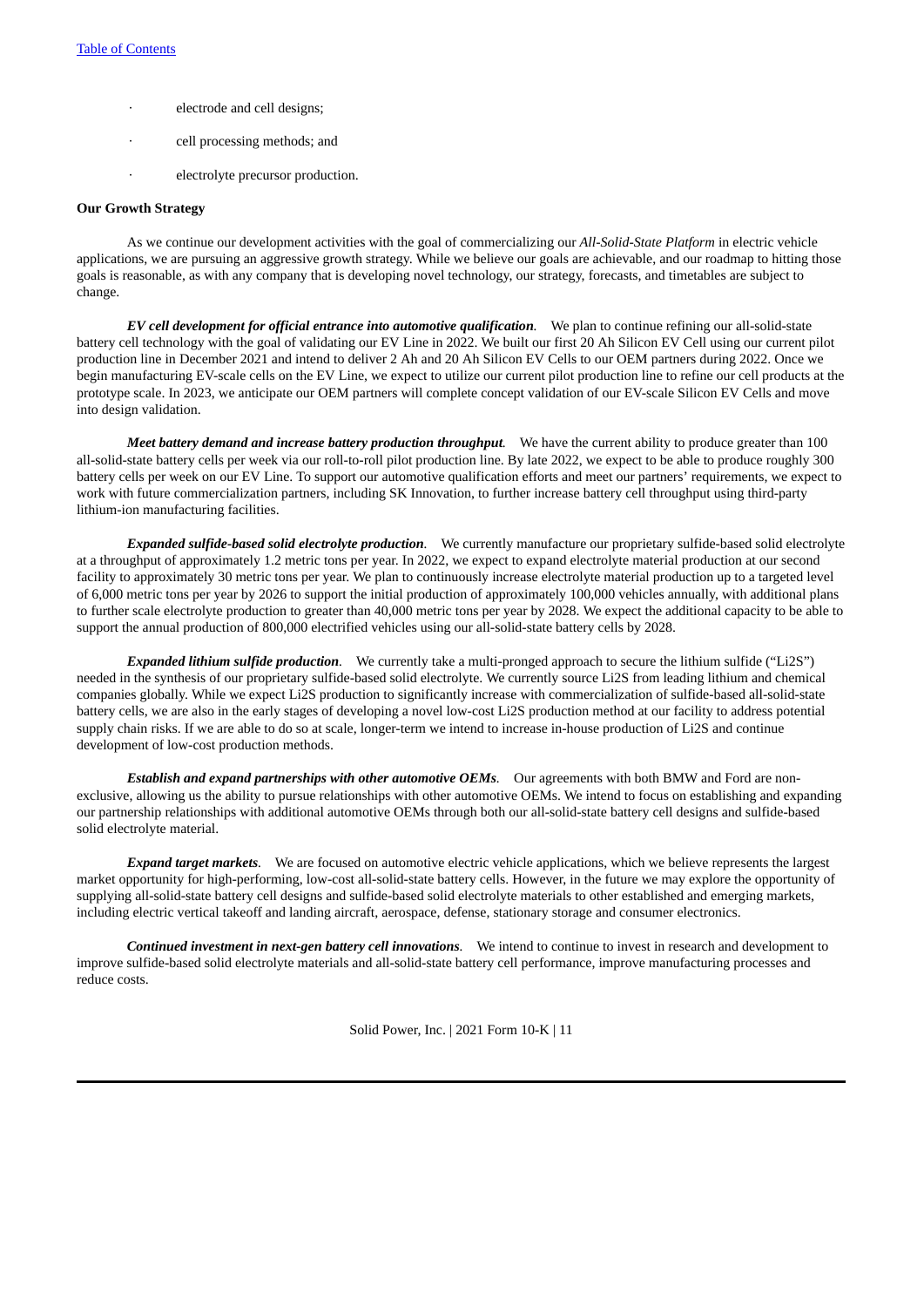## **Manufacturing and Supply**

We have designed our battery cell manufacturing process to use much of the same equipment that is currently used in production of conventional liquid electrolyte-based lithium-ion battery cells. Since inception, compatibility with lithium-ion manufacturing processes has been fundamental to our strategy, driving the selection of a sulfide-based solid electrolyte solution and subsequent research and development. We believe that using industry standard lithium-ion production processes and equipment substantially de-risks commercial success and allows for rapid deployment of technology among early adopter platforms.

The manufacturing processes we have adopted significantly reduce cell conditioning steps and completely remove electrolyte filling, which account for approximately 30% and 5%, respectively, of capital expenditures in a typical gigafactory, respectively. This removes much of the one and one-half to three-week cell conditioning process.

Our operational MWh-scale roll-to-roll pilot production line has successfully produced prototype Silicon EV Cells and Lithium Metal EV Cells in 0.2 Ah, 2 Ah and 20 Ah form factors. The production line is capable of being transitioned between Silicon EV Cells and Lithium Metal EV Cells. We designed our forthcoming EV Line to have the same capability, with larger cell formats ranging from 60 to 100 Ah. Thus, we expect there are limited future capital expenditure requirements for us to demonstrate the viability of commercial volume production of our all-solid-state battery cells.

Our all-solid-state battery cell design is a multi-layered stacked pouch cell, which we manufacture ourselves. Our cell architecture relies on our proprietary sulfide-based solid electrolyte in a separator layer, which isolates the anode and cathode and conducts lithium-ions. We also manufacture our cathode and high-content silicon anode using materials sourced from external suppliers. We combine those materials with our proprietary sulfide-based solid electrolyte in each layer. We source other input materials from industry leading suppliers and emerging disruptive suppliers. Our sulfide-based solid electrolyte is made from abundant materials produced at industrial scale in multiple geographical locations, excluding the Li2S precursor material. Since we anticipate our need for Li2S to significantly increase with commercialization of sulfide-based all-solid-state battery cells, we are taking a two-pronged approach to secure the necessary supply of Li2S precursor material: sourcing from multiple global entities and working to develop processes to produce material in-house using novel production methods.

#### **Partnerships**

We have developed meaningful commercial relationships with our partners, including, among others, BMW, Ford and SK Innovation. These partnerships have played a significant role in our ability to achieve research and development milestones on our path to commercialization. To memorialize our partnerships, we have entered into separate non-exclusive JDAs, including those with BMW, Ford and SK Innovation. The ultimate commercial success of our partnership relationships is subject to various risks and uncertainties. For more information, see "Risk Factors — Risks Related to Solid Power — Risks Related to Development and Commercialization."

## *BMW Group*

We have a long-standing relationship with BMW, which began in 2016. Our relationship initially focused on all-solid-state battery cell research and development, and in 2017, we announced a partnership to jointly develop all-solid-state battery cell technology. In 2021, BMW and Solid Power expanded the partnership with BMW Holding's participation in the Series B Financing and with the execution of a joint development agreement for EV-scale cells for testing and vehicle integration with BMW.

Generally, the JDA with BMW sets out the framework for collaboration on the research and development and vehicle integration of all-solid-state battery cells. The JDA requires us to continue our research and development efforts such that our products are capable of being deployed in BMW's electric vehicles. Though our anticipated timing for achievement of the various milestones and development targets continues to evolve under the JDA, we are currently targeting delivery of EV-scale Silicon EV Cells to BMW in 2022. Additionally, the terms of the JDA permit BMW to share in certain intellectual property developed through the research and development efforts required under the JDA. Solid Power's ability to share developments gained through the course of performance of the JDA with its other partners is limited in certain circumstances. The JDA also contemplates that we will enter into additional agreements with BMW for purchase and pricing of sulfide-based solid electrolyte materials for integration into all-solid-state battery cell design, as well as licensing our all-solid-state battery cell technology to cell producers. However, the key commercial terms of such additional arrangements have not yet been determined.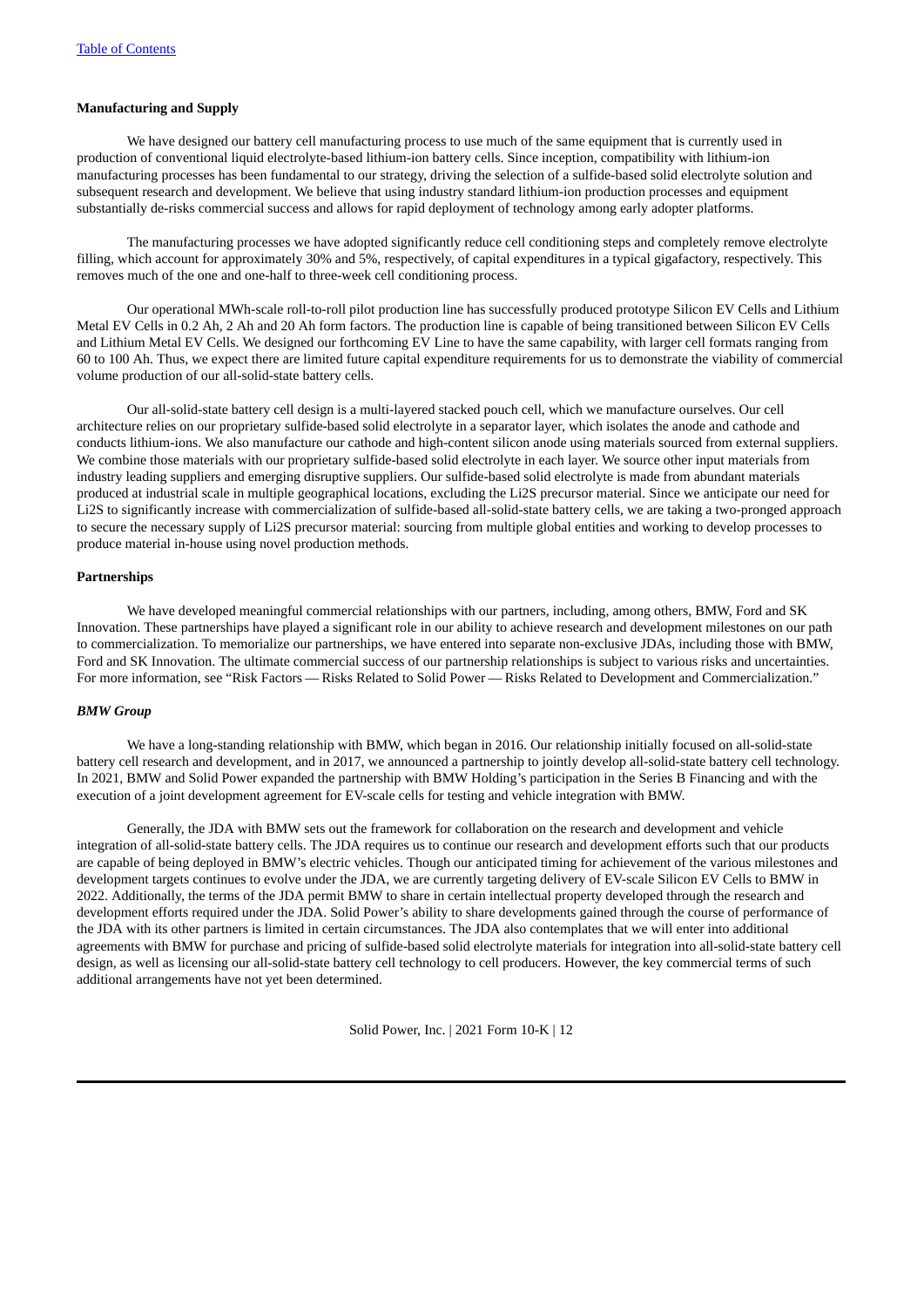As part of the partnership, Solid Power and BMW Holding, an affiliate of BMW AG and one of Solid Power's shareholders, entered into a Board Nomination Support Agreement, dated May 5, 2021 (the "BMW Nomination Agreement"), pursuant to which BMW Holding has the right to nominate a director for election to our Board. Rainer Feurer, Senior Vice President at BMW and BMW Holding's nominee, has served on our Board since December 2021 and was a director of Legacy Solid Power from May 2021 until December 2021, in each case pursuant to the BMW Nomination Agreement.

Also, BMW Holding has the right to designate an individual to attend meetings of our Board and its committees in a non-voting, observer capacity, which it received in connection with the expanded partnership.

#### *Ford Motor Company*

We started our relationship with Ford in 2018, when it participated in our Series A-1 equity financing by providing both business plan validation and capital. In 2019, we announced an investment by Ford and partnership to jointly develop all-solid-state battery cells using our pilot roll-to-roll production line. In 2021, we expanded our partnership with Ford's participation in the Series B Financing and the execution of a joint development agreement relating to testing and vehicle integration of our EV-scale cells.

Generally, the JDA with Ford sets out the framework for the collaboration on the research and development of our all-solid-state battery cells. The JDA requires us to continue our research and development efforts such that our products are capable of being deployed in Ford's electric vehicles. Though our anticipated timing for achievement of the various milestones and development targets continues to evolve under the JDA, we are currently targeting delivery of EV-scale Silicon EV Cells to Ford in 2022. Additionally, the terms of the JDA permit Ford to share in the intellectual property developed through the research and development efforts required under the JDA. Solid Power's ability to share developments gained through the course of performance of the JDA with its other partners is limited in certain circumstances. The JDA also contemplates that we will enter into additional agreements with Ford for purchase and pricing of sulfide-based solid electrolyte materials for integration into all-solid-state battery cell design, as well as licensing our all-solid-state battery cell technology to cell producers. However, the key commercial terms of such additional arrangements have not yet been determined.

As part of the partnership, Ford was granted the right to appoint a director to the Legacy Solid Power board of directors and was given certain board observer rights, both of which terminated upon the completion of the business combination in December 2021.

#### *SK Innovation*

In October 2021, we entered into a non-exclusive JDA with SK Innovation for joint production of our Silicon EV Cells and, contemporaneously, and in connection with the closing of the business combination, SK Innovation invested \$30 million in our company. The JDA contemplates that SK Innovation and Solid Power will collaborate to validate that Solid Power's all-solid-state cell designs and production processes are scalable and compatible with existing lithium-ion production technology to enable us to deliver pre-commercial all-solid-state cells to our automotive OEM customers as part of the APQP process.

Under the terms of the JDA, we expect that Solid Power will produce EV-scale Silicon EV "B-Sample" Cells in 2023 at our headquarters in Louisville, Colorado and SK Innovation will be capable of producing the Solid Power-designed EV-scale Silicon EV "C-Sample" Cells in 2024 at its facilities, each as part of the APQP process. The terms of the JDA permit SK Innovation to share in the intellectual property developed through the joint production efforts required under the JDA. The JDA also contemplates that Solid Power and SK Innovation will, upon the fulfillment of certain milestones under the JDA, negotiate a commercial agreement, which agreement is expected to cover terms and conditions for the sale of our proprietary sulfide-based solid electrolyte materials and licensing terms for our all-solid-state cell designs, manufacturing know-how, and production practices. We intend to negotiate the commercialization agreement simultaneously with fulfilling our obligations under the JDA for cell production.

#### **Current Research and Development**

We conduct research and development at our headquarters in Louisville, Colorado. Research and development activities focus on making further improvements to our all-solid-state battery cell technology, including improvements to component materials to optimize cell performance and cost. Our research and development programs are currently focused on the following initiatives: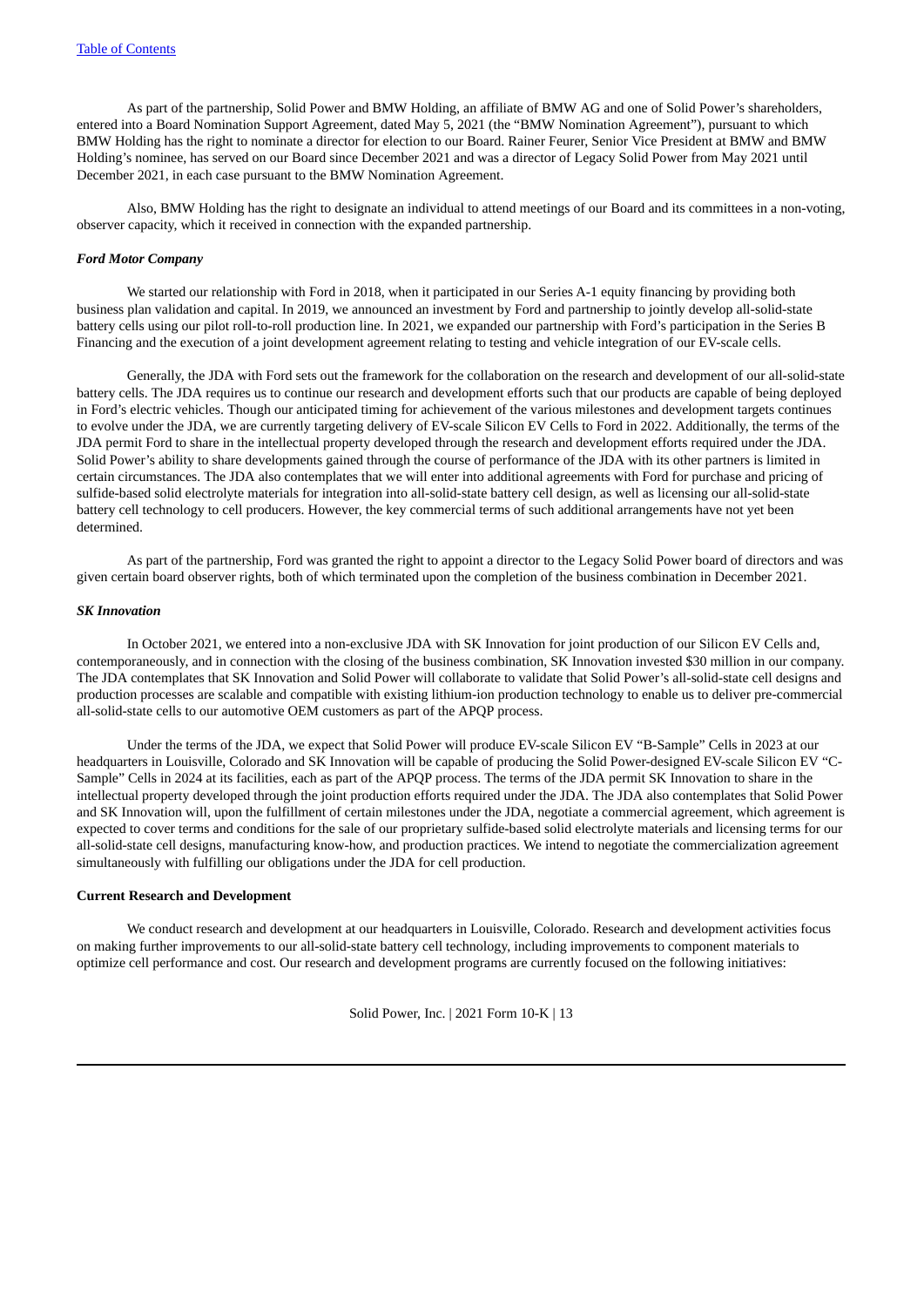- Sulfide-Based Solid Electrolyte Development. We are continuously working to improve the performance of our sulfidebased solid electrolyte materials and to develop new materials with priorities on high conductivity, cell processability, improved anode and cathode stability, cost, and enablement of energy-dense cell designs. Similarly, our research and development teams work to further optimize electrolyte production processes for low cost and high material quality while also exploring new routes to electrolyte synthesis.
- Improvements in Cell Performance. We are developing scalable routes to improve the performance of our various cell designs, including minimizing stack pressure requirements of our all-solid-state battery cells and minimizing resistance within the cells. We are also working to maximize the long-term cycling stability of lithium metal anodes across a broad temperature range and with high charging rates.
- · Conversion Reaction Cell Development. We plan to utilize a conversion reaction cathode in future cell designs, including our Conversion Reaction Cell design, that could completely remove nickel and cobalt from the cathode active materials, and which could cut cathode active material costs by up to 90% if we successfully develop this for commercial use. We intend to continue our research and development efforts on this unique cathode design and eventually transfer manufacturing to our production line.

#### **Intellectual Property**

Our proprietary battery cell technology is protected through a combination of patents, patent applications, and trade secrets. Our patent portfolio includes technologies invented by us, in addition to exclusive licenses obtained from the University of Colorado Boulder and Oak Ridge National Laboratory. Solid electrolyte materials and methods of production make up the largest portion of our patent application filings. Additional subjects include electrode and cell designs, cell processing methods, and electrolyte precursor methods, among others. We accelerated our patent application filings in 2021 and are continuing that acceleration in 2022. We regularly file new applications in areas that are enforceable and/or reverse-engineerable. Processes for manufacturing sulfide-based solid electrolyte materials and all-solid-state cells make up the majority of our trade secrets. As of February 28, 2022, we owned or exclusively licensed three issued United States patents and 21 pending United States patent applications, 18 non-United States and PCT patents and applications, and two registered United States trademarks. We further protect our intellectual property with non-disclosure agreements for all employees and consultants and material transfer agreements and non-disclosure agreements with third parties.

#### **Competition**

The battery industry is currently receiving significant attention in part due to an evolutionary change in both technology and environmental, social and governance initiatives. Next-generation battery and electric vehicle technologies will underpin performance improvements contributing to global adoption of electric vehicles. The growing spark of global interest has heightened competition in the industry and increased the risk of potential new entrants, which could negatively impact the success of our business, results of operations or financial condition.

We compete directly with "status quo" and emerging electric vehicle battery cell producers. As we near start-of-production for the next generation of electric vehicles, new and emerging battery technologies could create impediments to our commercial success. Nonetheless, we believe we are uniquely positioned across the battery cell technology value chain, including material and cell development and production techniques. Our prospective competitors include major automotive OEMs and top tier battery producers currently supplying, producing and developing solid-state solutions.

A number of mature and development-stage companies are seeking to improve conventional lithium-ion battery cells or to develop new technologies for solid-state battery cells, including lithium-metal battery cells. Potential new entrants are seeking to develop new technologies for cathodes, anodes, electrolytes and additives. Some of these companies have established relationships with automotive OEMs and are in varying stages of development.

There are various competing electrolyte material pathways to enable all-solid-state or semi-solid-state battery cell designs. Broadly speaking, we believe the next-generation battery cell community has converged on three competing approaches to solid-state battery cells. Below is a brief overview of these approaches along with our opinion why we believe a sulfide-based solid electrolyte is the superior approach for deployment in passenger electric vehicles.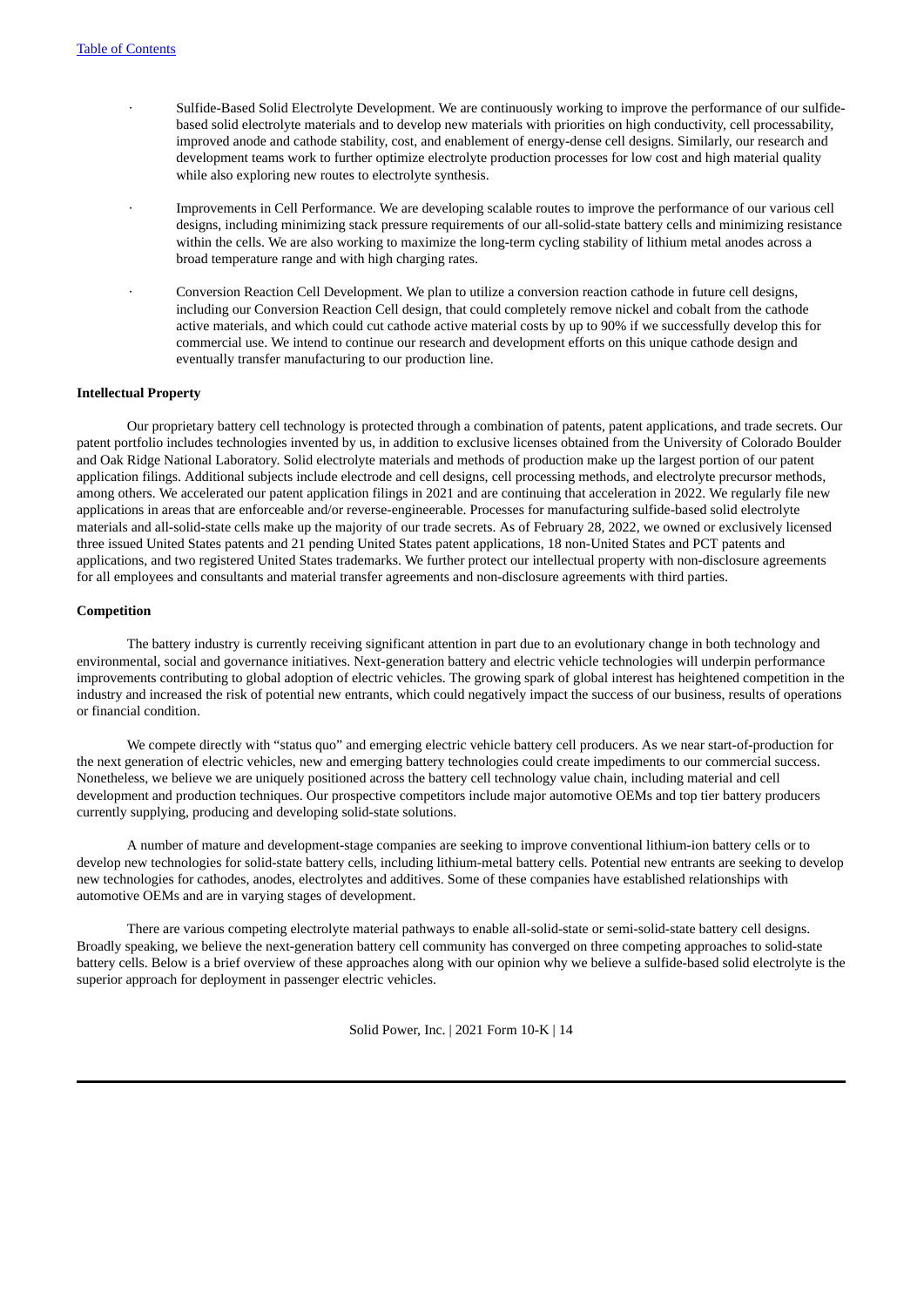- Polymers. Considered to be highly manufacturable and thus proven at scale in commercially available products today. However, polymers have the lowest levels of ionic conductivity of the competing solid electrolytes and therefore require elevated temperature when in use (>60° C). Polymers may also require pack-cooling as they can degrade at elevated temperature (>80° C). Consequently, we believe polymer market penetration is generally limited to mass transit applications (*e.g.*, buses, ride share vehicles, etc.) where continuous heating and/or cooling is considered acceptable.
- · Oxides. Possessing higher ionic conductivity than polymers, enabling stable operation at room temperature and potentially below, and also capable of being more chemically stable against lithium-metal. However, oxides are highly dense (three times or more the density of polymers and many sulfides) and are a rigid and brittle material that requires high-temperature manufacturing (or sintering) processes that are not common in traditional lithium-ion battery cell manufacturing. Because of these high-temperature manufacturing hurdles, we believe that most manufacturers utilizing an oxide design have been forced to utilize a liquid or gel electrolyte in their cell design, which reduces the battery life, safety and electrode design benefits that accompany battery cells that are truly all-solid-state. To date we are not aware of any manufacturer demonstrating an oxide cell design with greater specific energy (Wh/kg) than traditional lithiumion.
- Sulfides. Possess the highest levels of ionic conductivity and thus have greater potential to enable the widest temperature operation window than any other solid electrolyte material. While sulfides are an inorganic material, their relatively soft and malleable mechanical properties, unlike oxides, enable their use in a separator layer or cathode or anode (i.e., as an "catholyte" or "anolyte," respectively) using industry-standard slurry-, coating- and roll-to-roll calendaring-based manufacturing processes. Sulfides must be stored in an inert environment and processed in a dryroom environment to prevent the material from degrading; however, cathode slurry and coating lines are now located in dry-rooms in state-of-the-art gigafactories. We have developed our processes around an industry-standard dry-room condition of -40° C dew point.

Sulfide electrolytes generate hydrogen sulfide ("H2S") gas when exposed to moist ambient air. H2S is a gas that is toxic to humans above a specific threshold and is regulated by the Occupational Safety and Health Administration. Through preliminary testing, we believe H2S concerns with respect to our sulfide-based solid electrolyte are limited to when it is in powder form. Our preliminary abuse and destructive testing (*e.g.*, cell depackaging or layer delamination) generated negligible H2S gas. If additional safety tests are consistent with our preliminary results, we expect H2S safety concerns at the cell and battery pack level to be minimal. We have implemented robust safety protocols to mitigate H2S risk and other risks associated with handling large volumes of potentially hazardous materials (*e.g.*, solvents, cathode/anode active materials, and electrolytes) in the manufacturing process.

We believe our ability to compete successfully with traditional lithium-ion battery cell technology and with other companies seeking to develop solid-state battery cells will depend on several factors, including cell price, safety, energy density, and battery life, and on non-technical factors such as brand, established customer relationships and financial and manufacturing resources. We believe our close working relationships with Ford, BWM, and SK Innovation can expedite our research and development process relative to our competitors by creating a constant feedback loop allowing for more rapid and intelligent iterations.

#### **Government Regulation and Compliance**

Government regulations frequently control how battery cells are stored, transported, used and disposed of. We are subject to regulations governing the proper handling, storage, disposal and transportation of products containing hazardous materials, including federal regulations governing transport of battery cells and state laws relating to recycling and disposal of battery cells.

We are subject to federal and state environmental laws and regulations regarding the handling and disposal of hazardous substances and solid waste. These laws regulate the generation, storage, treatment, transportation, and disposal of solid and hazardous waste and may impose strict, joint and several liability for the investigation and remediation of areas where hazardous substances may have been released or disposed. In the course of ordinary operations, we, through third parties and contractors, may handle hazardous substances within the meaning of the Comprehensive Environmental Response, Compensation, and Liability Act and similar state statutes and, as a result, may be jointly and severally liable for all or part of the costs required to clean up sites at which these hazardous substances have been released into the environment. We are also subject to the strict requirements of the Resource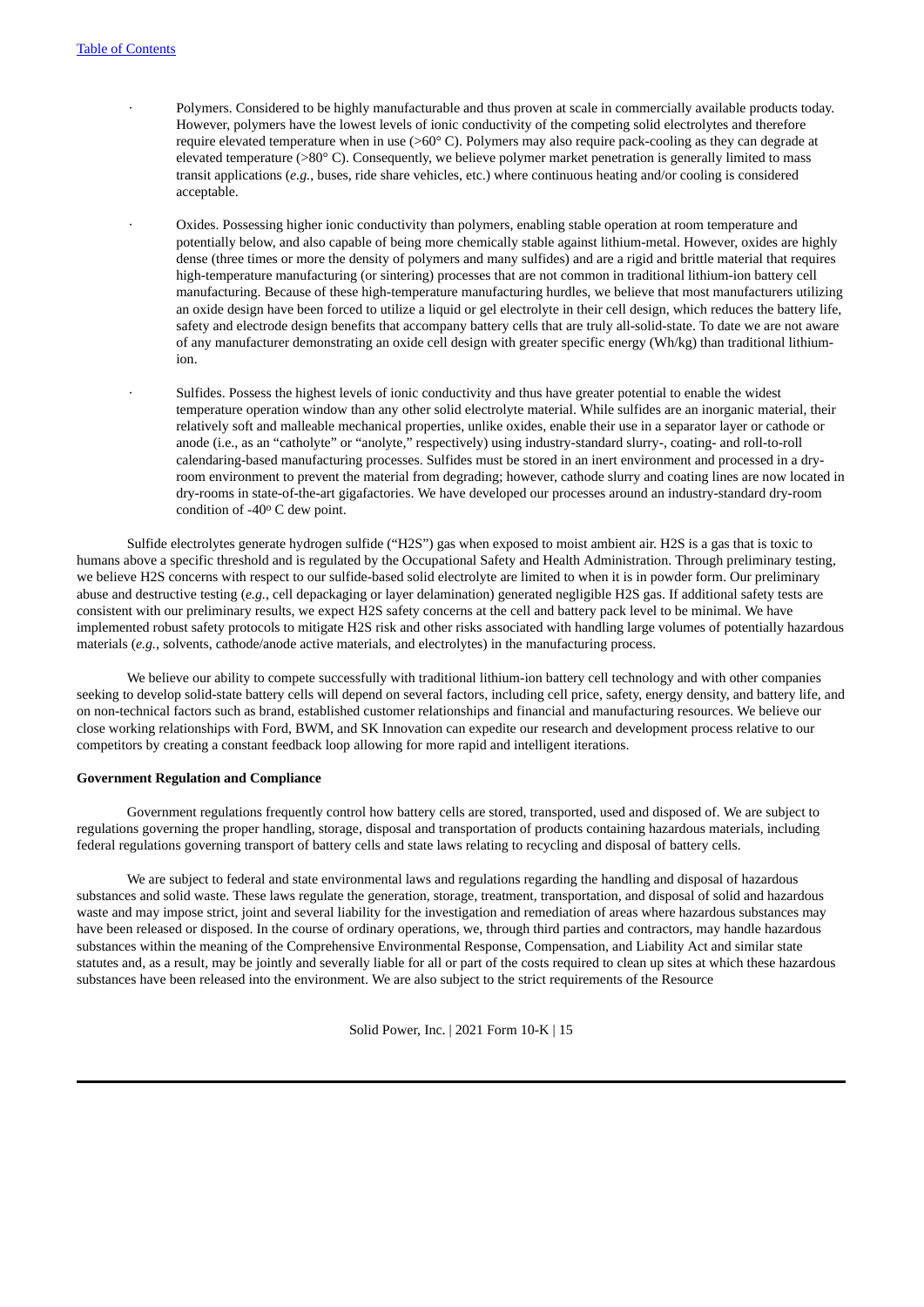Conservation and Recovery Act and comparable state statutes for the generation or disposal of solid waste, which may include hazardous waste.

The Occupational Safety and Health Act ("OSHA"), and comparable laws in other jurisdictions, regulate the protection of the health and safety of workers. In addition, the OSHA hazard communication standard requires that information be maintained about any hazardous materials used or produced in operations and that this information be provided to employees, state and local government authorities, and the public.

In many cases, our products — including our all-solid-state battery cells and related technology — are or may in the future be subject to trade and export control laws and regulations in the United States and other jurisdictions where we do business. Such laws may include the export administration regulations and similar export control regimes, trade and economic sanctions maintained by the Office of Foreign Asset Control and other similar agencies, foreign direct investment rules and regulations, tariffs and quotas, and other related regulations in jurisdictions in which we operate. In particular, an export license may be required to export or re-export our products and technology to certain countries or end-users or for certain end-uses or may be prohibited. Obtaining the necessary export license for a particular sale or offering may not be possible or may be time-consuming and may result in the delay or loss of sales opportunities. Any failure to adequately address these legal obligations could result in civil fines or suspension or loss of our export privileges, any of which could materially adversely affect our business, financial condition, and results of operations.

In addition, our business may be subject to the Foreign Corrupt Practices Act and other anti-corruption, anti-bribery, and antimoney laundering laws and regulations in the jurisdictions in which we have offices or do business, both domestic and abroad. Any failure to adequately comply with any of these obligations, or future changes with respect to any of these legal regimes, could cause us to incur significant costs, including the potential for new overhead costs, fines, sanctions, and third-party claims.

## **Human Capital**

As of February 28, 2022, we employed 127 full-time employees, based out of our headquarters in Louisville, Colorado. Many of our employees have a technical background or hold advanced engineering and scientific degrees. We are committed to increasing diversity in the workforce and we believe building and maintaining an inclusive and positive culture is important for our success.

We are committed to compensating our employees in an ethical manner. We have taken steps to comply with Colorado's Equal Pay for Equal Work Act. We offer competitive salaries and benefits, as well as a robust equity compensation plan, all with the intention of attracting and retaining team members capable of making our company a world leader in all-solid-state battery cell and electrolyte development. Our compensation decisions are driven by individual contributions, the overall market, and how critical the role is to our success.

To date, we have not experienced any work stoppages and we consider our relationship with our employees to be good. None of our employees are either represented by a labor union or subject to a collective bargaining agreement.

### **Information about our Executive Officers**

Set forth below, in alphabetical order, is a list of our executive officers as of March 15, 2022, including each executive officer's principal occupation and employment during the past five years and reflecting recent organizational changes. None of our executive officers has any family relationship with any other executive officer, and none of our executive officers became an officer pursuant to any arrangement or understanding with any other person. Each executive officer has been elected to serve until his successor is appointed or his earlier death or removal or resignation from such office. Each executive officer's age is set forth in the table next to his name.

| Name                       | <b>Position</b>                                          | Age |
|----------------------------|----------------------------------------------------------|-----|
| Joshua R. Buettner-Garrett | Chief Technology Officer                                 | 36  |
| Douglas Campbell           | Chief Executive Officer and Class I Director             | 48  |
| Jon Jacobs                 | <b>Chief Marketing Officer</b>                           | 51  |
| David B. Jansen            | President, Chairman of the Board, and Class III Director | 60  |
| Derek C. Johnson           | <b>Chief Operating Officer</b>                           | 44  |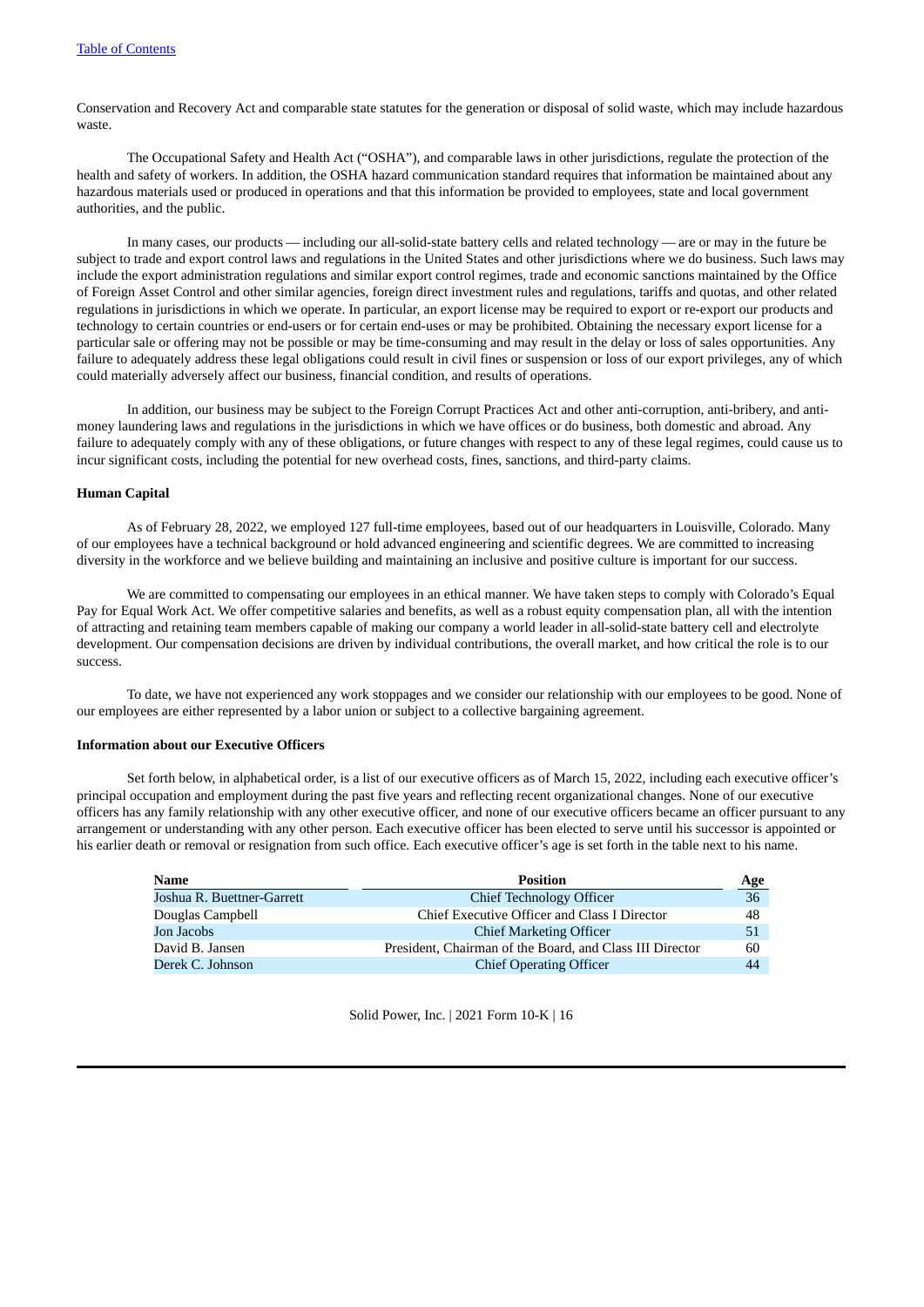| James Liebscher | Chief Legal Officer and Secretary     |  |
|-----------------|---------------------------------------|--|
| Kevin Paprzycki | Chief Financial Officer and Treasurer |  |

*Joshua Buettner-Garrett* serves as our Chief Technology Officer. He served as Legacy Solid Power's Chief Technology Officer since November 2013. Prior to joining Legacy Solid Power, he served as Program Manager of the Energy Storage Group at ADA Technologies, Inc., a research and product development business, from 2011 to 2013. He served as a Senior Research Scientist in the ADA Technologies' Energy Storage Group from 2010 to 2011. Mr. Garrett holds a B.S. in Mechanical Engineering from Arizona State University and a M.S. in Mechanical Engineering from Colorado State University.

*Douglas Campbell* serves as our Chief Executive Officer and a Class I Director. He is a co-founder of Legacy Solid Power and served as Legacy Solid Power's Chief Executive Officer since its inception. He was a member of the Legacy Solid Power Board since March 2014, when it converted to a corporation. In parallel with establishing Legacy Solid Power, he founded i2C Solutions, LLC ("i2C"), a thermal management company, and co-founded Roccor, LLC ("Roccor"), a component supplier for the small satellite industry. i2C and Roccor merged in 2015, with Roccor being the surviving entity. Mr. Campbell served as the Chief Executive Officer of Roccor until the end of 2018 and remained on its board of directors until the company was acquired in late 2020. He began his career in advanced technology development at the Space Vehicles Directorate of the Air Force Research Laboratory, Kirtland AFB, NM. Mr. Campbell earned his B.S. and M.S. in Civil Engineering with a Structural Mechanics emphasis from the University of New Mexico.

*Jon Jacobs* serves as our Chief Marketing Officer. He served as Legacy Solid Power's Chief Marketing Officer since October 2021. Mr. Jacobs brings to Solid Power over 20 years of sales and management expertise, including experience with highly technical products and services requiring a value-selling approach. Most recently, Mr. Jacobs served as Vice President of Business Development at Wildcat Discovery Technologies, Inc. from November 2009 until October 2021. Prior to joining Wildcat Discovery Technologies, Inc., Mr. Jacobs served as the Global Director of Sales and Marketing for Material Sciences Corporation from May 2002 to November 2009. Before joining Material Sciences Corporation, Mr. Jacobs served in a series of successive marketing and product design positions. Mr. Jacobs holds an M.B.A. from the University of Michigan, Ross School of Business, an M.S. in Engineering from Purdue University and a B.S. in Mechanical Engineering from the University of Michigan.

*David B. Jansen* serves as the President, Chair and a Class III Director of Solid Power. He served as Legacy Solid Power's President since February 2017 and was an advisor to the company since its inception. He was a member of Legacy Solid Power's board of directors since March 2014, when it converted to a corporation. Mr. Jansen previously served as a Managing Partner of Murphee Colorado, a small business venture capital fund, from 2002 to 2010. From 2005 to 2009, he served as the President and Chief Executive Officer of Advanced Distributed Sensor Systems, which developed and manufactured remote sensors for intelligence, surveillance and reconnaissance applications. He has also served on a variety of boards and has been involved with helping startups from formation to exit. Mr. Jansen has a B.S. in Electrical Engineering from the University of Arizona.

*Derek Johnson* serves as our Chief Operating Officer. He served as Legacy Solid Power's Chief Operating Officer since January 2020. From September 2016 to January 2020, he served as Vice President of Global Research and Development at A123 Systems ("A123"), a developer and manufacturer of lithium-ion batteries and energy storage systems for automotive applications. His responsibilities ranged from new technology development and IP generation, customer and strategic partner engagement, and production strategy and supply chain rationalization, prior to which he served as the Executive Director of R&D at A123, from April 2015 to September 2016. Dr. Johnson serves as a director of Symbios Technologies, LLC, an aqueous plasma technology platform, and previously served as its Director of Technology Development, Senior Scientist and Engineer from April 2009 to January 2014. He also serves as the President of Fields of Hope, a non-profit focusing on enriching the lives of at-risk youth. Dr. Johnson holds a B.S. in Environmental Engineering from the University of Florida, an M.S. in Chemical Engineering from Colorado State University, and a Ph.D. in Chemical and Biochemical Engineering from Colorado State University. Dr. Johnson has published 16 peer reviewed publications and holds 38 patents.

*James Liebscher* serves as our Chief Legal Officer and Secretary. He served as Lead Corporate Attorney of Legacy Solid Power from June 2021 through the closing of the business combination. Mr. Liebscher was a senior attorney at Aspect Holdings, LLC, an international energy company, from February 2020 until June 2021. He previously was in private practice as a securities and corporate attorney at Polsinelli PC from August 2016 until February 2020 and Dufford & Brown, P.C. from October 2014 until August 2016. Prior to his legal career, he served for nine years in the United States Air Force as an airborne cryptologic linguist.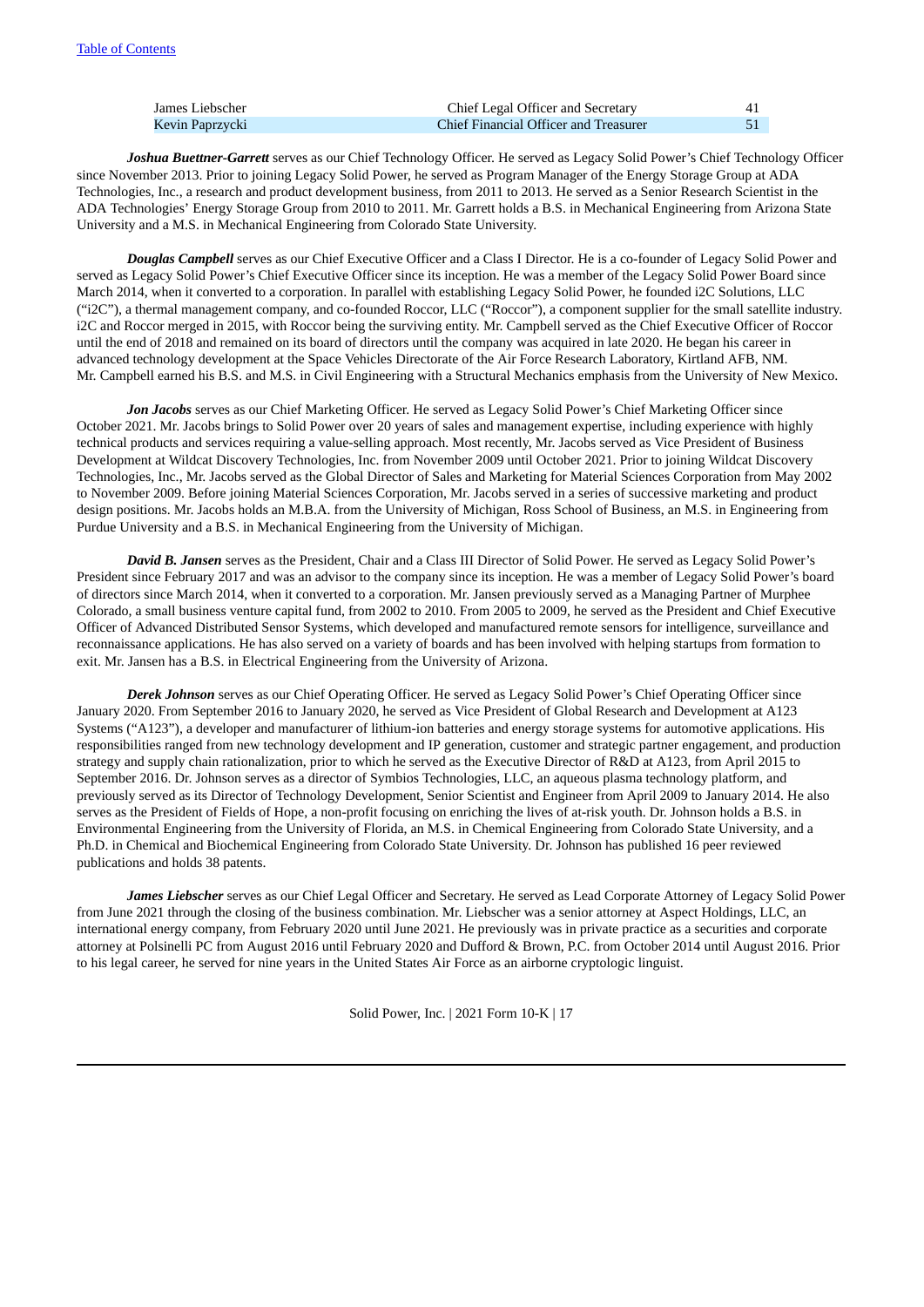Mr. Liebscher holds an LL.M. in Securities and Financial Regulation from Georgetown University Law Center, a J.D. from the University of Notre Dame Law School, and a B.S. in Business Administration from Bellevue University.

*Kevin Paprzycki* serves as our Chief Financial Officer and Treasurer. He served as Legacy Solid Power's Chief Financial Officer since October 2021. Prior to joining Legacy Solid Power, Mr. Paprzycki served as Chief Financial Officer, Treasurer and Corporate Secretary (Principal Financial Officer and Chief Accounting Officer) of Scott's Liquid Gold-Inc. ("SLGD") since June 2018, a member of its board of directors since 2019, and began serving as interim co-President in April 2021. Prior to joining SLGD, Mr. Paprzycki was employed by Westmoreland Coal Company and its subsidiary, Westmoreland Resource Partners, LP, where he served as Chief Executive Officer from December 2015 to November 2017, as Westmoreland Coal Company's Chief Financial Officer from May 2006 to December 2015 and Westmoreland Resource Partners' Chief Financial Officer from December 2014 to July 2015. Mr. Paprzycki was also a member of each company's board of directors. Subsequent to his employment with the Westmoreland entities, on October 9, 2018, both Westmoreland entities filed voluntary petitions in the United States Bankruptcy Court for the Southern District of Texas seeking relief under the provisions of Chapter 11 of Title 11 of the United States Code.

## <span id="page-17-0"></span>**Item 1A. Risk Factors**

Our business is subject to numerous risks and uncertainties that you should be aware of in evaluating our business. If any such risks and uncertainties materialize, our business, prospects, financial condition and results of operations could be materially and adversely affected. The risks described below are not the only risks that we face. Additional risks and uncertainties not currently known to us, or that we currently deem to be immaterial may also materially adversely affect our business, prospects, financial condition and results of operations. The summary risk factors described below should be read together with the text of the risk factors set forth immediately after the summary risk factors, and both the summary and text of the risk factors should be read together with the other information set forth in this Report, including our consolidated financial statements and the related notes, as well as in other documents that we file with the SEC.

### **Summary of the Material Risks Associated with Our Business**

These risks include, but are not limited to, the following:

- It will be challenging to develop all-solid-state battery cells capable of production at volume and with acceptable performance, yields and costs. The pace of development in materials science is often not predictable. Delays or failures in accomplishing particular development objectives may postpone or prevent us from generating revenues from the licensing of our battery cell technology or sales of our sulfide-based solid electrolytes.
- If our all-solid-state battery cells fail to perform as expected, our ability to develop, market, and license our technology could be harmed.
- · We may not succeed in developing all-solid-state battery cells for commercialization under our JDAs within the time parameters specified therein. If we do not meet the milestones in certain JDAs, our partners may terminate them without liability to us. Termination of a JDA by a partner, particularly a key partner like Ford, BMW or SK Innovation, could impair our reputation and prospects materially.
- The non-exclusive nature of our JDAs exposes us to the risk that our partners may elect to pursue other battery cell technologies, which likely would impair our revenue generating ability.
- · Our business depends on our ability to manage our relationships with existing and future partners. We may not succeed in managing these business relationships, which could slow our development progress and impair our business prospects.
- We have not reached any commercial agreement with our partners on economic terms for the supply of our all-solidstate battery cell technology or sale of sulfide-based solid electrolytes. As a result, our projections of revenue and other financial results are uncertain.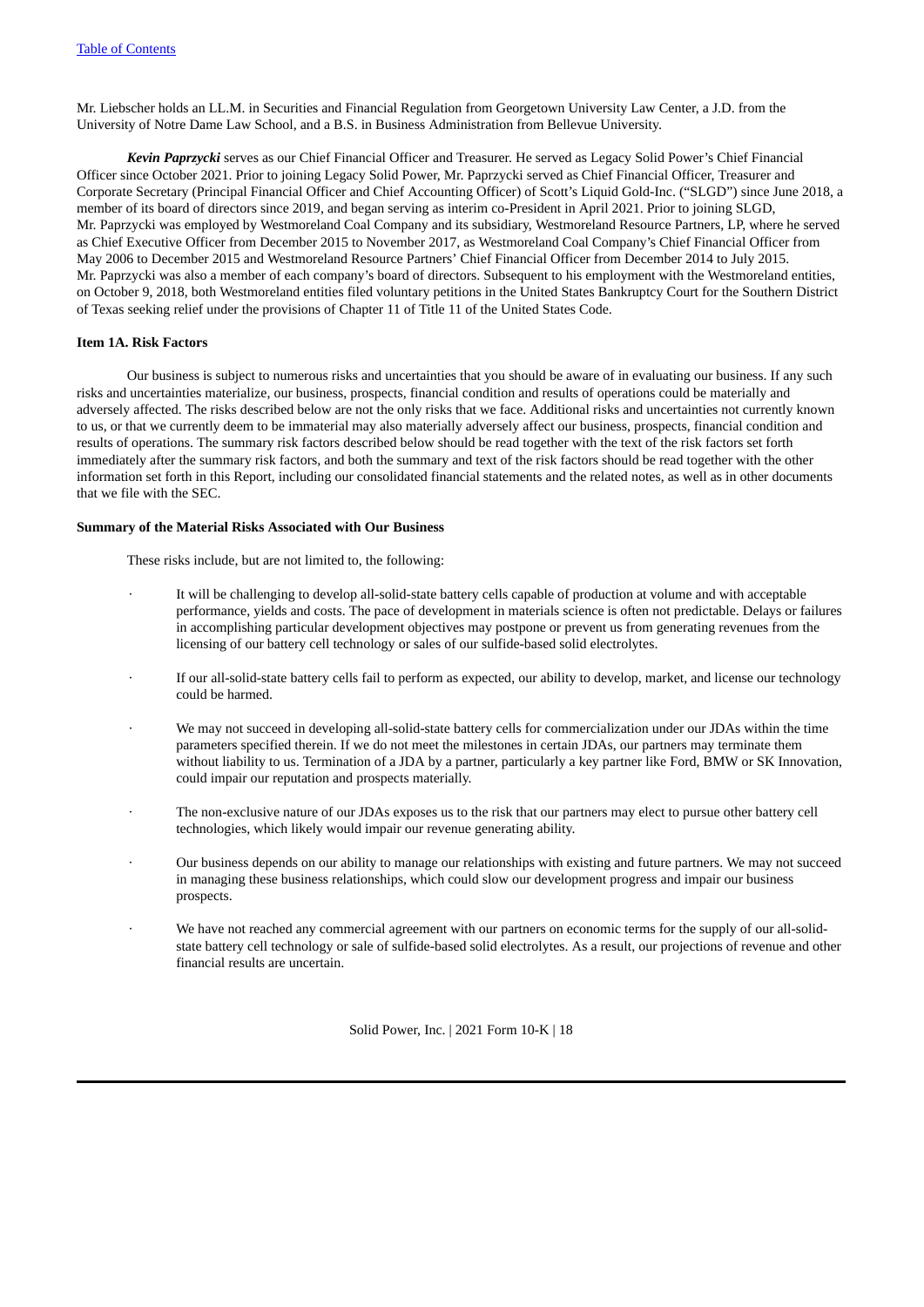- The terms of certain JDAs permit our partners to share in the intellectual property developed through the research and development efforts required under our particular agreements with them. Our ability to share developments gained through the course of performance of a particular JDA with our other partners may be limited in certain circumstances. In certain circumstances, our partners may be able to exploit certain of the intellectual property developed under their respective JDAs in ways that are detrimental to us.
- If we are unable to attract and retain key employees and qualified personnel, our ability to compete could be harmed.
- If solid-state battery cell technology does not become widely accepted, we may not be successful in generating revenues from the manufacture and sale of our sulfide-based solid electrolytes.
- The battery cell market continues to evolve and is highly competitive, and we may not be successful in competing in this market or establishing and maintaining confidence in our long-term business prospects among current and future partners and customers.
- We may not succeed in attracting customers during the development stage or for high volume commercial production, and our future growth and success depend on our ability to attract customers.
- We rely heavily on owned and exclusively-licensed intellectual property, which includes patent rights, trade secrets, copyright, trademarks, and know-how. If we are unable to protect and maintain access to these intellectual property rights, our business and competitive position would be harmed.
- We have not performed exhaustive searches or analyses of the intellectual property landscape of the battery industry; therefore, we are unable to guarantee that our technology, or its ultimate integration into electric vehicle battery packs, does not infringe intellectual property rights of third parties. We may need to defend ourselves against intellectual property infringement claims, which may be time-consuming and could cause us to incur substantial costs.
- · We are an early-stage company with a history of financial losses and expect to incur significant expenses and continuing losses for the foreseeable future.
- We may require additional capital to support business growth, and this capital might not be available on commercially reasonable terms or at all.
- Most of our management does not have experience in operating a public company.
- · Our auditors identified a material weakness in our internal control over financial reporting as of December 31, 2021. If we are unable to develop and maintain an effective system of internal controls and procedures required by Section 404(a) of the Sarbanes-Oxley Act, we may not be able to accurately report our financial results in a timely manner, which may adversely affect investor confidence in us and materially and adversely affect our stock price, business and operating results.
- We will incur significant increased expenses and administrative burdens as a public company, which could have an adverse effect on our business, financial condition and results of operations.
- From time to time, we may be involved in litigation, regulatory actions or government investigations and inquiries, which could have an adverse impact on our profitability and consolidated financial position.
- We are subject to substantial regulation, and unfavorable changes to, or failure by us to comply with, these regulations could substantially harm our business and operating results.
- · We are subject to various existing and future environmental health and safety laws, which may result in increased compliance costs or additional operating costs and restrictions. Failure to comply with such laws and regulations may result in substantial fines or other limitations that could adversely impact our financial results or operations.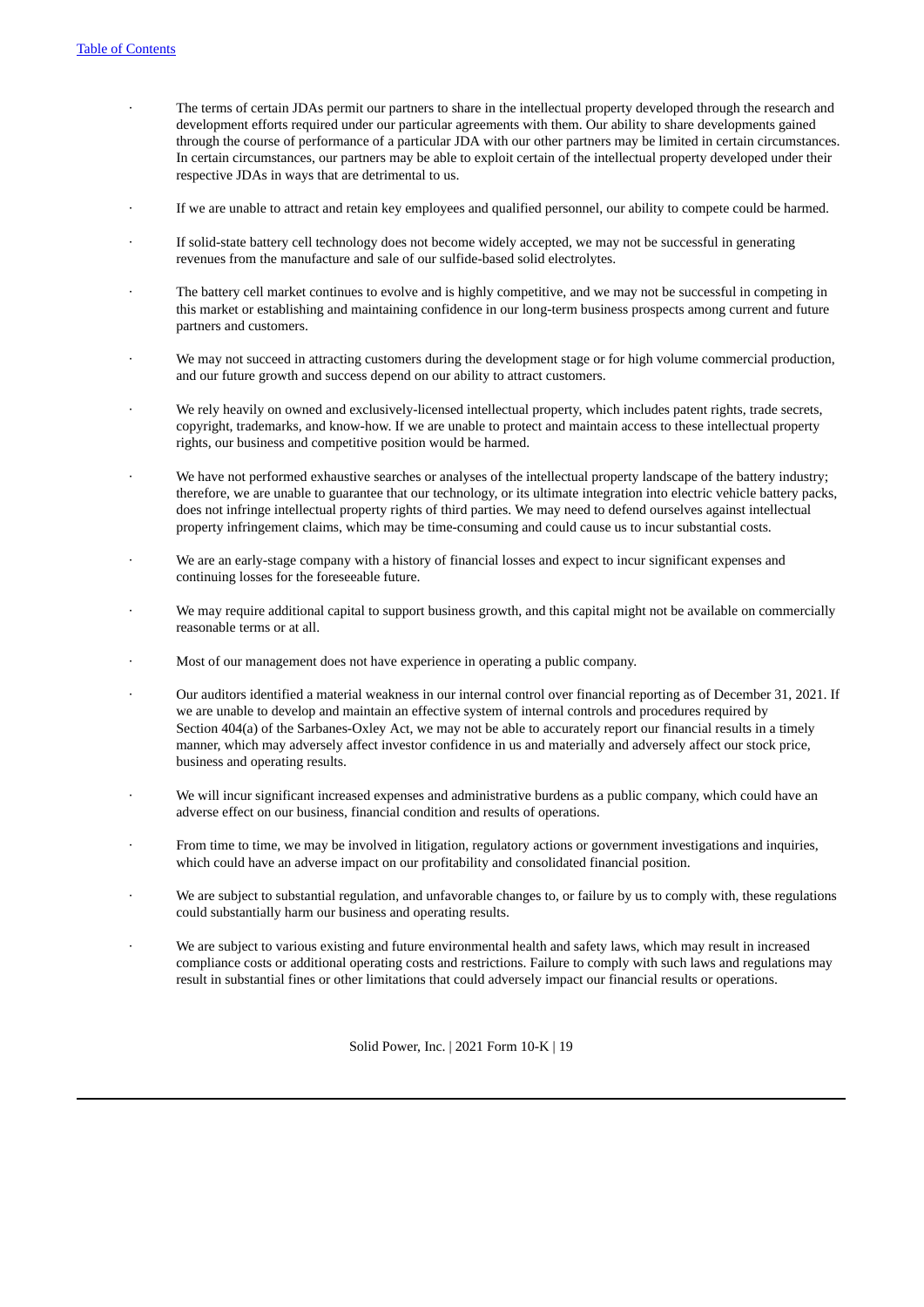- Sales of substantial amounts of our common stock in the public markets, or the perception that such sales could occur, could cause the market price of our common stock to drop significantly.
- · Delaware law and provisions in our Second A&R Charter and Bylaws might delay, discourage or prevent a change in control of the Company or changes in our management, thereby depressing the market price of our common stock and warrants.

#### **Risks Related to Development and Commercialization**

## It will be challenging to develop all-solid-state battery cells capable of production at volume and with acceptable performance, yields and costs. The pace of development in materials science is often not predictable. Delays or failures in accomplishing particular development objectives may postpone or prevent us from generating revenues from the licensing of our battery cell technology or *sales of our sulfide-based solid electrolytes.*

Our business depends on our ability to develop all-solid-state battery cells that outperform the lithium-ion batteries currently prevalent in electric vehicles. We expect to need at least four additional years of research and development and automotive qualification efforts before our cells will be advanced enough for us to realize material revenue generation from licensing agreements for our all-solidstate battery cells or reach commercial levels of sales of our sulfide-based solid electrolytes. Developing the technology and know-how to produce all-solid-state battery cells at scale and cost, and which meet the performance requirements for wide adoption by OEMs, is extremely challenging. We must overcome significant hurdles to complete development, validation and automotive qualification of our battery cells prior to being able to license or sell our technology to any customers. Some of the development hurdles that we need to overcome before licensing or selling our all-solid-state battery cell technology to customers include:

- increasing the volume, yield, reliability and uniformity of our electrode layers, separators and cells;
- increasing the size and layer count of our multi-layer cells;
- developing manufacturing techniques to produce the volume of cells needed for customer applications;
- understanding optimization requirements for high volume manufacturing equipment;
- designing and engineering packaging to ensure adequate cycle life (i.e., the number of charge and discharge cycles that a battery cell can sustain until its capacity falls below 80% of the original capacity);
- reducing cost of production; and
- meeting the rigorous and challenging specifications required by our customers, and ultimately OEMs and cell manufacturers, including but not limited to, battery life, energy density, abuse testing, charge rate, cycle life, stack pressure, and operating temperature.

We expect to encounter engineering challenges as we increase the dimensions and throughput of components and cells. To achieve target energy levels, we need to increase the layer-count and dimensions of our current electrodes, which are enclosed within a single battery package. We have built and tested both ten-layer cells and 22-layer cells. In order to be commercially viable, we expect our cells will need to have at least 40 layers, our cells will need to be capable of being produced at a high yield without compromising performance, and we will have to solve related packaging challenges in a way that is scalable and at an acceptable cost. If we are not able to overcome these engineering and mechanical hurdles, we may not succeed in licensing our all-solid-state battery cell technology or selling our sulfide-based solid electrolytes to customers as needed to continue our business and may result in damage to our business, prospects, financial condition, operating results and brand.

Even if we complete development and succeed in entering into license agreements, we may not start to generate revenues from such agreements until our customers have retrofitted or constructed and deployed facilities to build our all-solid-state battery cells at scale. Any delay in the development, automotive qualification or third-party manufacturing scale-up of our all-solid-state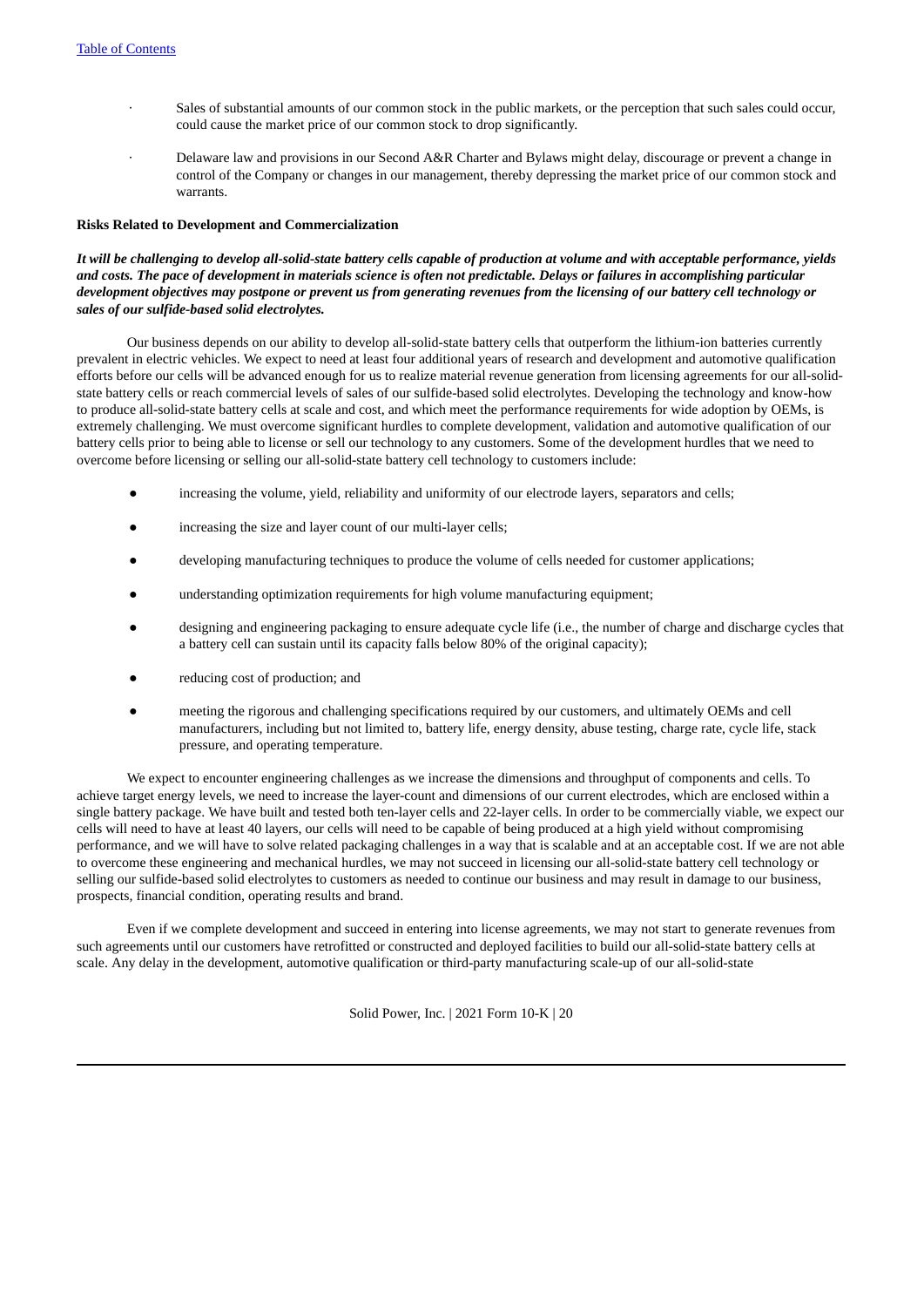battery cells would negatively impact our business as it will delay time to revenue. It may also negatively impact end-user relationships, including OEMs. Significant delays in providing licenses to our technology would materially damage our business, prospects, financial condition, operating results and brand.

## If our all-solid-state battery cells fail to perform as expected, our ability to develop, market, and license our technology could be *harmed.*

Our battery cell architecture is inherently complex and incorporates technology and components that have not been used in commercial battery cell production. We anticipate that our research and development efforts will extend in an iterative process even beyond the time at which we initially deliver our all-solid-state battery cells to OEMs for validation. The continuous need to refine and optimize our products will require us to continue to perform extensive and costly research and development efforts even after the initial delivery of our cells to OEMs. For instance, we may learn from these validation efforts that our cells contain defects or errors that cause the cells not to perform as expected. Fixing any such problems may require design changes or other research and development efforts, take significant time, and be costly. There can be no assurance that we will be able to detect and fix any defects in our all-solid-state battery cell architecture. If our cell design fails to perform as expected, we could lose licensing contracts and customers of our sulfidebased solid electrolytes.

In addition, because we have a limited frame of reference from which to evaluate the long-term performance of our all-solidstate battery cell design, it is possible that issues or problems will arise once our technology has been deployed for a longer period. If our customers determine our technology does not perform as expected, they may delay deliveries, terminate further orders, or initiate product recalls, each of which could adversely affect our business, prospects, and results of operations.

## We may not succeed in developing all-solid-state battery cells for commercialization under our JDAs within the time parameters specified therein. If we do not meet the milestones in certain JDAs, our partners may terminate them without liability to us. Termination of a JDA by a partner, particularly a key partner like Ford, BMW or SK Innovation, could impair our reputation and *prospects materially.*

We have entered into non-exclusive JDAs, including with Ford, BMW and SK Innovation, to collaborate on the research and development of our all-solid-state battery cells. The terms of some of these JDAs generally require us to continue our research and development of all-solid-state battery cells and component materials such that our products are capable of being deployed in electric vehicles within the next few years. There is no assurance that we will be able to complete research and development in the time frame required by the JDAs and if we are unable to, our partners may terminate their participation in the JDAs. Given the importance to us of these relationships, the termination of a JDA by a partner could impair our reputation and prospects materially.

## The non-exclusive nature of our JDAs exposes us to the risk that our partners may elect to pursue other battery cell technologies, *which likely would impair our revenue generating ability.*

Our OEM partners are motivated to develop and commercialize improved battery cell technologies. To that end, our partners have invested, and are likely to continue to invest in the future, in their own development efforts and, in certain cases, in JDAs with our current and future competitors. If other technology is developed more rapidly than our all-solid-state battery cells, or if such competing technologies are determined to be more efficient or effective than our all-solid-state battery cells, our partners may elect to adopt and install a competitor's battery cell technology or products over ours, which could materially impact our business, financial results, and prospects*.*

## Our business depends on our ability to manage our relationships with existing and future partners. We may not succeed in managing *these business relationships, which could slow our development progress and impair our business prospects.*

Our OEM partners may have economic, business, or legal interests or goals that are inconsistent with ours. As a result, it may be challenging for us to resolve issues that arise in respect of the performance of our JDAs, and in particular as any issue might impact development work underway under the JDAs. Any significant disagreements with them, and especially if we become dependent on that OEM partner for our research and development efforts, may impede our ability to maximize the benefits of our partnerships and slow the commercial roll-out of our all-solid-state battery cell designs. In addition, if our partners are unable or unwilling to meet their economic or other obligations under the JDAs, we may be required to fulfill those obligations alone, which could delay research and development progress and otherwise negatively impact our business and financial results. Furthermore, the relationships we have with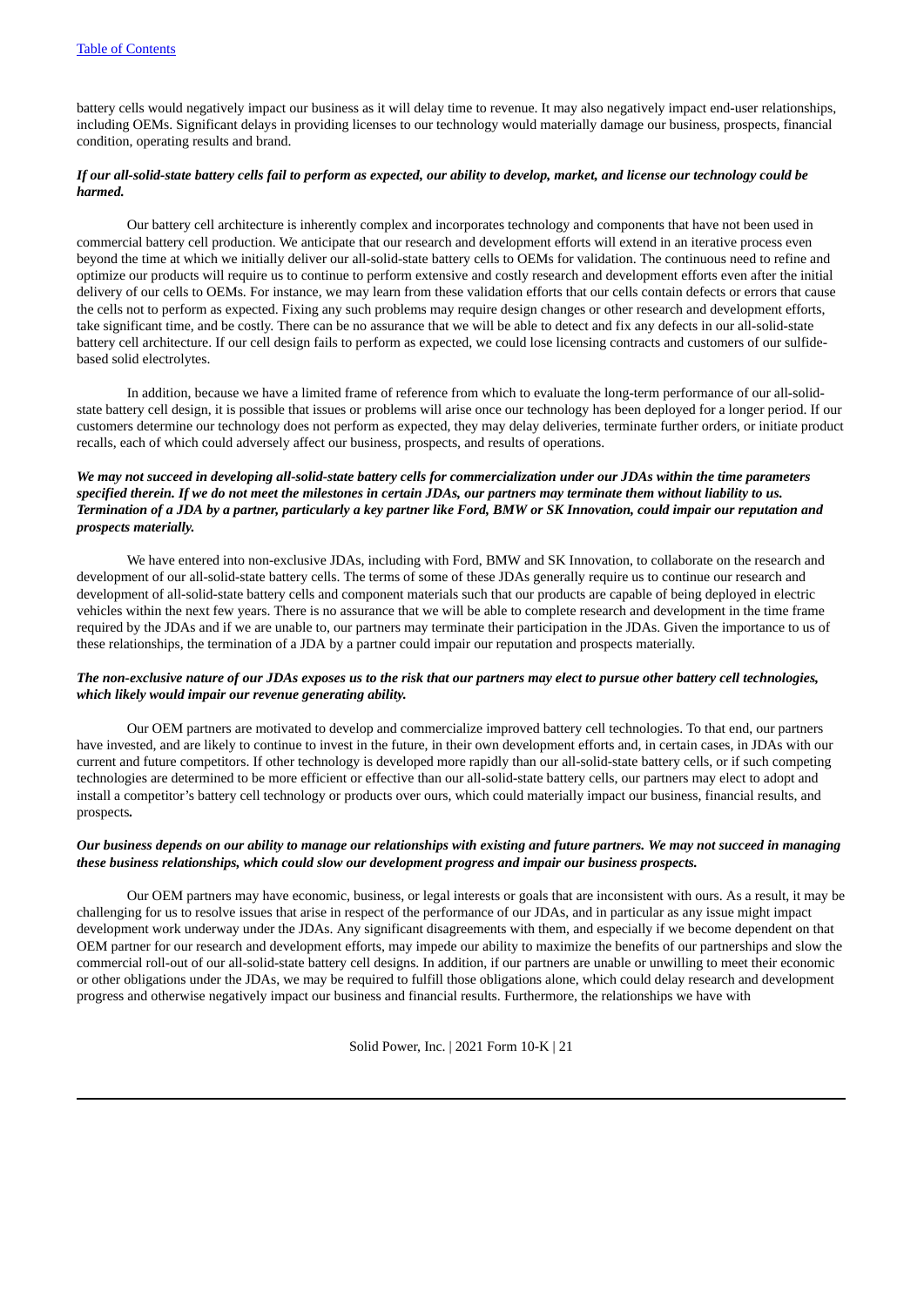our existing partners and the rights our partners' rights have under their respective JDAs, may deter other automotive OEMs and cell manufacturers from working with us. If we are not able to expand our other customer relationships, our business and prospects could be materially harmed.

### We have not reached any commercial agreement with our partners on economic terms for the supply of our all-solid-state battery cell technology or sale of sulfide-based solid electrolytes. As a result, our projections of revenue and other financial results are uncertain.

Our JDAs provide a framework for our cooperation, and certain of the JDAs contemplate that we will enter into additional arrangements with our partners for the purchase and pricing of sulfide-based solid electrolyte materials for integration into our all-solidstate battery cell design, as well as licensing our all-solid-state battery cell technology to cell producers. We have not reached agreement on key commercial terms with any of these partners and the structure for realizing the monetary value of our products is unknown. There can be no assurance that we will be able to agree with our partners on these key elements or that any terms will be financially beneficial for us.

## The terms of certain JDAs permit our partners to share in the intellectual property developed through the research and development efforts required under our particular agreements with them. Our ability to share developments gained through the course of performance of a particular JDA with our other partners may be limited in certain circumstances. In certain circumstances, our partners may be able to exploit certain of the intellectual property developed under their respective JDAs in ways that are detrimental *to us.*

Certain of our JDAs provide that, among other things, (i) any intellectual property jointly developed will be owned by both parties, with each party having the right to license that intellectual property to third parties in connection with the development of such party's products, (ii) each party retains sole ownership of previously or independently developed intellectual property, and (iii) the partner receives a license to our solely developed intellectual property under the JDA for use in the partner's products. Furthermore, to the extent a development we make jointly with one of our partners involves such partner's previously developed intellectual property, we may not be able to use any information gleaned in the course of performance under the JDA with such partner in performance of our other partners' JDAs, which could prevent us from scaling the development or deploying it in work with all of our partners. There are no assurances we will maintain the access we need to any intellectual property of our partners or that any jointly developed intellectual property will be adequately protected, or that our partners will not seek to capitalize on jointly developed intellectual property for their sole benefit, such as through licensing agreements or other contractual arrangements they may enter with third parties that do not benefit us. In certain of our JDAs to date, we have agreed that our partners would receive certain rights to our intellectual property in certain circumstances, including if we were to fail to perform under commercial agreements that we may enter into in the future or otherwise abandon our business following the execution of such commercial agreements. If those provisions are triggered, certain of our partners may receive perpetual, irrevocable, royalty-free licenses to portions of our intellectual property, which may limit the profitability and competitive advantage offered by our intellectual property and adversely affect our revenue.

## We have only conducted preliminary safety testing on our prototype all-solid-state battery cells. Our all-solid-state battery cells will *require additional and extensive safety testing prior to being installed in electric vehicles.*

To achieve acceptance by automotive OEMs, our anticipated commercial-sized all-solid-state battery cells will have to undergo extensive safety testing. We cannot assure you such tests will be successful, and we may identify different or new safety issues in our development of EV-scale cells that have not been present in our prototype cells. If we have to make design changes to address any safety issues, we may have to delay or suspend commercialization, which could materially damage our business, prospects, financial condition, operating results and brand.

## We are subject to risks relating to the construction and development of facilities for our short-term research and development and *long-term production requirements.*

Our business model contemplates that we will construct additional facilities for research and development and eventually sulfide-based solid electrolyte manufacturing. In the near-term, we are constructing a facility for advanced research and development and scaling of our sulfide-based solid electrolyte material production. In the longer-term, and in connection with potential supply agreements, we will need to construct facilities to produce commercial volumes of our sulfide-based solid electrolyte. We have not secured a location or obtained the necessary licenses or permits for commercial-level sulfide-based solid electrolyte manufacturing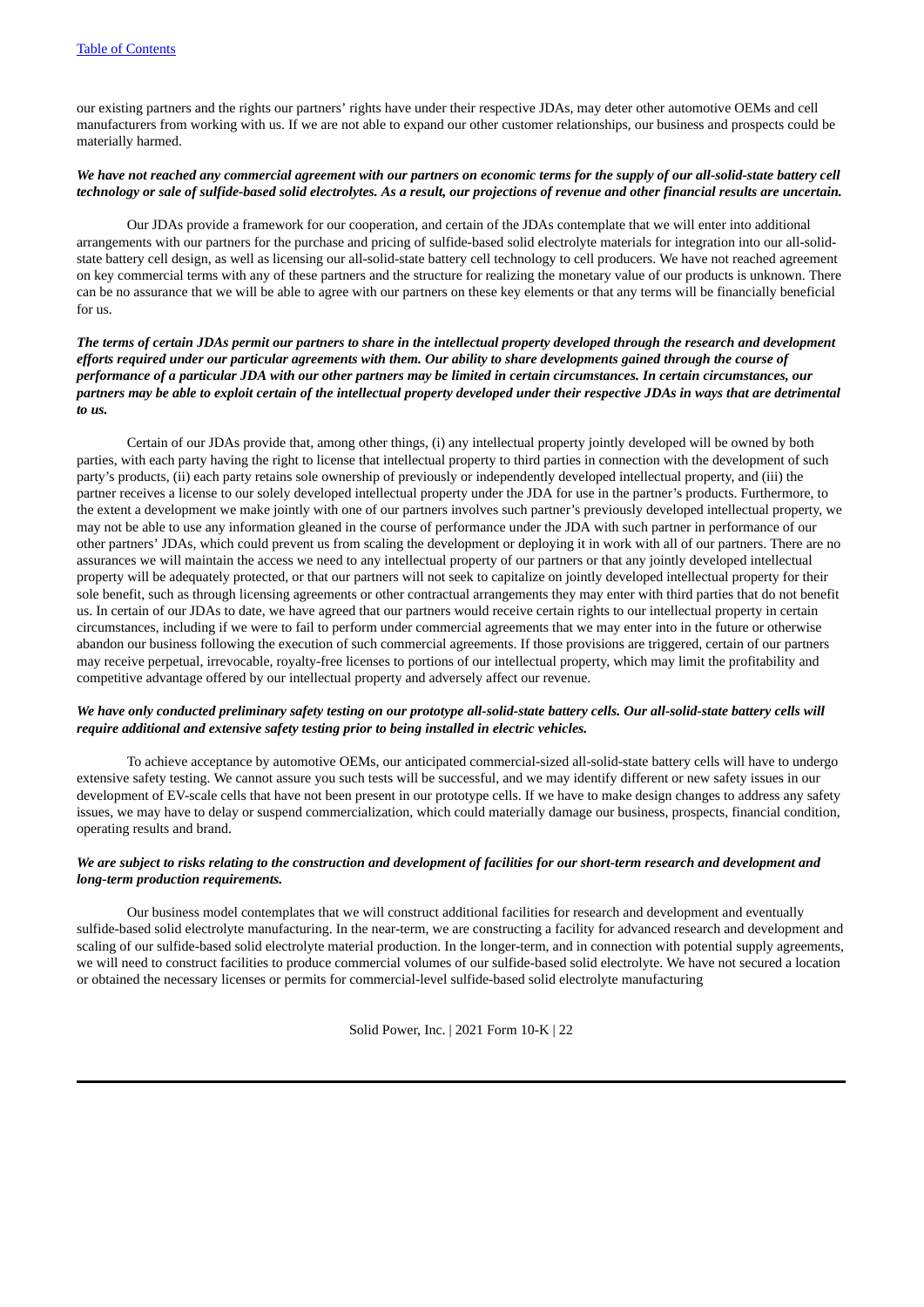facilities. In connection with constructing these facilities, we will need to identify and acquire the land or obtain leases for suitable locations appropriately zoned for activities involving hazardous materials, which will limit where we are able to locate our facilities and may require us to pay a premium for any such real estate. If we fail to do so, or otherwise encounter delays or lose necessary consents, permits, licenses, or commercial agreements, we could face delays or terminations of construction or development activities. If our planned facilities do not become operable on schedule, or at all, or become inoperable, production of our battery cells and our business will be harmed.

#### We are subject to risks relating to production scale manufacturing of our all-solid-state battery cells through partners in the longer *term.*

Our business plan contemplates top tier battery cell suppliers and automotive OEMs will manufacture our all-solid-state battery cells pursuant to licensing agreements with us. A component of our plan is to develop our products in such a way as to enable our manufacturing partners to utilize existing lithium-ion battery cell manufacturing processes and equipment. While we believe our development of a manufacturing process compatible with existing lithium-ion battery cell manufacturing lines provides significant competitive advantages, modifying or constructing these lines for production of our products could be more complicated or present significant challenges to our manufacturing partners that we do not currently anticipate. As with any large-scale capital project, any modification or construction of this nature could be subject to delays, cost overruns or other complications. Any failure to commence commercial production on schedule likely would lead to additional costs and could delay our ability to generate meaningful revenues. In addition, any such delay could diminish any "first mover" advantage we aim to attain, prevent us from gaining the confidence of OEMs and open the door to increased competition. All of the foregoing could hinder our ability to successfully launch and grow our business and achieve a competitive position in the market.

Collaboration with third parties to manufacture our all-solid-state battery cells reduces our level of control over the process. We could experience delays if our partners do not meet agreed upon timelines or experience capacity constraints. There is risk of potential disputes with partners, which could stop or slow battery cell production, and we could be affected by adverse publicity related to our partners, whether or not such publicity is related to such third parties' collaboration with us. In addition, we cannot guarantee that our suppliers will not deviate from agreed-upon quality standards. Further, any partnerships with international third-party cell manufacturers or automotive OEMs could expose us to the political, legal and economic risks impacting the regions in which our partners' manufacturing facilities are located, further reducing our control over the production process as we scale manufacturing.

We may be unable to enter into agreements with cell manufacturers on terms and conditions acceptable to us and therefore we may need to contract with other third parties or create our own commercial production capacity. We may not be able to engage other third parties or establish or expand our own production capacity to meet our needs on acceptable terms, or at all. The expense and time required to adequately complete any transition may be greater than anticipated. Any of the foregoing could adversely affect our business, results of operations, financial condition and prospects.

## We rely on complex equipment for our operations, and production involves a significant degree of risk and uncertainty in terms of *operational performance and costs.*

We rely heavily on complex equipment for our operations and the production of our all-solid-state battery cells. The work required to integrate this equipment into the production of our all-solid-state battery cells is time intensive and requires us to work closely with the equipment providers to ensure that it works properly with our proprietary technology. This integration involves a degree of uncertainty and risk and may result in the delay in the scaling up of production or result in additional cost to our all-solid-state battery cells.

Our current manufacturing facilities require, and we expect our future manufacturing facilities will require, large-scale machinery. Such machinery may unexpectedly malfunction and require repairs and spare parts to resume operations, which may not be available when needed. We do not expect to maintain any redundancies in our research and development facilities, so unexpected malfunctions of our production equipment may significantly affect our operational efficiency. In addition, because this equipment has historically not been used to build all-solid-state battery cells, the operational performance and costs associated with this equipment is difficult to predict and may be influenced by factors outside of our control, such as, but not limited to, failures by suppliers to deliver necessary components of our products in a timely manner and at prices and volumes acceptable to us, environmental hazards and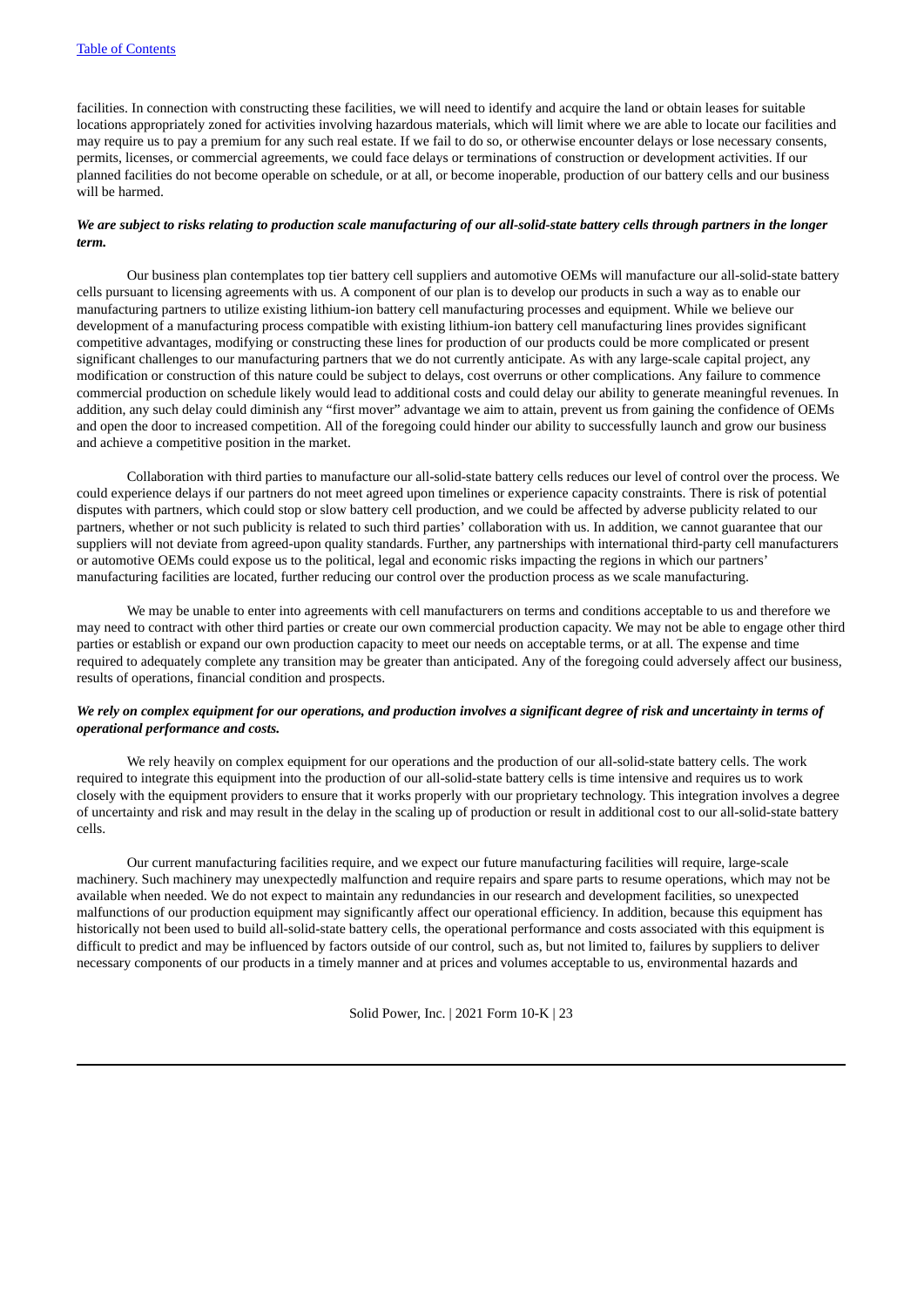associated costs of remediation, difficulty or delays in obtaining governmental permits, damages or defects in systems, industrial accidents, fires, seismic activity and other natural disasters.

Problems with our manufacturing equipment could result in the personal injury to or death of workers, the loss of production equipment, damage to manufacturing facilities, monetary losses, delays and unanticipated fluctuations in production. In addition, in some cases operational problems may result in environmental damage, administrative fines, increased insurance costs and potential legal liabilities. Any of these operational problems, or a combination of them could have a material adverse effect on our business, results of operations, cash flows, financial condition or prospects.

## Substantial increases in the prices for our raw materials and components, some of which are obtained from a limited number of *sources where demand may exceed supply, could materially and adversely affect our business.*

We rely on third-party suppliers for components and equipment necessary to develop our all-solid-state battery cells, including key supplies, such as Li2S, NMC, silicon, lithium metal foil and manufacturing tools for our all-solid-state battery cells. We face risks relating to the availability of these materials and components, including that we will be subject to demand shortages and supply chain challenges and generally may not have sufficient purchasing power to eliminate the risk of price increases for the raw materials and tools we need. Further, certain components, including Li2S, are not currently produced at a scale we believe necessary to support our proposed commercial operations. To the extent that we are unable to enter into commercial agreements with our current suppliers or our replacement suppliers on favorable terms, or these suppliers experience difficulties meeting our requirements, the development and commercial progression of our all-solid-state battery cells and related technologies may be delayed.

Separately, we may be subject to various supply chain requirements regarding, among other things, conflict minerals and labor practices. We may be required to incur substantial costs to comply with these requirements, which may include locating new suppliers if certain issues are discovered. We may not be able to find any new suppliers for certain raw materials or components required for our operations, or such suppliers may be unwilling or unable to provide us with products.

Any disruption in the supply of components, equipment or materials could temporarily disrupt research and development activities or production of our all-solid-state battery cells or sulfide-based solid electrolytes until an alternative supplier is able to supply the required material. Changes in business conditions, unforeseen circumstances, governmental changes, transportation disruptions, and other factors beyond our control or which we do not presently anticipate, could also affect our suppliers' ability to deliver components or equipment to us on a timely basis. Any of the foregoing could materially and adversely affect our results of operations, financial condition and prospects. Currency fluctuations, trade barriers, tariffs or shortages and other general economic or political conditions may limit our ability to obtain key components or equipment for our all-solid-state battery cells or significantly increase freight charges, raw material costs and other expenses associated with our business, which could further materially and adversely affect our results of operations, financial condition and prospects.

## We may be unable to adeauately control the costs associated with our operations and the components necessary to build our all-solidstate battery cells, and, if we are unable to control these costs and achieve cost advantages in our production of our all-solid-state *battery cells at scale, our business will be adversely affected.*

We require significant capital to develop our all-solid-state battery cell technologies and expect to incur significant expenses, including those relating to research and development, raw material procurement, leases, sales and distribution as we build our brand and market our technologies, and general and administrative costs as we scale our operations. Our ability to become profitable in the future will not only depend on our ability to successfully develop and market our sulfide-based solid electrolytes and all-solid-state cells, but also to control our costs. If we are unable to efficiently design, appropriately price, sell and distribute our sulfide-based solid electrolytes and all-solid-state battery cell technologies, our anticipated margins, profitability and prospects would be materially and adversely affected.

## If we are unable to attract and retain key employees and qualified personnel, our ability to compete could be harmed.

Our success depends on our ability to attract and retain our executive officers, key employees and other qualified personnel, and our operations may be severely disrupted if we lost their services. As we build our brand and become more well known, there is increased risk that competitors or other companies will seek to hire our personnel. Many of our technical personnel have been long-time employees and, following the business combination, hold stock options which are currently exercisable and significantly "in-the-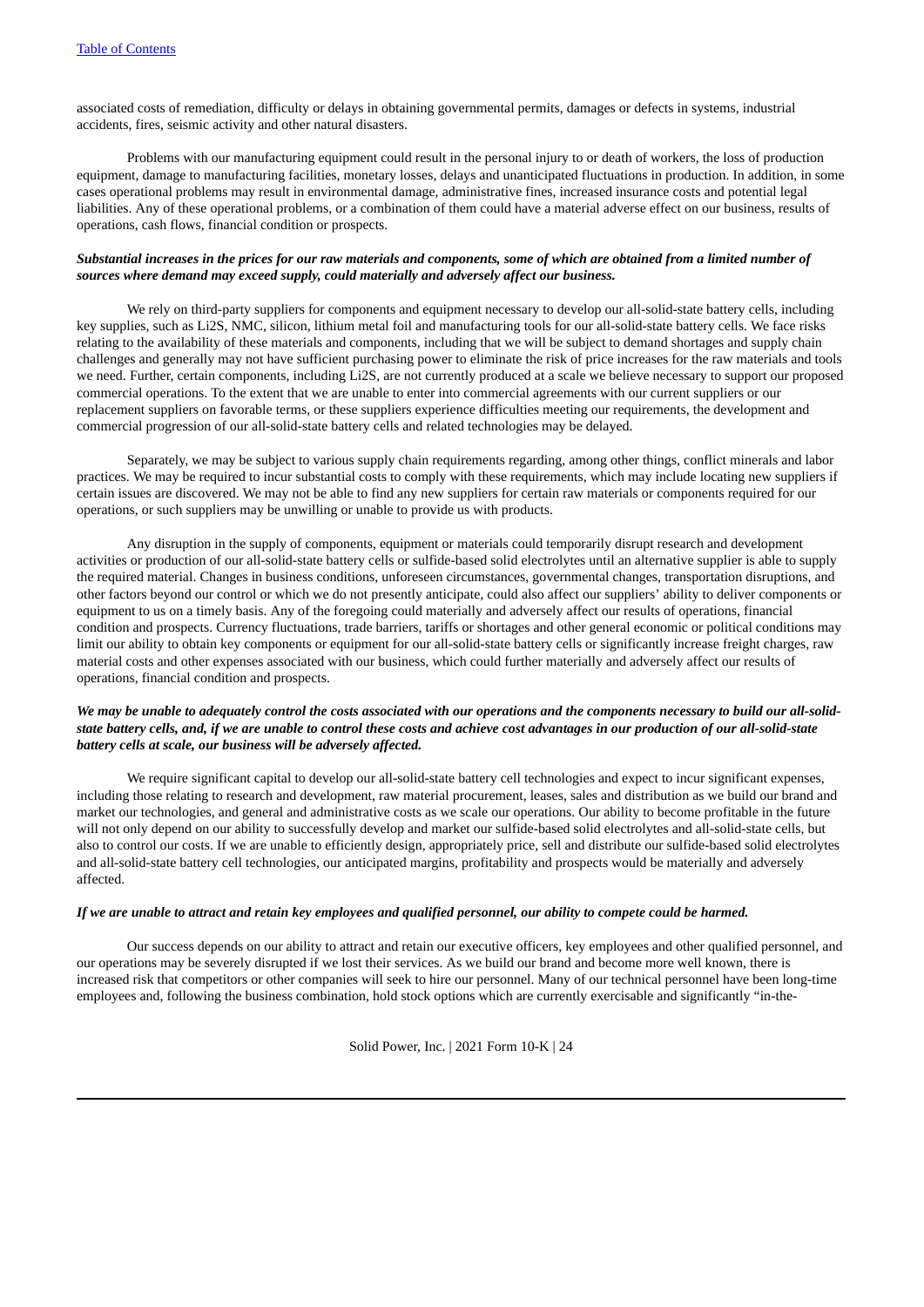money" at current market prices. Despite our efforts to retain them, these employees could decide to exercise such options and pursue other opportunities. Our success also depends on our continuing ability to identify, hire, attract, train and develop other highly qualified personnel. Competition for these employees can be intense, and our ability to hire, attract and retain them depends on our ability to provide competitive compensation. We may not be able to attract, assimilate, develop or retain qualified personnel in the future, and our failure to do so could seriously harm our business and prospects.

In addition, we are highly dependent on the services of Douglas Campbell, our Chief Executive Officer, Derek Johnson, our Chief Operating Officer, and other senior technical and management personnel, including our other executive officers, who would be difficult to replace. If Mr. Campbell, Dr. Johnson, or other key personnel were to depart, we may not be able to successfully attract and retain the personnel necessary to grow our business.

## Our corporate culture has contributed to our success and, if we cannot continue to foster this culture as we grow, we could lose the *passion, creativity, teamwork, focus and innovation fostered by our culture.*

We believe that our culture has been and will continue to be a key contributor to our success. As we grow and mature as a public company, we may find it difficult to maintain our corporate culture. If we do not continue to foster our corporate culture or maintain our core values as we grow and evolve, we may be unable to support the passion, creativity, teamwork, focus and innovation we believe we need to support our growth. Any failure to preserve our culture could negatively affect our ability to recruit and retain personnel and to effectively focus on and pursue our strategic objectives, which could, in turn, have an adverse impact on our business, results of operations and financial condition.

#### *Our insurance coverage may not be adequate to protect us from all business risks.*

We may be subject, in the ordinary course of business, to losses resulting from products liability, accidents, acts of God, and other claims against us, for which we may have no insurance coverage. As a general matter, the policies that we do have may include significant deductibles, and we cannot be certain that our insurance coverage will be sufficient to cover all future losses or claims against us. A loss that is uninsured or which exceeds policy limits may require us to pay substantial amounts, which could adversely affect our financial condition and operating results. Furthermore, although we plan to obtain and maintain insurance for damage to our property and the disruption of our business, this insurance may be challenging to obtain and maintain on terms acceptable to us and may not be sufficient to cover all of our potential losses.

## Our facilities or operations could be damaged or adversely affected as a result of natural disasters and other catastrophic events, *including fire and explosions.*

Our current and future development and manufacturing facilities or operations could be adversely affected by events outside of our control, such as natural disasters, wars, health pandemics and epidemics such as the ongoing COVID-19 pandemic, and other calamities*.* As an example, in December 2021, the Louisville, Colorado area was significantly affected by the Marshall fire, which destroyed a significant number of buildings and disrupted a number of businesses. We cannot assure you that any backup systems will be adequate to protect us from the effects of fire, explosions, floods, cyber-attacks (including ransomware attacks), typhoons, earthquakes, power loss, telecommunications failures, break-ins, war, riots, terrorist attacks or similar events. Any of the foregoing events may give rise to interruptions, breakdowns, system failures, technology platform failures or internet failures, which could cause the loss or corruption of data or malfunctions of software or hardware as well as adversely affect our ability to conduct our research and development activities as and on the timeline currently contemplated. These risks will remain particularly acute until we have completed the permitting and build-out of our second facility, which we expect will not occur until the third quarter of 2022 and may be further delayed.

## The current conflict between Ukraine and Russia has caused unstable market and economic conditions and is expected to have *additional global consequences.*

The credit and financial markets have experienced extreme volatility and disruptions due to the current conflict between Ukraine and Russia. The conflict may have further global economic consequences, including the possibility of severely diminished liquidity and credit availability, declines in consumer confidence, uncertainty as to global energy sources, declines in economic growth, increases in inflation rates and uncertainty about economic and political stability. In addition, the United States and other countries have imposed sanctions on Russia which increases the risk that Russia, as a retaliatory action, may launch cyberattacks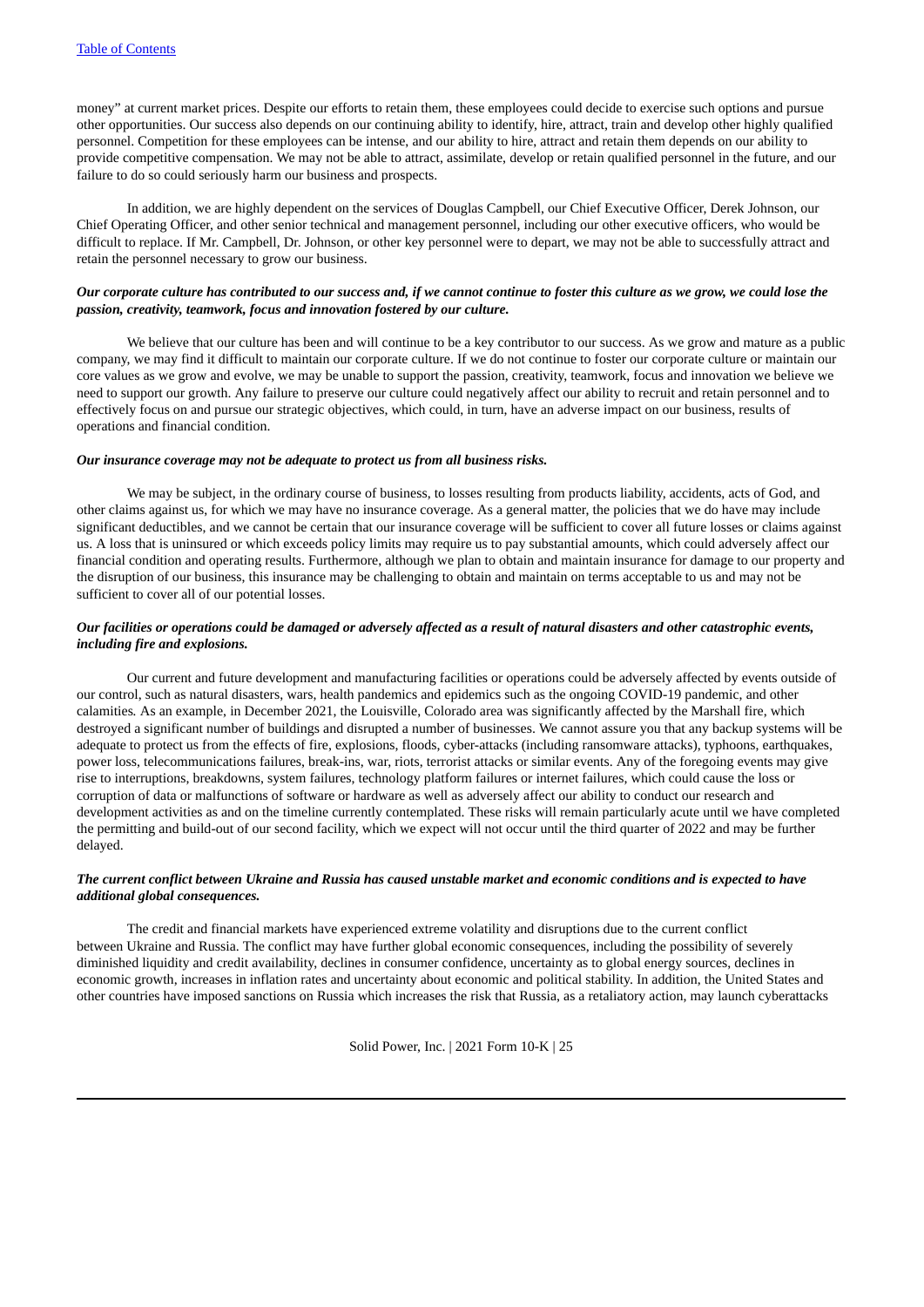against the United States, its government, infrastructure and businesses. Any of the foregoing consequences, including those we cannot yet predict, may cause our business, financial condition, results of operations and the price of our common stock to be adversely affected.

## We have been, and may in the future be, adversely affected by the global COVID-19 pandemic and/or any other pandemic.

We face various risks related to epidemics, pandemics, and other outbreaks, including the recent COVID-19 pandemic and/or any other pandemic. The impact of COVID-19, including changes in consumer and business behavior, pandemic fears and market downturns, and restrictions on business and individual activities, has created significant volatility in the global economy and led to reduced economic activity. The spread of COVID-19 has also impacted our potential customers and our suppliers by disrupting the manufacturing, delivery and overall supply chain of battery cell, electric vehicle and equipment manufacturers and suppliers and has led to a global decrease in battery cell and electric vehicle sales in markets around the world.

The pandemic has resulted in government authorities implementing numerous measures to try to contain the virus, such as travel bans and restrictions, quarantines, stay-at-home or shelter-in-place orders, and business shutdowns. These measures may adversely impact our employees, research and development activities and operations and the operations of our customers, suppliers, vendors and business partners. In addition, various aspects of our business cannot be conducted remotely, including many aspects of the research and development and manufacturing of our all-solid-state material and our all-solid-state battery cells. These measures, to the extent imposed by government authorities, may remain in place for a significant period of time and they may adversely affect our future research and development, manufacturing and building plans, business and results of operations. We may take further actions as may be required by government authorities or that we determine are in the best interests of our customers, employees, suppliers, vendors and business partners.

The extent to which the COVID-19 pandemic, or a future pandemic, impacts our business, prospects and results of operations will depend on future developments, which are highly uncertain and cannot be predicted, including, but not limited to, the duration and spread of the pandemic, its severity, the actions to contain the virus or treat its impact, mutations in the virus, vaccine distribution and uptake, the impact on our customers, employees, and vendors, and how quickly and to what extent normal economic and operating activities can resume. Even as the COVID-19 pandemic subsides, we may continue to experience an adverse impact to our business as a result of the global economic impact, including any recession that has occurred or may occur in the future.

There are no comparable recent events that may provide guidance as to the effect of the spread of COVID-19 and a pandemic, and, as a result, the ultimate impact of the COVID-19 pandemic or a similar health epidemic is highly uncertain.

### **Risks Related to Industry and Market Trends**

## If solid-state battery cell technology does not become widely accepted, we may not be successful in generating revenues from the *manufacture and sale of our sulfide-based solid electrolytes.*

Our business plan contemplates that we will develop the necessary production capabilities to manufacture our sulfide-based solid electrolytes for sale to top tier battery suppliers and automotive OEMs that have determined to manufacture solid-state battery cells. If a market for sulfide-based solid-state battery cells does not develop in the time or to the level we anticipate, we might not be able to generate revenues from this product line. This may prevent us from achieving our financial projections or recouping the costs we expect to incur in scaling our production of our sulfide-based solid electrolytes.

## The battery cell market continues to evolve and is highly competitive, and we may not be successful in competing in this market or establishing and maintaining confidence in our long-term business prospects among current and future partners and customers.

The battery cell market in which we compete continues to evolve and is highly competitive. To date, we have focused our efforts on our all-solid-state battery cell technology, a promising alternative to conventional lithium-ion battery cell technology. However, lithium-ion battery cell technology has been widely adopted and our current competitors have, and future competitors may have, greater resources than we do and may also be able to devote greater resources to the development of their current and future technologies. These competitors also may have greater access to customers and may be able to establish cooperative or strategic relationships amongst themselves or with third parties that may further enhance their resources and competitive positioning. In addition, traditional lithium-ion battery cell manufacturers may continue to reduce cost and expand supply of conventional batteries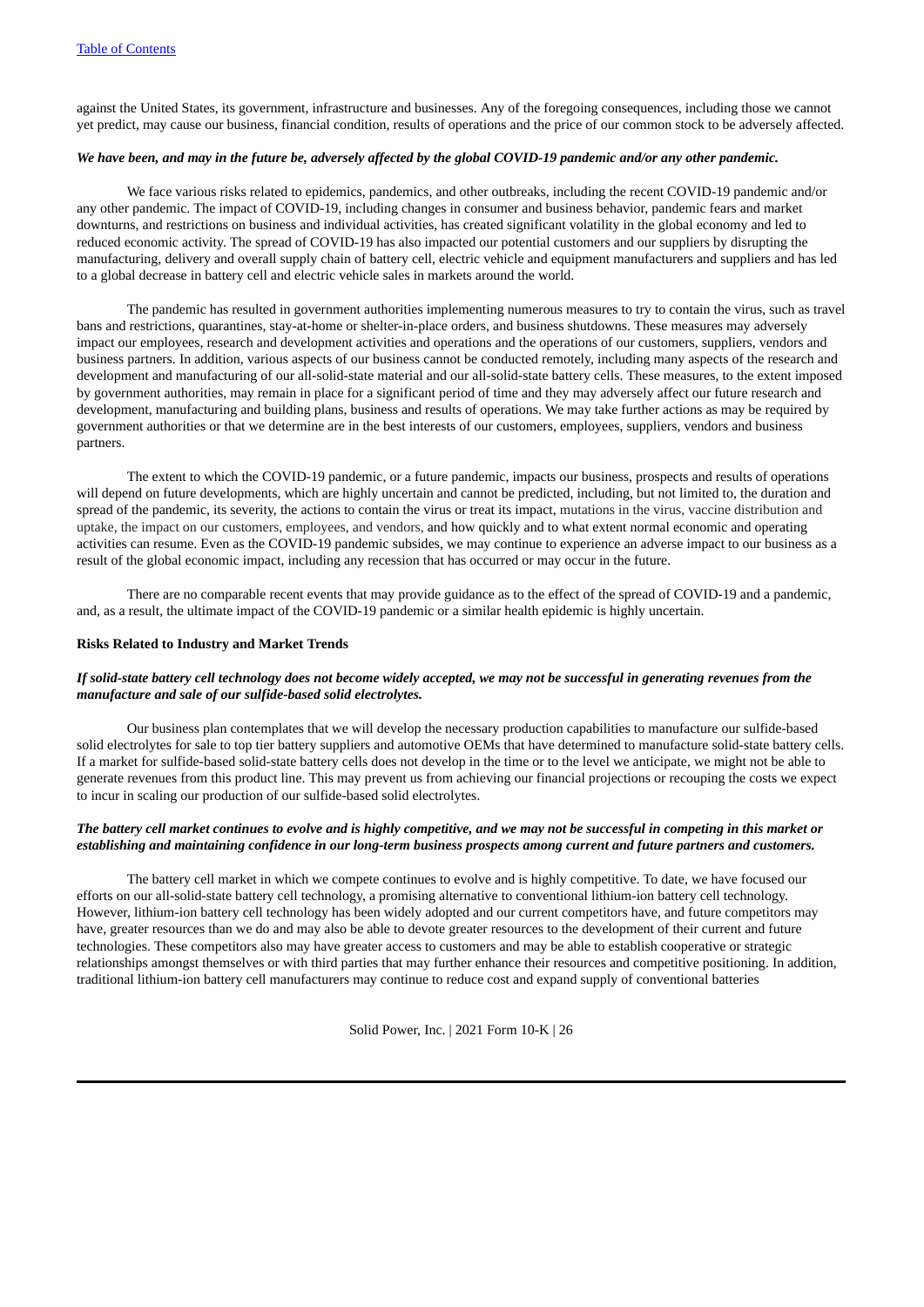and, therefore, reduce the prospects for our business or negatively impact the ability for us to sell our products at a market-competitive price and yet at sufficient margins.

Many automotive OEMs are researching and investing in solid-state battery cell efforts and, in some cases, in battery cell development and production. We do not have exclusive relationships with any OEM to provide their future battery cell technologies, and it is possible that the investments made by these OEMs might result in technological advances earlier than, or superior in certain respect to, the all-solid-state battery cells we are developing. There are a number of companies seeking to develop alternative approaches to solid-state battery cell technology. We expect competition in battery cell technology and electric vehicles to intensify due to increased demand for these vehicles and a regulatory push for electric vehicles, continuing globalization, and consolidation in the worldwide automotive industry. As new companies and larger, existing vehicle and battery cell manufacturers enter the solid-state battery cell space, we may lose any perceived or actual technological advantage we may have in the marketplace and suffer a decline in our position in the market.

Furthermore, the battery cell industry also competes with other emerging or evolving technologies, such as natural gas, advanced diesel and hydrogen-based fuel cell powered vehicles. Developments in alternative technologies or improvements in batteries technology made by competitors may materially adversely affect the sales, pricing and gross margins of our products. As technologies change, we will attempt to upgrade or adapt our products to continue to provide products with the latest technology. However, our products may become obsolete or our research and development efforts may not be sufficient to adapt to changes in or to create the necessary technology to effectively compete. If we are unable to keep up with competitive developments, including if such technologies achieve lower prices or enjoy greater policy support than the lithium-ion battery cell industry, our competitive position and growth prospects may be harmed. Similarly, if we fail to accurately predict and ensure that our all-solid-state battery cell technology can address customers' changing needs or emerging technological trends, or if our customers fail to achieve the benefits expected from our all-solidstate battery cells, our business will be harmed.

We must continue to commit significant resources to develop our all-solid-state battery cell technology in order to establish a competitive position, and these commitments must be made without knowing whether our investments will result in products potential customers will accept. There is no assurance we will successfully identify new customer requirements, develop and bring our all-solidstate battery cells to market on a timely basis, or that products and technologies developed by others will not render our all-solid-state battery cells obsolete or noncompetitive, any of which would adversely affect our business and operating results.

We expect that automotive OEMs and top tier battery cell suppliers will be less likely to license our all-solid-state battery cells and/or incorporate our sulfide-based solid electrolytes if they are not convinced that our business will succeed in the long term. Similarly, suppliers and other third parties will be less likely to invest time and resources in developing business relationships with us if they are not convinced that our business will succeed in the long term. Accordingly, in order to build and maintain our business, we must instill and maintain confidence among current and future partners, customers, suppliers, analysts, ratings agencies and other parties in our long-term financial viability and business prospects. Maintaining such confidence may be particularly complicated by certain factors including those that are largely outside of our control, such as:

- our limited operating history;
- market unfamiliarity with our products;
- delays in or impediments to completing or achieving our research and development goals;
- unexpected costs that automotive OEM and top tier cell partners may be required to incur to scale manufacturing, delivery and service operations to meet demand for electric vehicles containing our technologies or products;
- competition and uncertainty regarding the future of electric vehicles;
- the development and adoption of competing technologies that are less expensive and/or more effective than our products; and
- our eventual production and sales performance compared with market expectations.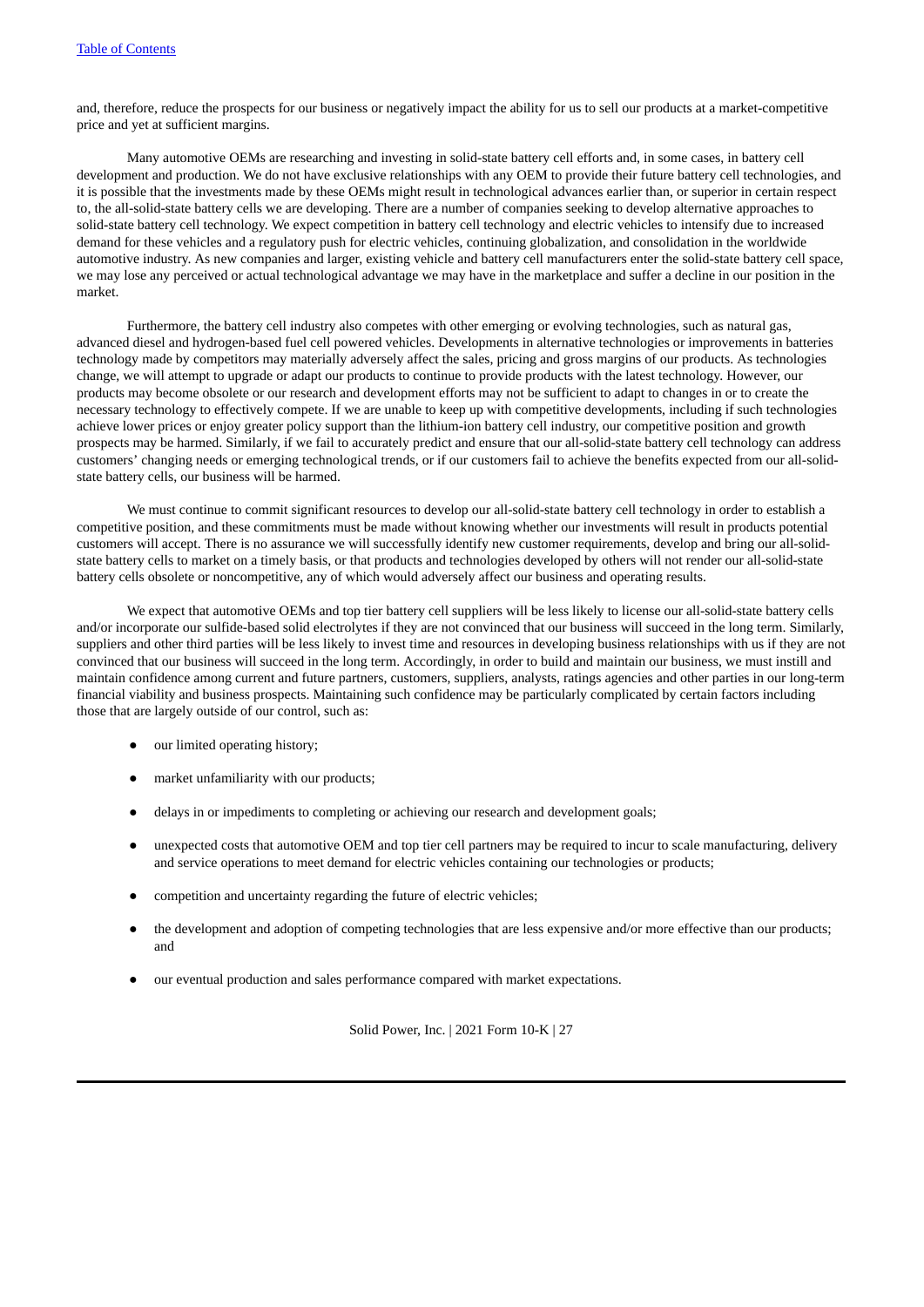### *Our future growth and success are dependent upon consumers' willingness to adopt electric vehicles.*

Our growth and future demand for our products is highly dependent upon the adoption by consumers of alternative fuel vehicles in general and electric vehicles in particular. The market for new energy vehicles is still rapidly evolving, characterized by rapidly changing technologies, competitive pricing and factors, evolving government regulation and industry standards, and changing consumer demands and behaviors. If the market for electric vehicles in general does not develop as expected, or develops more slowly than expected, our business, prospects, financial condition and operating results could be harmed.

### We may not succeed in attracting customers during the development stage or for high volume commercial production, and our future *growth and success depend on our ability to attract customers.*

We may not succeed in attracting customers during our development stage or for high volume commercial production. Customers may be wary of unproven products or not be inclined to work with less established businesses. In addition, if we are unable to attract new customers in need of high-volume commercial production of our products, our business will be harmed.

Automotive OEMs are often large enterprises. Therefore, our future success will depend on our or our partners' ability to effectively sell our products to such large customers. Sales to these end-customers involve risks that may not be present (or that are present to a lesser extent) with sales to smaller customers. These risks include, but are not limited to, (i) increased purchasing power and leverage held by large customers in negotiating contractual arrangements with us and (ii) longer sales cycles and the associated risk that substantial time and resources may be spent on a potential end-customer that elects not to purchase our products.

Automotive OEMs that are large organizations often undertake a significant evaluation process that results in a lengthy sales cycle. Large organizations typically have longer implementation cycles, require greater product functionality and scalability, require a broader range of services, and demand that vendors take on a larger share of risks. All of these factors can add further risk to business conducted with these potential customers.

## We may not be able to accurately estimate the future supply and demand for our all-solid-state battery cells and/or our sulfide-based solid electrolytes, which could result in a variety of inefficiencies in our business and hinder our ability to generate revenue. If we fail *to accurately predict our manufacturing requirements, we could incur additional costs or experience delays.*

It is difficult to predict our future revenues and appropriately budget for our expenses, and we may have limited insight into trends that may emerge and affect our business. We anticipate being required to provide forecasts of our demand to our current and future suppliers prior to the scheduled delivery of products to potential customers. Currently, there is no historical basis for making judgments on the demand for our all-solid-state battery cells and/or our sulfide-based solid electrolytes or our ability to develop, manufacture, and deliver such products, or our profitability in the future. If we overestimate our requirements, our suppliers may have excess inventory, which indirectly would increase our costs. If we underestimate our requirements, our suppliers may have inadequate inventory, which could interrupt manufacturing of our products and result in delays in shipments and revenues. In addition, lead times for materials and components that our suppliers order may vary significantly and depend on factors such as the specific supplier, contract terms and demand for each component at a given time. If we fail to order sufficient quantities of product components in a timely manner, the delivery of our all-solid-state battery cells and/or our sulfide-based solid electrolytes to our potential customers could be delayed, which would harm our business, financial condition and operating results.

# **Risks Related to Intellectual Property**

### We rely heavily on owned and exclusively-licensed intellectual property, which includes patent rights, trade secrets, copyright, trademarks, and know-how. If we are unable to protect and maintain access to these intellectual property rights, our business and *competitive position would be harmed.*

We may not be able to prevent unauthorized use of our owned and exclusively-licensed intellectual property, which could harm our business and competitive position. We rely on a combination of the intellectual property protections afforded by patent, copyright, trademark and trade secret laws in the United States and other jurisdictions, as well as license agreements and other contractual protections, to establish, maintain and enforce rights and competitive advantage in our proprietary technologies. In addition, we seek to protect our intellectual property rights through nondisclosure and invention assignment agreements with our employees and consultants, and through non-disclosure agreements with business partners and other third parties. Despite our efforts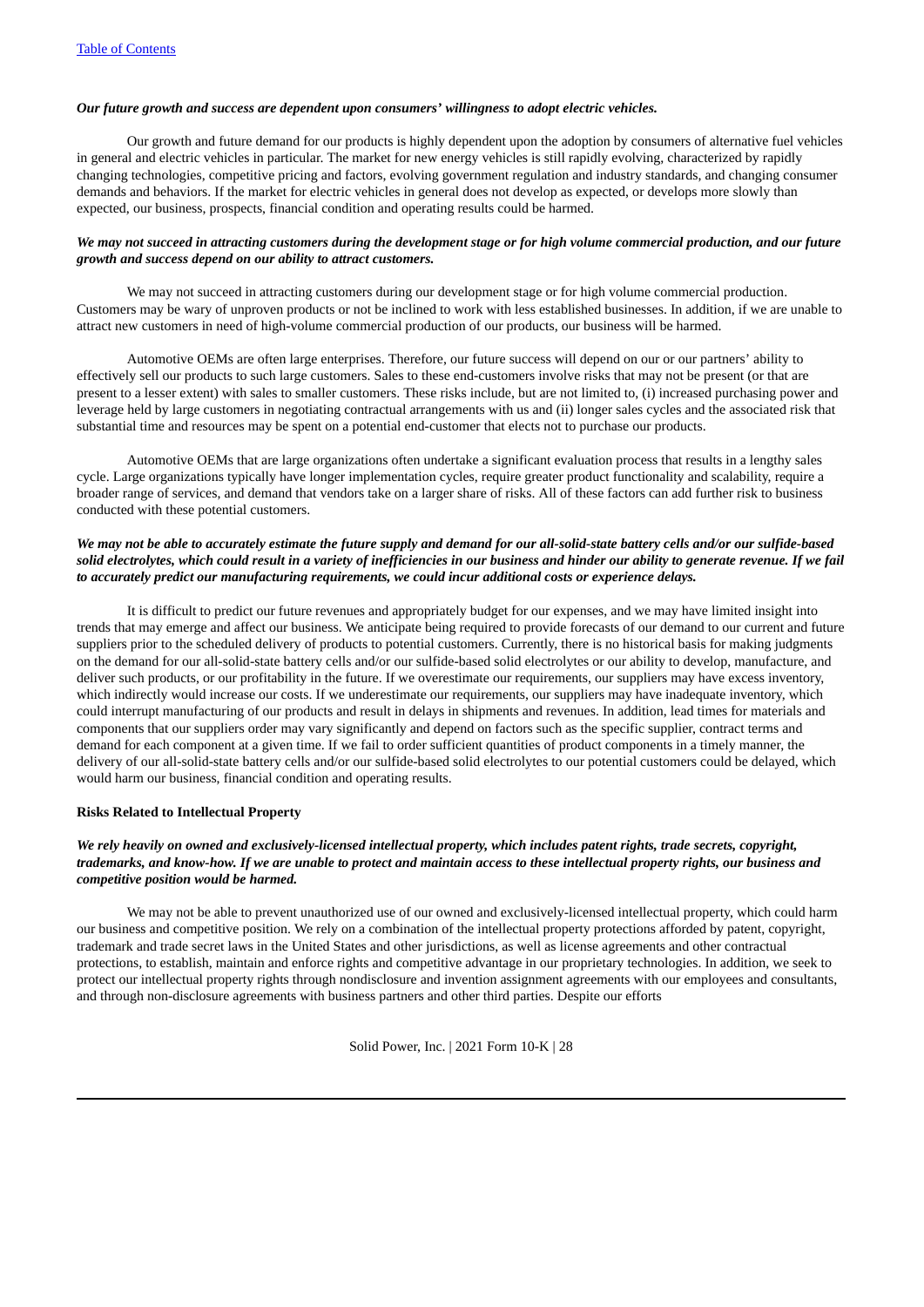to protect our proprietary rights, third parties, including our vendors, customers, partners, and consultants, have and may in the future attempt to copy or otherwise obtain and use our intellectual property without our consent or may decline to license or defend necessary intellectual property rights to us on terms favorable to our business. In addition, our technology and intellectual property may be subject to theft or compromise via more indirect routes. For example, our products or components thereof may be reverse engineered by partners, customers or other third parties, which could result in our patents being infringed or our know-how or trade secrets stolen.

Monitoring unauthorized use of our intellectual property is difficult and costly, and the steps we have taken or will take to prevent misappropriation may not be sufficient. Any enforcement efforts we undertake, including litigation, could require involvement of the licensor, be time-consuming and expensive, and could divert management's attention, all of which could harm our business, results of operations and financial condition. In addition, existing intellectual property laws and contractual remedies may afford less protection than needed to safeguard our proprietary technologies. A significant portion of our patent rights have been obtained through exclusive licenses. Because we do not own those patent rights, we have less control over their maintenance and enforcement, which could harm our ability to maintain any competitive advantage those patent rights provide.

Patent, copyright, trademark and trade secret laws vary significantly throughout the world. A number of foreign countries do not protect intellectual property rights to the same extent as the United States. Therefore, our intellectual property rights may not be as strong or as easily enforced outside of the United States and efforts to protect against the unauthorized use of our intellectual property rights, technology and other proprietary rights may be impossible outside of the United States. Failure to adequately protect our owned and exclusively-licensed intellectual property rights could result in our competitors using our intellectual property to offer products, potentially resulting in the loss of some of our competitive advantage, a decrease in our revenue and reputational harm caused by inferior products offered by third parties, which would adversely affect our business, prospects, financial condition and operating results.

#### *There are risks to our intellectual property based on our international business operations.*

There are risks to technology and intellectual property that may result from us conducting business outside the United States, particularly in jurisdictions that do not have comparable levels of protection of corporate proprietary information and assets such as intellectual property, trademarks, and trade secrets. For instance, we may be exposed to material risks of theft of proprietary technology and other intellectual property, including technical data, business processes, production processes, formulas, data sets or other sensitive information. While these risks are common to many companies, conducting business in certain foreign jurisdictions, housing technology, data and intellectual property abroad, or licensing technology to foreign partners may present more significant exposure.

## Our patent applications may not result in issued patents, which would result in the disclosures in those applications being available to the public. Also, our patent rights may be contested, circumvented, invalidated or limited in scope, any of which could have a material *adverse effect on our ability to prevent others from interfering with commercialization of our products.*

Our patent portfolio includes some patent applications. Our patent applications may not result in issued patents, which may have a material adverse effect on our ability to prevent others from commercially exploiting products similar to our products to our disadvantage. The status of patents involves complex legal and factual questions and the breadth of claims allowed is uncertain. As a result, we cannot be certain that the patent applications that we file will result in patents being issued, or that our patents and any patents that may be issued to us will afford protection against competitors with similar technology. Numerous patents and pending patent applications owned by others exist in the fields in which we have developed and are developing our technology, which could prevent us from obtaining a patent. In addition to those who may claim priority, any of our future or existing patents or pending patent applications (including those we have rights to under exclusive license) may also be challenged by others on the basis that they are otherwise invalid or unenforceable. Furthermore, patent applications filed in foreign countries may be subject to laws, rules and procedures that differ from those of the United States, and thus we cannot be certain that foreign patent applications related to issued U.S. patents will be issued.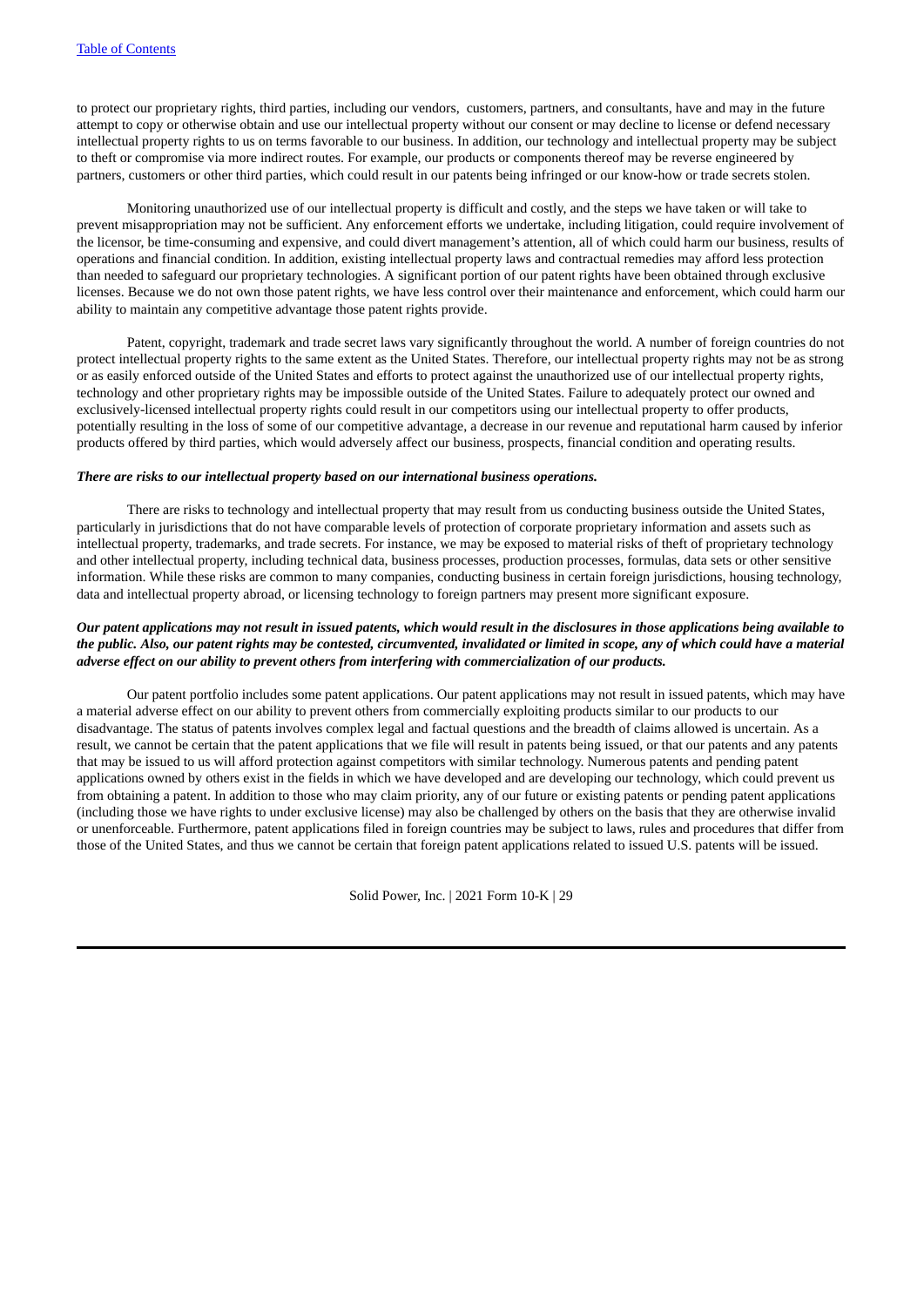## We have not performed exhaustive searches or analyses of the intellectual property landscape of the battery industry; therefore, we are unable to guarantee that our technology, or its ultimate integration into electric vehicle battery packs, does not infringe intellectual property rights of third parties. We may need to defend ourselves against intellectual property infringement claims, which *may be time-consuming and could cause us to incur substantial costs.*

Companies, organizations or individuals, including our current and future competitors, may hold or obtain patents, trademarks or other proprietary rights that would prevent, limit or interfere with our ability to make, use, develop, sell, license, lease or market our products or technologies, which could make it more difficult for us to operate our business. From time to time, we may receive inquiries from third parties relating to whether we are infringing their intellectual property rights and/or seek court declarations that they do not infringe upon our intellectual property rights. Companies holding patents or other intellectual property rights relating to batteries may bring suits alleging infringement of such rights or otherwise asserting their rights and seeking licenses. In addition, if we are determined to have infringed upon a third party's intellectual property rights, we may be required to do one or more of the following:

- · cease selling, leasing, incorporating or using products that incorporate the challenged intellectual property;
- pay substantial damages;
- materially alter our research and development activities and proposed production processes;
- · obtain a license from the holder of the infringed intellectual property right, which may not be available on reasonable terms or at all; or
- redesign our battery cells at significant expense.

In the event of a successful claim of infringement against us and our failure or inability to obtain a license to continue to use the technology on reasonable terms, our business, prospects, operating results and financial condition could be materially adversely affected. In addition, any litigation or claims, whether or not well-founded, could result in substantial costs, negative publicity, reputational harm and diversion of resources and management's attention.

We also license patents and other intellectual property from third parties, and we may face claims that our use of this intellectual property infringes the rights of others. In such cases, we may seek indemnification from our licensors under our license contracts with them as permitted by our license agreements. However, our rights to indemnification may be unavailable or insufficient to cover our costs and losses, depending on our use of the technology, whether we choose to retain control over conduct of the litigation, and other factors.

### **Risks Related to Our Limited Operating History**

### Our business model has yet to be tested and any failure to execute on our strategic plans, including commercialization, would have a material adverse effect on our operating results and business, harm our reputation and could result in substantial liabilities that *exceed our resources.*

Investors should be aware of the difficulties normally encountered by a new enterprise, many of which are beyond our control, including substantial risks and expenses in the course of establishing or entering new markets, organizing operations and undertaking marketing activities. The likelihood of our success must be considered in light of these risks, expenses, complications, delays and the competitive environment in which we operate. There is, therefore, nothing at this time upon which to base an assumption that our business plan will prove successful, and we may not be able to generate significant revenue, raise additional capital or operate profitably. We will continue to encounter risks and difficulties frequently experienced by early commercial stage companies, including scaling up our infrastructure and headcount, and may encounter unforeseen expenses, difficulties or delays in connection with our growth. In addition, as a result of the capital requirements of our business, we can be expected to continue to sustain substantial operating expenses without generating sufficient revenue to cover expenditures. Any investment in our company is therefore highly speculative and could result in the loss of your entire investment.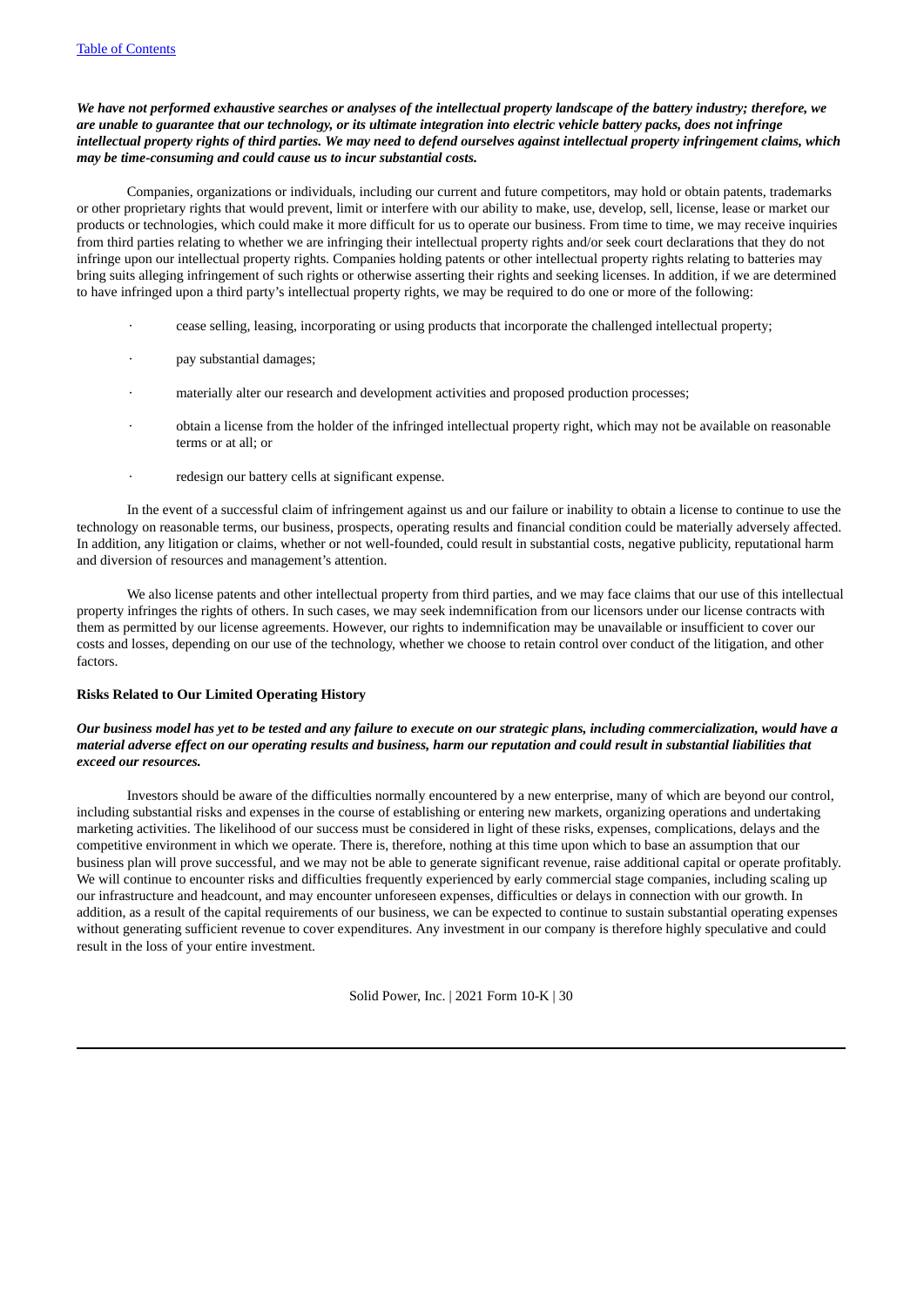It is difficult to predict our future revenues and appropriately budget for our expenses, and we have limited insight into trends that may emerge and affect our business. In the event that actual results differ from our estimates or we adjust our estimates in future periods, our operating results, prospects and financial position could be materially affected. Furthermore, our financial performance in one period may not be indicative of financial performance in future periods. The projected financial information appearing elsewhere in this Report was prepared by management and reflects current estimates of future performance. The projected results depend on the successful implementation of management's growth strategies and are based on assumptions and events over which we have only partial or no control. In particular, our projected results are heavily reliant on our ability to license our all-solid-state battery cells and sell our sulfide-based solid electrolytes. The assumptions underlying such projected information require the exercise of judgment and may not occur, and the projections are subject to uncertainty due to the effects of economic, business, competitive, regulatory, legislative, and political or other changes.

## We are an early-stage company with a history of financial losses and expect to incur significant expenses and continuing losses for *the foreseeable future.*

We incurred an operating loss of approximately \$26.5 million for the year ended December 31, 2021 and an accumulated deficit of approximately \$9.5 million from our inception in 2012 through December 31, 2021. We believe that we will continue to incur operating losses each quarter until the time significant production of our all-solid-state battery cells or sales of our sulfide-based solid electrolytes begins, which is not expected to occur until at least 2026, and may occur later.

We expect the rate at which we will incur losses to be significantly higher in future periods as we, among other things, continue to incur significant expenses in connection with the design, development and manufacturing of our materials and all-solid-state battery cells; expand our research and development activities; invest in additional research and development and manufacturing facilities and capabilities; build up inventories of raw materials and other components; commence sales and marketing activities; develop our distribution infrastructure; and increase our general and administrative functions to support our growing operations. We may find that these efforts are more expensive than we currently anticipate or that these efforts may not result in revenues, which would further increase our losses.

#### We may require additional capital to support business growth, and this capital might not be available on commercially reasonable *terms or at all.*

We may need additional capital before we commence generating material revenues, and it may not be available on acceptable terms, if at all. For example, our capital budget assumes, among other things, that our development timeline progresses as planned and our corresponding expenditures are consistent with current expectations, both of which are subject to various risks and uncertainties, including those described herein.

More specifically, our capital expenditures and operating and development requirements have increased materially as we accelerate our research and development efforts and scale up production operations with our partners and incur expenses as a public company, including insurance, financial reporting, legal, and audit costs. As we work toward commercialization, we expect our operating expenses will increase substantially due to increased headcount and other general and administrative expenses necessary to support a rapidly growing public company.

As a result, we may need to access the debt and equity capital markets to obtain additional financing in the future. However, these sources of financing may not be available on acceptable terms, or at all. Our ability to obtain additional financing will be subject to a number of factors, including:

- market conditions;
- the level of success we have experienced with our research and development programs;
- our operating performance;
- investor sentiment: and
- · our ability to incur additional debt in compliance with any agreements governing our then-outstanding debt.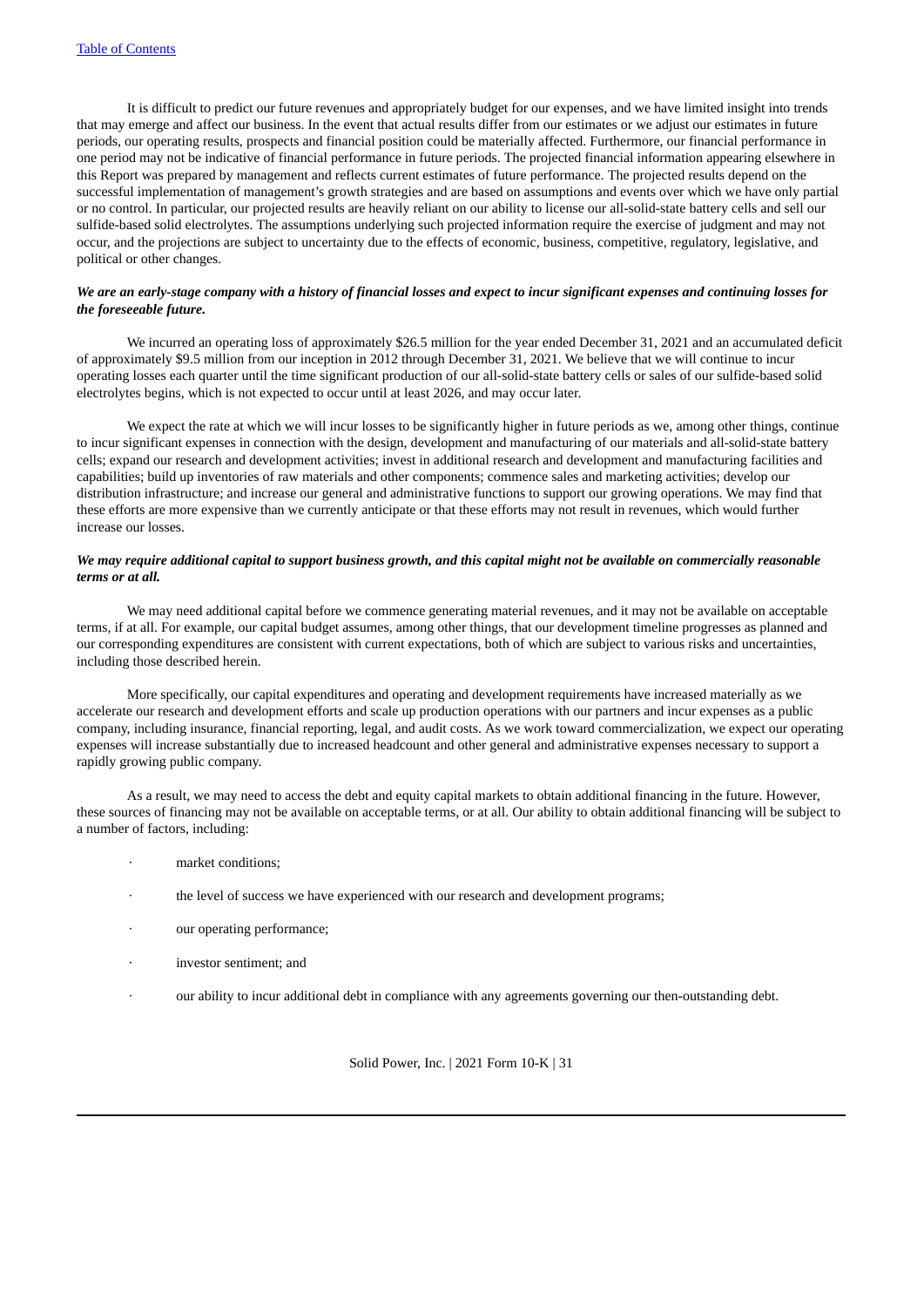These factors may make the timing, amount, terms or conditions of additional financings unattractive to us. If we raise additional funds by issuing equity, equity-linked or debt securities, those securities may have rights, references or privileges senior to the rights of our currently issued and outstanding equity or debt, and our existing stockholders may experience dilution. If we are unable to generate sufficient funds from operations or raise additional capital, we may be forced to take actions to reduce our capital or operating expenditures, including by not seeking potential acquisition opportunities, eliminating redundancies, or reducing or delaying our production facility expansions, which may adversely affect our business, operating results, financial condition and prospects.

### If we fail to effectively manage our future growth, we may not be able to market and license the technology and know-how to *manufacture our all-solid-state battery cells or sell our sulfide-based solid electrolyte successfully.*

We intend to use our cash on hand to expand our operations significantly, with a view toward accelerating our research and development activities and positioning our company for potential commercialization of our technologies. In connection with these efforts, we anticipate hiring, retaining and training personnel, establishing manufacturing plants and other facilities, and implementing administrative infrastructure, systems and processes. That said, our management team has considerable discretion in the application of the funds available to us. We may invest these funds in a manner that does not result in a significant return or any return at all for our stockholders. In addition, pending their use, we may invest the cash we hold in a manner that does not produce income or that loses value. If we cannot manage our growth effectively, including by controlling our expenditures for these initiatives to the greatest extent possible, our business could be harmed.

#### *Most of our management does not have experience in operating a public company.*

Most of our executive officers do not have experience in the management of a publicly traded company. Our management team may not successfully or effectively manage being a public company subject to significant regulatory oversight and reporting obligations under federal securities laws. We may not have adequate personnel with the appropriate level of knowledge, experience, and training in the policies, practices or internal controls over financial reporting required of public companies in the United States. As a result, we may be required to pay higher outside legal, accounting or consulting costs than our competitors, and our management team members may have to devote a higher proportion of their time to issues relating to compliance with the laws applicable to public companies, both of which might put us at a disadvantage relative to competitors.

## We may not succeed in establishing, maintaining and strengthening our brand, which would materially and adversely affect customer *acceptance of our technologies and our business, revenues and prospects.*

Our business and prospects depend on our ability to develop, maintain and strengthen our brand. If we are not able to establish, maintain and strengthen our brand, we may lose the opportunity to build a critical mass of customers. The automobile industry is intensely competitive, and we may not be successful in building, maintaining and strengthening our brand. Our current and potential competitors, including many battery cell manufacturers and automotive OEMs around the world, have greater name recognition, broader customer relationships and substantially greater marketing resources than we do. If we do not develop and maintain a strong brand, our business, prospects, financial condition and operating results will be materially and adversely impacted.

#### **Risks Related to Finance and Accounting**

## Our expectations and targets regarding the times when we will achieve various technical, pre-production and production-level performance objectives depend in large part upon assumptions, estimates, measurements, testing, analyses and data developed and performed by us, which if incorrect or flawed, could have a material adverse effect on our actual operating results and performance.

Our expectations and targets regarding the times when we will achieve various technical, pre-production and production objectives reflect our current expectations and estimates. Whether we will achieve these objectives when we expect depends on a number of factors, many of which are outside our control, including, but not limited to:

success and timing of our development activity and ability to develop an all-solid-state battery cell that achieves our desired performance metrics and achieves the requisite automotive industry validations before our competitors;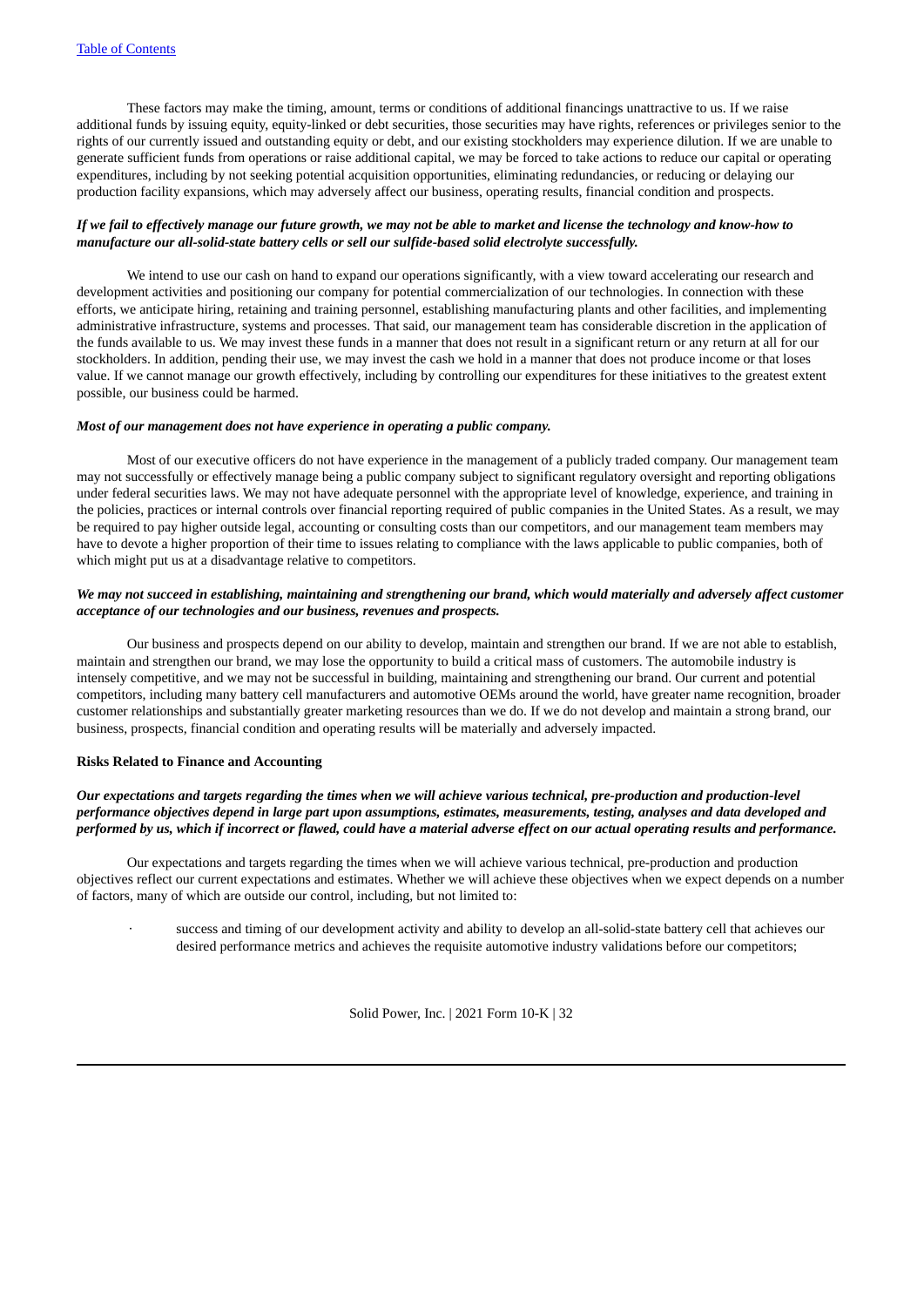- unanticipated technical or manufacturing challenges or delays;
- difficulties identifying or constructing the necessary research and development and manufacturing facilities;
- · technological developments relating to lithium-ion, lithium-metal all-solid-state or other batteries that could adversely affect the commercial potential of our technologies;
- the extent of consumer acceptance of electric vehicles generally, and those deploying our products, in particular;
- · competition, including from established and future competitors in the battery cell industry or from competing technologies such as hydrogen fuel cells that may be used to power electric vehicles;
- whether we can obtain sufficient capital when required to build our manufacturing facilities and sustain and grow our business;
- · adverse developments in our partnership relationships, including termination of our partnerships or changes in our partners' timetables and business plans, which could hinder our development efforts;
- our ability to manage our growth;
- whether we can manage relationships with key suppliers and the availability of the raw materials we need to procure from them;
- · our ability to retain existing key management, integrate recent hires and attract, retain and motivate qualified personnel; and
- the overall strength and stability of domestic and international economies.

Unfavorable changes in any of these or other factors, most of which are beyond our control, could materially and adversely affect our ability to achieve our objectives when planned and our business, results of operations and financial results.

Additionally, we cannot predict market reaction or the impact on the market price of our common stock as we make announcements regarding our achievement or failure to achieve our objectives and/or milestones we have publicly disclosed. Any negative market reactions as we make such announcements could result in the volatility of the price of our common stock.

### Incorrect estimates or assumptions by management in connection with the preparation of our financial statements could adversely *affect our reported assets, liabilities, income, revenue or expenses.*

The preparation of our consolidated financial statements requires management to make critical accounting estimates and assumptions that affect the reported amounts of assets, liabilities, income, revenue or expenses during the reporting periods. Incorrect estimates and assumptions by management could adversely affect our reported amounts of assets, liabilities, income, revenue and expenses during the reporting periods. If we make incorrect assumptions or estimates, our reported financial results may be over or understated, which could materially and adversely affect our business, financial condition and results of operations.

## Our auditors identified a material weakness in our internal control over financial reporting as of December 31, 2021. If we are unable to develop and maintain an effective system of internal controls and procedures required by Section 404(a) of the Sarbanes-Oxley Act, we may not be able to accurately report our financial results in a timely manner, which may adversely affect investor *confidence in us and materially and adversely affect our stock price, business and operating results.*

As part of the independent audit of our 2020 and 2021 financial statements, we undertook a technical evaluation of our accounting of several financial instruments, including with respect to certain complex equity instruments and equity linked instruments and related earnings per share impacts. Our evaluation did not consider the applicable accounting guidance. As a result, our auditor issued a finding of a material weakness in internal controls over financial reporting related to the review of complex transactions for proper accounting treatment as our control environment would have failed to detect the misstatement prior to the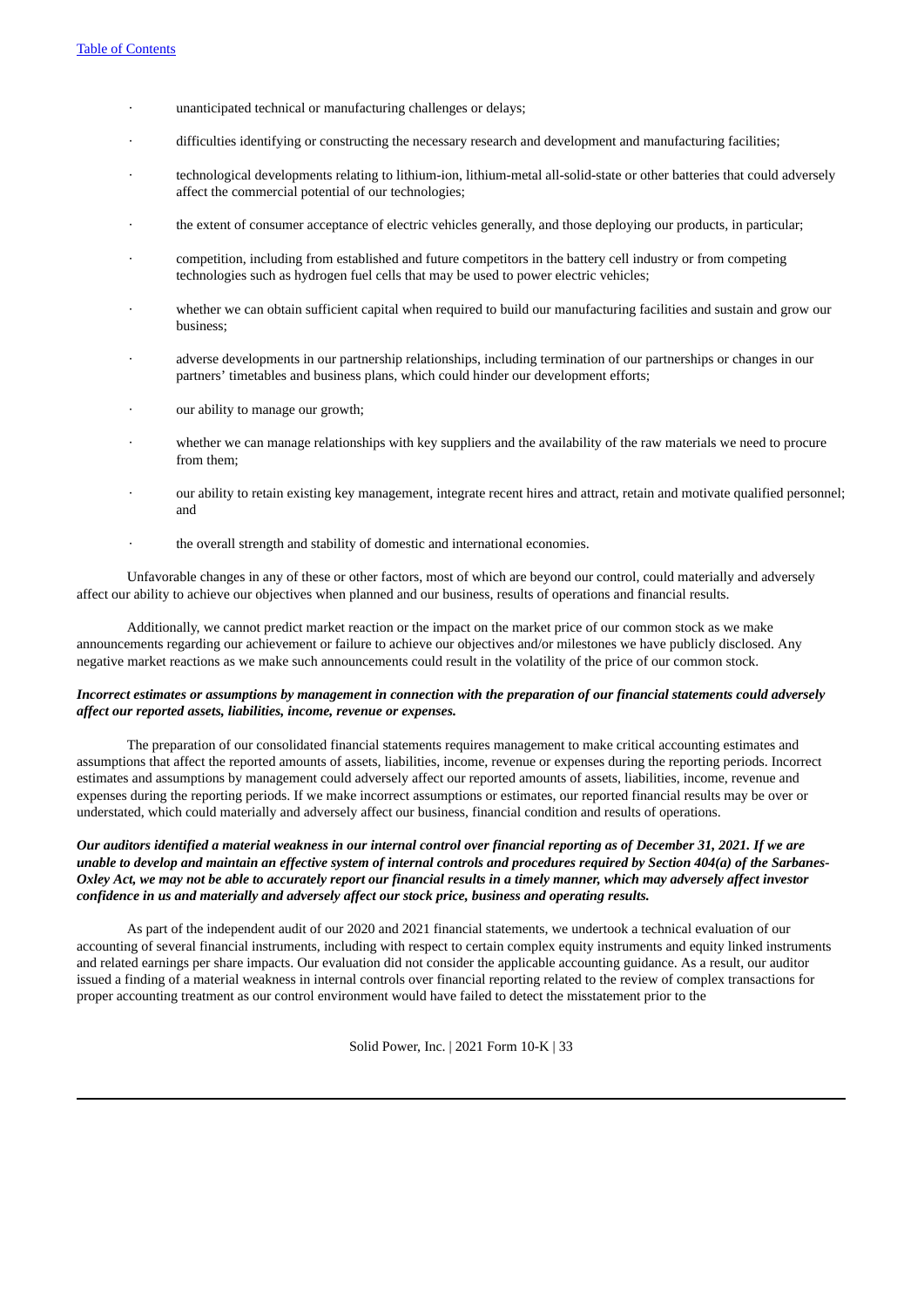financial statement issuance. A material weakness is a deficiency, or a combination of deficiencies, in internal controls over financial reporting such that there is a reasonable possibility that a material misstatement of our annual or interim financial statements will not be prevented or detected on a timely basis.

Effective internal controls are necessary for us to provide reliable financial reports and prevent fraud. Management continues to evaluate steps to remediate the material weakness. These remediation measures may be time consuming and costly and there is no assurance that these initiatives will ultimately have the intended effects. In the future, management may not be able to effectively and timely implement controls and procedures that adequately respond to the increased regulatory compliance and reporting requirements.

In addition, beginning with our Annual Report for 2022, we will be required to provide management's attestation on internal controls. The standards required for a public company under Section 404(a) of the Sarbanes-Oxley Act of 2002 (the "Sarbanes-Oxley Act") are significantly more stringent than those that were required of us as a privately held company. If we are not able to implement the additional requirements of Section 404(a) in a timely manner or with adequate compliance, we may not be able to assess whether our internal controls over financial reporting are effective, which may subject us to adverse regulatory consequences and could harm investor confidence and the market price of our securities.

If we identify any new material weaknesses in the future, any such newly identified material weakness could limit our ability to prevent or detect a misstatement of our accounts or disclosures that could result in a material misstatement of our annual or interim financial statements. In such case, if we are unable to maintain compliance with securities law requirements regarding timely filing of periodic reports or applicable stock exchange listing requirements, investors may lose confidence in our financial reporting and our stock price may decline as a result and we could become subject to litigation or investigations by the SEC or other regulatory authorities, which could require additional financial and management resources. We cannot assure you that the measures we have taken to date, or any measures we may take in the future, will be sufficient to avoid potential future material weaknesses.

## We will incur significant increased expenses and administrative burdens as a public company, which could have an adverse effect on *our business, financial condition and results of operations.*

As a public company, we face increased legal, accounting, administrative and other costs and expenses that Legacy Solid Power did not face as a private company. The Sarbanes-Oxley Act, including the requirements of Section 404, as well as rules and regulations subsequently implemented by the SEC, the Dodd-Frank Wall Street Reform and Consumer Protection Act of 2010 and the rules and regulations promulgated and to be promulgated thereunder, the PCAOB and the securities exchanges, impose additional reporting and other obligations on public companies. The development and implementation of the standards and controls necessary for us to achieve the level of accounting standards required of a public company in the United States may require costs greater than expected. We will be required to expand our employee base and hire additional employees to support our operations as a public company, which will increase our operating costs in future periods.

Compliance with public company requirements increases costs and makes certain activities more time-consuming. A number of those requirements require us to carry out activities we have not done previously. For example, our board of directors (the "Board") has committees that did not exist on the Legacy Solid Power board of directors and we have adopted new internal controls and disclosure controls and procedures. In addition, we will incur expenses associated with SEC reporting requirements. Furthermore, if any issues in complying with those requirements are identified (for example, if the auditors identify a material weakness or significant deficiency in the internal control over financial reporting), we could incur additional costs rectifying those issues, and the existence of those issues could adversely affect our reputation or investor perceptions of it. As a public company, it is also more expensive to obtain director and officer liability insurance. The additional reporting and other obligations imposed by these rules and regulations will increase legal and financial compliance costs and the costs of related legal, accounting and administrative activities. These increased costs will require us to spend money that could otherwise be used on our research and development programs and to achieve strategic objectives. Advocacy efforts by stockholders and third parties may also prompt additional changes in governance and reporting requirements, which could further increase costs.

### Our ability to utilize our net operating loss and tax credit carryforwards to offset future taxable income may be subject to certain *limitations.*

In general, under Section 382 of the Code, a corporation that undergoes an "ownership change" is subject to limitations on its ability to use its pre-change NOLs to offset future taxable income. The limitations apply if a corporation undergoes an "ownership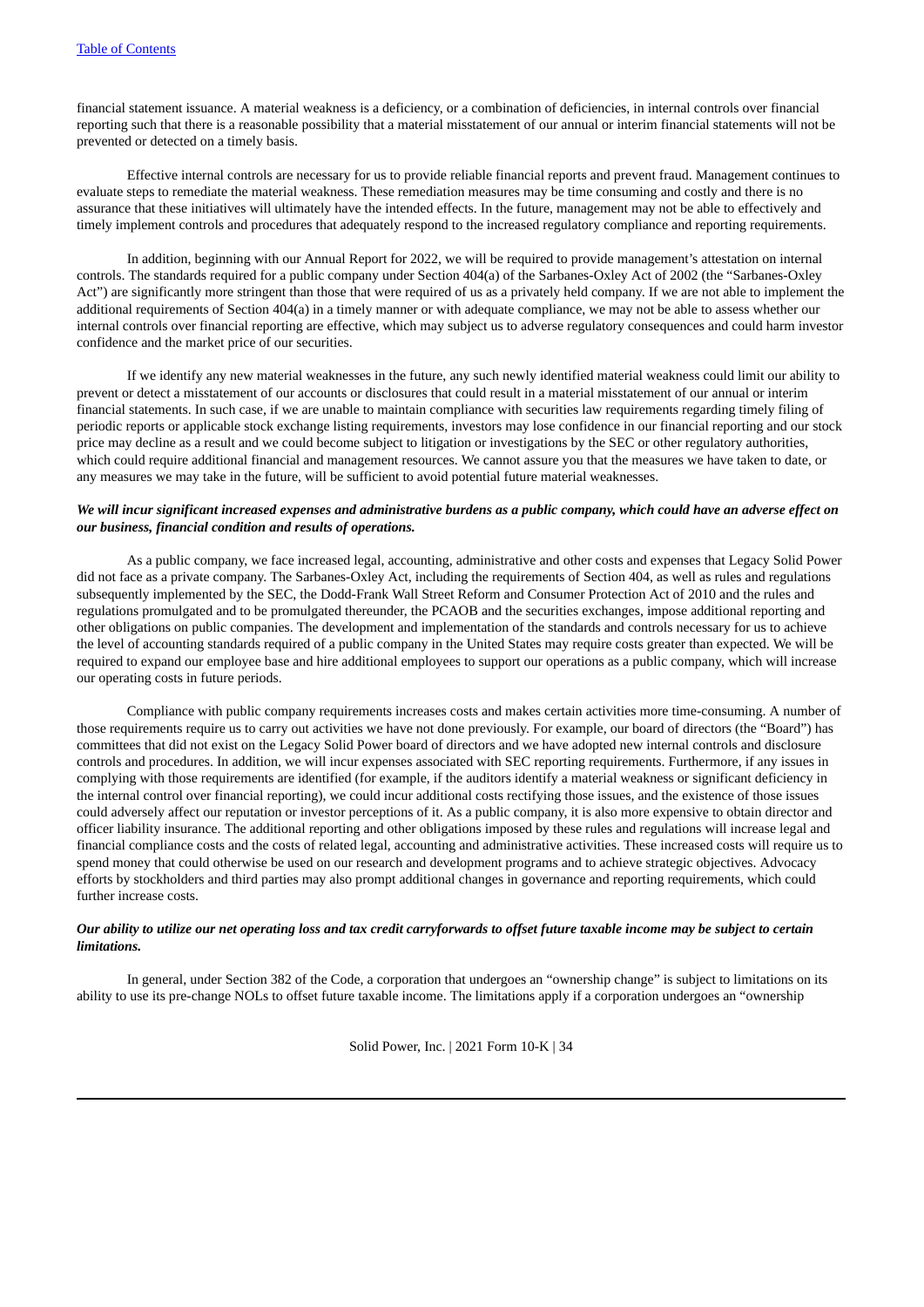change," which is generally defined as a greater than 50 percentage point change (by value) in its equity ownership by certain stockholders over a three-year period. If we have experienced an ownership change at any time since our incorporation, we may be subject to limitations on our ability to utilize our existing NOLs and other tax attributes to offset taxable income or tax liability. In addition, the business combination and future changes in our stock ownership, which may be outside of our control, may trigger an ownership change. Similar provisions of state tax law may also apply to limit our use of accumulated state tax attributes. As a result, even if we earn net taxable income in the future, our ability to use our pre-change NOLs and other tax attributes to offset such taxable income or tax liability may be subject to limitations, which could potentially result in increased future income tax liability to us.

There is also a risk that changes in law or regulatory changes may result in suspensions on the use of NOLs or tax credits, possibly with retroactive effect, and our existing NOLs or tax credits expiring or otherwise being unavailable to offset future income tax liabilities.

### The unavailability, reduction or elimination of government and economic incentives could have a material adverse effect on our *business, prospects, financial condition and operating results.*

We currently, and expect to continue to, benefit directly and indirectly from certain government grants, subsidies and economic incentives including tax credits, rebates and other incentives that support the development and adoption of clean energy technology. We cannot assure you that these grants, subsidies and incentive programs will be available to us at the same or comparable levels in the future. Any reduction, elimination or discriminatory application of government grants, subsidies and economic incentives because of policy changes, or the reduced need for such grants, subsidies and incentives due to the perceived success of clean and renewable energy products or other reasons, may require us to seek additional financing, which may not be obtainable on commercially attractive terms or at all, and may result in the diminished competitiveness of the battery cell industry generally or our all-solid-state battery cells in particular. Any change in the level of grants, subsidies and incentives from which we benefit could materially and adversely affect our business, prospects, financial condition and operating results.

#### **Risks Related to Legal and Regulatory Compliance**

### We may become subject to product liability claims, which could harm our financial condition and liquidity if we are not able to *successfully defend or insure against such claims.*

We may become subject to product liability claims which could harm our business, prospects, operating results, and financial condition. We face inherent risk of exposure to claims in the event our all-solid-state battery cells do not perform as expected or malfunction resulting in personal injury or death. Our risks in this area are particularly pronounced given our all-solid-state battery cells and sulfide-based solid electrolytes are still in the development stage and have not yet been commercially tested or mass produced. A successful product liability claim against us could require us to pay a substantial monetary award. Moreover, a product liability claim could generate substantial negative publicity about our technology and business and inhibit or prevent commercialization of our all-solidstate battery cells and sulfide-based solid electrolytes and future product candidates, which would have a material adverse effect on our brand, business, prospects and operating results. Any insurance coverage might not be sufficient to cover all potential product liability claims. Any lawsuit seeking monetary damages either in excess of our coverage, or outside of our coverage, may have a material adverse effect on our reputation, business and financial condition. We may not be able to secure additional product liability insurance coverage on commercially acceptable terms or at reasonable costs when needed, particularly if we do face liability for our products and are forced to make a claim under then-existing policies.

## From time to time, we may be involved in litigation, regulatory actions or government investigations and inquiries, which could have *an adverse impact on our profitability and consolidated financial position.*

We may be involved in a variety of litigation, other claims, suits, regulatory actions or government investigations and inquiries and commercial or contractual disputes that, from time to time, are significant. In addition, from time to time, we may also be involved in legal proceedings and investigations arising in the normal course of business including, without limitation, commercial or contractual disputes, including warranty claims and other disputes with potential customers, former employees and suppliers, intellectual property matters, personal injury claims, environmental issues, tax matters, and employment matters. For example, in connection with the business combination, we received a demand letter from an alleged stockholder of DCRC relating to the proposals for which we sought stockholder approval at the special meeting of stockholders on December 7, 2021. We incurred costs in responding to, and ultimately settling with, such alleged stockholder.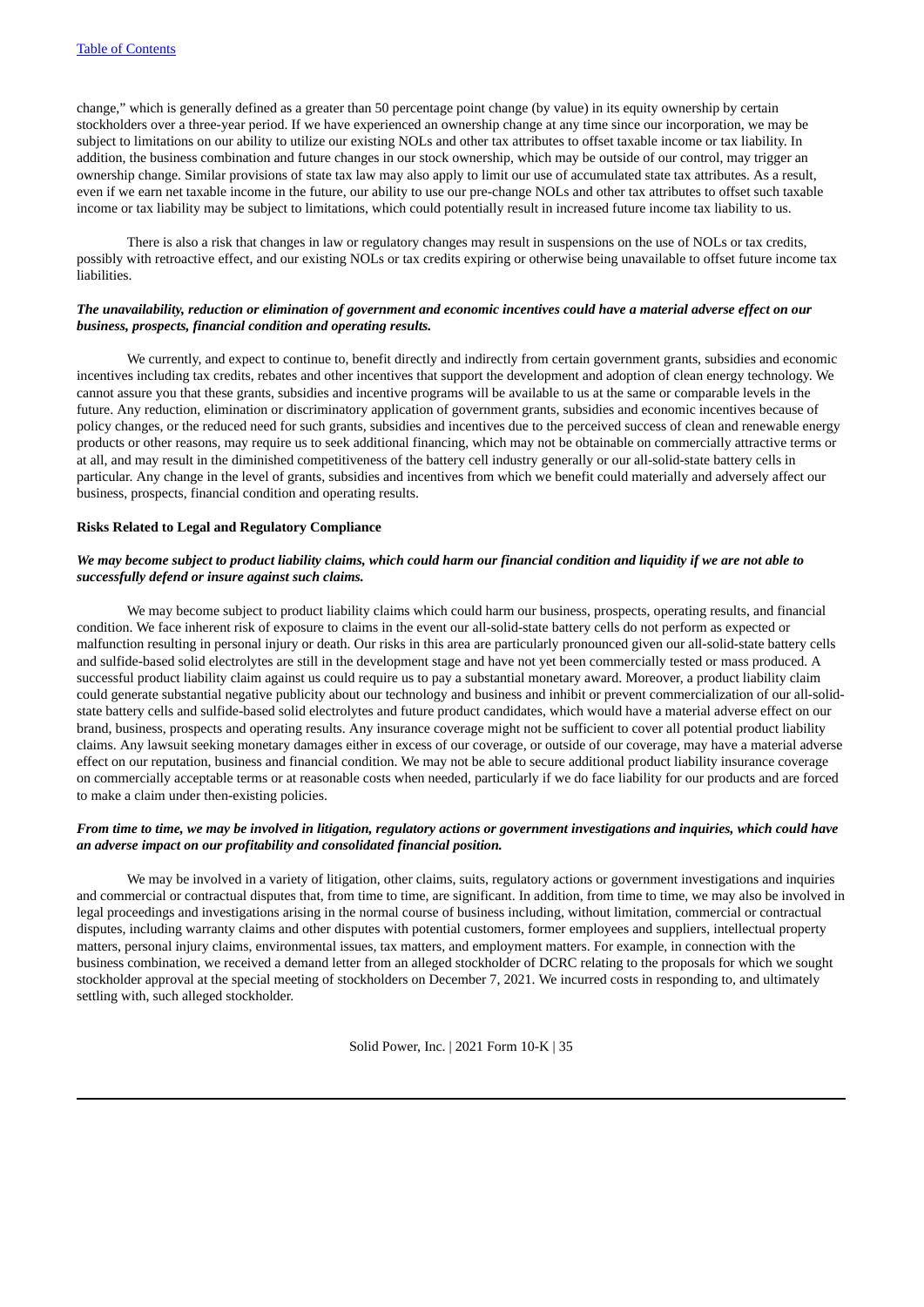Furthermore, DCRC was a special purpose acquisition company ("SPAC"). SPACs have been the subject of increased regulatory oversight and scrutiny, including from the SEC. In addition, there has been recent litigation against a "de-SPAC" company, such as us, alleging violations of federal securities laws. Any governmental or regulatory investigation or inquiry related to the business combination or otherwise could have a material adverse effect on our business and negatively affect our reputation.

### We are subject to substantial regulation, and unfavorable changes to, or failure by us to comply with, these regulations could *substantially harm our business and operating results.*

The sale of electric vehicles, and motor vehicles in general, is subject to substantial regulation under international, federal, state and local laws, including export control laws and other international trade regulations, which are continuously evolving as technology develops and becomes more widely adopted. We anticipate that our all-solid-state battery cells and sulfide-based solid electrolytes also would be subject to these regulations, and we expect to incur significant costs in complying with these regulations.

The U.S. government has made and continues to make significant changes in U.S. trade policy and has taken certain actions that could negatively impact U.S. trade, including imposing tariffs on certain goods imported into the United States, increasing scrutiny on foreign direct investment, and modifying export control laws applicable to certain technologies. In retaliation, other countries have implemented, and continue to evaluate, imposing additional trade controls on a wide range of American products and companies. The U.S. or foreign governments may take additional administrative, legislative, or regulatory action that could materially interfere with our ability to source and procure the raw materials we need for our research and development activities and, in the future, to sell products in certain countries. Sustained uncertainty about, or worsening of, current global economic conditions and further escalation of trade tensions between the United States and its trading partners could result in a global economic slowdown and long-term changes to global trade. Any alterations to our business strategy or operations made in order to adapt to or comply with any such changes could be timeconsuming and expensive, and certain of our competitors may be better suited to withstand or react to these changes.

To the extent the laws change, our products may not comply with applicable international, federal, state or local laws, which would have an adverse effect on our business. Compliance with changing regulations could be burdensome, time consuming, and expensive. To the extent compliance with new regulations is cost prohibitive, our business, prospects, financial condition and operating results would be adversely affected.

Internationally, there may be laws in jurisdictions we have not yet entered or laws we are unaware of in jurisdictions we have entered that may restrict our sales or other business practices. The laws in this area can be complex, difficult to interpret and may change over time. Continued regulatory limitations and other obstacles that may interfere with our ability to commercialize our products could have a negative and material impact on our business, prospects, financial condition and results of operations.

Our technology and our website, systems, and data we maintain may be subject to intentional disruption, other security incidents, or alleged violations of laws, regulations, or other obligations relating to data handling that could result in liability and adversely impact our reputation and future sales. We may be required to expend significant resources to continue to modify or enhance our protective measures to detect, investigate and remediate vulnerabilities to security incidents, including measures impacting our ability to develop and maintain a supply chain. In addition, we will be required to comply with rapidly evolving laws and requlations legislation in this area. Any future failure by us to comply with applicable cybersecurity or data privacy legislation or regulation could have a material *adverse effect on our business, reputation, results of operations or financial condition.*

We expect to face significant challenges with respect to information security and maintaining the security and integrity of our systems and other systems used in our business, as well as with respect to the data stored on or processed by these systems. We also anticipate receiving and storing confidential business information of our partners and customers. Advances in technology, an increased level of sophistication and expertise of hackers, and new discoveries in the field of cryptography can result in a compromise or breach of the systems used in our business or of security measures used in our business to protect confidential information, personal information, and other data. We may be a target for attacks designed to disrupt our operations or to attempt to gain access to our systems or to data that we possess, including proprietary information that we obtain from our partners pursuant to our JDAs with them. We also are at risk for interruptions, outages and breaches of our and our outsourced service providers' operational systems and security systems, our integrated software and technology, and data that we or our third-party service providers process or possess. These may be caused by, among other causes, physical theft, viruses or other malicious code, denial or degradation of service attacks, ransomware, social engineering schemes, and insider theft or misuse.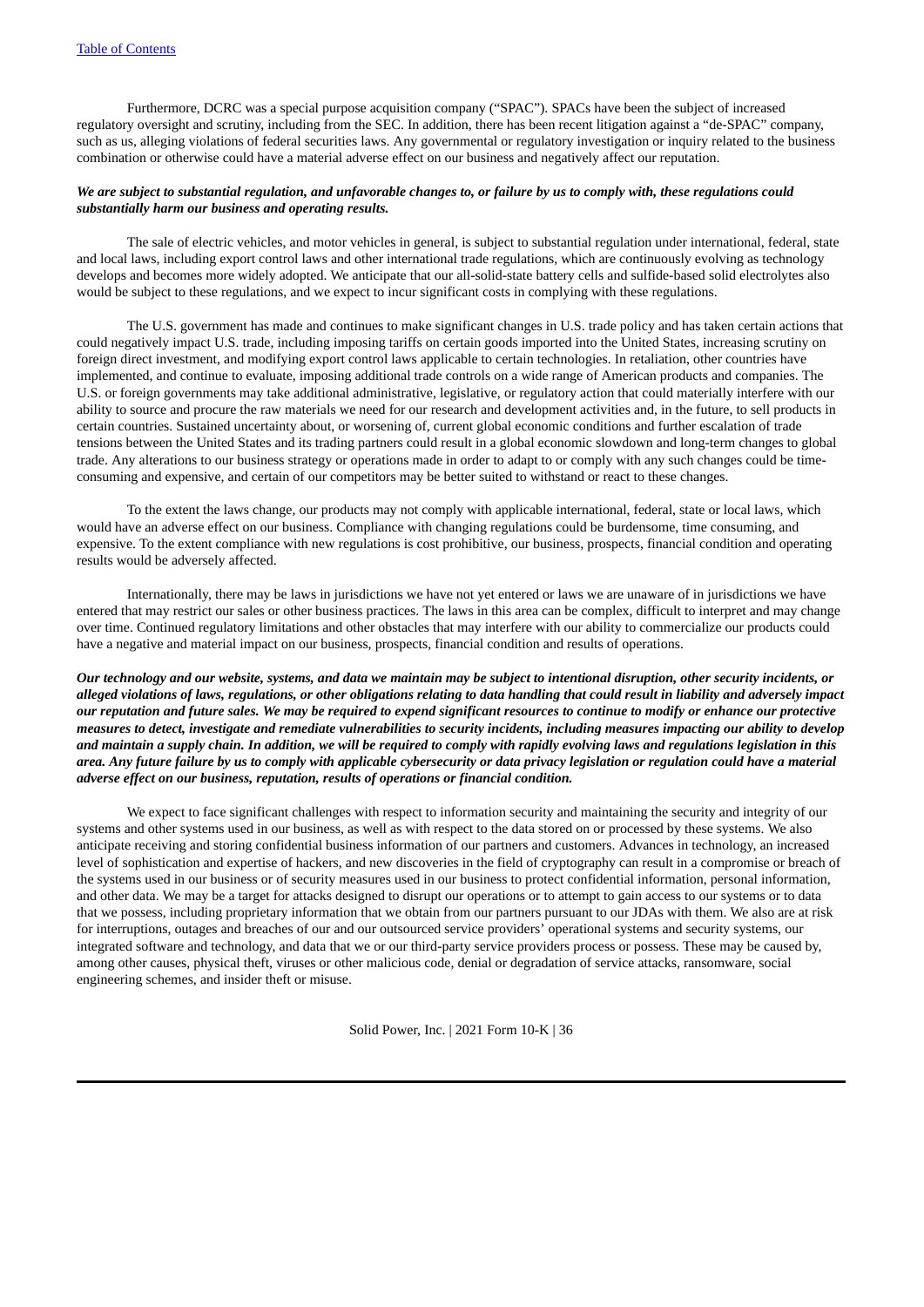The availability and effectiveness of our all-solid-state battery cell technology and our ability to conduct our business and operations depend on the continued operation of information technology and communications systems, some of which we have yet to develop or otherwise obtain the ability to use. Systems we currently use or may use in the future in conducting our business, including data centers and other information technology systems, will be vulnerable to damage or interruption. Such systems could also be subject to break-ins, sabotage and intentional acts of vandalism, as well as disruptions and security incidents as a result of non-technical issues, including intentional or inadvertent acts or omissions by employees, service providers, or others. We currently use, and may use in the future, outsourced service providers to help provide certain services, and any such outsourced service providers face similar security and system disruption risks as us. Our ability to monitor our outsourced service providers' security measures is limited, and, in any event, third parties may be able to circumvent those security measures, resulting in the unauthorized access to, misuse, acquisition, disclosure, loss, alteration, or destruction of personal, confidential, or other data, including data relating to individuals. Some of the systems used in our business will not be fully redundant, and our disaster recovery planning cannot account for all eventualities. Any data security incidents or other disruptions to any data centers or other systems used in our business could result in lengthy interruptions in our service and may adversely affect our business, prospects, financial condition, reputation and operating results.

Significant capital and other resources may be required in efforts to protect against information security breaches, security incidents, and system disruptions, or to alleviate problems caused by actual or suspected information security breaches and other data security incidents and system disruptions. The resources required may increase over time as the methods used by hackers and others engaged in online criminal activities and otherwise seeking to obtain unauthorized access to systems or data, and to disrupt systems, are increasingly sophisticated and constantly evolving. In particular, ransomware attacks have become more prevalent in the industrial sector, which could materially and adversely affect our ability to operate and may result in significant expense.

In addition, we may face increased compliance burdens regarding such requirements with regulators and customers regarding our products and services and also incur additional costs for oversight and monitoring of our supply chain. These additional compliance and logistical burdens are attenuated through our international partnerships. We also cannot be certain that these systems, networks, and other infrastructure or technology upon which we rely, including those of our third-party suppliers or service providers, will be effectively implemented, maintained or expanded as planned, or will be free from bugs, defects, errors, vulnerabilities, viruses, or malicious code. We may be required to expend significant resources to make corrections or to remediate issues that are identified or to find alternative sources.

Any failure or perceived failure by us or our service providers to prevent information security breaches or other security incidents or system disruptions, or any compromise of security that results in or is perceived or reported to result in unauthorized access to, or loss, theft, alteration, release or transfer of, our information, or any personal information, confidential information, or other data could result in loss or theft of proprietary or sensitive data and intellectual property, could harm our reputation and competitive position and could expose us to legal claims, regulatory investigations and proceedings, and fines, penalties, and other liability. Any such actual or perceived security breach, security incident or disruption could also divert the efforts of our technical and management personnel and could require us to incur significant costs and operational consequences in connection with investigating, remediating, eliminating and putting in place additional tools, devices, policies, and other measures designed to prevent actual or perceived security breaches and other incidents and system disruptions. Moreover, we could be required or otherwise find it appropriate to expend significant capital and other resources to respond to, notify third parties of, and otherwise address the incident or breach and its root cause, and most jurisdictions have enacted laws requiring companies to notify individuals, regulatory authorities and others of security breaches involving certain types of data.

Further, we cannot assure that any limitations of liability provisions in our current or future contracts that may be applicable would be enforceable or adequate or would otherwise protect us from any liabilities or damages with respect to any particular claim relating to a security breach or other security-related matter. We also cannot be sure that our existing insurance coverage will continue to be available on acceptable terms or will be available in sufficient amounts to cover claims related to a security breach or incident, or that the insurer will not deny coverage as to any future claim. The successful assertion of claims against us that exceed available insurance coverage, or the occurrence of changes in our insurance policies, including premium increases or the imposition of large deductible or co-insurance requirements, could have a material adverse effect on our business, including our financial condition, operating results, and reputation.

Additionally, laws, regulations, and other actual and potential obligations relating to privacy, data hosting and transparency of data, data protection, and data security are evolving rapidly, and we expect to potentially be subject to new laws and regulations, or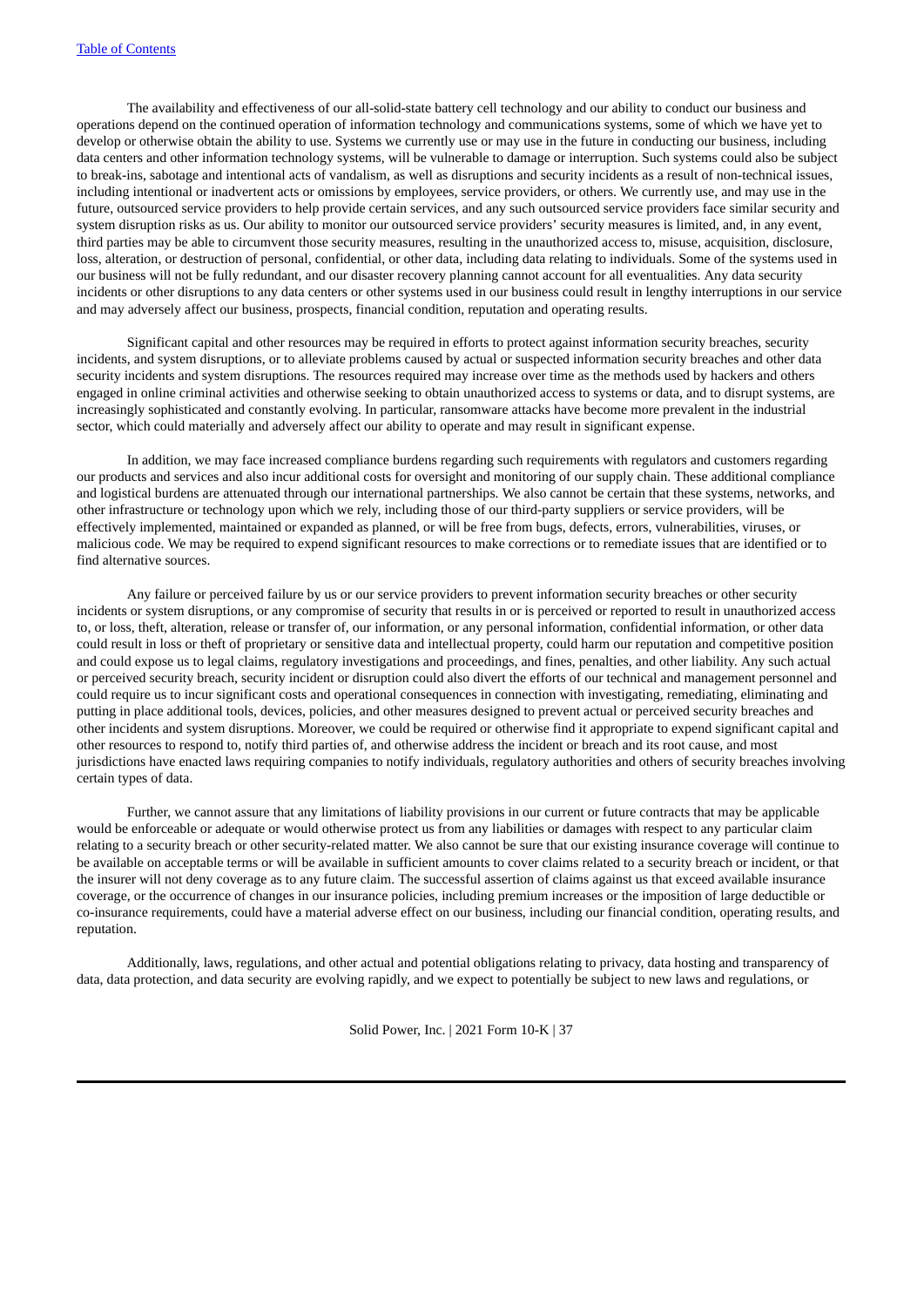new interpretations of laws and regulations, in the future in various jurisdictions. These laws, regulations, and other obligations, and changes in their interpretation, could require us to modify our operations and practices, restrict our activities, and increase our costs. Further, these laws, regulations, and other obligations are complex and evolving rapidly, and we cannot provide assurance that we will not claims, allegations, or other proceedings related to actual or alleged obligations relating to privacy, data protection, or data security. It is possible that these laws, regulations, and other obligations may be inconsistent with one another or be interpreted or asserted to be inconsistent with our business or practices. We anticipate needing to dedicate substantial resources to comply with laws, regulations, and other obligations relating to privacy and cybersecurity in order to comply. Any failure or alleged or perceived failure to comply with any applicable laws, regulations, or other obligations relating to privacy, data protection, or data security could also result in regulatory investigations and proceedings, and misuse of or failure to secure data relating to individuals could also result in claims and proceedings against us by governmental entities or others, penalties and other liability, and damage to our reputation and credibility, and could have a negative impact on our business, prospects, financial condition and operating results.

# We are subject to various existing and future environmental health and safety laws, which may result in increased compliance costs or additional operating costs and restrictions. Failure to comply with such laws and regulations may result in substantial fines or *other limitations that could adversely impact our financial results or operations.*

Our company and our operations, as well as our contractors, suppliers, and customers, are subject to numerous federal, state, local and foreign environmental laws and regulations governing, among other things, the generation, storage, transportation, and disposal of hazardous substances and wastes. We are also subject to a variety of product stewardship and manufacturer responsibility laws and regulations, primarily relating to the collection, reuse and recycling of electronic waste, as well as regulations regarding the hazardous material contents of electronic product components and product packaging, and non-hazardous wastes. We or others in our supply chain may be required to obtain permits and comply with procedures that impose various restrictions and operations that could have adverse effects on our operations. If key permits and approvals cannot be obtained on acceptable terms, or if other operations requirements cannot be met in a manner satisfactory for our operations or on a timeline that meets our commercial obligations, it may adversely impact our business. There are also significant capital, operating and other costs associated with compliance with these environmental laws and regulations.

Environmental and health and safety laws and regulations are subject to change and may become more stringent in the future, such as through new regulations enacted at the supranational, national, sub-national, and/or local level or new or modified regulations that may be implemented under existing law. The nature and extent of any changes in these laws, rules, regulations, and permits may be unpredictable and may have material effects on our business. Future legislation and regulations or changes in existing legislation and regulations, or interpretations thereof, could cause additional expenditures, restrictions, and delays in connection with our operations as well as our other future projects, or may require us to manufacture with alternative technologies and materials.

Our manufacturing process creates regulated air emissions which are typically managed within established permit limits by available emissions control technology. Should permitted limits or other requirements change in the future, the company may be required to install additional, more costly control technology. If we were to violate any such permit or related permit conditions, we may incur significant fines and penalties.

We rely on third parties to ensure compliance with certain environmental laws, including those relating to the disposal of wastes. Any failure to properly handle or dispose of wastes, regardless of whether such failure is ours or our contractors, may result in liability under environmental laws, as well as liability for any impacts to human health or natural resources. The costs of liability with respect to contamination could have a material adverse effect on our business, financial condition, or results of operations. Additionally, we may not be able to secure contracts with third parties and contractors to continue their key supply chain and disposal services for our business, which may result in increased costs for compliance with environmental laws and regulations.

Our research and development activities expose our employees to potential occupational hazards such as, but not limited to, the presence of hazardous materials, machines with moving parts, and high voltage and/or high current electrical systems typical of large manufacturing equipment and related safety incidents. There may be safety incidents that damage machinery or product, slow or stop production, or harm employees. Employees may be exposed to toxic hydrogen sulfide as a result of the components we use being exposed to moisture. If released in an uncontrolled manner, this hydrogen sulfide can create hazardous working conditions. Consequences may include litigation, fines, increased insurance premiums, mandates to temporarily halt production, workers' compensation claims, or other actions that impact our brand, finances, or ability to operate.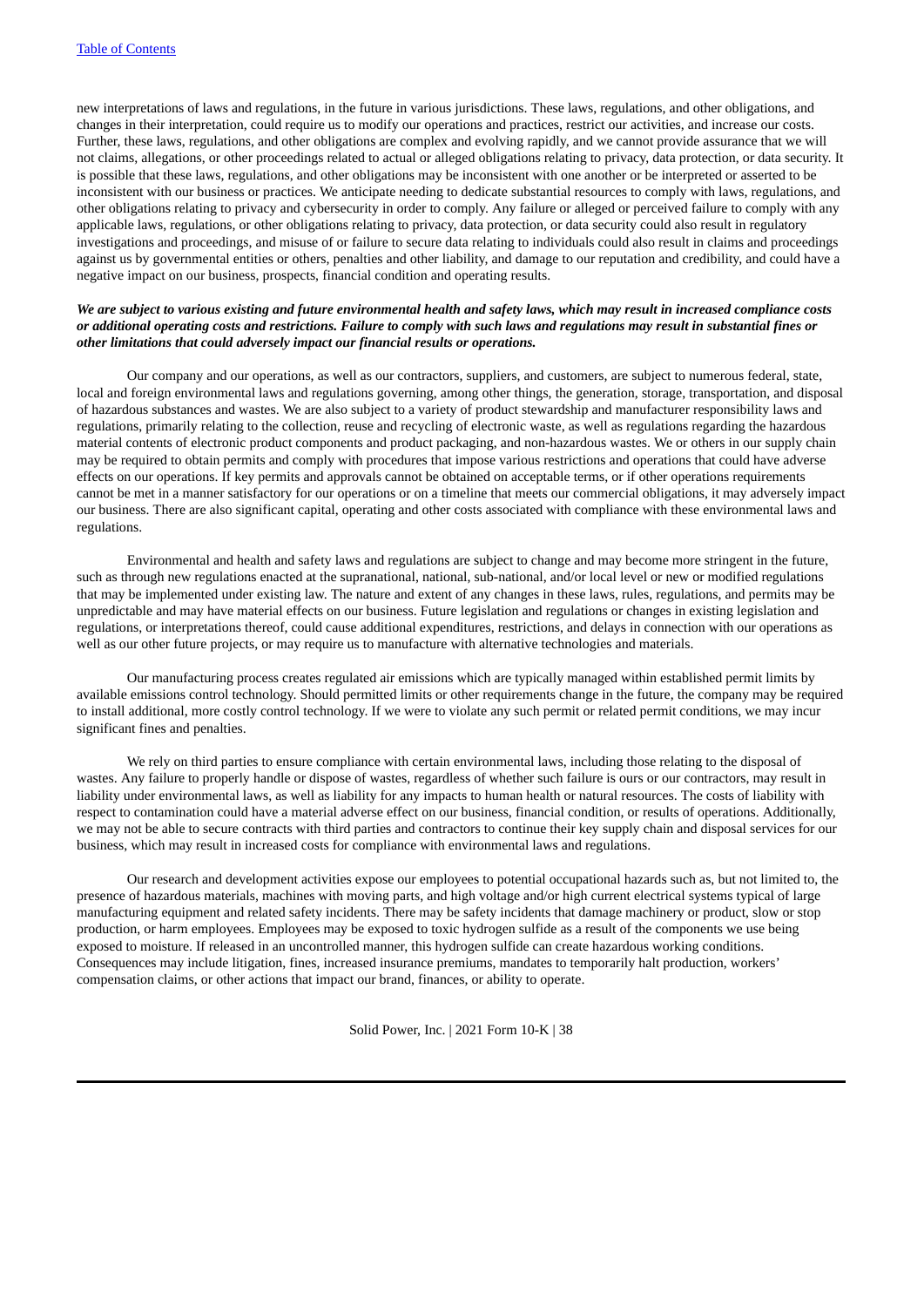Some of our operations involve the manufacture and/or handling of a variety of explosive and flammable materials. We might experience incidents such as leaks and ruptures, explosions, fires, transportation accidents involving our chemical products, chemical spills and other discharges or releases of toxic or hazardous substances or gases and environmental hazards in the future or that these incidents will not result in production delays or otherwise have a material adverse effect on our business, financial condition or results of operations, for which we may not be adequately insured.

# We rely on government contracts and grants for most of our revenue and to partially fund our research and development activities, *which are subject to a number of uncertainties, challenges, and risks.*

We currently rely on government contracts and grants for most of our revenue and to partially fund our research and development activities. Contracts and grants with government entities are subject to a number of risks. Obtaining grant funding and selling to government entities can be highly competitive, expensive, and time consuming, often requiring significant upfront time and expense without any assurance that we will be successful. In the event that we are successful in being awarded a government contract or grant, such award may be subject to appeals, disputes, or litigation, including, but not limited to, bid protests by unsuccessful bidders. Availability of government funding for our solutions may be impacted by public sector budgetary cycles and funding authorizations, with funding reductions or delays adversely affecting public sector demand for our solutions. Where government funds are used, the government may require all work to be performed in and/or certain products to be manufactured in the United States, and we may not manufacture all products in locations that meet government requirements, and as a result, our business and results of operations may suffer. Contracts with governmental entities may also include preferential pricing terms, including, but not limited to, "most favored customer" pricing and obligations to disclose aspects of how our pricing is developed. Additionally, we may be required to obtain special certifications to sell some or all of our solutions to government or quasi-government entities. Such certification requirements for our solutions may change, thereby restricting our ability to sell into the federal government sector until we have obtained such certification. If our products are late in achieving or fail to achieve compliance with these certifications and standards, or our competitors achieve compliance with these certifications and standards, we may be disqualified from selling our products to such governmental entities, or be at a competitive disadvantage, which would harm our business, results of operations, and financial condition. There are no assurances that we will find the terms for obtaining such certifications to be acceptable or that we will be successful in obtaining or maintaining the certifications.

As a government contractor or subcontractor, we must comply with laws, regulations, and contractual provisions relating to the formation, administration, and performance of government contracts and grants and inclusion on government contract vehicles, which affect how we and our partners do business with government agencies. Government contracts often contain provisions and are subject to laws and regulations that provide government customers with additional rights and remedies not typically found in commercial contracts. These rights and remedies allow government customers, among other things, to terminate existing contracts for convenience and/or with short notice and without cause, and whether a government contract or grant might be terminated by the government under such a provision is outside of our control and could adversely affect our revenue. As a result of actual or perceived noncompliance with government contracting laws, regulations, or contractual provisions, we may be subject to non-ordinary course audits and internal investigations which may prove costly to our business financially, divert management time, or limit our ability to continue selling our products and services to our government customers. These laws and regulations may impose other added costs on our business, and failure to comply with these or other applicable regulations and requirements, including non-compliance in the past, could lead to claims for damages from our partners, downward contract price adjustments or refund obligations, civil or criminal penalties, and termination of contracts and suspension or debarment from obtaining government contracts and grants for a period of time with government agencies. Any such damages, penalties, disruption, or limitation in our ability to do business with a government could have a material adverse effect on our business, results of operations, financial condition, public perception and growth prospects.

# We are subject to multiple environmental permitting processes at the national, sub-national, and/or local level. Failure to obtain key *permits and approvals may adversely impact our business.*

Our facilities are subject to local, state and federal siting and environmental permitting requirements. Permitting agencies with discretionary authority may refuse to issue required permits, forcing consideration of alternative sites, or may impose costly permit conditions. Such actions could increase the cost, or lengthen the timeline, of developing additional manufacturing facilities.

Even if we successfully navigate our way through the permitting phases, future conflicts may arise in the course of our development activities, including restrictions on our actions due to new or evolving environmental legislation, changes in permitted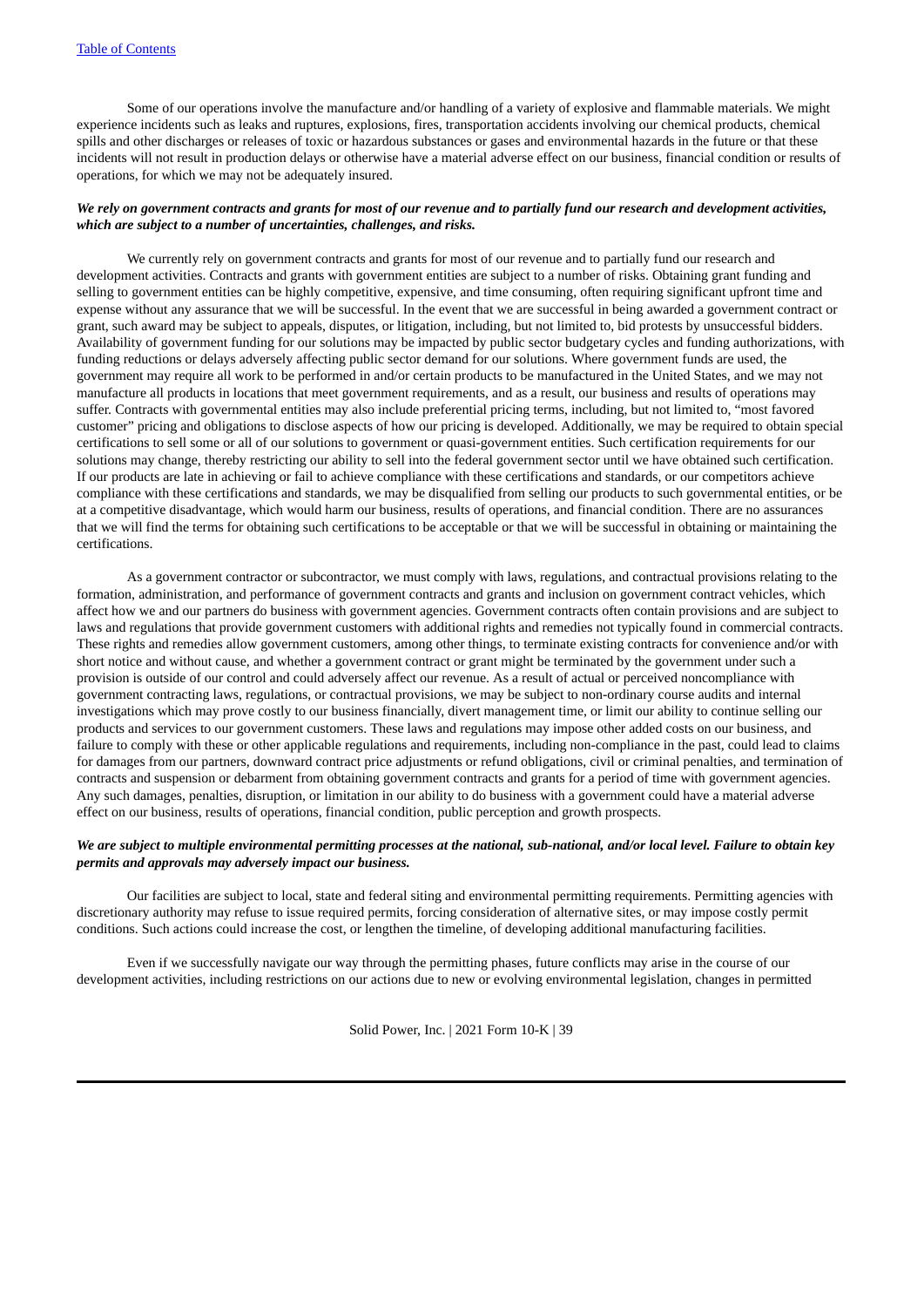uses and conflicts with non-governmental organizations regarding the use of land for our manufacturing facilities. If such conflicts arise, we may be delayed or prevented from building our research and development and manufacturing facilities, which could have a negative impact on our financial condition, prospects, and results of operations.

# We are subject to anti-corruption and anti-bribery laws and anti-money laundering laws, and non-compliance with such laws can subject us to administrative, civil and criminal fines and penalties, collateral consequences, remedial measures and legal expenses, all *of which could adversely affect our business, results of operations, financial condition and reputation.*

We are subject to the FCPA, the U.S. domestic bribery statute contained in 18 U.S.C. § 201, the U.S. Travel Act, and possibly other anti-bribery and anti-corruption laws and anti-money laundering laws in various jurisdictions in which we conduct, or in the future may conduct, activities. Anti-corruption and anti-bribery laws have been enforced aggressively in recent years and are interpreted broadly to generally prohibit us and our officers, directors, employees, business partners agents, representatives and third-party intermediaries from corruptly offering, promising, authorizing or providing, directly or indirectly anything of value to recipients in the public or private sector.

We may leverage third parties to sell our products and conduct our business abroad. We, our officers, directors, employees, business partners agents, representatives and third-party intermediaries may have direct or indirect interactions with officials and employees of government agencies or state-owned or affiliated entities and may be held liable for the corrupt or other illegal activities of these employees, agents, representatives, business partners or third-party intermediaries even if we do not explicitly authorize such activities. We cannot assure you that all of our officers, directors, employees, business partners agents, representatives and third-party intermediaries will not take actions in violation of applicable law, for which we may be ultimately held responsible. If we conduct international sales and business, our risks under these laws may increase.

These laws also require companies to make and keep books, records and accounts that accurately reflect transactions and dispositions of assets and to maintain a system of adequate internal accounting controls and compliance procedures designed to prevent any such actions. While we have certain policies and procedures to address compliance with such laws, we cannot assure you that none of our officers, directors, employees, business partners agents, representatives and third-party intermediaries will take actions in violation of our policies and applicable law, for which we may be ultimately held responsible.

A violation of these laws or regulations could adversely affect our business, results of operations, financial condition and reputation. Our policies and procedures designed to ensure compliance with these regulations may not be sufficient and our directors, officers, employees, representatives, consultants, agents, and business partners could engage in improper conduct for which we may be held responsible.

Any allegations or violation of the FCPA or other applicable anti-bribery and anti-corruption laws and anti-money laundering laws could subject us to whistleblower complaints, adverse media coverage, investigations, settlements, prosecutions, enforcement actions, fines, damages, loss of export privileges, and severe administrative, civil and criminal sanctions, suspension or debarment from government contracts, collateral consequences, remedial measures and legal expenses, all of which could materially and adversely affect our business, results of operations, prospects, financial condition and reputation. Responding to any investigation or action will likely result in a materially significant diversion of management's attention and resources and significant defense costs and other professional fees.

# Changes in laws or regulations, or a failure to comply with any laws or regulations, may adversely affect our business, investments *and results of operations.*

We are subject to laws and regulations enacted by national, regional and local governments. In particular, we are required to comply with certain SEC and other legal requirements. Compliance with, and monitoring of, applicable laws and regulations may be difficult, time consuming and costly. Those laws and regulations and their interpretation and application may also change from time to time and those changes could have a material adverse effect on our business, investments and results of operations. In addition, a failure to comply with applicable laws or regulations, as interpreted and applied, could have a material adverse effect on our business and results of operations.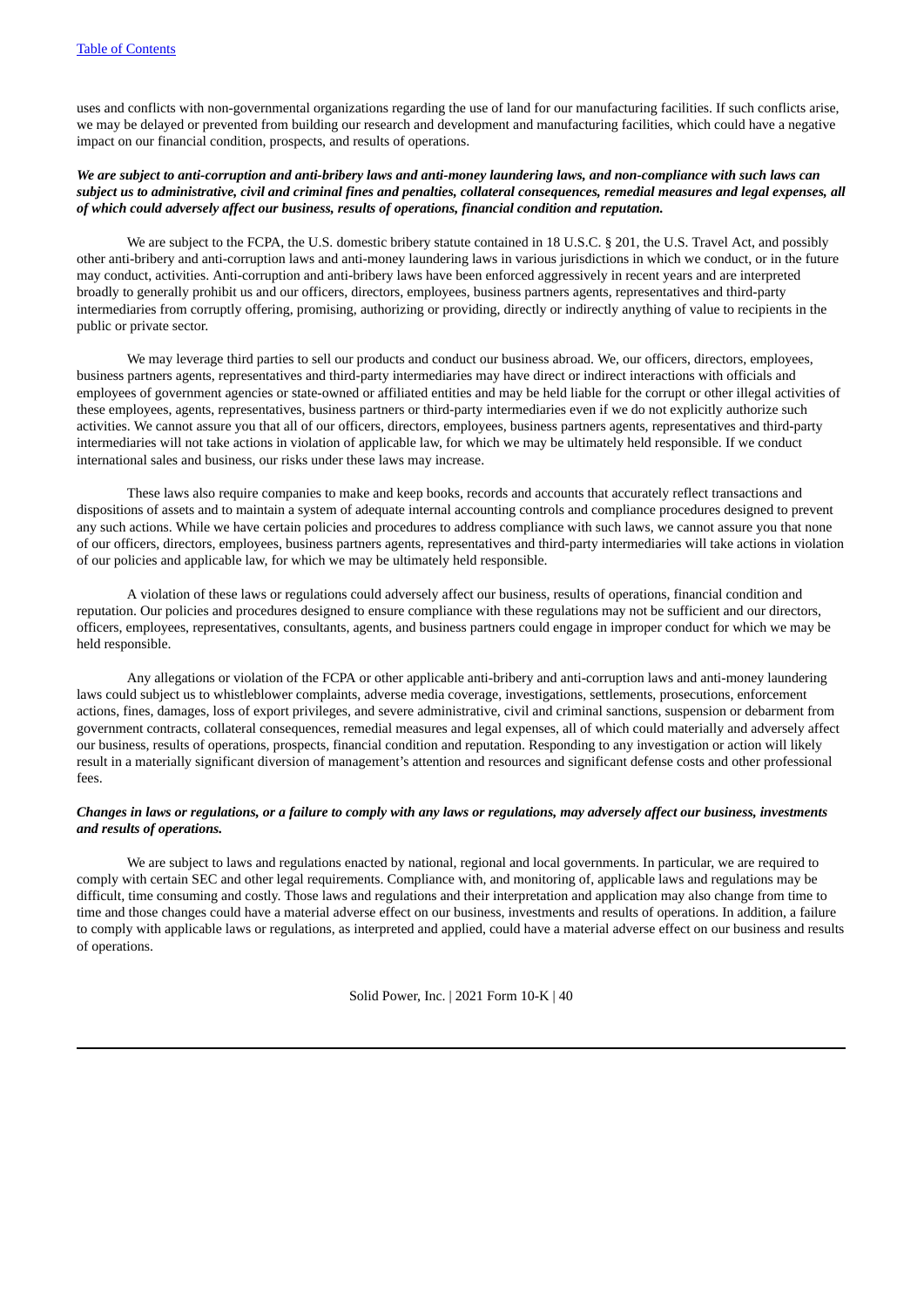# As a result of plans to expand our business operations, including to jurisdictions in which tax laws may not be favorable, our obligations may change or fluctuate, become significantly more complex or become subject to greater risk of examination by taxing *authorities, any of which could adversely affect our after-tax profitability and financial results.*

Our effective tax rates may fluctuate widely in the future, particularly if our business expands domestically or internationally. Future effective tax rates could be affected by operating losses in jurisdictions where no tax benefit can be recorded under U.S. generally accepted accounting principles ("GAAP"), changes in deferred tax assets and liabilities, or changes in tax laws. Factors that could materially affect our future effective tax rates include, but are not limited to: (i) changes in tax laws or the regulatory environment, (ii) changes in accounting and tax standards or practices, (iii) changes in the composition of operating income by tax jurisdiction and (iv) pre-tax operating results our business.

Additionally, we may be subject to significant income, withholding, and other tax obligations in the United States and may become subject to taxation in numerous additional U.S. state and local and non-U.S. jurisdictions with respect to income, operations and subsidiaries related to those jurisdictions. Our after-tax profitability and financial results could be subject to volatility or be affected by numerous factors, including (i) the availability of tax deductions, credits, exemptions, refunds and other benefits to reduce tax liabilities, (ii) changes in the valuation of deferred tax assets and liabilities, if any, (iii) the expected timing and amount of the release of any tax valuation allowances, (iv) the tax treatment of stock-based compensation, (v) changes in the relative amount of earnings subject to tax in the various jurisdictions, (vi) the potential business expansion into, or otherwise becoming subject to tax in, additional jurisdictions, (vii) changes to existing intercompany structure (and any costs related thereto) and business operations, (viii) the extent of intercompany transactions and the extent to which taxing authorities in relevant jurisdictions respect those intercompany transactions, and (ix) the ability to structure business operations in an efficient and competitive manner. Outcomes from audits or examinations by taxing authorities could have an adverse effect on our after-tax profitability and financial condition. Additionally, the IRS and several foreign tax authorities have increasingly focused attention on intercompany transfer pricing with respect to sales of products and services and the use of intangibles. Tax authorities could disagree with our intercompany charges, cross-jurisdictional transfer pricing or other matters and assess additional taxes. If we do not prevail in any such disagreements, our profitability may be affected.

Our after-tax profitability and financial results may also be adversely affected by changes in relevant tax laws and tax rates, treaties, regulations, administrative practices and principles, judicial decisions and interpretations thereof, in each case, possibly with retroactive effect.

# Changes to applicable tax laws and regulations or exposure to additional income tax liabilities could affect our business and future *profitability.*

We are a U.S. corporation and thus subject to U.S. corporate income tax on our worldwide income. Further, our operations and customers are primarily located in the United States, and, as a result, we are subject to various U.S. federal, state and local taxes. U.S. federal, state and local and non-U.S. tax laws, policies, statutes, rules, regulations or ordinances could be interpreted, changed, modified or applied adversely to us and may have an adverse effect on its business and future profitability.

For example, several tax proposals have been set forth that would, if enacted, make significant changes to U.S. tax laws. Such proposals include an increase in the U.S. income tax rate applicable to corporations (such as us) from 21% to 28%. Congress may consider, and could include, some or all of these proposals in connection with tax reform that may be undertaken. It is unclear whether these or similar changes will be enacted and, if enacted, how soon any such changes could take effect. The passage of any legislation as a result of these proposals and other similar changes in U.S. federal income tax laws could adversely affect our business and future profitability.

# **Risks Related to our Common Stock and the Warrants**

# Sales of substantial amounts of our common stock in the public markets, or the perception that such sales could occur, could cause *the market price of our common stock to drop significantly.*

Sales of a substantial number of shares of our common stock in the public market could occur at any time. These sales, or the perception in the market that the holders of a large number of shares intend to sell shares, could reduce the market price of our common stock.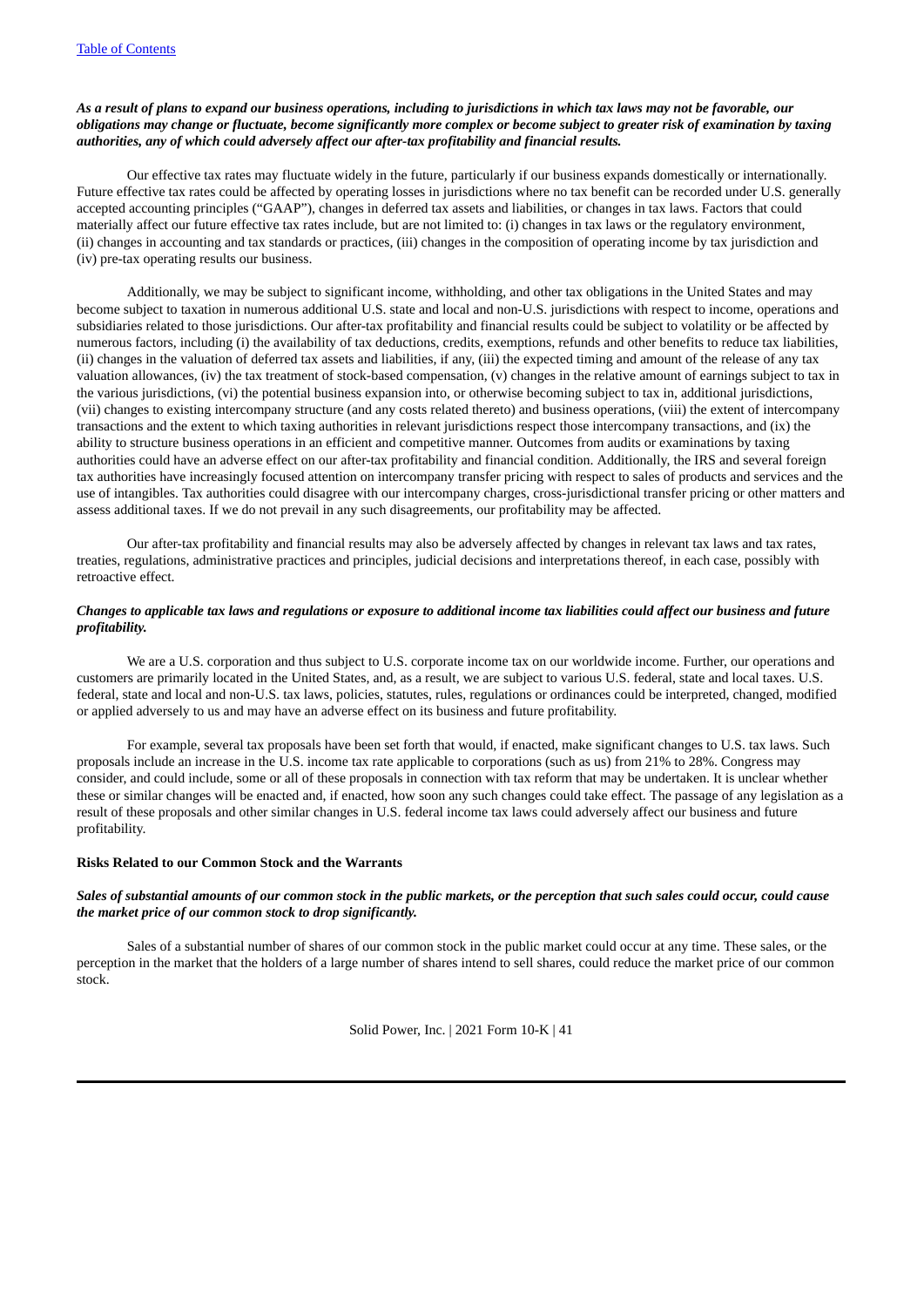We have registered shares reserved for future issuance under our equity compensation plans and the 29,316,780 shares issuable upon exercise of the options outstanding under the 2014 Plan. Subject to the satisfaction of applicable vesting restrictions and the expiration or waiver of certain lock-up restrictions in our amended and restated bylaws ("Bylaws"), the shares issued thereunder will be available for immediate resale in the public market.

Approximately 67.6% of our outstanding shares of common stock are subject to one of the lock-up periods imposed by the business combination (the "Lock-up Period"). Sales of our common stock following the expiration of the Lock-Up Periods or pursuant to the exercise of registration rights may make it more difficult for us to sell equity securities in the future at a time and at a price that we deem appropriate. These sales also could cause the trading price of our common stock to fall and make it more difficult for you to sell shares of our common stock at a time and price that you deem appropriate.

# If securities or industry analysts do not publish or cease publishing research or reports about us, our business or our market, or if they change their recommendations regarding our common stock adversely, the price and trading volume of our common stock could *decline.*

The trading market for our common stock and warrants will be influenced by the research and reports that industry or securities analysts may publish about us, our business, our market or our competitors. If any of the analysts who may cover us change their recommendation regarding our common stock adversely, or provide more favorable relative recommendations about our competitors, the price of our common stock and warrants would likely decline. If any analyst who may cover us were to cease their coverage or fail to regularly publish reports on us, we could lose visibility in the financial markets, which could cause our stock price or trading volume to decline.

## The JOBS Act permits "emerging growth companies" like us to take advantage of certain exemptions from various reporting *requirements applicable to other public companies that are not emerging growth companies.*

We qualify as an "emerging growth company" as defined in Section 2(a)(19) of the Securities Act, as modified by the Jumpstart Our Business Startups Act of 2012 (the "JOBS Act"). As such, we take advantage of certain exemptions from various reporting requirements applicable to other public companies that are not emerging growth companies, including (i) the exemption from the auditor attestation requirements with respect to internal control over financial reporting under Section 404 of the Sarbanes-Oxley Act, (ii) the exemptions from say-on-pay, say-on-frequency and say-on-golden parachute voting requirements and (iii) reduced disclosure obligations regarding executive compensation in our periodic reports and proxy statements. As a result, our stockholders may not have access to certain information they deem important. We will remain an emerging growth company until the earliest of (i) the last day of the fiscal year (a) following March 26, 2026, the fifth anniversary of our initial public offering, (b) in which we have total annual gross revenue of at least \$1.07 billion (as adjusted for inflation pursuant to SEC rules from time to time) or (c) in which we are deemed to be a large accelerated filer, which means the market value of our common stock that is held by non-affiliates exceeds \$700 million as of the last business day of our prior second fiscal quarter, and (ii) the date on which we have issued more than \$1.0 billion in non-convertible debt during the prior three year period.

In addition, Section 107 of the JOBS Act provides that an emerging growth company can take advantage of the exemption from complying with new or revised accounting standards provided in Section 7(a)(2)(B) of the Securities Act as long as we are an emerging growth company. An emerging growth company can therefore delay the adoption of certain accounting standards until those standards would otherwise apply to private companies. The JOBS Act provides that a company can elect to opt out of the extended transition period and comply with the requirements that apply to non-emerging growth companies, but any such election to opt out is irrevocable. We have elected not to opt out of such extended transition period, which means that when a standard is issued or revised and it has different application dates for public or private companies, we, as an emerging growth company, can adopt the new or revised standard at the time private companies adopt the new or revised standard. This may make comparison of our financial statements with another public company which is neither an emerging growth company nor an emerging growth company which has opted out of using the extended transition period difficult or impossible because of the potential differences in accounting standards used.

We cannot predict if investors will find our common stock less attractive because we will rely on these exemptions. If some investors find our common stock less attractive as a result, there may be a less active trading market for our common stock and our stock price may be more volatile.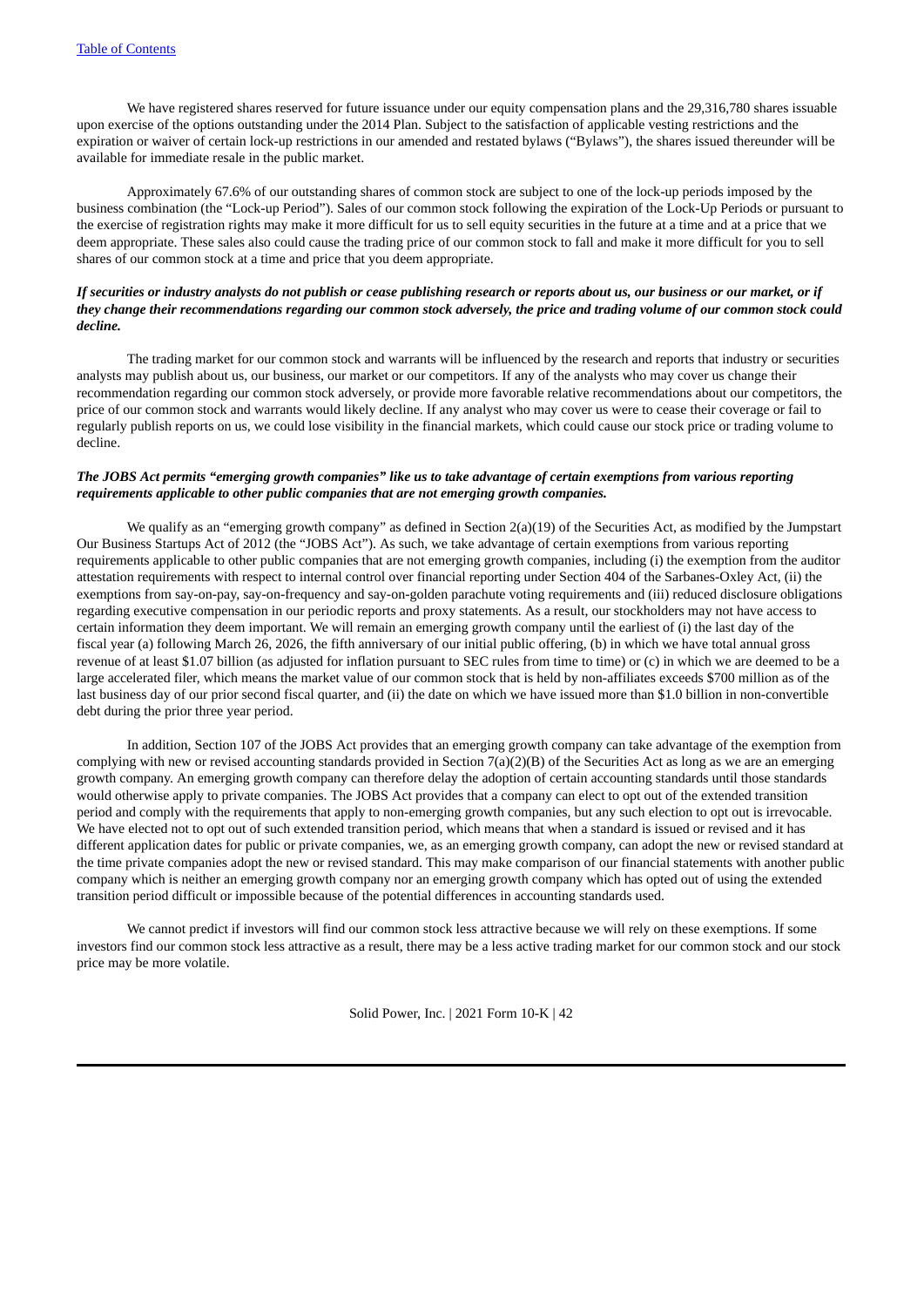# We may issue additional common stock under an employee incentive plan or an employee stock purchase plan or preferred stock. Any *such issuances would dilute the interest of our stockholders and likely present other risks.*

We may issue a substantial number of additional shares of common stock under an employee incentive plan or an employee stock purchase plan, and we may also issue preferred stock. The issuance of additional shares of common stock or of preferred stock:

- may significantly dilute the equity interests of our investors;
- may subordinate the rights of holders of common stock if preferred stock is issued with rights senior to those afforded our common stock;
- · could cause a change in control if a substantial number of shares of our common stock are issued, which may affect, among other things, our ability to use our net operating loss carry forwards, if any, and could result in the resignation or removal of our present officers and directors; and
- · may adversely affect prevailing market prices for our common stock and/or warrants.

# Delaware law and provisions in our Second A&R Charter and Bylaws might delay, discourage or prevent a change in control of the Company or changes in our management, thereby depressing the market price of our common stock and warrants.

Our status as a Delaware corporation and the anti-takeover provisions of the Delaware General Corporation Law ("DGCL") may discourage, delay or prevent a change in control by prohibiting us from engaging in a business combination with an interested stockholder for a period of three years after the date of the transaction in which the person became an interested stockholder, even if a change of control would be beneficial to our existing stockholders. In addition, the second amended and restated certificate of incorporation of Solid Power (the "Second A&R Charter") and our Bylaws contain provisions that may make the acquisition of us more difficult or delay or prevent changes in control of our management. Among other things, these provisions:

- provide advance notice procedures with regard to stockholder nominations of candidates for election as directors or other stockholder proposals to be brought before meetings of our stockholders, which may preclude our stockholders from bringing certain matters before meetings of our stockholders;
- · provide the Board the ability to authorize issuance of preferred stock in one or more series, which makes it possible for the Board to issue, without our stockholder's approval, preferred stock with voting or other rights or preferences that could impede the success of any attempt to change control of Solid Power and which may have the effect of deterring hostile takeovers or delaying changes in control or management of Solid Power;
- · provide that the Board be divided into three classes of directors, with each class as nearly equal in number as possible, serving staggered three-year terms;
- · a prohibition on stockholder action by written consent, which forces stockholder action to be taken at an annual or special meeting of our stockholders;
- provide that certain provisions of our Second A&R Charter can only be amended or repealed by the affirmative vote of the holders of at least 66 2/3% in voting power of the outstanding shares of our common stock entitled to vote thereon, voting together as a single class;
- provide that certain provisions of our Bylaws can be altered or repealed by (i) the Board or (ii) our stockholders upon the affirmative vote of 66 2/3% of the voting power of our common stock outstanding and entitled to vote thereon, voting together as a single class;
- · only the Board (pursuant to a majority vote), the Chairperson of the Board, the President or the Chief Executive Officer may call a special meeting; and
- · the designation of Delaware and federal courts as the exclusive forum for certain disputes.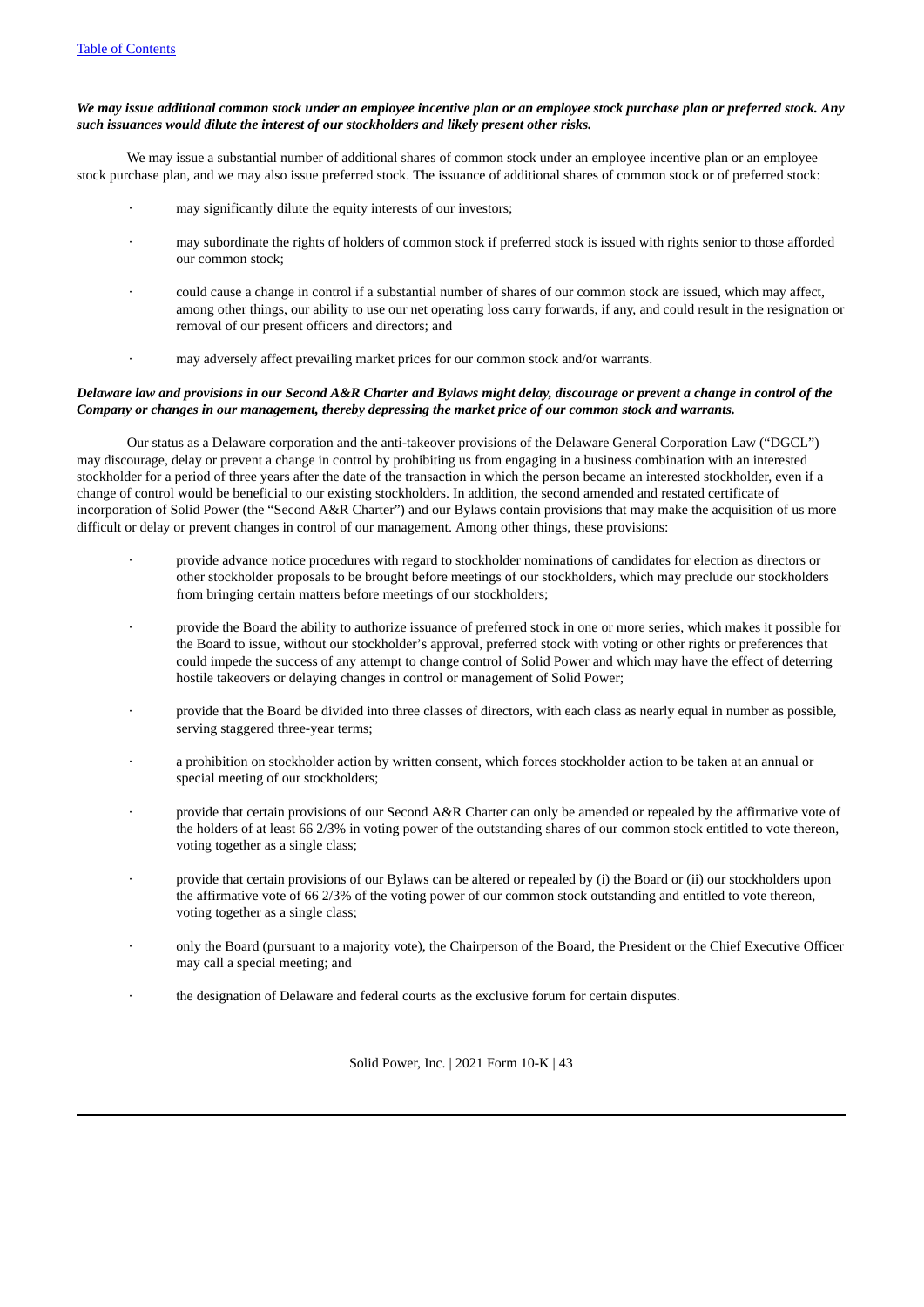# Our Bylaws designate state courts within the State of Delaware as the exclusive forum for certain types of actions and proceedings that may be initiated by our stockholders, which could limit stockholders' ability to obtain a favorable judicial forum for disputes with *us or our directors, officers, employees or agents.*

Our Bylaws provide that, unless we consent in writing to the selection of an alternative forum, to the fullest extent permitted by law, the Court of Chancery of the State of Delaware (or, if the Court of Chancery does not have jurisdiction, another State court in Delaware or the federal district court for the District of Delaware) shall be the sole and exclusive forum for (i) any derivative action or proceeding brought on behalf of Solid Power, (ii) any action asserting a claim of breach of a fiduciary duty owed by any director, stockholder, officer or other employee of Solid Power to us or our stockholders, (iii) any action arising pursuant to any provision of the DGCL, our Second A&R Charter or our Bylaws (as either may be amended from time to time) or (iv) any action asserting a claim governed by the internal affairs doctrine, except for, as to each of (i) through (iv) above, any claim as to which such court determines that there is an indispensable party not subject to the jurisdiction of such court (and the indispensable party does not consent to the personal jurisdiction of such court within ten days following such determination), which is vested in the exclusive jurisdiction of a court or forum other than such court or for which such court does not have subject matter jurisdiction.

In addition, our Bylaws provide that, unless we consent in writing to the selection of an alternative forum, the federal district courts of the United States of America will be the sole and exclusive forum for the resolution of any complaint asserting a cause of action arising under the Securities Act against any person in connection with any offering of our securities, including, without limitation and for the avoidance of doubt, any auditor, underwriter, expert, control person, or other defendant.

Our Bylaws provide that the exclusive forum provision will be applicable to the fullest extent permitted by applicable law. Section 27 of the Securities Exchange Act of 1934, as amended (the "Exchange Act"), creates exclusive federal jurisdiction over all suits brought to enforce any duty or liability created by the Exchange Act or the rules and regulations thereunder. As a result, the exclusive forum provision does not apply to suits brought to enforce any duty or liability created by the Exchange Act or any rule or regulation promulgated thereunder (in each case, as amended), or any other claim over which the federal courts have exclusive jurisdiction.

This choice of forum provision may limit a stockholder's ability to bring a claim in a judicial forum that it finds favorable for disputes with us or any of our directors, officers, other employees or stockholders, which may discourage lawsuits with respect to such claims, although our stockholders will not be deemed to have waived our compliance with federal securities laws and the rules and regulations thereunder. Alternatively, if a court were to find the choice of forum provision contained in our Bylaws to be inapplicable or unenforceable in an action, we may incur additional costs associated with resolving such action in other jurisdictions, which could harm our business, operating results and financial condition.

## There is no guarantee that the Public Warrants will be in the money at the time they become exercisable, and they may expire *worthless.*

The exercise price for each of our publicly-traded warrants ("Public Warrants") and the warrants we sold in a private placement as part of our IPO or were acquired through a conversion of a working capital loan in conjunction with the business combination (the "Private Placement Warrants") is \$11.50 per share of common stock. There is no guarantee that the Public Warrants will be in the money following the time they become exercisable and prior to their expiration, and as such, the Public Warrants may expire worthless.

# We may amend the terms of the warrants in a manner that may be adverse to holders of Public Warrants with the approval of the holders of at least 50% of the then-outstanding Public Warrants (or, if applicable, 65% of the then-outstanding Public Warrants and 65% of the then-outstanding Private Placement Warrants, voting as separate classes). As a result, the exercise price of the warrants could be increased, the exercise period could be shortened and the number of shares of our common stock purchasable upon exercise *of a warrant could be decreased, all without any specific holder's approval.*

Our warrants were issued in registered form under our warrant agreement with Continental Stock Transfer & Trust Company, as warrant agent. The warrant agreement provides that the terms of the warrants may be amended without the consent of any holder to cure any ambiguity or correct any defective provision, but requires the approval by the holders of at least 50% of the then-outstanding Public Warrants to make any change that adversely affects the interests of the registered holders of Public Warrants. Accordingly, we may amend the terms of the Public Warrants in a manner adverse to a holder if holders of at least 50% of the then-outstanding Public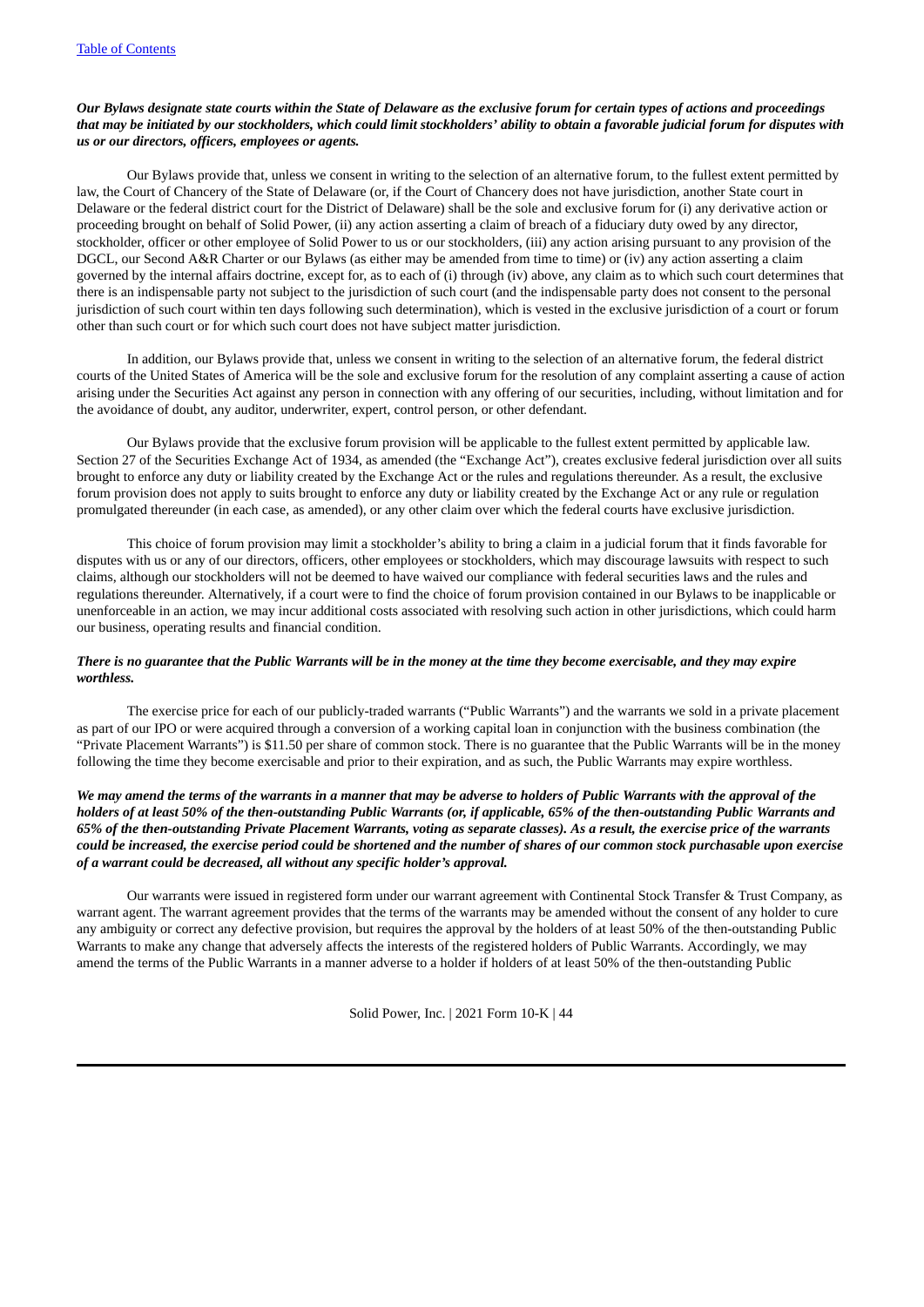Warrants (or, if applicable, 65% of the then-outstanding Public Warrants and 65% of the then-outstanding Private Placement Warrants, voting as separate classes) approve of such amendment. Although our ability to amend the terms of the Public Warrants with the consent of at least 50% of the then-outstanding Public Warrants (or, if applicable, 65% of the then-outstanding Public Warrants and 65% of the then-outstanding Private Placement Warrants, voting as separate classes) is unlimited, examples of such amendments could be amendments to, among other things, increase the exercise price of the warrants, convert the warrants into cash or stock (at a ratio different than initially provided), shorten the exercise period or decrease the number of shares of our common stock purchasable upon exercise of a warrant.

# We may redeem unexpired Public Warrants prior to their exercise at a time that is disadvantageous to warrantholders, thereby *making their warrants worthless.*

We have the ability to redeem outstanding Public Warrants at any time after they become exercisable and prior to their expiration, at a price of \$0.01 per warrant, provided that the last sales price of our common stock has been at least \$18.00 per share (as adjusted for stock splits, stock dividends, reorganizations, recapitalizations and the like) for any 20 trading days within the 30 trading-day period ending on the third business day prior to the date on which we give notice of such redemption and provided certain other conditions are met. Redemption of the outstanding Public Warrants could force the holders of such warrants (i) to exercise their warrants and pay the exercise price therefor at a time when it may be disadvantageous for them to do so, (ii) to sell their warrants at the thencurrent market price when they might otherwise wish to hold their warrants or (iii) to accept the nominal redemption price which, at the time the outstanding warrants are called for redemption, is likely to be substantially less than the market value of their warrants. None of the Private Placement Warrants will be redeemable by us so long as they are held by the Decarbonization Plus Acquisition Sponsor III LLC or its permitted transferees.

In addition, we have the ability to redeem the outstanding Public Warrants at any time after they become exercisable and prior to their expiration, at a price of \$0.10 per warrant if, among other things, the last sale price of our common stock equals or exceeds \$10.00 per share (as adjusted for stock splits, stock dividends, reorganizations, recapitalizations and the like) on the trading day prior to the date on which notice of the redemption is given. In such a case, the holders will be able to exercise their Public Warrants prior to redemption for a number of shares of common stock determined by reference to a make-whole table. The value received upon such exercise of the Public Warrants (i) may be less than the value the holders would have received if they had exercised their warrants at a later time where the underlying share price is higher and (ii) may not compensate the holders for the value of the warrants, including because the number of shares of common stock that may be received in connection with such an exercise is capped at 0.361 shares of common stock per whole warrant (subject to adjustment) irrespective of the remaining life of the Public Warrants.

#### **Item 1B. Unresolved Staff Comments**

None.

# **Item 2. Properties**

Our corporate headquarters is located in Louisville, Colorado. There, we lease approximately 30,000 square feet under a lease and a sublease that expire in September 2024 and December 2024, respectively. Most of the facility is used for our research and development, manufacturing and quality control.

In September 2021, we entered into a lease for approximately 75,000 square feet in Thornton, Colorado. The lease for this facility expires in March 2029. We intend to use this facility to significantly increase our production of sulfide-based solid electrolyte, expand research and development operations, and for general office purposes.

#### **Item 3. Legal Proceedings**

From time to time, we may become involved in litigation or other legal proceedings. We are not currently a party to any litigation or legal proceedings that are likely to have a material adverse effect on our business. Regardless of outcome, litigation can have an adverse impact on us because of defense and settlement costs, diversion of management resources and other factors.

# **Item 4. Mine Safety Disclosures**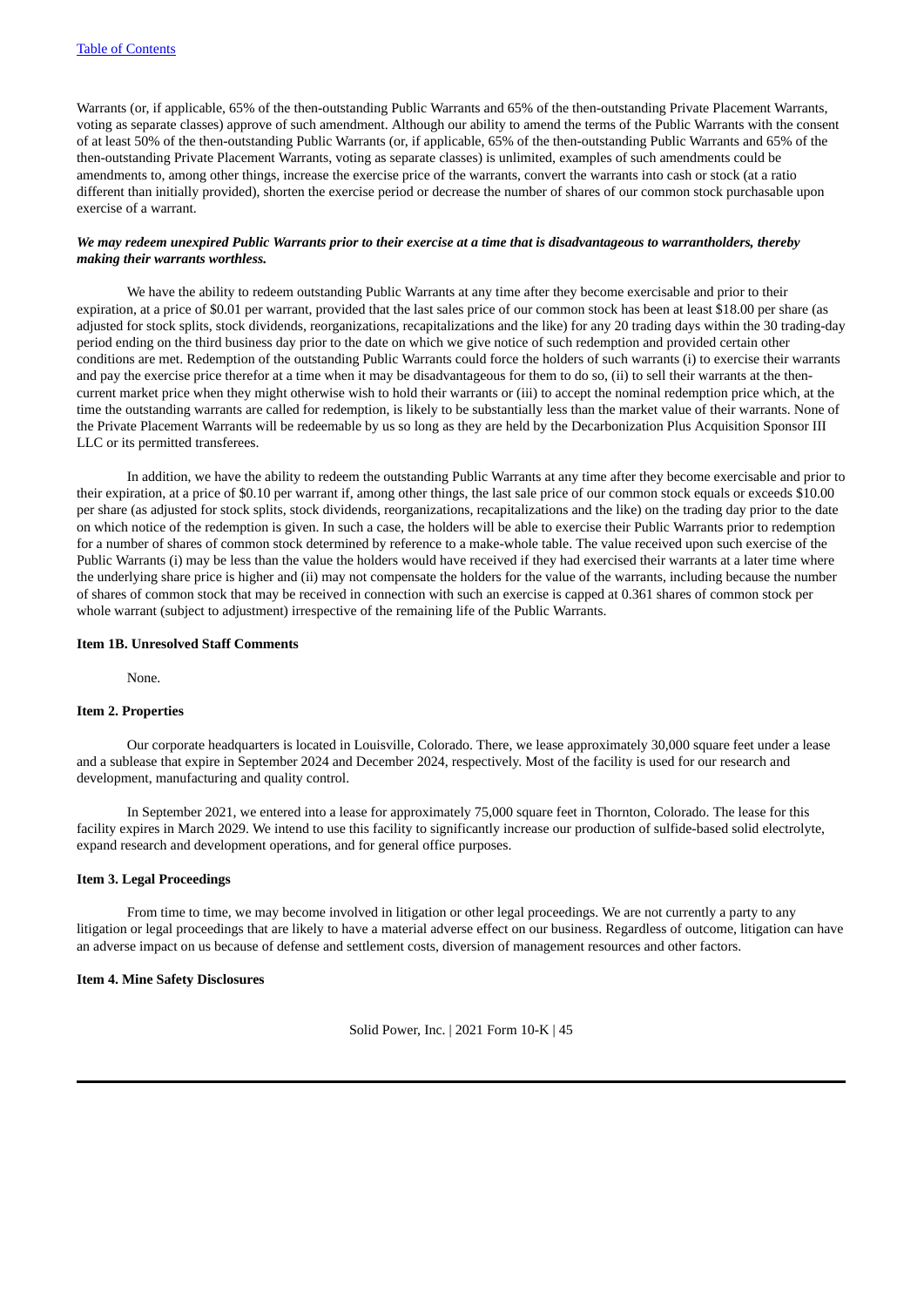Not applicable.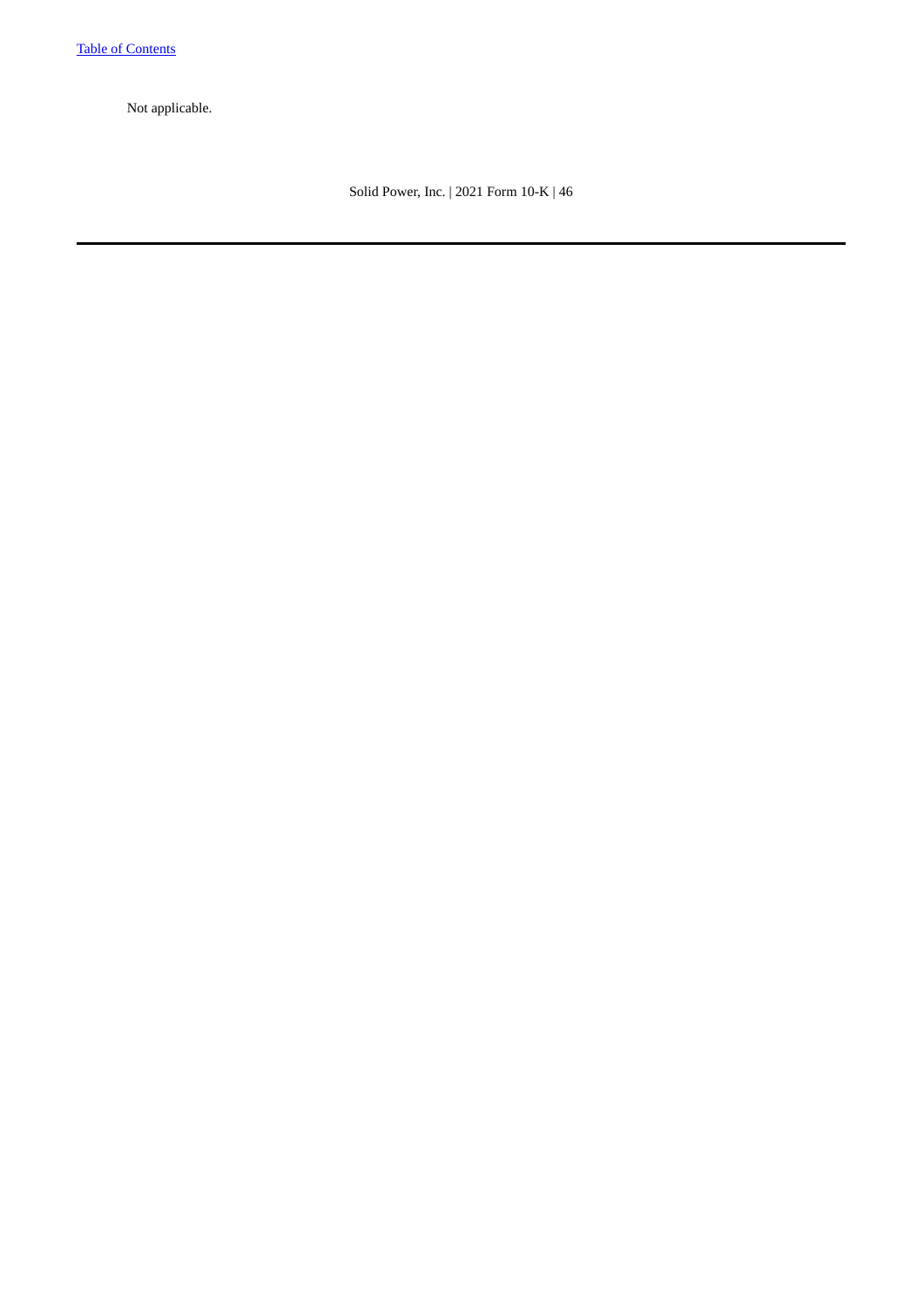## **PART II**

## Item 5. Market for Registrant's Common Equity, Related Stockholder Matters and Issuer Purchases of Equity Securities

#### **Market Information**

Our common stock and warrants are traded on The Nasdaq Stock Market LLC under the symbols "SLDP" and "SLDPW," respectively.

# **Holders of Common Stock and Warrants**

As of March 15, 2022, there were 67 holders of our common stock and seven holders of our warrants. The actual number of stockholders is greater than this number of record holders and includes stockholders who are beneficial owners but whose shares are held in street name by brokers and other nominees.

#### **Recent Sales of Unregistered Securities**

None other than as previously reported in our Current Report on Form 8-K, filed with the SEC on December 13, 2021.

#### **Item 6. [Reserved]**

#### **Item 7. Management's Discussion and Analysis of Financial Condition and Results of Operations**

The following Management's Discussion and Analysis of Financial Condition and Results of Operations should be read in conjunction with the consolidated financial statements and related notes thereto included elsewhere in this Report. The following discussion contains forward-looking statements that reflect future plans, estimates, beliefs, and expected performance. For additional *discussion, see "Special Note Regarding Forward-Looking Statements" above. The forward-looking statements are dependent upon* events, risks, and uncertainties that may be outside of our control. Our actual results could differ materially from those discussed in these forward-looking statements. Factors that could cause or contribute to such differences include, but are not limited to, those identified below and those discussed elsewhere in this Report, particularly in "Risk Factors." We do not undertake, and expressly disclaim, any obligation to publicly update any forward-looking statements, whether as a result of new information, new developments or otherwise, *except to the extent that such disclosure is required by applicable law.*

#### **Overview**

Solid Power is developing all-solid-state battery cell technology that replaces the liquid or gel polymer electrolyte used in conventional lithium-ion battery cells with a sulfide-based solid electrolyte. Our sole focus is on the development and commercialization of all-solid-state battery cells and solid electrolyte materials, which we are currently developing for the fast-growing battery-powered electric vehicle market.

Our *All-Solid-State Platform* is designed to meet the performance and cost demands from both consumers and automotive OEMs and outperform the best performing liquid or gel electrolyte-based lithium-ion technologies of today and tomorrow. We are developing our all-solid-state battery cell technology with the goal to improve, among other things, driving range, battery life, safety, and cost.

We are currently producing 0.2, 2, and 20 Ah Silicon EV Cells using established manufacturing processes on our pilot production line. We have partnered with industry leaders, such as Ford, BMW, and SK Innovation, to further refine and validate our allsolid-state cell designs and the sulfide-based solid electrolyte we manufacture at our headquarters in Louisville, Colorado.

Our business model – licensing our all-solid-state cell designs to top tier cell manufacturers and selling our electrolyte for solidstate cell development – allows for multiple revenue streams and distinguishes us from our competition. By not needing to construct capital intensive gigafactories, we believe we can be "capital light" compared to other development-stage battery companies that plan to produce their battery designs in-house. Please see "Business" above for a more thorough discussion of our business.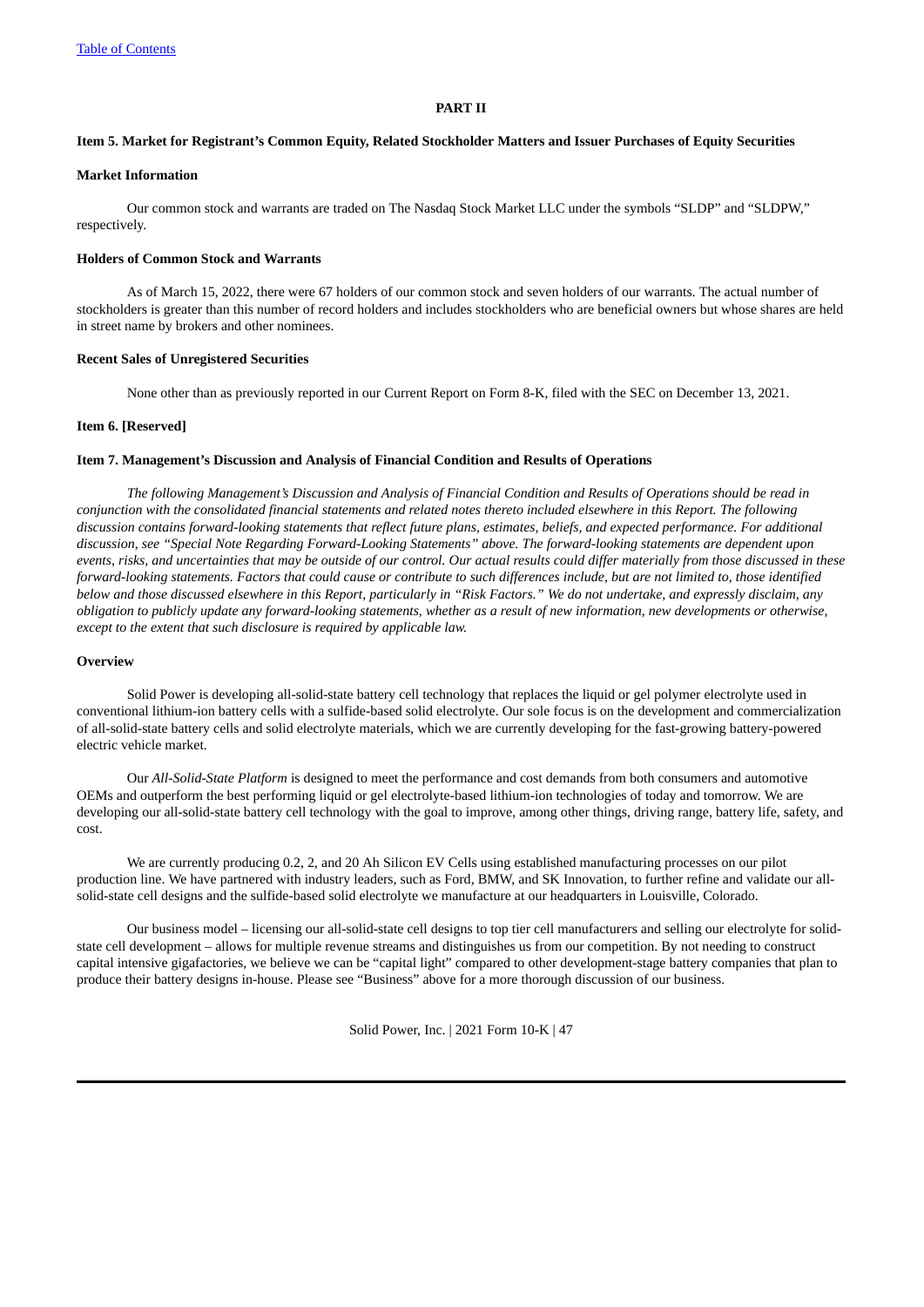# **The Business Combination**

The business combination was accounted for as a reverse recapitalization, in accordance with GAAP. Under this method of accounting, DCRC was treated as the "acquired" company for financial reporting purposes. Accordingly, the business combination was treated as the equivalent of Legacy Solid Power issuing stock for the net assets of DCRC, accompanied by a recapitalization, whereby no goodwill or other intangible assets was recorded. Operations prior to the business combination are those of Legacy Solid Power. While DCRC was the legal acquirer, because Legacy Solid Power was deemed the accounting acquirer, the historical financial statements of Legacy Solid Power became the historical financial statements of the combined company upon the consummation of the business combination.

As a result of the business combination, we became a Nasdaq-listed company, which will require that we continue to hire additional personnel and implement procedures and processes to address public company regulatory requirements and customary practices. We expect to incur additional annual expenses as a public company for, among other things, directors' and officers' liability insurance, director fees, and additional internal and external accounting, legal, and administrative resources, including increased audit, compliance, and legal fees.

Our results of operations and statements of assets and liabilities may not be comparable between periods as a result of the business combination.

#### **Key Factors Affecting Operating Results**

We are a research and development-stage company, with the goal to reach commercialization of our all-solid-state battery cells and sulfide-based electrolyte by 2028. We believe that our performance and future success depend on several factors that present significant opportunities for us but also pose significant risks and challenges, including those discussed in "Risk Factors" and "Cautionary Note Regarding Forward-Looking Statements," appearing in this Report, which are incorporated by reference.

Specifically, the success of our business is dependent upon our ability to successfully develop and commercialize our products, which will require significant capital and subject us to regulatory oversight. Prior to reaching commercialization, we must test and validate our products to ensure they meet the performance and safety requirements of our customers. We also will have to negotiate licensing and supply contracts with our customers on terms and conditions that are mutually acceptable. We also will need to scale production of our sulfide-based solid electrolyte material to satisfy anticipated demand. All of these factors will take time and affect our operating results, and, since many are difficult to quantify, our actual operating results may be different than we currently anticipate.

In addition to meeting our development goals on the expected timeline, future growth and demand for our products is highly dependent upon consumers adopting electric vehicles. The market for new energy vehicles is still rapidly evolving, characterized by rapidly changing technologies, competitive pricing and factors, evolving government regulation and industry standards, and changing consumer demands and behaviors. For more information, please see "Business" above.

As a development-stage company, we have not yet generated significant revenues through production of our electrolyte material or all-solid-state battery cell designs. Our revenue generated to date has primarily come from research and development performance on government contracts. We anticipate deploying substantial capital to expand our sulfide-based electrolyte production, to install our EV Line, and in connection with research and development programs. These expenditures are needed to further development of our products and overall business. We also expect to incur significantly more administrative expenses as a publicly traded company than we did previously. For additional information, see "Liquidity and Capital Resources," and "Results of Operations."

# *COVID-19*

The COVID-19 pandemic has disrupted supply chains and affected production and sales across a range of industries. The longterm extent of the impact of COVID-19 on our operational and financial performance will depend on certain developments, including the duration and spread of the virus, mutations in the virus, vaccine distribution and uptake and the impact on our customers, employees, and vendors. The ultimate outcome of these matters is uncertain and, accordingly, the impact on our financial condition or results of operations is also uncertain. While the COVID-19 pandemic has presented challenges to our business, including having to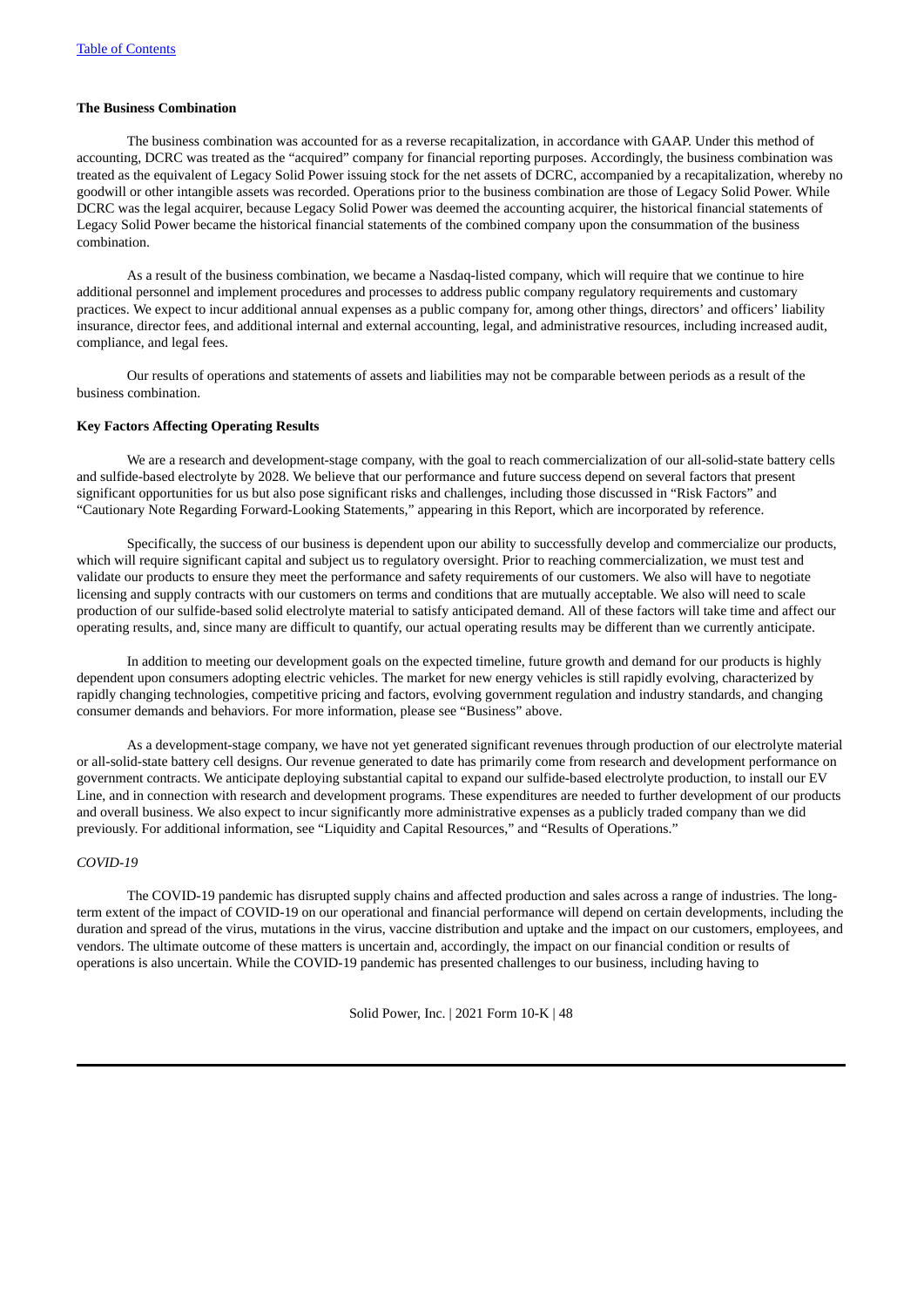devote additional time to managing our supply chain, having personnel out sick, implementing social distancing measures, and requiring certain employees to work from home in order to reduce office density, to date, we have not materially altered any terms with our contractors, suppliers, customers, other business partners or financing sources as a result of the COVID-19 pandemic.

# **Basis of Presentation**

We currently conduct our business through one operating segment. As a research and development company with no commercial operations, our activities to date have been limited and were conducted primarily in the United States. Our historical results are reported under GAAP and in U.S. dollars.

# **Results of Operations**

## *Comparison of the Year Ended December 31, 2021 to the Year Ended December 31, 2020*

The following table sets forth our historical operating results for the periods indicated:

| <b>Year Ended December 31,</b> |          |                    |           |                        |              |                                                                                                                       |
|--------------------------------|----------|--------------------|-----------|------------------------|--------------|-----------------------------------------------------------------------------------------------------------------------|
|                                | 2021     |                    | 2020      |                        |              | $\frac{0}{6}$                                                                                                         |
|                                |          |                    | 2,103     |                        | 609          | 29 %                                                                                                                  |
|                                |          |                    |           |                        |              |                                                                                                                       |
|                                | 3,073    |                    | 1,670     |                        | 1,403        | 84 %                                                                                                                  |
|                                | 17,102   |                    | 9,594     |                        | 7,508        | 78 %                                                                                                                  |
|                                | 3,428    |                    | 1,205     |                        |              | 184 %                                                                                                                 |
|                                | 5,655    |                    | 1,227     |                        | 4,428        | 361 %                                                                                                                 |
|                                | 29,258   |                    | 13,696    |                        |              | 114 %                                                                                                                 |
|                                |          |                    | (11, 593) |                        |              | (129)%                                                                                                                |
|                                |          |                    |           |                        |              |                                                                                                                       |
|                                | 56       |                    | 28        |                        | 28           | NM                                                                                                                    |
|                                | 51,233   |                    |           |                        |              |                                                                                                                       |
|                                | (394)    |                    | (361)     |                        | (33)         | <b>NM</b>                                                                                                             |
|                                | (3,602)  |                    |           |                        |              |                                                                                                                       |
|                                |          |                    | (437)     |                        | 437          | <b>NM</b>                                                                                                             |
|                                | (2,680)  |                    | (2,817)   |                        | 137          | <b>NM</b>                                                                                                             |
|                                |          |                    | 923       |                        | (923)        | NM                                                                                                                    |
|                                | 44,613   |                    | (2,664)   |                        |              | 1775 %                                                                                                                |
|                                |          |                    |           |                        |              |                                                                                                                       |
|                                | 18,067   |                    |           |                        |              | 227 %                                                                                                                 |
|                                |          |                    |           |                        |              |                                                                                                                       |
|                                | (25)     |                    | 118       |                        | (143)        | <b>NM</b>                                                                                                             |
|                                |          |                    |           |                        |              |                                                                                                                       |
| \$                             | 18,092   |                    |           |                        |              | 226 %                                                                                                                 |
|                                |          |                    |           |                        |              |                                                                                                                       |
|                                | (5, 436) |                    |           |                        |              |                                                                                                                       |
|                                |          |                    |           |                        |              |                                                                                                                       |
|                                | 12,656   |                    | (14, 375) |                        |              | 188 %                                                                                                                 |
|                                | \$       | 2,712<br>(26, 546) | \$        | (14,257)<br>\$(14,375) | $\mathbb{S}$ | <b>Change</b><br>2,223<br>15,562<br>(14, 953)<br>51,233<br>(3,602)<br>47,277<br>32,324<br>32,467<br>(5,436)<br>27,031 |

## *NM = Not meaningful*

The key factors driving our 2021 increase in operating loss were as follows:

Revenue – our overall revenue increased, however we saw an increase in revenue from governmental contracts and corresponding decrease to commercial revenues driven by the timing of program execution.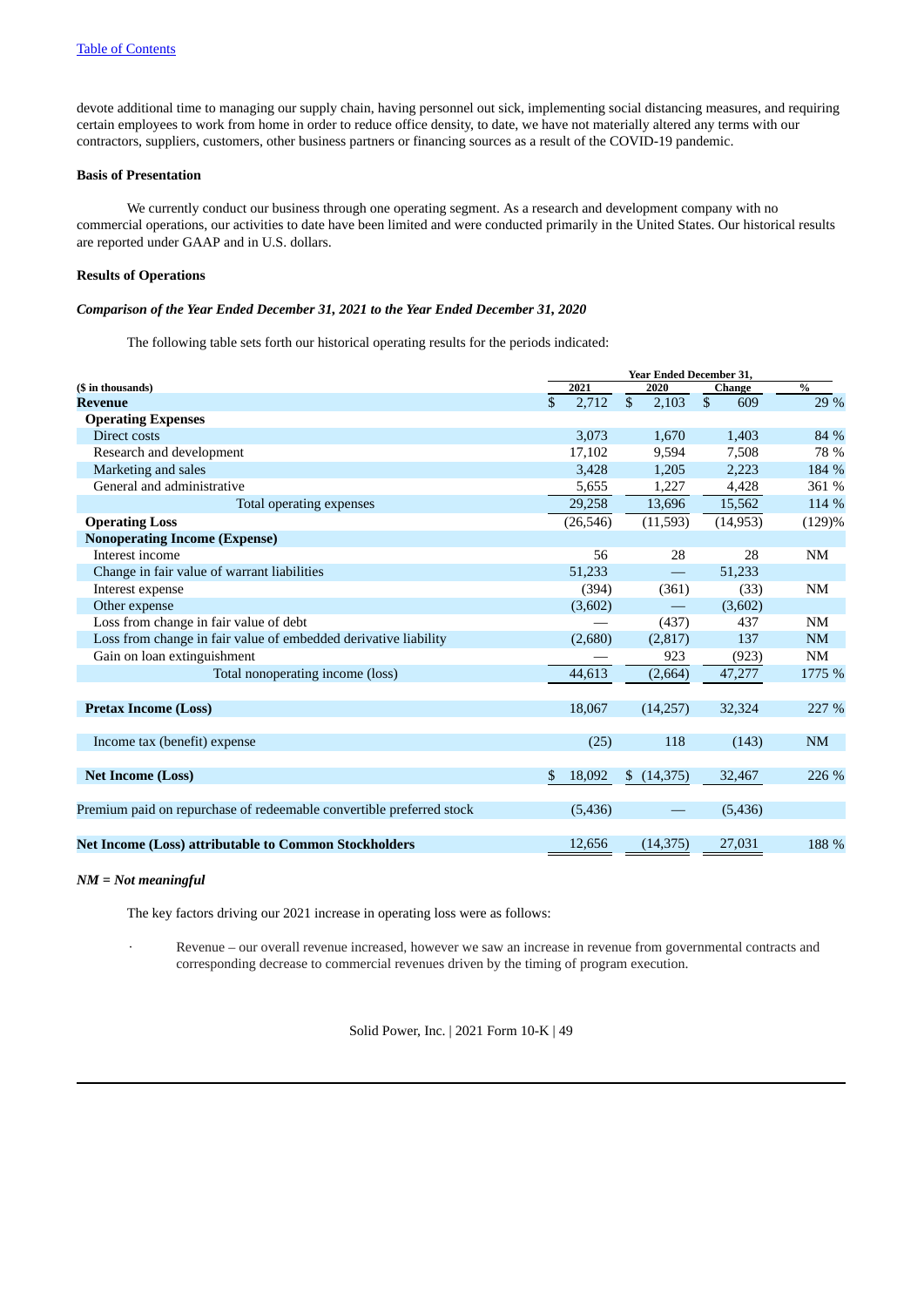- · Direct costs our direct costs increased as a result of an increase in costs associated with government programs and a corresponding decrease in costs associated with commercial programs.
- · Research and development our research and development costs increased primarily as a result of increased labor costs and material consumption as we expanded the development efforts of our all-solid-state battery cells and electrolyte material. We expect our development costs to increase significantly as we continue to accelerate both the pace and scope of our development efforts.
- · Marketing and sales our marketing and sales costs increased as a result of increased labor costs, stock compensation expense, and an expansion of our sales and marketing efforts.
- General and administrative our general and administrative costs increased primarily as a result of professional service fees and labor costs as a result of our public company status. We expect our general and administrative costs to increase as a result of increased public company costs and requirements.
- · Nonoperating income –our nonoperating income increased as a result of the gain on fair value adjustment of warrant liabilities, loss from change in fair value of embedded derivative liability, and other expense related to the buyout and termination of a manufacturing rights agreement.

#### **Liquidity and Capital Resources**

#### *Sources of Liquidity*

Our sources of cash are primarily derived from the sale of equity, including the Series B Financing and the business combination, with a small portion coming from performance on government contracts and commercial revenues. As discussed further below, we expect our sources of liquidity and cash flows will be sufficient to fund ongoing operations, research and development efforts, and to meet our anticipated capital expenditure needs.

#### *Short-Term Liquidity Requirements*

As of the date of this Report, we have yet to generate material revenue from our principal business activities. As of December 31, 2021, we had \$513 million of cash and cash equivalents, \$76 million of marketable securities, and our current liabilities were \$8.4 million, primarily comprised of accounts payable, accrued compensation, and other accrued liabilities.

We anticipate that our most significant capital expenditures in 2022 will relate to construction of our second production facility in Thornton, Colorado. The purpose of this facility is to scale production of our sulfide-based solid electrolyte to feed our EV Line. We expect to begin producing our sulfide-based solid electrolyte from this facility in the second half of 2022.

We also expect to invest significant capital in 2022 in connection with the installation of our EV Line at our Louisville, Colorado headquarters. The EV Line is designed to produce EV-scale all-solid-state battery cells as part of the automotive qualification process, which we expect to enter in late 2022. We expect the EV Line will be operational in the third quarter of 2022.

We anticipate our total combined capital and operational expenditures for 2022 will be between \$150 million and \$170 million.

# *Long-Term Liquidity Requirements*

We believe that our cash on hand is sufficient to meet our operating cash needs (including expenditures for the increased pace and scope of development as well as increased public company costs), working capital and capital expenditure requirements for a period of at least the next 12 months and longer term until we generate adequate cash flows from licensing activities and/or electrolyte sales.

We may, however, need additional cash if there are material changes to our business conditions or other developments, including changes to our operating plan, unanticipated delays in negotiations with OEMs and tier-one automotive suppliers or other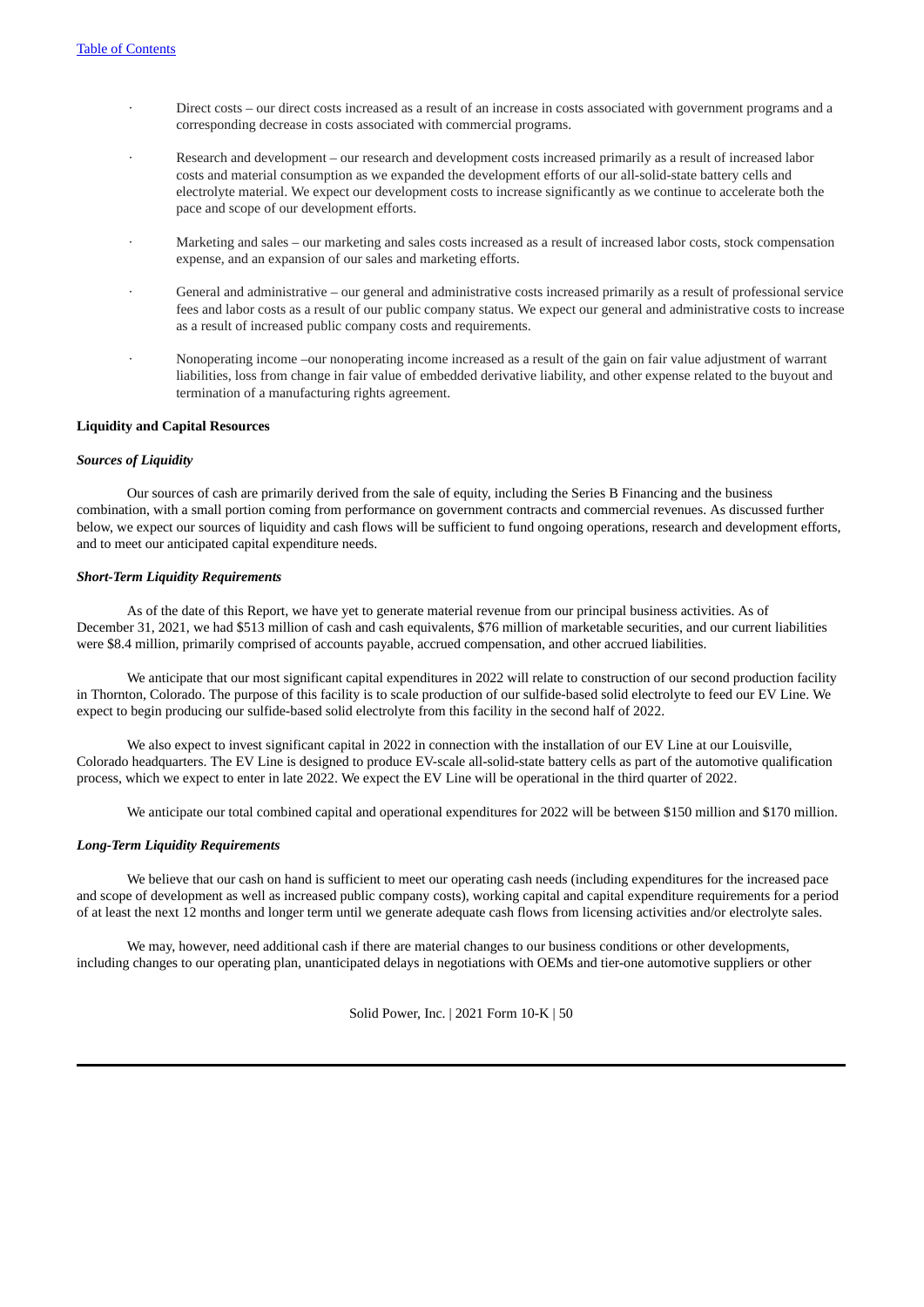suppliers, supply chain challenges, disruptions due to the COVID-19 pandemic, competitive pressures, and regulatory developments. To the extent that our resources are insufficient to satisfy our cash requirements, we may need to seek additional equity or debt financing. If the financing is not available, or if the terms of financing are less desirable than we expect, we may be forced to take actions to reduce our capital or operating expenditures, including by not seeking potential acquisition opportunities, or reducing or delaying our production facility expansions, which may adversely affect our business, operating results, financial condition and prospects. For more information about risks related to our business, please see "Risk Factors."

In January 2022, we updated our investment policy to provide greater flexibility in investment options. We designed our revised investment policy primarily to maintain adequate liquidity to fund future operations, research and development, and anticipated capital expenditures, with a secondary goal to maximize yield on cash not required to be liquid for near term operations. To reduce the risk of economic, supply chain, and operational disruptions during the COVID-19 pandemic, we have allocated a sufficient portion of capital to serve as reserve cash.

# *Cash Flows*

The following tables summarize our cash flows from operating, investing, and financing activities for the periods presented.

|                                           | <b>Year Ended December 31,</b> |         |
|-------------------------------------------|--------------------------------|---------|
| (\$ in thousands)                         | 2021                           | 2020    |
| Net cash (used in) operating activities   | (25, 440)                      | (9,995) |
| Net cash (used in) investing activities   | (88.883)                       | (1,060) |
| Net cash provided by financing activities | 622.796                        | 5.395   |

## *Cash flows used in operating activities:*

Cash used in operating activities increased by \$15.4 million from 2020 to 2021. This increase in cash use was primarily attributable to our operating loss of \$26.5 million in 2021, compared to operating loss of \$11.6 million in 2020. The increase was primarily attributable to an increase in research and development costs as well as increased general and administrative expense due to increased headcount. We expect cash flows used in operating activities to continue to increase as we continue to accelerate both the pace and scope of our development efforts, and work to achieve commercialization of our products. We also anticipate increased expenditures for general and administrative functions in connection with our status as a public company.

# *Cash flows used in investing activities:*

Cash used in investing activities increased by \$88 million from 2020 to 2021. This increase is due to capital expenditures of \$12.6 million and purchase of marketable securities of \$76 million in 2021. Capital expenditures were primarily for custom manufacturing equipment in connection with our planned expansion of electrolyte production. We expect cash used in investing activities to increase in 2022 and 2023 as we build out our second production facility and install our EV Line. Each location will require investment in specialized equipment to facilitate the manufacturing process of sulfide-based solid electrolyte and our all-solid-state battery cells, respectively. We expect capital expenditures to increase as our production processes are scaled in the future, especially with respect to our sulfide-based solid electrolyte.

## *Cash flows provided by financing activities:*

Through December 31, 2021, we have financed our operations through proceeds from a bank term loan, and the sales of convertible notes, redeemable convertible preferred stock, and the business combination. We retired the bank term loan in December 2021. Net cash provided by financing activities increased by \$617.4 million from 2020 to 2021. This increase is attributable to net proceeds of \$135.6 million from the Series B Financing, and net proceeds of \$495.4 million from the business combination in 2021.

## **Off-Balance Sheet Arrangements**

We are not a party to any off-balance sheet arrangements, as defined under SEC rules.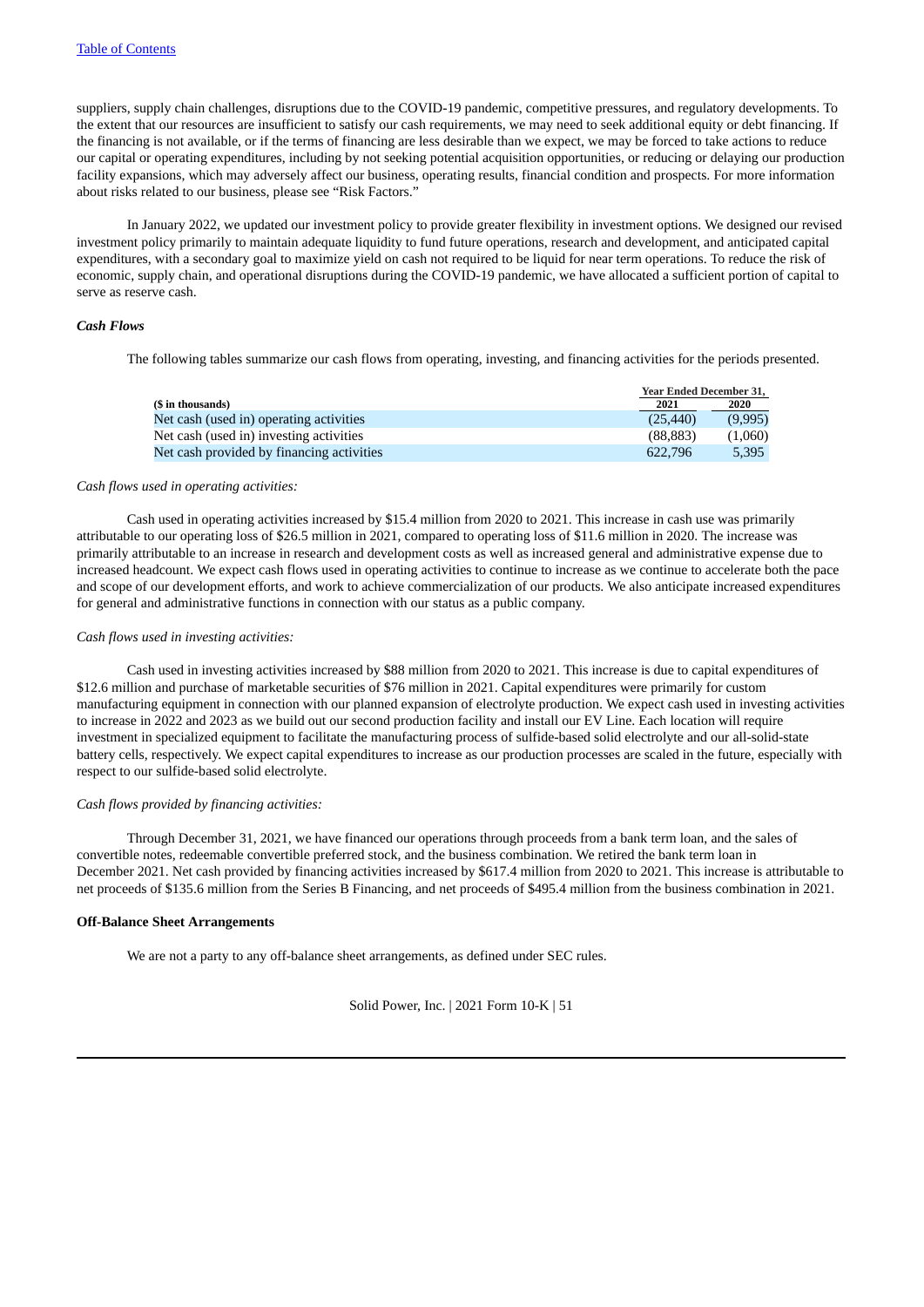# **Critical Accounting Estimates**

Our discussion and analysis of financial condition and results of operations are based upon our financial statements included elsewhere or incorporated by reference in this Report. The preparation of our financial statements in accordance with GAAP requires us to make estimates and assumptions that affect the reported amounts of assets, liabilities, revenue, and expenses. We base our estimates on past experience, technical analysis and other assumptions that we believe are reasonable under the circumstances, and we evaluate these estimates on an ongoing basis. Actual results may differ from those estimates.

Our critical accounting policies are those that materially affect our financial statements and involve difficult, subjective, or complex judgments by management. A thorough understanding of these critical accounting policies is essential when reviewing our financial statements. We believe that the critical accounting policies listed below involve the most difficult management decisions because they require the use of significant estimates and assumptions as described above.

# **Stock-Based Compensation**

| <b>Description</b>                                                                                                                                                                                                                                                                                                  | <b>Judgments and Uncertainties</b>                                                                                                                                                                                                                                      | <b>Effect if Results Differ From Assumptions</b>                                                                                                                              |
|---------------------------------------------------------------------------------------------------------------------------------------------------------------------------------------------------------------------------------------------------------------------------------------------------------------------|-------------------------------------------------------------------------------------------------------------------------------------------------------------------------------------------------------------------------------------------------------------------------|-------------------------------------------------------------------------------------------------------------------------------------------------------------------------------|
| We record stock-based compensation<br>expense according to the provisions of<br>ASC Topic 718 – Stock Compensation.<br>ASC Topic 718 requires all share-based<br>awards to employees, including grants of<br>employee stock options, to be recognized<br>in the financial statements based on their<br>fair values. | Under the provisions of ASC Topic<br>718, we determine the appropriate<br>fair value model to be used for<br>valuing share-based issuances and<br>the amortization method for<br>recording compensation cost, which<br>can be impacted by the following<br>assumptions: | If we were to change any of these judgments or<br>estimates, it could cause a material increase or<br>decrease in the amount of stock-based<br>compensation expense reported. |
| The grant date fair value of Legacy Solid<br>Power's common stock was historically<br>determined by its board of directors with<br>the assistance of management and an<br>independent valuation.                                                                                                                    | expected term<br>expected volatility<br>$\bullet$<br>expected dividend yield                                                                                                                                                                                            |                                                                                                                                                                               |
| As of December 9, 2021, our common<br>stock is publicly traded, and the fair<br>value is based on the closing market<br>price on the date grants are made.                                                                                                                                                          | risk-free interest rate<br>$\bullet$                                                                                                                                                                                                                                    |                                                                                                                                                                               |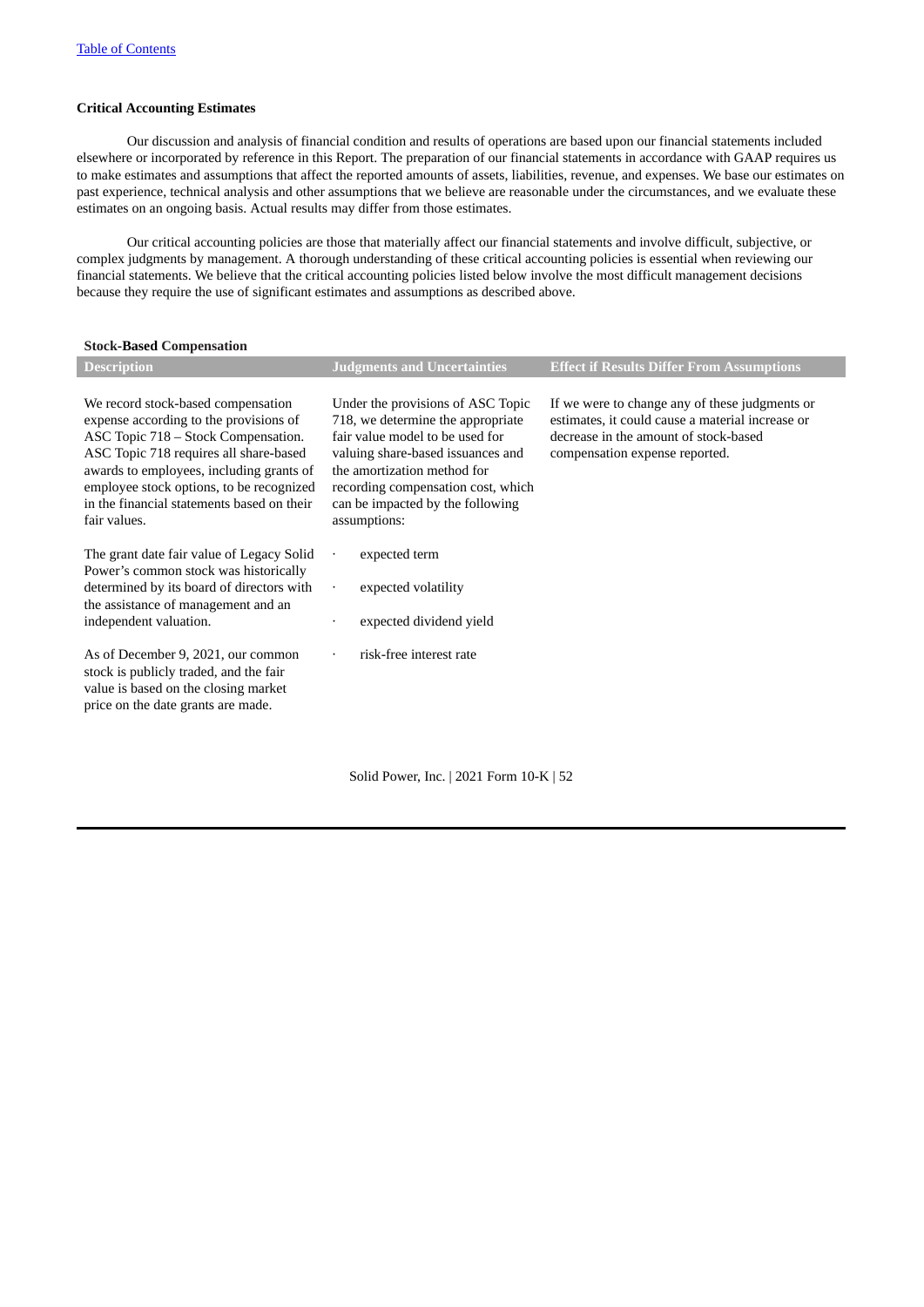# Table of [Contents](#page-1-0)

# **Common Stock Warrants**

| <b>Description</b>                          | Judgments and Uncertainties       | $^{\prime}$ Effect if Results Differ From Assumptions. |
|---------------------------------------------|-----------------------------------|--------------------------------------------------------|
|                                             |                                   |                                                        |
| Common stock warrants are classified as     | Valuation of private warrants     | If we were to change our judgments or estima           |
| a liability, in accordance with ASC Topic   | requires that we make significant | used in valuation of private warrants, it could        |
| $01E$ acthor do not catiofy the oritoria to | botalor and accumptions related   | cause a material increase or degreese to evolve        |

815, as they do not satisfy the criteria to be classified as equity based on the indexation criteria. Public and private warrants are recorded at their fair value at the date of issuance, and subsequently remeasured at each reporting period end. Any change in value is recognized through the consolidated statement of operations.

judgments and assumptions related to the fair value based on the valuation model. We consider the most significant assumption to be the estimated volatility of our common stock.

If we were to change our judgments or estimates used in valuation of private warrants, it could cause a material increase or decrease to expense realized from the change in fair value of public and private warrants, and to the underlying warrant liability.

# **Collaborative Revenue**

| <b>Description</b>                                                                                                                                                                                                                                                                | <b>Judgments and Uncertainties</b>                                                                                                                                                                                                                                                                                                                                                                                                                                                                                             | <b>Effect if Results Differ From Assumptions</b>                                                                                                                                             |
|-----------------------------------------------------------------------------------------------------------------------------------------------------------------------------------------------------------------------------------------------------------------------------------|--------------------------------------------------------------------------------------------------------------------------------------------------------------------------------------------------------------------------------------------------------------------------------------------------------------------------------------------------------------------------------------------------------------------------------------------------------------------------------------------------------------------------------|----------------------------------------------------------------------------------------------------------------------------------------------------------------------------------------------|
|                                                                                                                                                                                                                                                                                   |                                                                                                                                                                                                                                                                                                                                                                                                                                                                                                                                |                                                                                                                                                                                              |
| We recognize revenue from our research<br>and development collaboration<br>agreements representing joint operating<br>activities in accordance with ASC Topic<br>808, Collaborative Arrangements. The<br>elements of the collaboration agreements                                 | Our revenue recognition accounting<br>methodology requires us to make<br>significant estimates and<br>assumptions, and to apply<br>professional judgment.                                                                                                                                                                                                                                                                                                                                                                      | If we were to change our judgments or estimates, it<br>could cause a material increase or decrease in the<br>amount of revenue or deferred revenue that we<br>report in a particular period. |
| in which both parties to the contract are<br>active participants and to which both<br>parties are exposed to significant risks<br>and rewards that are dependent on the<br>commercial success of the efforts under<br>the contract are recorded as collaborative<br>arrangements. | Collaborative revenues from cost-<br>based contracts are recognized<br>based on costs incurred during each<br>period plus any earned fee. Contract<br>costs include all direct labor,<br>subcontract costs, costs for<br>materials and indirect costs related<br>to the contract performance that are<br>allowable under the provisions of<br>the contract. Collaborative revenues<br>from fee-based contracts are<br>recognized based on costs incurred<br>to meet contractually defined<br>milestones and deliverables along |                                                                                                                                                                                              |

with our assessment of achievement of those measurable deliverables

under the contract.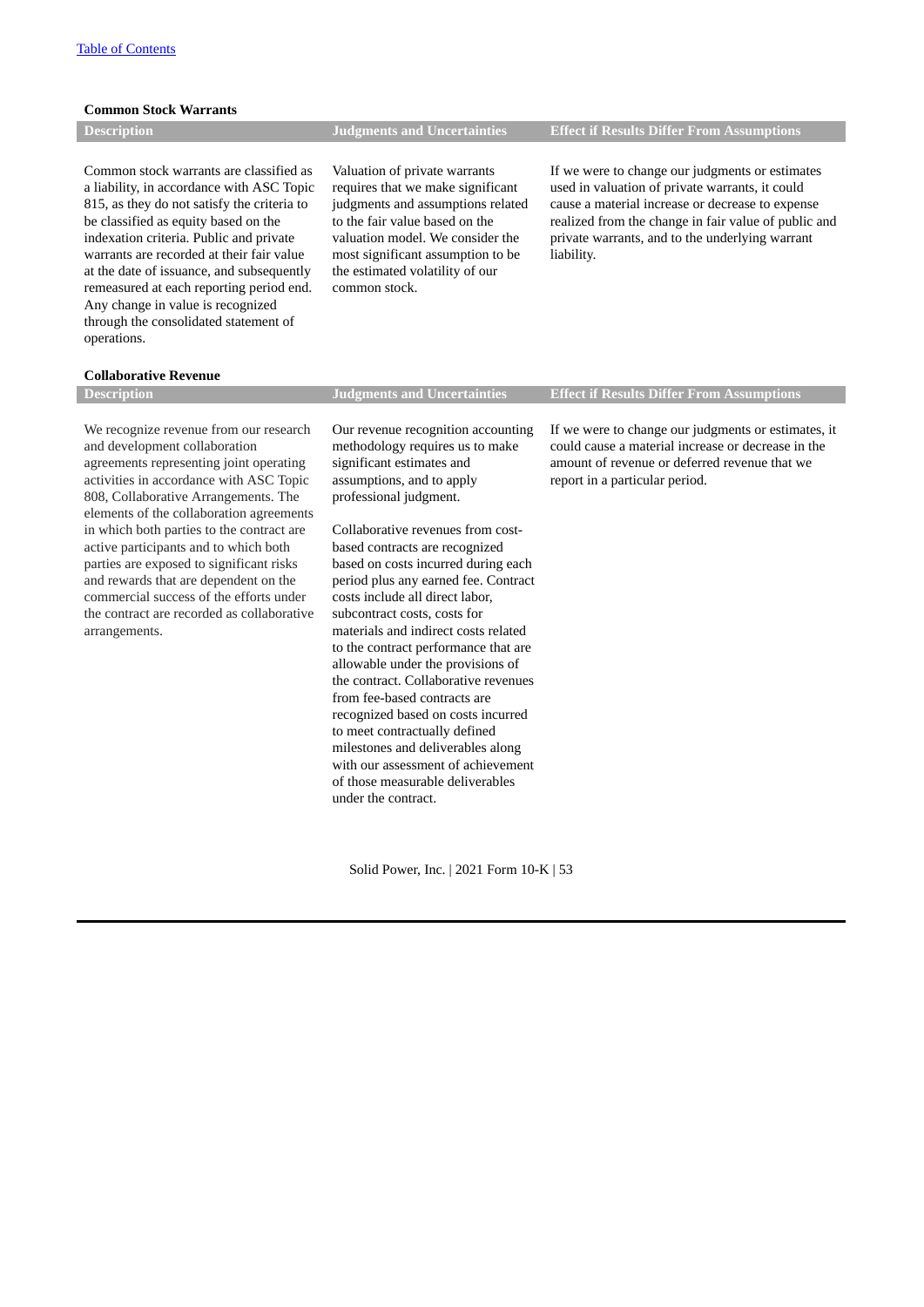# **Research and Development**

Our Company is in the research and development phase. Our product offering relies heavily on new technology currently undergoing development and does not yet meet standard specifications to be sold commercially. Therefore, all related costs are currently accounted for as part of research and development expense in the Consolidated Statement of Operations. The criteria established by the Company to determine when commercialization has been reached includes the length of time the units have been operational in the field and the level of performance at which those units operate. As we transition from the research and development phase and into a full commercial phase, all inventoriable costs will be capitalized. As of December 31, 2021, the criteria for commercialization have not yet been met.

Research and development costs require us to make judgements regarding our progress toward commercialization. We routinely assess this progress to prepare for the change in cost treatment.

**Description Judgments and Uncertainties Effect if Results Differ From Assumptions**

If we were to change our judgement regarding research and development costs or our progress toward commercialization, it could cause a material change in cost treatment.

#### **Emerging Growth Company Status**

We are an emerging growth company as defined in Section 2(a) of the Securities Act and have elected to take advantage of the benefits of the extended transition period for new or revised financial accounting standards. We expect to remain an emerging growth company at least through the end of the 2022 fiscal year and expect to continue to take advantage of the benefits of the extended transition period, although we may decide to early adopt such new or revised accounting standards to the extent permitted by such standards. This may make it difficult or impossible to compare our financial results with the financial results of another public company that is either not an emerging growth company or is an emerging growth company that has chosen not to take advantage of the extended transition period exemptions because of the potential differences in accounting standards used.

# **Recent Accounting Pronouncements**

See Note 2 to our audited financial statements, which are incorporated by reference, for more information.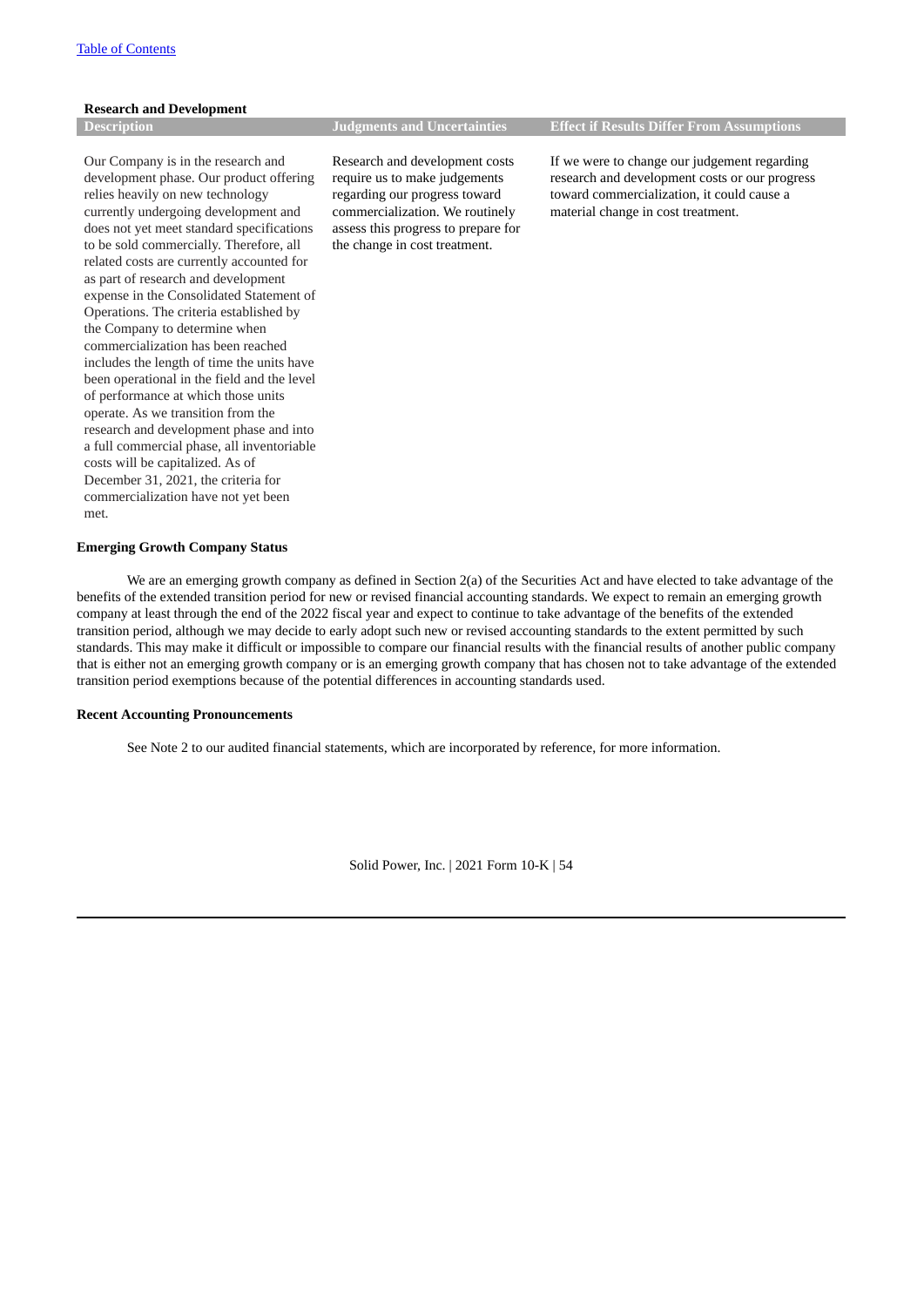# **Item 7A. Quantitative and Qualitative Disclosures About Market Risk**

We are exposed, or anticipate in the future to be exposed, to a variety of market and other risks including credit risks, and foreign currency translation and transaction risks as well as risks relating to the availability of funding sources, hazard events and specific asset risks.

## *Credit Risk*

Financial instruments that potentially subject us to concentration of credit risk consist primarily of cash, accounts receivable, and marketable securities. Domestic cash deposits exceeded the Federal Deposit Insurance Corporation insurable limit at December 31, 2021 and December 31, 2020. We have not experienced any losses on our cash deposits to date.

Furthermore, for the year ended December 31, 2021, 87% of our revenues came from contracts with four customers, and for the year ended December 31, 2020, 81% of our revenues came from contracts with three customers. We are subject to non-payment or non-performance of these counterparties, and we generally do not require collateral from our customers. We evaluate the collectability of our accounts receivable and provide an allowance for potential credit losses as necessary. To date, we have not experienced any customer credit losses.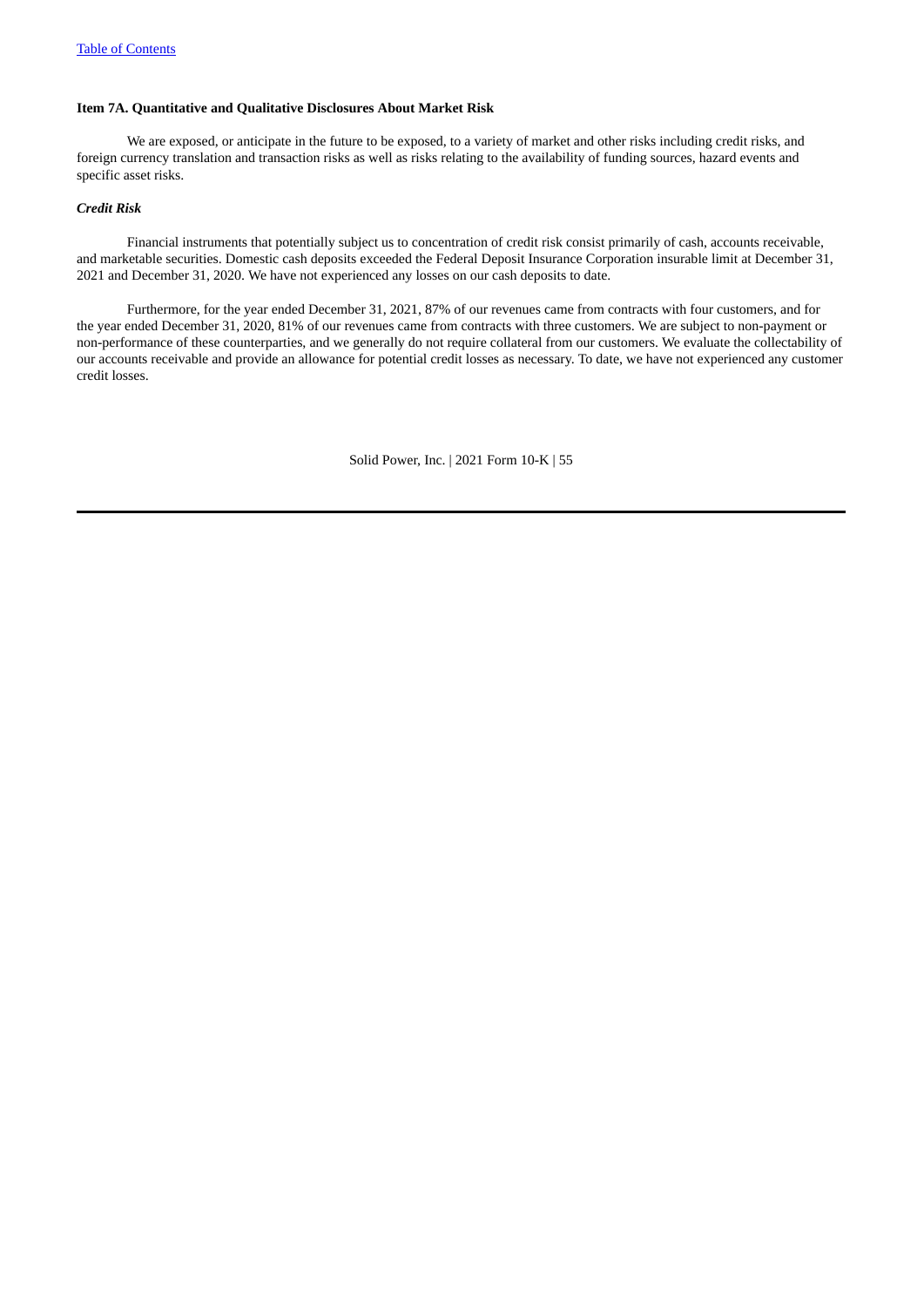# **Item 8. Financial Statements and Supplementary Data**

| 57 |
|----|
| 58 |
| 59 |
| 60 |
| 61 |
| 62 |
|    |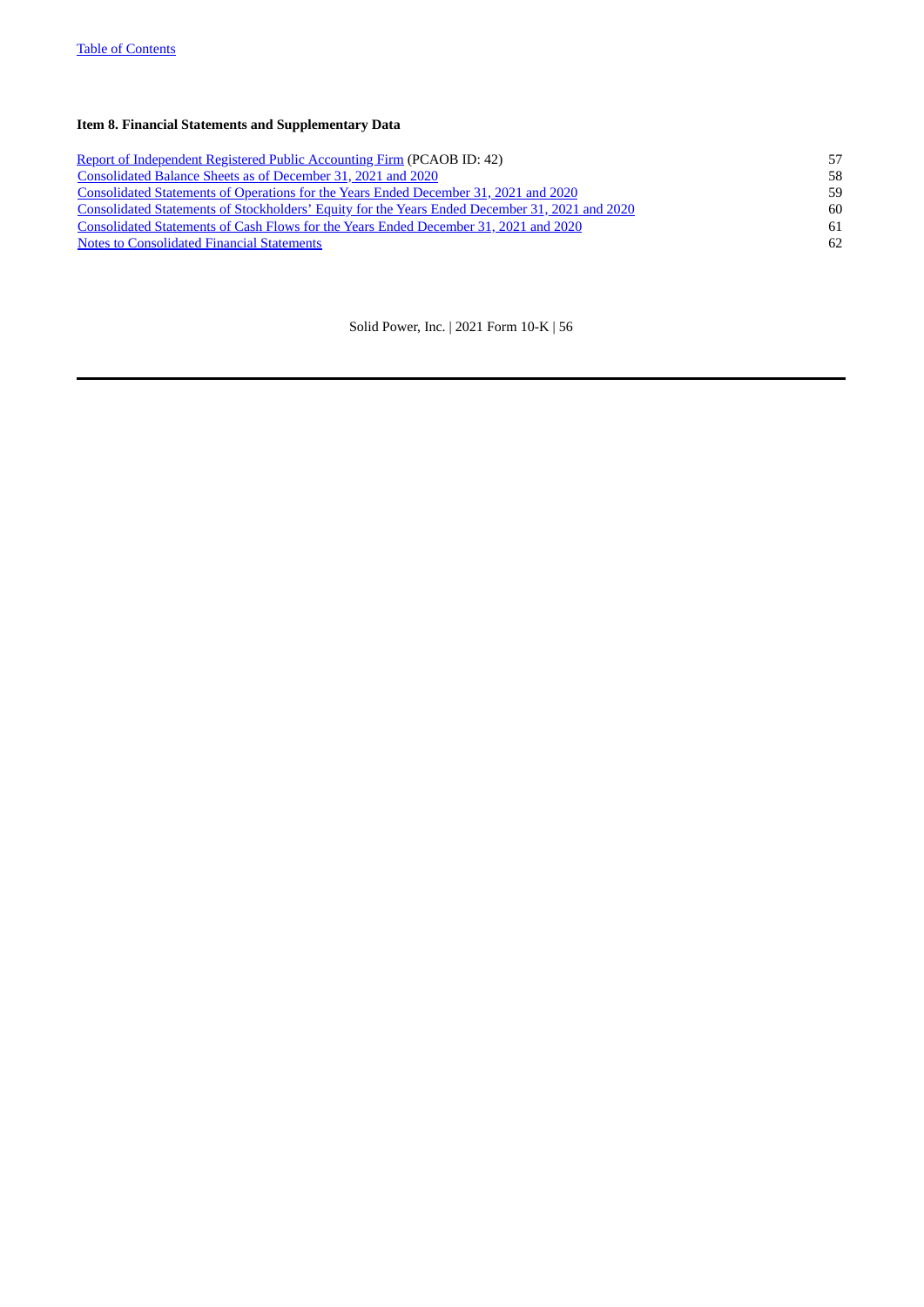# **Report of Independent Registered Public Accounting Firm**

<span id="page-56-0"></span>To the Stockholders and the Board of Directors of Solid Power, Inc.

# **Opinion on the Financial Statements**

We have audited the accompanying consolidated balance sheets of Solid Power, Inc. (the Company) as of December 31, 2021 and 2020, the related consolidated statements of operations, stockholders' equity and cash flows for each of the two years in the period ended December 31, 2021, and the related notes (collectively referred to as the "consolidated financial statements"). In our opinion, the consolidated financial statements present fairly, in all material respects, the financial position of the Company at December 31, 2021 and 2020, and the results of its operations and its cash flows for each of the two years in the period ended December 31, 2021, in conformity with U.S. generally accepted accounting principles.

# **Basis for Opinion**

These financial statements are the responsibility of the Company's management. Our responsibility is to express an opinion on the Company's financial statements based on our audits. We are a public accounting firm registered with the PCAOB and are required to be independent with respect to the Company in accordance with the U.S. federal securities laws and the applicable rules and regulations of the Securities and Exchange Commission and the PCAOB.

We conducted our audits in accordance with the standards of the PCAOB. Those standards require that we plan and perform the audit to obtain reasonable assurance about whether the financial statements are free of material misstatement, whether due to error or fraud. Our audits included performing procedures to assess the risks of material misstatement of the financial statements, whether due to error or fraud, and performing procedures that respond to those risks. Such procedures included examining, on a test basis, evidence regarding the amounts and disclosures in the financial statements. Our audits also included evaluating the accounting principles used and significant estimates made by management, as well as evaluating the overall presentation of the financial statements. We believe that our audits provide a reasonable basis for our opinion.

/s/ Ernst & Young LLP

We have served as the Company's auditor since 2021.

Denver, Colorado

March 23, 2022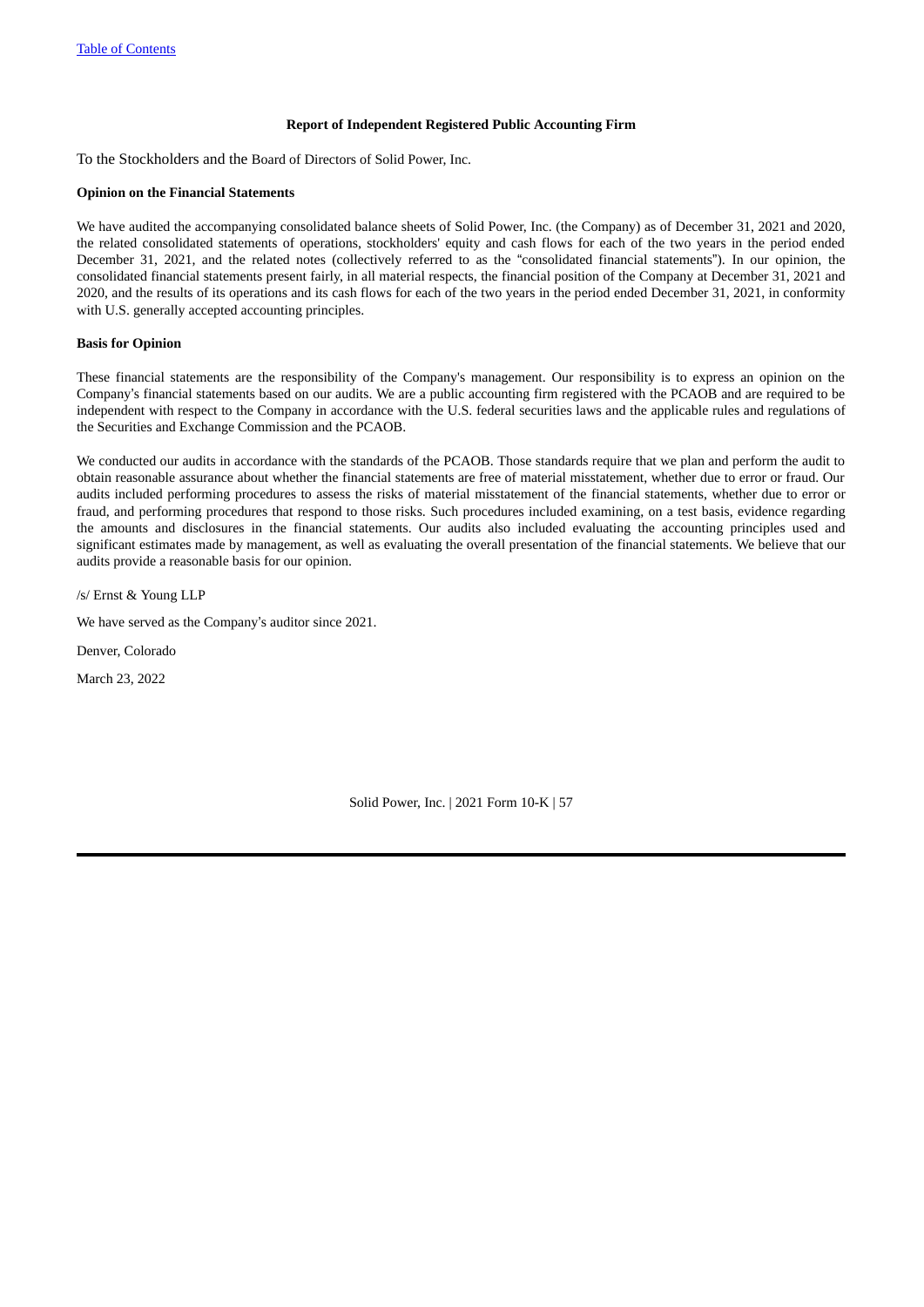# **Solid Power, Inc. Financial Statements (in thousands, except par value, share amounts, and per share amounts) Consolidated Balance Sheets**

<span id="page-57-0"></span>

|                                                                                            | December 31, |         |    | 2020      |  |  |
|--------------------------------------------------------------------------------------------|--------------|---------|----|-----------|--|--|
| <b>Assets</b>                                                                              |              | 2021    |    |           |  |  |
| <b>Current Assets</b>                                                                      |              |         |    |           |  |  |
| Cash and cash equivalents                                                                  | \$           | 513,447 | \$ | 4.974     |  |  |
| Marketable securities                                                                      |              | 75,885  |    |           |  |  |
| Contract receivables                                                                       |              | 829     |    | 277       |  |  |
| Prepaid expenses and other current assets                                                  |              | 4,216   |    | 227       |  |  |
| Total current assets                                                                       |              | 594,377 |    | 5,478     |  |  |
| <b>Property and Equipment – Net</b>                                                        |              | 22,082  |    | 8,481     |  |  |
| <b>Other Assets</b>                                                                        |              | 602     |    |           |  |  |
| <b>Intangible Assets - Net</b>                                                             |              | 619     |    | 248       |  |  |
| <b>Total assets</b>                                                                        | \$           | 617,680 | \$ | 14,207    |  |  |
| <b>Liabilities and Stockholders' Equity</b>                                                |              |         |    |           |  |  |
| <b>Current Liabilities</b>                                                                 |              |         |    |           |  |  |
| Accounts payable                                                                           | \$           | 4,326   | \$ | 202       |  |  |
| Current portion of long-term debt                                                          |              | 120     |    | 1,235     |  |  |
| Deferred revenue                                                                           |              | 500     |    | 38        |  |  |
| Accrued and other current liabilities:                                                     |              |         |    |           |  |  |
| Accrued compensation                                                                       |              | 1,151   |    | 295       |  |  |
| <b>Accrued</b> interest                                                                    |              |         |    | 13        |  |  |
| Other accrued liabilities                                                                  |              | 2,269   |    | 61        |  |  |
| Total current liabilities                                                                  |              | 8,366   |    | 1.844     |  |  |
| Long-term Debt - Net of current portion                                                    |              | 10      |    | 1,489     |  |  |
| <b>Warrant Liabilities</b>                                                                 |              | 50,020  |    |           |  |  |
| <b>Convertible Notes Payable</b>                                                           |              |         |    | 3,612     |  |  |
| <b>Embedded Derivative Liability</b>                                                       |              |         |    | 2,817     |  |  |
| <b>Other Long-term Liabilities</b>                                                         |              | 393     |    | 321       |  |  |
| <b>Deferred Taxes</b>                                                                      |              | 226     |    | 252       |  |  |
| <b>Total liabilities</b>                                                                   | \$           | 59,015  | \$ | 10,335    |  |  |
| <b>Stockholders' Equity</b>                                                                |              |         |    |           |  |  |
| Common Stock, \$0.0001 par value; 2,000,000,000 and 122,507,000 shares authorized;         |              |         |    |           |  |  |
| 167,557,988 and 69,885,084 shares issued and outstanding as of December 31, 2021 and 2020, |              |         |    |           |  |  |
| respectively                                                                               |              | 17      |    | 7         |  |  |
| Additional paid-in capital                                                                 |              | 568,183 |    | 31,492    |  |  |
| Accumulated deficit                                                                        |              | (9,535) |    | (27, 627) |  |  |
| Total stockholders' equity                                                                 |              | 558,665 |    | 3,872     |  |  |
| Total liabilities and stockholders' equity                                                 | \$           | 617,680 | \$ | 14,207    |  |  |

**See accompanying Notes to Consolidated Financial Statements.**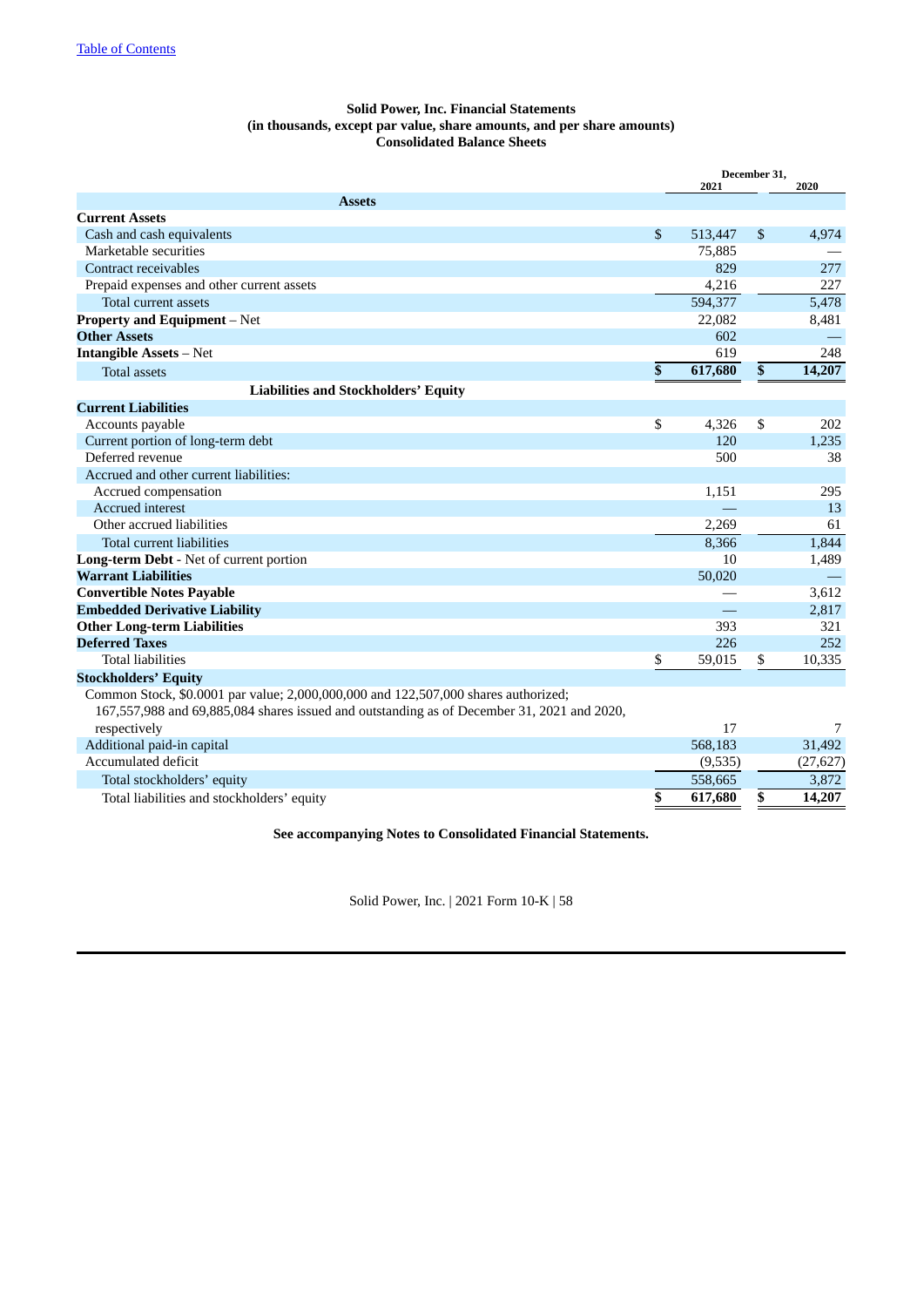# **Solid Power, Inc. Financial Statements (in thousands, except par value, share amounts, and per share amounts) Consolidated Statements of Operations**

<span id="page-58-0"></span>

|                                                                      |    | For the Years Ended December 31,<br>2021 | 2020            |  |
|----------------------------------------------------------------------|----|------------------------------------------|-----------------|--|
| $\mathfrak{L}$<br><b>Revenue</b>                                     |    | 2,712                                    | \$<br>2,103     |  |
| <b>Operating Expenses</b>                                            |    |                                          |                 |  |
| Direct costs                                                         |    | 3,073                                    | 1,670           |  |
| Research and development                                             |    | 17,102                                   | 9,594           |  |
| Marketing and sales                                                  |    | 3,428                                    | 1,205           |  |
| General and administrative                                           |    | 5,655                                    | 1,227           |  |
| Total operating expenses                                             |    | 29,258                                   | 13,696          |  |
| <b>Operating Loss</b>                                                |    | (26, 546)                                | (11, 593)       |  |
| <b>Nonoperating Income (Expense)</b>                                 |    |                                          |                 |  |
| Interest income                                                      |    | 56                                       | 28              |  |
| Change in fair value of warrant liabilities                          |    | 51,233                                   |                 |  |
| Interest expense                                                     |    | (394)                                    | (361)           |  |
| Other expense                                                        |    | (3,602)                                  |                 |  |
| Loss from change in fair value of debt                               |    |                                          | (437)           |  |
| Loss from change in fair value of embedded derivative liability      |    | (2,680)                                  | (2,817)         |  |
| Gain on loan extinguishment                                          |    |                                          | 923             |  |
| Total nonoperating income (Loss)                                     |    | 44,613                                   | (2,664)         |  |
| <b>Pretax Income (Loss)</b>                                          |    | 18,067                                   | (14, 257)       |  |
| Income tax (benefit)/expense                                         |    | (25)                                     | 118             |  |
| <b>Net Income (Loss)</b>                                             | \$ | 18,092                                   | \$<br>(14, 375) |  |
| Premium paid on repurchase of redeemable convertible preferred stock |    | (5, 436)                                 |                 |  |
| Net Income (Loss) attributable to Common Stockholders                | \$ | 12,656                                   | \$<br>(14, 375) |  |
| Basic earnings (loss) per share                                      |    | 0.13                                     | (0.21)          |  |
| Diluted earnings (loss) per share                                    |    | 0.11                                     | (0.21)          |  |
| Weighted average shares outstanding - basic                          |    | 95,477,472                               | 69,228,444      |  |
| Weighted average shares outstanding - diluted                        |    | 114,910,129                              | 69,228,444      |  |

**See accompanying Notes to Consolidated Financial Statements.**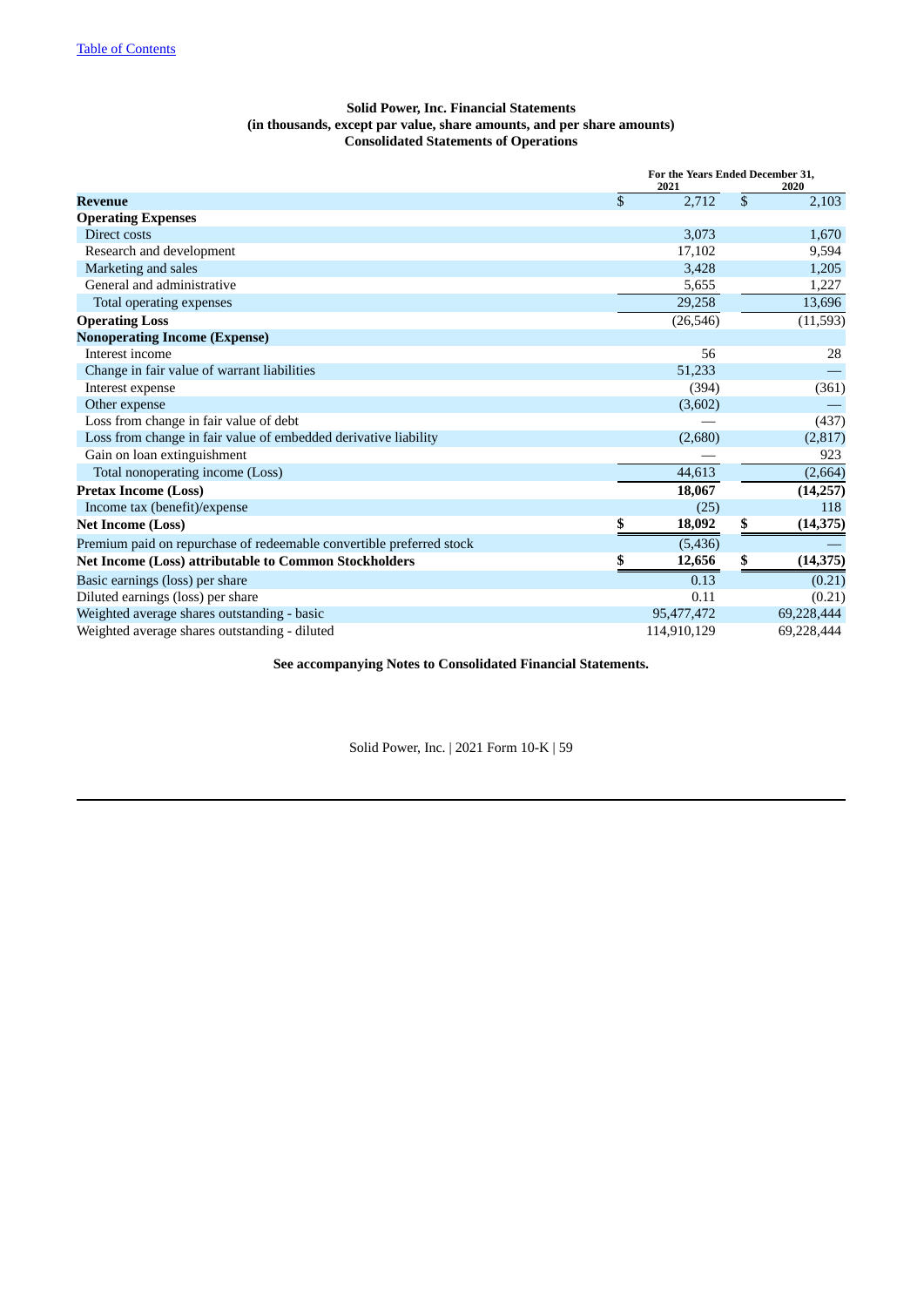# **Solid Power, Inc. Financial Statements (in thousands, except par value, share amounts, and per share amounts) Consolidated Statements of Stockholders' Equity**

<span id="page-59-0"></span>

|                                                                                                                                                               |                 |                     | Common Stock |                       |              |                               |                        |                                      |
|---------------------------------------------------------------------------------------------------------------------------------------------------------------|-----------------|---------------------|--------------|-----------------------|--------------|-------------------------------|------------------------|--------------------------------------|
|                                                                                                                                                               |                 | Mezzanine<br>Equity | Shares       | Amount                |              | Additional<br>paid-in capital | Accumulated<br>deficit | <b>Total Stockholders'</b><br>Equity |
| Balance - December 31, 2019                                                                                                                                   | $\mathbb{S}$    | 29,096              | 7,213,730    | $\mathbf{1}$          | \$           |                               | \$<br>(16, 197)        | \$<br>(16, 196)                      |
| Retroactive application of recapitalization                                                                                                                   |                 | (29,096)            | 61,573,943   | 6                     |              | 26,145                        | 2,945                  | \$<br>29,096                         |
| Adjusted Balance Beginning of Period                                                                                                                          | $\overline{\$}$ |                     | 68,787,673   | \$<br>$\overline{7}$  | $\sqrt{2}$   | 26,145                        | \$<br>(13,252)         | \$<br>12,900                         |
| Net income (loss)                                                                                                                                             |                 |                     |              |                       |              |                               | (14, 375)              | (14, 375)                            |
| Bank warrant issuance                                                                                                                                         |                 |                     |              |                       |              | 16                            |                        | 16                                   |
| Beneficial Conversion feature on<br>convertible debt                                                                                                          |                 |                     |              |                       |              | 5,125                         |                        | 5,125                                |
| Stock options exercised                                                                                                                                       |                 |                     | 1,097,370    |                       |              | 24                            |                        | 24                                   |
| Stock-based compensation expense                                                                                                                              |                 |                     |              |                       |              | 182                           |                        | 182                                  |
| Balance - December 31, 2020                                                                                                                                   | \$              |                     | 69,885,043   | \$<br>$7\overline{ }$ | $\mathbb{S}$ | 31,492                        | \$<br>(27, 627)        | \$<br>3,872                          |
| Net income (loss)                                                                                                                                             |                 |                     |              |                       |              |                               | 18,092                 | 18,092                               |
| Business Combination, net of<br>redemptions and transaction costs of<br>\$47,888                                                                              |                 |                     | 63,039,829   | 6                     |              | 394,587                       |                        | 394,593                              |
| Beneficial Conversion feature on<br>convertible debt                                                                                                          |                 |                     |              |                       |              | 4,875                         |                        | 4,875                                |
| Redemption of Series A-1 redeemable<br>preferred stock*-                                                                                                      |                 |                     | (1,065,432)  |                       |              | (6,041)                       |                        | (6,041)                              |
| Issuance of Series B redeemable preferred<br>stock net of issuance costs of \$4,511<br>and settlement of associated convertible<br>preferred stock liability* |                 |                     | 27,930,997   | 3                     |              | 140,436                       |                        | 140,439                              |
| Warrants exercised                                                                                                                                            |                 |                     | 6,606,621    | $\mathbf 1$           |              | 14                            |                        | 15                                   |
| Stock options exercised                                                                                                                                       |                 |                     | 1,160,930    |                       |              | 106                           |                        | 106                                  |
| Stock-based compensation expense                                                                                                                              |                 |                     |              |                       |              | 2,714                         |                        | 2,714                                |
| Balance - December 31, 2021                                                                                                                                   | \$              |                     | 167,557,988  | \$<br>17              | \$           | 568,183                       | \$<br>(9,535)          | \$<br>558,665                        |

\*Legacy Solid Power preferred stock transactions converted to common with recast at Business Combination.

**See accompanying Notes to Consolidated Financial Statements.**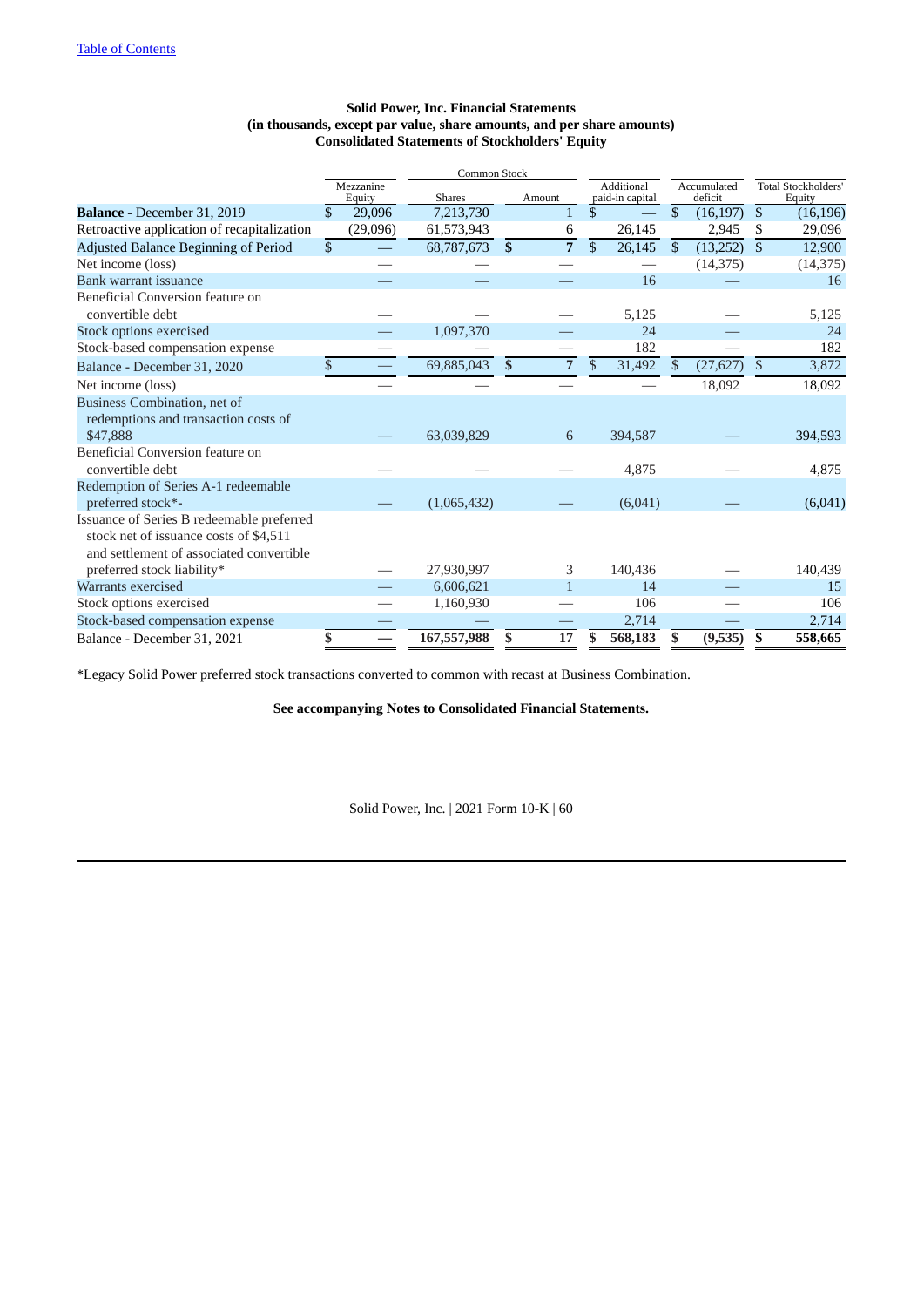# **Solid Power, Inc. Financial Statements (in thousands, except par value, share amounts, and per share amounts) Consolidated Statements of Cash Flows**

<span id="page-60-0"></span>

|                                                                                                        |    | For the Years Ended December 31,<br>2020 |    |                          |
|--------------------------------------------------------------------------------------------------------|----|------------------------------------------|----|--------------------------|
| <b>Cash Flows from Operating Activities</b>                                                            |    | 2021                                     |    |                          |
| Net income (loss)                                                                                      | \$ | 18,092                                   | \$ | (14, 375)                |
| Adjustments to reconcile net income (loss) to net cash and cash equivalents from operating activities: |    |                                          |    |                          |
| Depreciation and amortization                                                                          |    | 2,360                                    |    | 2,067                    |
| Loss on sale of property and equipment                                                                 |    | 11                                       |    | $7\overline{ }$          |
| (Gain) on extinguishment of debt                                                                       |    |                                          |    | (923)                    |
| Stock compensation expense                                                                             |    | 2,714                                    |    | 182                      |
| Stock warrant issue                                                                                    |    |                                          |    | 16                       |
| Deferred taxes                                                                                         |    | (25)                                     |    | 118                      |
| Warrant liabilities                                                                                    |    | (51, 233)                                |    |                          |
| Accrued interest on convertible notes payable to be paid in kind                                       |    |                                          |    | 165                      |
| Non-cash interest expense on convertible notes payable                                                 |    | 263                                      |    | 437                      |
| Loss from change in fair value of embedded derivative liability                                        |    | 2,680                                    |    | 2,817                    |
| Changes in operating assets and liabilities that provided (used) cash and cash equivalents:            |    |                                          |    |                          |
| Contract receivables                                                                                   |    | (552)                                    |    | (248)                    |
| Due from related party                                                                                 |    |                                          |    | 244                      |
| Prepaid expenses and other current assets                                                              |    | (3,865)                                  |    | 23                       |
| Accounts payable                                                                                       |    | 778                                      |    | (120)                    |
| Deferred revenue                                                                                       |    | 462                                      |    | (421)                    |
| Accrued and other liabilities                                                                          |    | 2,801                                    |    | 77                       |
| Deferred rent                                                                                          |    | 74                                       |    | (61)                     |
| Net cash and cash equivalents used by operating activities                                             |    | (25, 440)                                |    | (9,995)                  |
| <b>Cash Flows from Investing Activities</b>                                                            |    |                                          |    |                          |
| Purchases of property and equipment                                                                    |    | (12,617)                                 |    | (1,020)                  |
| Purchase of marketable securities                                                                      |    | (75, 885)                                |    |                          |
| Purchases of intangible assets                                                                         |    | (381)                                    |    | (40)                     |
| Net cash and cash equivalents used by investing activities                                             |    | (88, 883)                                |    | (1,060)                  |
| <b>Cash Flows from Financing Activities</b>                                                            |    |                                          |    |                          |
| Proceeds from debt                                                                                     |    | 960                                      |    | 923                      |
| Proceeds from issuance of Series B preferred stock                                                     |    | 135,579                                  |    |                          |
| <b>Preferred Stock Issuance Costs</b>                                                                  |    | (4,511)                                  |    | $\overline{\phantom{m}}$ |
| Payments of debt                                                                                       |    | (3,557)                                  |    | (676)                    |
| Proceeds from issuance of convertible note payable                                                     |    | 4,875                                    |    | 5,125                    |
| Proceeds from exercise of Common Stock options                                                         |    | 106                                      |    | 23                       |
| Proceeds from exercise of Common Stock warrants                                                        |    | 15                                       |    |                          |
| Business Combination, net of transaction costs                                                         |    | 495,370                                  |    |                          |
| Redemption of preferred stock                                                                          |    | (6,041)                                  |    |                          |
| Net cash and cash equivalents provided by financing activities                                         |    | 622,796                                  |    | 5,395                    |
| Net Increase (Decrease) in Cash and Cash Equivalents                                                   |    | 508,473                                  |    | (5,660)                  |
| <b>Cash and Cash Equivalents - Beginning of year</b>                                                   |    | 4,974                                    |    | 10,634                   |
| Cash and Cash Equivalents - End of year                                                                |    | 513,447                                  |    | 4,974                    |
| Supplemental Cash Flow Information - Cash paid for interest                                            | \$ | 144                                      | \$ | 351                      |
| <b>Supplemental Cash Flow Information</b> $-$ (Gain) on extinguishment of PPP loan                     | \$ |                                          | \$ | (923)                    |
| <b>Supplemental Cash Flow Information - Net Assets acquired in Business Combination</b>                | \$ | (100, 697)                               | \$ |                          |

**See accompanying Notes to Consolidated Financial Statements.**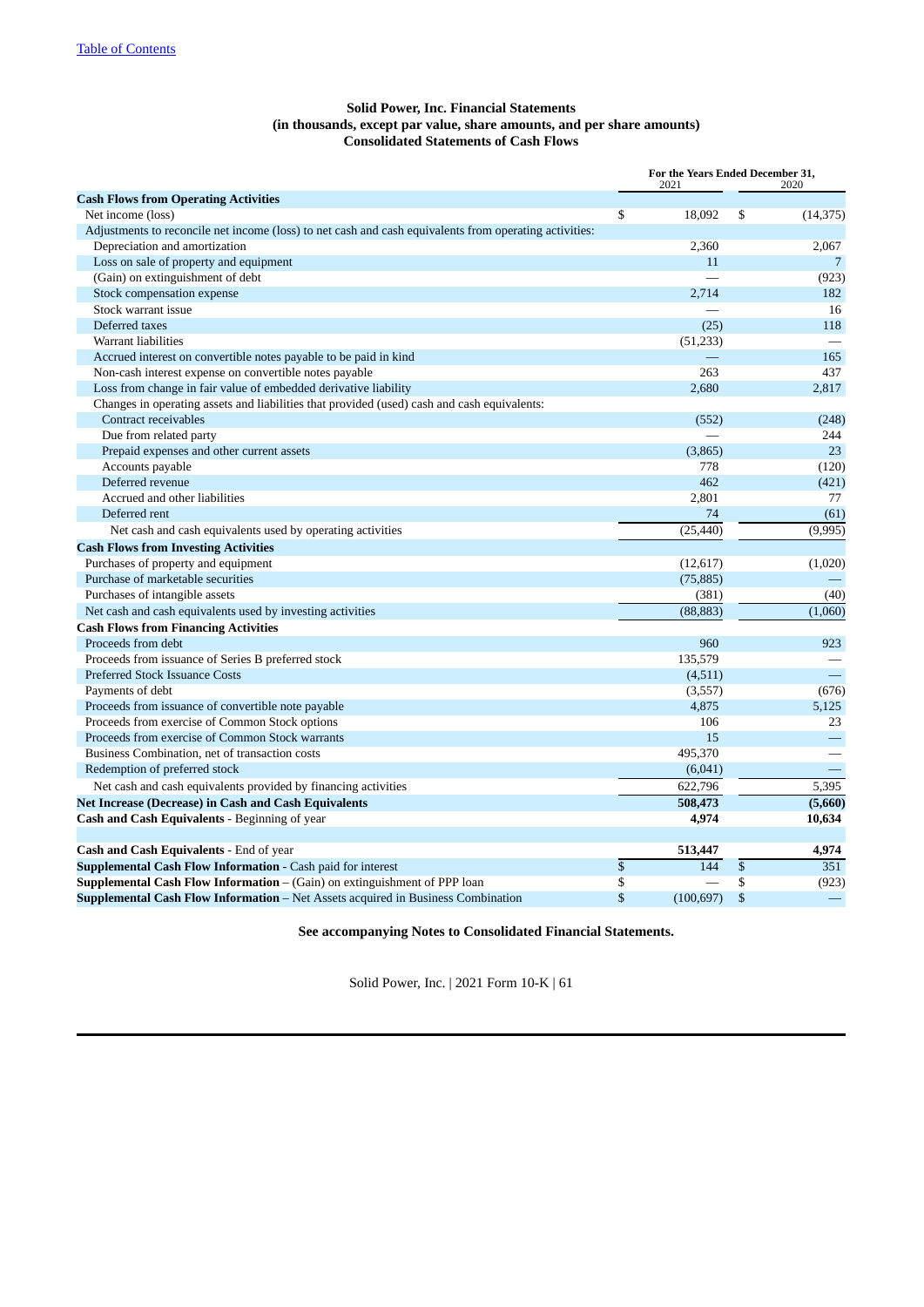# **Notes to Consolidated Financial Statements**

# **Years Ended December 31, 2021 and 2020**

# <span id="page-61-0"></span>**Note 1 – Nature of Business**

Solid Power, Inc. (the "Company"), headquartered in Louisville, Colorado, is developing all-solid-state battery cell technology primarily for the electric vehicle market. The Company's planned business model is to license its all-solid-state battery cell designs and manufacturing know-how to top tier battery manufacturers or automotive original equipment manufacturers and to sell its sulfide-based solid electrolyte for incorporation into all-solid-state battery cells. As of December 31, 2021, and 2020, the Company has not derived material revenue from its principal business activities.

On December 8, 2021 (the "Closing Date"), the Company (f/k/a Decarbonization Plus Acquisition Corporation III ("DCRC")) consummated its previously announced business combination pursuant to the Business Combination Agreement and Plan of Reorganization, dated June 15, 2021 (as amended, the "Business Combination Agreement"), among the Company, DCRC Merger Sub Inc., a Delaware corporation and wholly owned subsidiary of DCRC ("Merger Sub"), and Solid Power Operating, Inc., a Colorado corporation (f/k/a Solid Power, Inc., "Legacy Solid Power"). Pursuant to the terms of the Business Combination Agreement, Merger Sub merged with and into Legacy Solid Power, with Legacy Solid Power surviving the merger as a wholly owned subsidiary of the Company (the "Merger" and, together with the other transactions contemplated by the Business Combination Agreement, the "Business Combination"). See Notes 2 and 3.

#### **Note 2 – Significant Accounting Policies**

#### *Basis of Presentation and Principles of Consolidation*

The Consolidated Financial Statements of the Company have been prepared on the basis of generally accepted accounting principles in the United States ("GAAP"). The preparation of Consolidated Financial Statements in conformity with GAAP requires management to make estimates and assumptions that affect amounts reported in the Consolidated Financial Statements. Actual results could differ from those estimates. All amounts presented in the footnotes are in thousands, except share and per share amounts.

Pursuant to the Business Combination Agreement, the merger between Merger Sub and Legacy Solid Power was accounted for as a reverse recapitalization in accordance with U.S. GAAP (the "Reverse Recapitalization"). Under this method of accounting, DCRC was treated as the "acquired" company and Legacy Solid Power is treated as the acquirer for financial reporting purposes.

Accordingly, for accounting purposes, the Reverse Recapitalization was treated as the equivalent of Legacy Solid Power issuing stock for the net assets of DCRC, accompanied by a recapitalization. The net assets of DCRC are stated at historical cost, with no goodwill or other intangible assets recorded.

The consolidated assets, liabilities, and results of operations prior to the Reverse Recapitalization are those of Legacy Solid Power. The shares and corresponding capital amounts and losses per share, prior to the Business Combination, have been retroactively restated based on the Exchange Ratio (defined below).

The Consolidated Financial Statements include accounts of the Company and its wholly owned subsidiary, Solid Power Operating, Inc. All intercompany balances and transactions have been eliminated in consolidation.

The accompanying Consolidated Financial Statements have been prepared assuming that the Company will continue as a going concern.

#### *Segment Reporting*

The Company's Chief Operating Decision Maker ("CODM") is its Chief Executive Officer. The Company has determined that it operates in one operating segment and one reportable segment, as the CODM reviews financial information presented as a single entity for purposes of making operating decisions, allocating resources, and evaluating financial performance.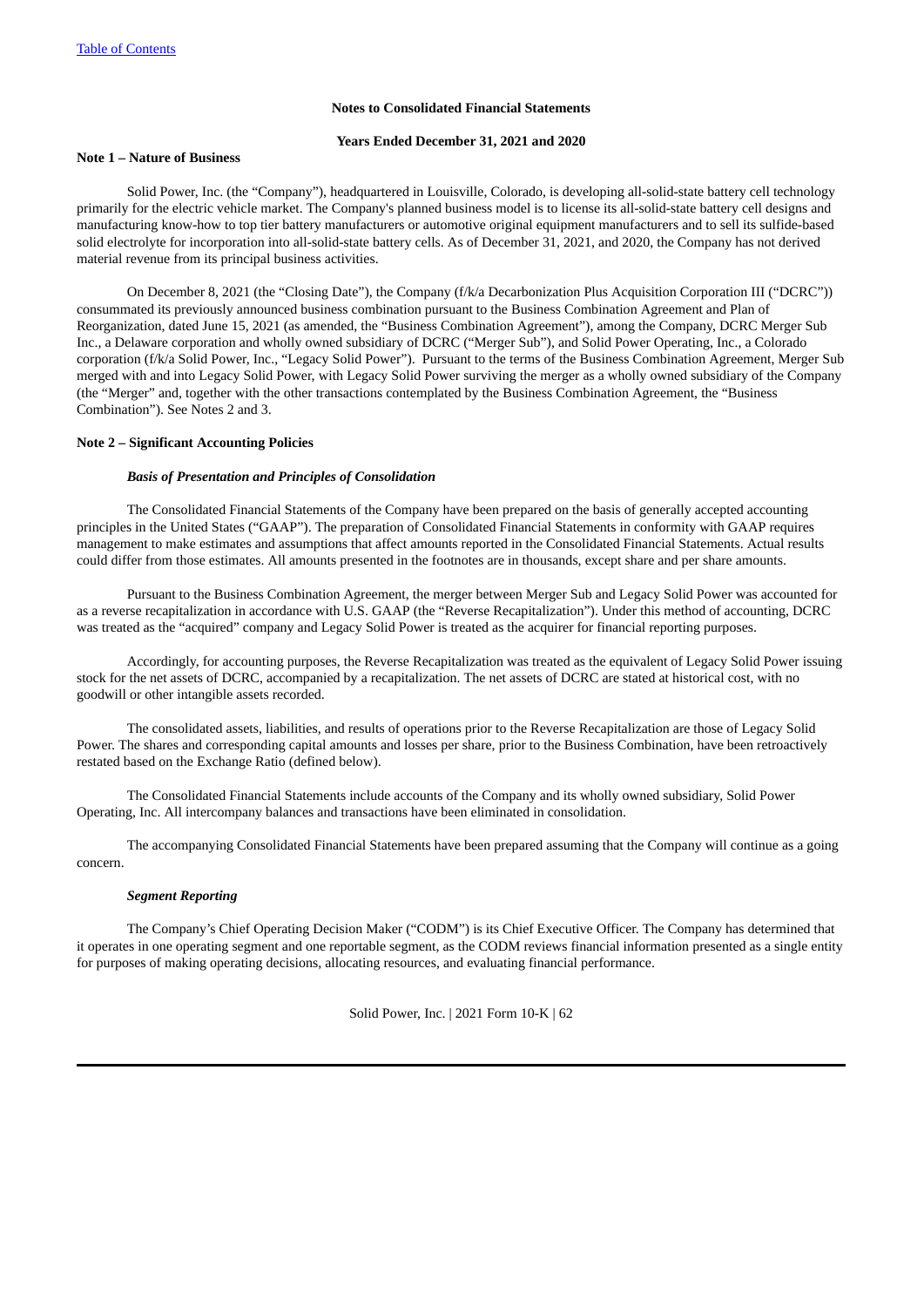#### *Use of Estimates*

The preparation of financial statements in accordance with GAAP requires management to make estimates and assumptions that affect the reported amounts of assets and liabilities and disclosure of commitments and contingencies at the date of the financial statements as well as reported amounts of expenses during the reporting periods. Estimates made by the Company include, but are not limited to, those related to the valuation of common stock prior to the Business Combination, valuation of stock warrants, and useful lives of long-term assets, among others. The Company bases these estimates on historical experience and on various other assumptions that it believes are reasonable under the circumstances, the results of which form the basis for making judgments about the carrying amounts of assets and liabilities that are not readily apparent from other sources.

#### *Cash and Cash Equivalents*

The Company considers all highly liquid investments with an original maturity of three months or less when purchased to be cash equivalents. As of December 31, 2021 and periodically throughout the year, the Company's cash accounts exceeded federally insured limits.

## *Marketable Securities*

The Company's investment policy is consistent with the definition of available-for-sale securities. The Company does not buy and hold securities principally for the purpose of selling them in the near future. The Company's policy is focused on the preservation of capital, liquidity, and return. From time to time, the Company may sell certain securities, but the objectives are generally not to generate profits on short-term differences in price.

These securities are carried at estimated fair value with unrealized holding gains and losses included in other comprehensive loss in stockholders' deficit until realized. Gains and losses on marketable security transactions are reported on the specific-identification method. Dividend and interest income are recognized when earned.

#### *Contract Receivables*

Contract receivables consist of amounts due from government entities and commercial contractors. Included within contract receivables are amounts for work performed but not billed of \$310 and \$224 as of December 31, 2021 and 2020, respectively. Management considers all contract receivables collectible, and therefore, an allowance for doubtful accounts has not been recorded at December 31, 2021 and 2020.

# *Credit Risk and Major Customers*

The Company grants credit in the normal course of business to government entities and commercial contractors in the United States. The Company periodically performs credit analyses and monitors the financial condition of its customers to reduce credit risk. The Company performs ongoing credit evaluations of its customers, but generally does not require collateral to support contract receivables.

During the year ended December 31, 2021, four customers accounted for 87% percent of total revenue. Two customers accounted for 58% of total contract receivables at December 31, 2021.

During the year ended December 31, 2020, three customers accounted for 81% percent of total revenue. One customer accounted for 18% percent of total contract receivables at December 31, 2020.

#### *Prepaid Expenses and Other Current Assets*

Prepaid expenses and other current assets consist primarily of security deposits, prepaid Directors and Officers insurance and other minor miscellaneous expenses paid in advance.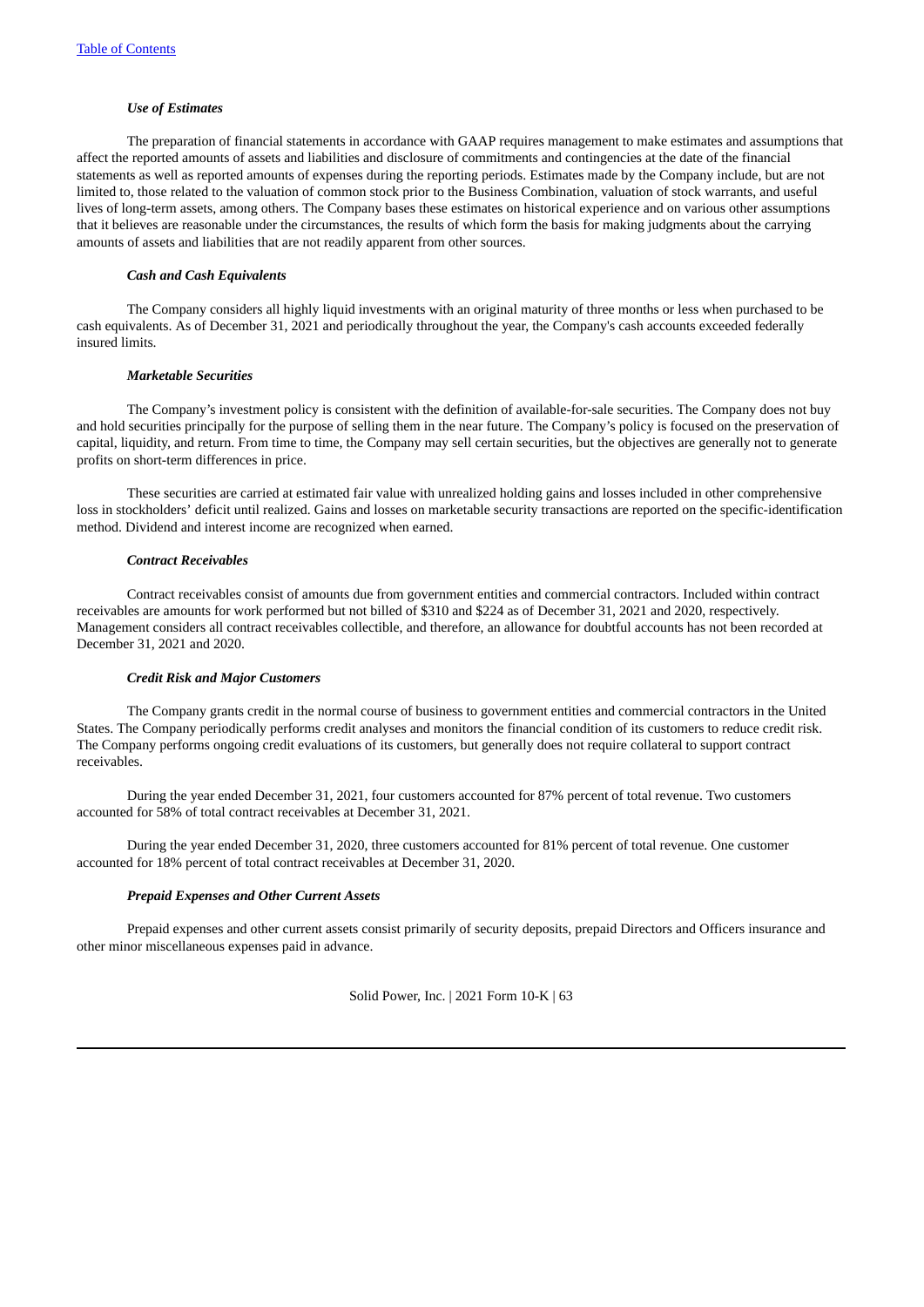## *Property and Equipment*

Property and equipment are recorded at cost. The Company capitalizes property and equipment with useful lives exceeding one year. Assets are depreciated over their estimated useful lives. The straight-line method is used for computing depreciation and amortization. Depreciation and amortization expenses are recorded within the Direct costs and Research and development line items in the Consolidated Statements of Operations. Cost of maintenance and repairs are charged to expense when incurred. Construction in progress related to specialized equipment will be reclassified as Property and equipment and depreciated, once placed in service.

|                                 | Depreciable Life - Years           |
|---------------------------------|------------------------------------|
| Commercial production equipment | 5 years                            |
| Laboratory equipment            | 5 years                            |
| Furniture and fixtures          | 5-7 years                          |
| Computer equipment              | 3-5 years                          |
| Leasehold improvements          | Lesser of asset life or lease term |
|                                 |                                    |

#### *Intangible Assets*

Intangible assets consist of licenses and costs incurred for pending patents and pending trademarks. Licenses consist of rights to use patents and are amortized over their estimated useful life of 3 to 20 years. Patent and trademark costs are amortized over an estimated useful life upon award by the United States Patent and Trademark Office or expensed if the Company is unsuccessful in securing an issued patent. Intangible assets that are subject to amortization are reviewed for potential impairment whenever events or circumstances indicate that carrying amounts may not be recoverable. Assets not subject to amortization are tested for impairment if events or circumstances indicate an impairment may have occurred at least annually.

#### *Deferred Rent*

The Company has entered into operating lease agreements for its corporate office and production facility, which contain provisions for future rent increases or periods in which rent payments are reduced. The Company records monthly rent expense equal to the total of the payments due over the lease term, divided by the number of months of the lease term. The difference between rent expense recorded and the amount paid is credited or charged to deferred rent, which is reflected in Other Long-term Liabilities in the accompanying Consolidated Balance Sheets. Deferred rent also includes the unamortized portion of landlord-financed tenant improvement allowances, which are amortized on a straight-line basis over the lease term as a reduction in rent expense.

## *Stock-based Compensation*

The Company recognizes expenses for employee services received in exchange for stock-based compensation based on the grant date fair value of the awards. The determination of the estimated fair value of stock-based payment awards on the date of grant using the Black-Scholes option-pricing model is affected by the Company's stock price, as well as assumptions regarding risk-free rate, dividend yield, and the historical volatility of comparable entities. Stock-based compensation is recorded as an expense only for those awards that are expected to vest. Compensation cost is recognized on a straight-line basis over the requisite vesting service period and is allocated ratably within Operating Expenses in the Consolidated Statements of Operations.

#### *Revenue*

The Company records the elements of its joint development agreements that represent joint operating activities in accordance with Accounting Standards Codification (ASC) Topic 808, Collaborative Arrangements. Accordingly, the elements of the joint development agreements that represent activities in which both parties are active participants and to which both parties are exposed to the significant risks and rewards that are dependent on the commercial success of the activities are recorded as collaborative arrangements. The Company considers the guidance in ASC 606-10-15, Revenue from Contracts with Customers – Scope and Scope Exceptions, in determining the appropriate treatment for the transactions between the Company and its partners and the transactions between the Company and third parties. Generally, the classification of transactions under the joint development agreements is determined based on the nature and contractual terms of the arrangement along with the nature of the operations of the participants. The Company recognizes collaborative revenue from cost contracts on the basis of costs incurred during the period and cost plus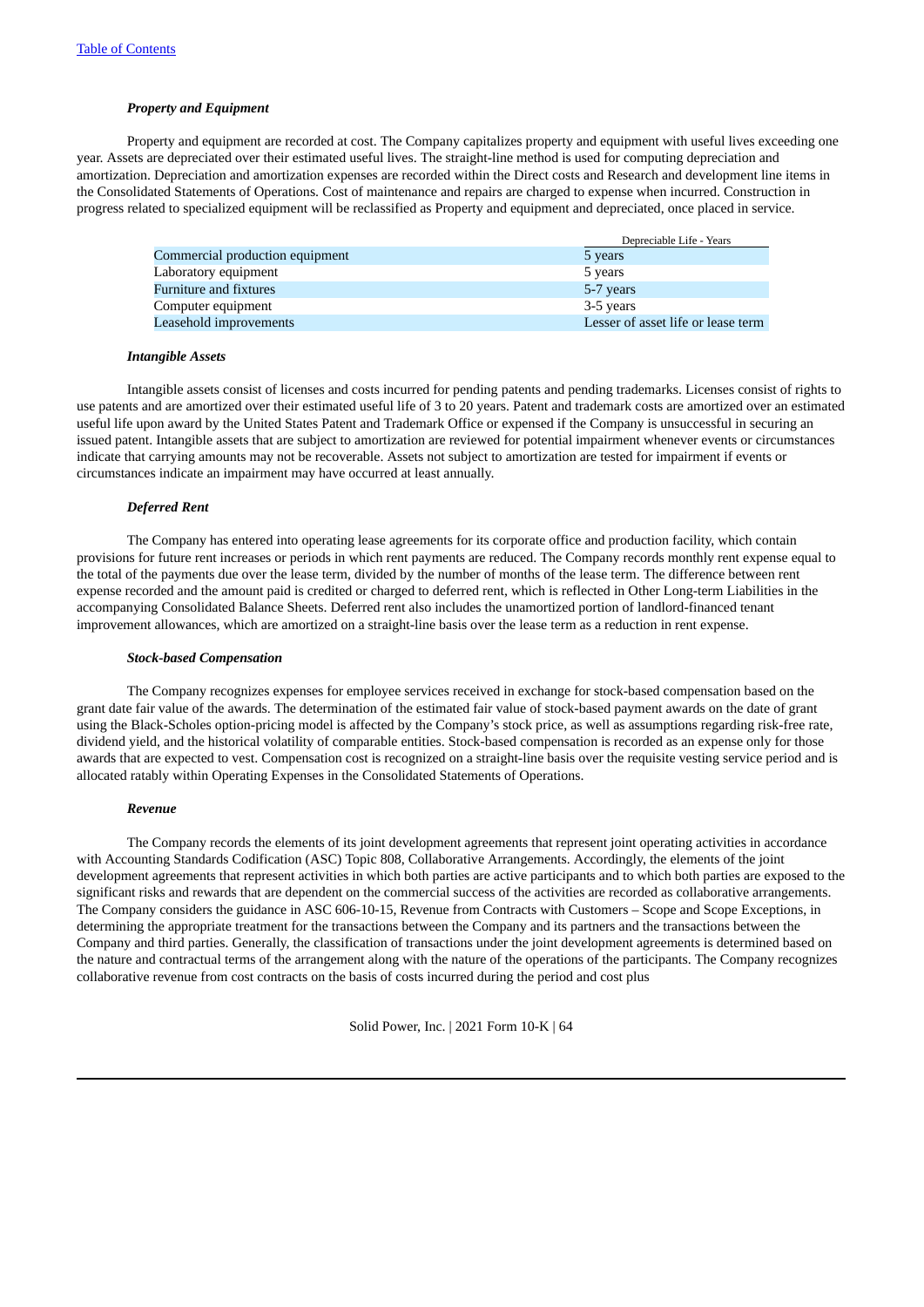fixed-fee contracts on the basis of costs incurred during the period plus the fee earned. Contract costs include all direct labor, subcontract, material, and indirect costs related to the contract performance that are allowable under contract provisions.

Unbilled receivables are included in contract receivables and represent revenue recognized for which billings have not yet been presented to customers. Deferred revenue represents billings in advance of revenue recognized. Deferred revenue as of December 31, 2021 and 2020 was \$500 and \$38, respectively.

#### *Beneficial Conversion Feature and Embedded Derivatives*

The beneficial conversion feature (the "BCF") of a convertible note is normally characterized as the convertible portion or feature of certain notes payable that provide a rate of conversion that is below market value or in-the-money when issued. For convertible debt where the rate of conversion is below market value, the Company records a BCF and related debt discount. When Legacy Solid Power recorded a BCF, the intrinsic value of the BCF was recorded in equity to Additional paid-in capital and the difference between the debt proceeds and the BCF was a debt discount against the face amount of the respective debt instrument and amortized to interest expense over the life of the debt. A separate embedded derivative was recognized as a derivative liability that was subsequently adjusted to fair value at each Consolidated Balance Sheet date.

Embedded derivatives that are required to be bifurcated from the underlying debt instrument (i.e., host) are accounted for and valued as separate financial instruments. Legacy Solid Power evaluated the terms and features of its 2020 convertible promissory notes (as defined below) and identified embedded derivatives requiring bifurcation and accounting at fair value, using the valuation techniques mentioned in the Fair Value Measurements section of this Note, because the economic and contractual characteristics of the embedded derivatives met the criteria for bifurcation and separate accounting due to the instruments containing mandatory redemption features that were not clearly and closely related to the debt host instrument.

## *Warrant Liabilities*

The Company accounts for warrants as either equity-classified or liability-classified instruments based on an assessment of the warrant's specific terms and applicable authoritative guidance in ASC 480 and ASC 815. Warrants recorded as equity are recorded at their relative fair value determined at the issuance date and remeasurement is not required. Warrants recorded as liabilities are recorded at their fair value, within Warrant Liabilities on the Consolidated Balance Sheets and are remeasured on each reporting date with changes recorded in Change in fair value of warrant liabilities on the Company's Consolidated Statements of Operations.

## *Fair Value Measurements*

The Company applies fair value accounting for selected financial assets and liabilities measured on a recurring and nonrecurring basis. Fair value is defined as an exit price, representing the amount that would be received to sell an asset or paid to transfer a liability in an orderly transaction between market participants at the measurement date. As such, fair value is a market-based measurement that should be determined based on assumptions that market participants would use in pricing an asset or a liability. The accounting guidance ASC Topic 820 Fair Value Measurement established a fair value hierarchy based on three levels of inputs, of which the first two are considered observable and the last unobservable, used to determine the fair value of its financial instruments. A financial instrument's level within the fair value hierarchy is based on the lowest level of any input that is significant to the fair value measurement.

Level 1 – inputs include quoted market prices in an active market for identical assets or liabilities.

Level 2 – inputs are market data, other than Level 1, that are observable either directly or indirectly. Level 2 inputs include quoted market prices for similar assets or liabilities, quoted market prices in an inactive market, and other observable information that can be corroborated by market data.

Level 3 – inputs are unobservable and corroborated by little or no market data.

See Note 8- Fair Value Measurement for information about the assumptions that the Company used to measure the fair value for the respective financial assets and liabilities.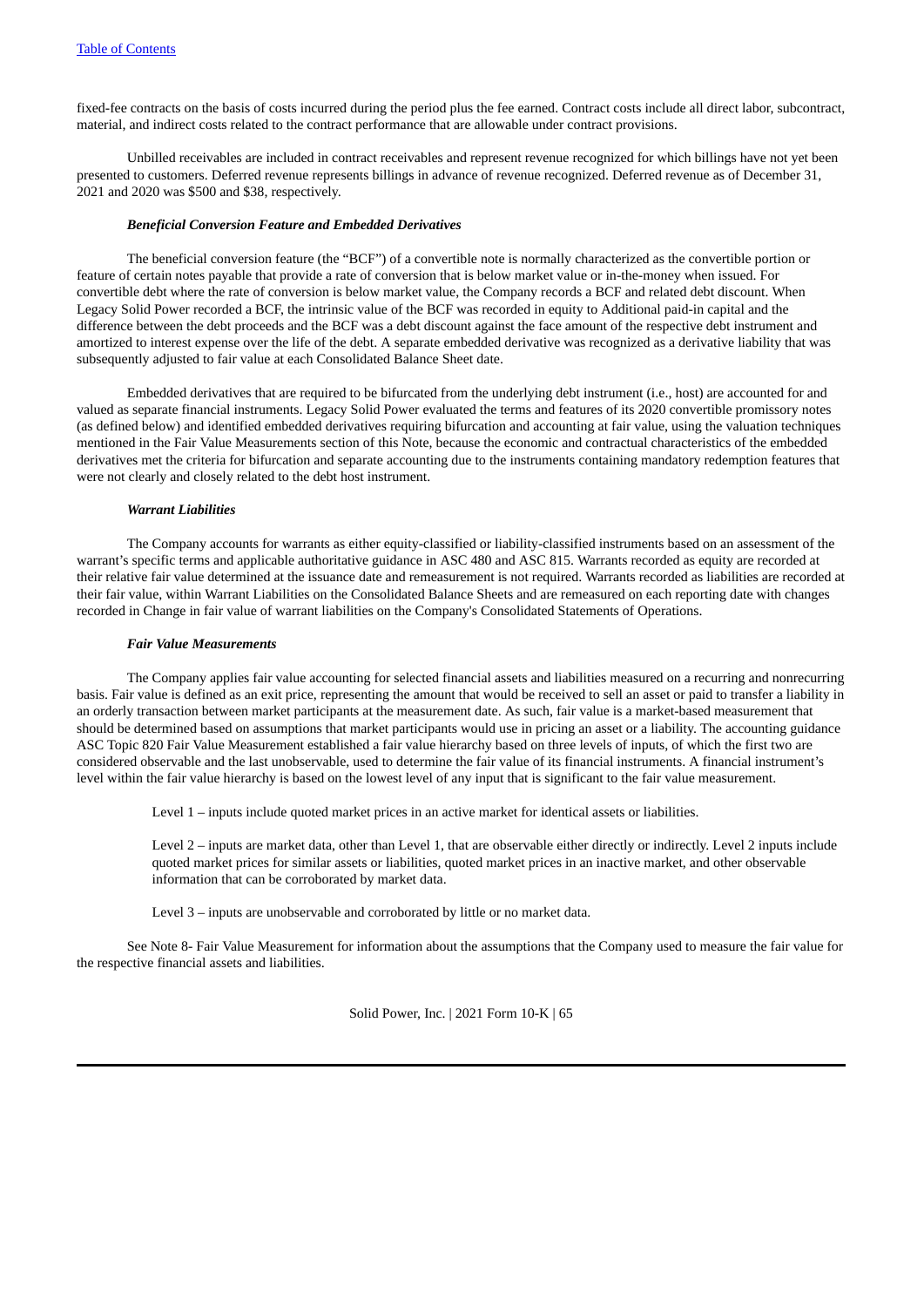# *Research and development*

Research and development expenditures of approximately \$17,102 and \$9,594 in 2021 and 2020, respectively, were charged to expense as incurred.

#### *Income Taxes*

The Company recognizes deferred tax liabilities and assets for the expected future tax consequences of events that have been included in the Consolidated Financial Statements or tax returns. Deferred tax liabilities and assets are determined based on the differences between the Consolidated Financial Statements and tax basis of assets and liabilities using the enacted tax rates in effect for the year in which the differences are expected to reverse. The measurement of deferred tax assets is reduced, if necessary, by the amount of any tax benefits that are not expected to be realized based on available evidence. The Company records deferred tax assets and associated valuation allowances, when appropriate, to reflect amounts more likely than not to be realized based upon Company analysis. Please refer to Note 17 – Income Taxes for additional disclosure. The Company's temporary differences result primarily from accruals and reserves, depreciation of property and equipment, stock compensation, deferred rent, and net operating loss (NOL) carryovers.

The Company accounts for any uncertainty in income taxes by recognizing the tax benefit from an uncertain tax position only if it is more likely than not that the tax position will be sustained on examination by the taxing authorities, based on the technical merits of the position. The Company measures the tax benefits recognized in the Consolidated Financial Statements from such a position based on the largest benefit that has a greater than 50 percent likelihood of being realized upon ultimate resolution. After evaluating the tax positions taken, none are considered to be uncertain as of December 31, 2021 and 2020. Interest and penalties associated with tax positions are recorded in the period assessed as General and administrative on the Consolidated Statement of Operations. No interest or penalties have been assessed during the years ended December 31, 2021 and 2020.

# *Net Earnings (Loss) per Share of Common Stock*

Basic net earnings (loss) per share is computed by dividing the net loss by the weighted-average number of shares of common stock outstanding during the period. Diluted earnings per share adjusts basic earnings per share for the potentially dilutive impact of stock options and warrants. As the Company has reported net income in 2021, diluted earnings per share reflects any dilutive effect of stock options and warrants but as the Company reported a net loss in 2020, all potentially dilutive securities including options and warrants, are antidilutive and accordingly, basic net loss per share equals diluted loss per share.

## *Mezzanine Equity*

In accordance with ASC 480, Legacy Solid Power's Series A-1 Preferred Stock and Series B Preferred Stock (collectively, "Preferred Stock") prior to the Business Combination were classified as mezzanine equity as the Preferred Stock included redemption features that were not solely within control of Legacy Solid Power.

Immediately prior to the consummation of the Business Combination, 14,069,187 shares of Legacy Solid Power Series A-1 Preferred Stock and 8,777,812 shares of Legacy Solid Power Series B Preferred Stock, which represented all of the then-outstanding shares of Preferred Stock, converted to Legacy Solid Power common stock on a one-to-one basis. At the Closing (as defined below), such shares of Legacy Solid Power common stock were exchanged for shares of Solid Power Common Stock based on the Exchange Ratio.

# *Upcoming Accounting Pronouncements*

#### *Leases*

In February 2016, the FASB issued ASU No. 2016-02, Leases (Topic 842), followed by other related ASUs that provided targeted improvements and additional practical expedient options (collectively "ASU 2016-02"). The new standard establishes a right-ofuse ("ROU") model that requires a lessee to recognize a ROU asset and lease liability on the Consolidated Balance Sheet for all leases. Leases will be classified as finance or operating, with classification affecting the pattern and classification of expense recognition in the Consolidated Statements of Operations.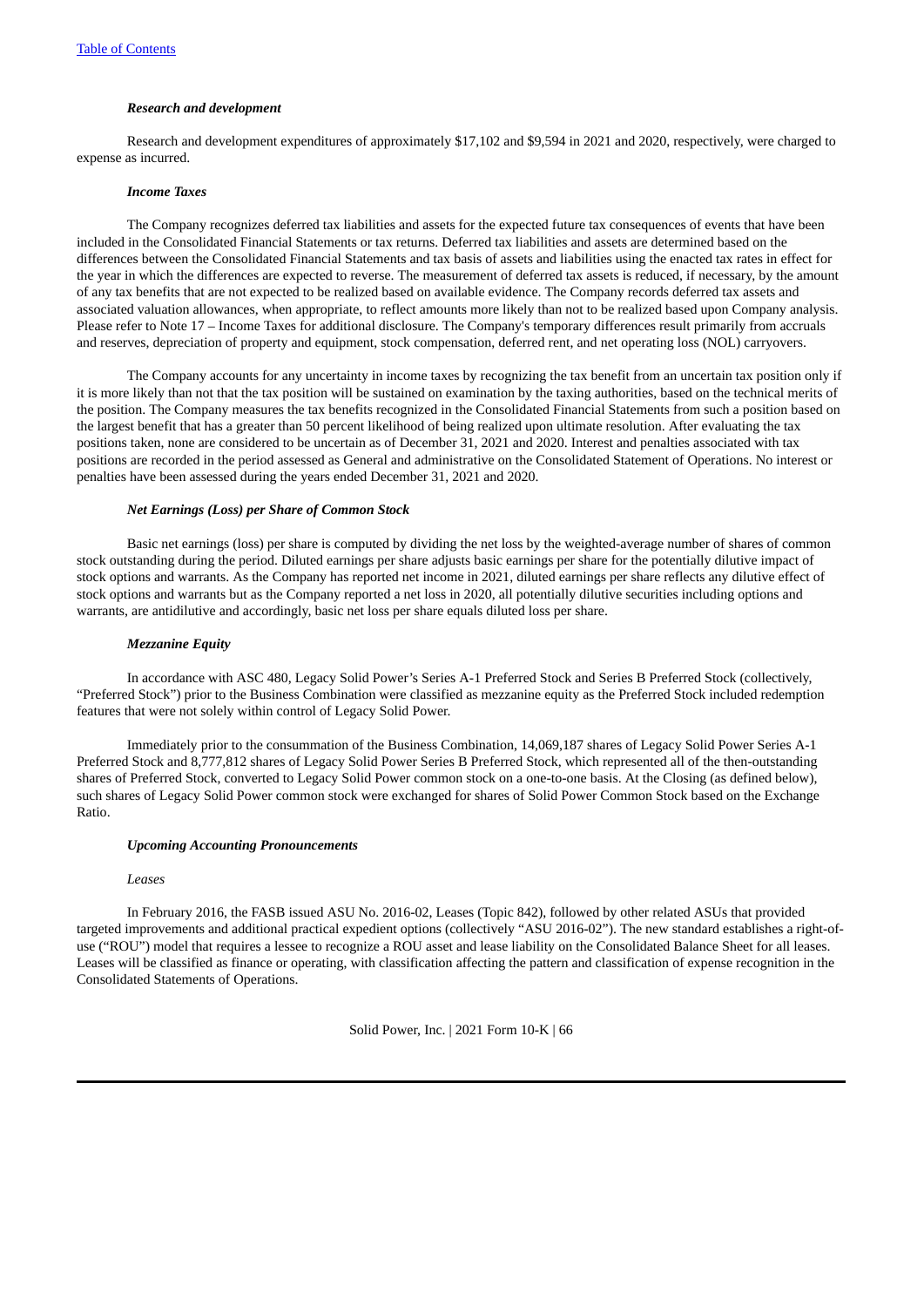ASU 2016-02 was effective for fiscal years beginning after December 15, 2021. The standard is effective for the Company on January 1, 2022. The Company expects that this standard will have a material effect on its Consolidated Financial Statements. While the Company continues to assess all of the effects of adoption, the Company currently believes the most significant effects relate to (1) the recognition of new ROU assets and lease liabilities on its Consolidated Balance Sheet for its office and equipment operating leases; and (2) the requirement to provide significant new disclosures about its leasing activities. On adoption, the Company currently expects to recognize additional operating liabilities, with corresponding ROU assets of the same amount based on the present value of the remaining minimum rental payments under current leasing standards for existing operating leases.

#### *Financial Instruments*

In June 2016, the FASB issued ASU 2016-13, Financial Instruments – Credit Losses (Topic 326), Measurement of Credit Losses on Financial Instruments ("ASU 2016-13"). This ASU changes the methodology for measuring credit losses on financial instruments and the timing of when such losses are recorded. As the Company completed the Business Combination in late 2021, ASU 2016-13 will be effective for the Company starting fiscal years beginning January 1, 2022. The Company is currently assessing the impact of ASU 2016-13 on its Consolidated Financial Statements. The impact to the Company is expected to be immaterial.

#### *Income taxes*

In December 2019, the FASB issued ASU No. 2019-12, Income Taxes (Topic 740): Simplifying the Accounting for Income Taxes ("ASU 2019-12"), which aims to reduce complexity in accounting standards by improving certain areas of U.S. Generally Accepted Accounting Principles ("U.S. GAAP") without compromising information provided to users of financial statements. ASU 2019-12 is effective for public entities for fiscal years beginning after December 15, 2020, and interim periods within those fiscal years. For all other entities, the standard is effective for fiscal years beginning after December 15, 2021, and interim periods within fiscal years beginning after December 15, 2022. As the Company completed the Business Combination in late 2021, ASU 2016-13 will be effective for the Company starting fiscal years beginning January 1, 2022. Early adoption is permitted. The Company is currently evaluating the impact, if any, that the updated standard will have on the consolidated financial statements.

#### **Note 3 – Business Combination**

Legacy Solid Power was deemed the accounting acquirer in the Business Combination based on the analysis of the criteria outlined in ASC 805. Accordingly, for accounting purposes, the Business Combination was treated as the equivalent of Legacy Solid Power issuing stock for the net assets of DCRC, accompanied by a recapitalization. The net assets of DCRC are stated at historical cost, with no goodwill or other intangible assets recorded.

Because Legacy Solid Power was deemed the accounting acquirer, the historical Consolidated Financial Statements of Legacy Solid Power became the historical Consolidated Financial Statements of the combined company. As a result, the Consolidated Financial Statements included in this report reflect (i) the historical operating results of Legacy Solid Power prior to the Business Combination; (ii) the combined results of the Company and Legacy Solid Power following the closing of the Business Combination ("Closing"); (iii) the assets and liabilities of Legacy Solid Power at their historical cost; and (iv) the Company's equity structure for all periods presented as discussed below.

In accordance with guidance applicable to the Business Combination, the equity structure has been restated in all comparative periods up to the Closing Date, to reflect the number of shares of the Company's Common Stock, \$0.0001 par value per share issued to Legacy Solid Power's stockholders in connection with the Business Combination. As such, the shares and corresponding capital amounts and earnings per share related to Legacy Solid Power redeemable convertible preferred stock and common stock prior to the Business Combination have been retroactively restated to reflect the Exchange Ratio. Activity within the Consolidated Statements of Stockholders' Equity for the issuances and repurchases of Legacy Solid Power's redeemable convertible preferred stock were also retroactively converted to Legacy Solid Power common stock.

In connection with the Closing, and subject to the terms and conditions of the Business Combination Agreement, each outstanding share of Legacy Solid Power's common stock (including shares of Legacy Solid Power common stock issued upon the conversion of each share of Legacy Solid Power's Preferred Stock immediately prior to the Closing) was canceled and converted into the right to receive the number of shares of the Company's Common Stock (as defined below) based on an Exchange Ratio equal to approximately 3.182 (the "Exchange Ratio"), and each outstanding Legacy Solid Power option issued under Legacy Solid Power's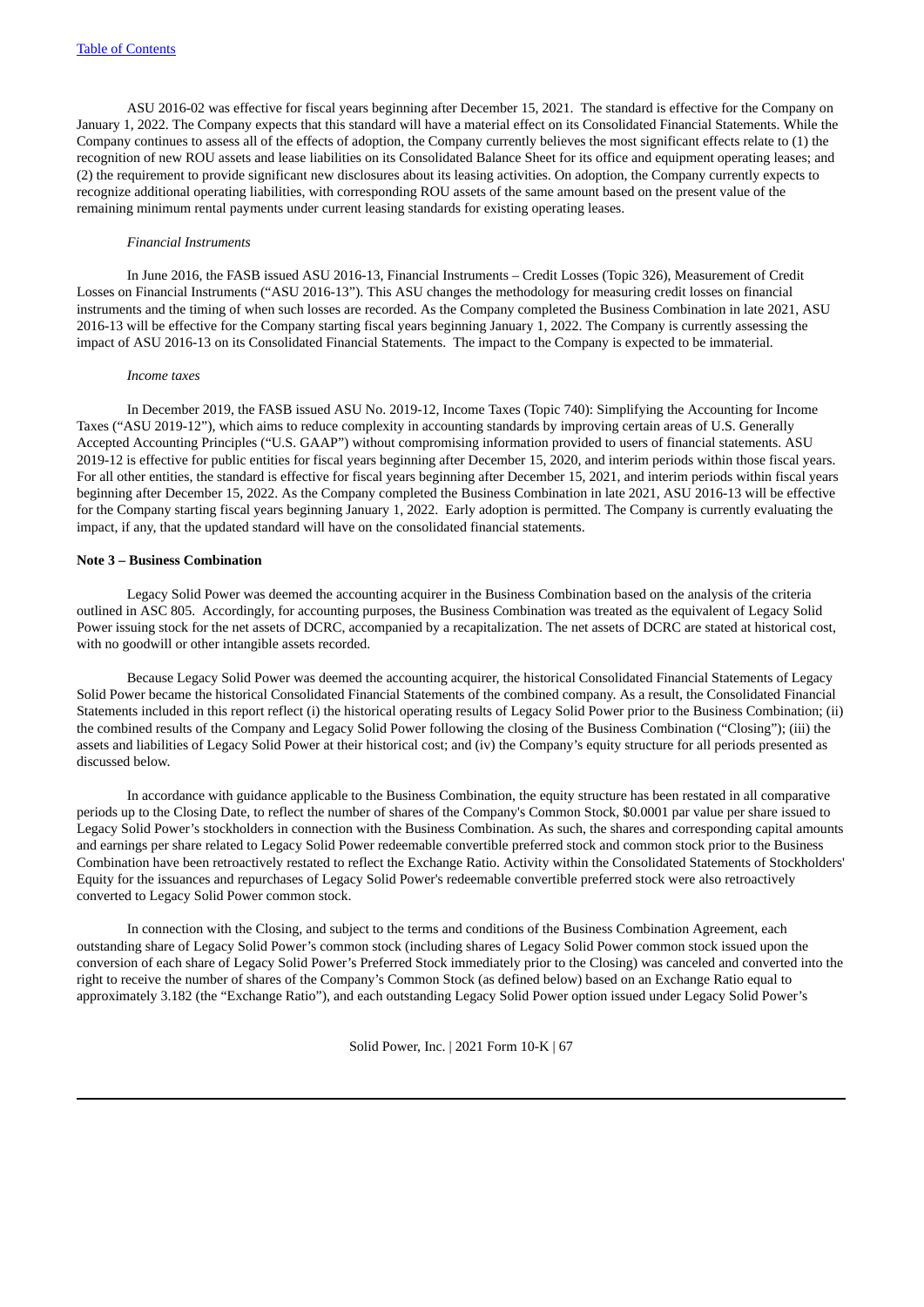2014 Equity Incentive Plan (the "2014 Plan") was converted into a Company option based on the Exchange Ratio applicable to shares of Legacy Solid Power common stock, each in accordance with the terms of the Business Combination Agreement. At the Closing, the Company issued an aggregate of 104,518,159 shares of Common Stock to the equity-holders of Legacy Solid Power and the Legacy Solid Power option-holders' held options in the Company to receive an aggregate 34,407,949 shares of Common Stock, subject to payment of the applicable exercise price and, in certain circumstances, vesting obligations.

Furthermore, in connection with the Business Combination, (i) all shares of DCRC's Class A common stock prior to the Business Combination were re-designated as "Common Stock, par value \$0.0001 per share" of the Company ("Common Stock") and (ii) all 39,829 shares of DCRC's Class B common stock were converted, on a one-for-one basis, into an equivalent number of shares of the Company's Common Stock. On the Closing Date, a number of purchasers, purchased from DCRC an aggregate of 19,500,000 shares of the Company's Common Stock, for a purchase price of \$10.00 per share and an aggregate purchase price of \$195,000 (the "PIPE Financing"), pursuant to separate subscription agreements (each, a "Subscription Agreement") entered into on June 15, 2021 or October 27, 2021.

Prior to the Closing, DCRC had \$1,500 outstanding under working capital loans from Decarbonization Plus Acquisition Sponsor III LLC (the "Sponsor"), which, in connection with the Closing, the Sponsor elected to convert into warrants to purchase 1,000,000 shares of Common Stock at a price of \$1.50 per share, which are included in the 7,666,667 Private Placement Warrants (as defined below).

The following table reconciles the elements of the Business Combination to the Consolidated Statements of Cash Flows and the Consolidated Statements of Stockholders' Equity for the year ended December 31, 2021:

|                                                                                      | <b>Business Combination</b> |
|--------------------------------------------------------------------------------------|-----------------------------|
| Cash – DCRC trust and cash, net of redemptions                                       | \$<br>347,914               |
| Cash - PIPE Financing                                                                | 195,000                     |
| Cash - Sponsor Funds                                                                 | 264                         |
| Non-cash net assets acquired from DCRC                                               | (100, 697)                  |
| Less: transaction costs and advisory fees for Legacy Solid Power allocated to equity | (5,991)                     |
| Less: transaction costs and advisory fees for DCRC                                   | (41,897)                    |
| <b>Net Business Combination</b>                                                      | 394,593                     |
| Add: non-cash net assets acquired from DCRC                                          | 100,697                     |
| Add: accrued transaction costs and advisory fees                                     | 80                          |
| Net cash contributions from Business Combination                                     | 495,370                     |
|                                                                                      |                             |

Non-cash net assets acquired from DCRC include the fair value of acquired Common Stock warrants of (\$101,253).

The following table sets forth the number of shares of Common Stock outstanding immediately following the consummation of the Business Combination:

|                                                                                 | Number of Shares |
|---------------------------------------------------------------------------------|------------------|
| DCRC Class A common stock outstanding prior to Business Combination             | 43,710,000       |
| DCRC Class B common stock outstanding prior to Business Combination             | 40,000           |
| Less: redemption of DCRC Class A common stock                                   | (210, 171)       |
| Shares of Common Stock issued in PIPE Financing                                 | 19,500,000       |
| Shares of Common Stock issued to Legacy Solid Power shareholders                | 104,518,159      |
| Total shares of Common Stock outstanding immediately after Business Combination | 167,557,988      |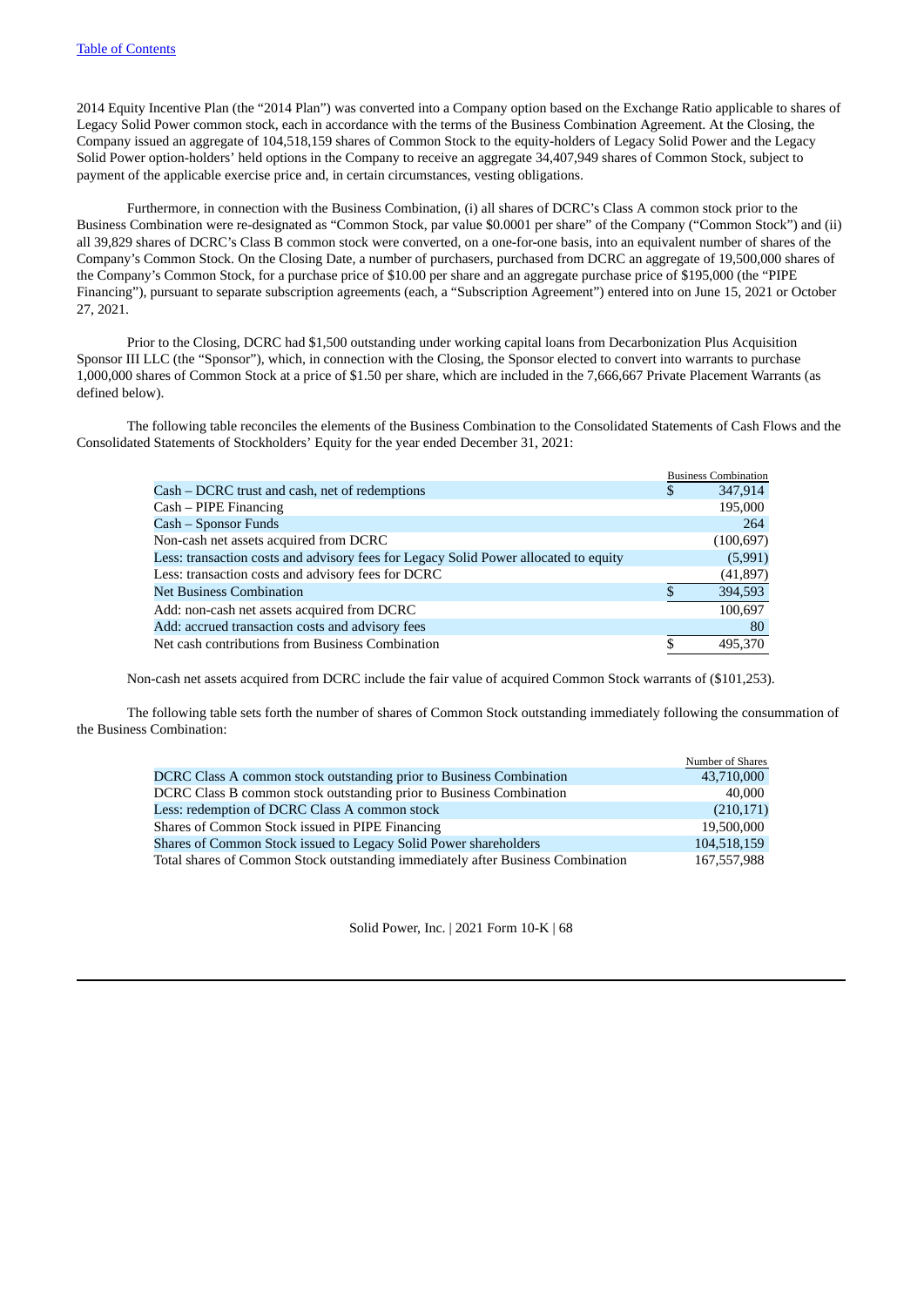# **Note 4 – Property and Equipment**

Property and equipment are summarized as follows:

|                                 |                | 2021     |  | 2020     |  |  |
|---------------------------------|----------------|----------|--|----------|--|--|
| Commercial production equipment | $\mathfrak{S}$ | 9,139    |  | 6,198    |  |  |
| Laboratory equipment            |                | 1,316    |  | 1,306    |  |  |
| Leasehold improvements          |                | 4,674    |  | 4,662    |  |  |
| Computer equipment              |                | 416      |  | 181      |  |  |
| <b>Furniture and fixtures</b>   |                | 321      |  | 168      |  |  |
| Construction in progress        |                | 12,684   |  | 111      |  |  |
| <b>Total cost</b>               |                | 28,550   |  | 12,626   |  |  |
| Accumulated depreciation        |                | (6, 468) |  | (4, 145) |  |  |
| Net property and equipment      |                | 22,082   |  | 8,481    |  |  |

Depreciation and amortization expense related to property and equipment for the years ended December 31, 2021 and 2020 was \$2,351 and \$2,066, respectively. Depreciation and amortization expenses are allocated ratably across operating expenses on the accompanying Consolidated Statements of Operations. Depreciation expenses for dedicated laboratory equipment and commercial production equipment are charged to Research and development; other depreciation and amortization expenses are included in the Company's overhead and are allocated across operating expenses on the accompanying Consolidated Statements of Operations based on Company personnel costs incurred.

The Company is expanding its cell production capabilities through the construction of a second dry room and installation of a second cell-production line, which is expected to be able to produce larger format all-solid-state battery cells as part of the automotive qualification process. The Company expects to complete this construction in 2022. Construction in progress related to these efforts was \$6,875 and \$111 as of December 31, 2021 and December 31, 2020, respectively.

The Company is expanding its sulfide-based solid electrolyte production at a second location. Scaling this production will allow it to produce larger quantities of electrolyte material required to feed the cell-production line and continue research and development efforts. The Company expects to complete construction in late 2022. Construction in progress related to these efforts was \$943 as of December 31, 2021.

As of December 31, 2021, Construction in progress also contains \$4,866 related to progress payments made to vendors for customized equipment, in connection with the expansions described above, that will be recorded as Property and Equipment upon being received and placed in service.

## **Note 5 – Intangible Assets**

Intangible assets of the Company on December 31, 2021 and 2020 are summarized as follows:

|                                   | 2021 |                          |  |                             | 2020 |                          |  |                             |
|-----------------------------------|------|--------------------------|--|-----------------------------|------|--------------------------|--|-----------------------------|
|                                   |      | Gross Carrying<br>Amount |  | Accumulated<br>Amortization |      | Gross Carrying<br>Amount |  | Accumulated<br>Amortization |
| Intangible assets:                |      |                          |  |                             |      |                          |  |                             |
| Licenses                          | S    | 149                      |  | (42)                        | - S  | 147                      |  | (33)                        |
| Patents pending                   |      | 503                      |  |                             |      | 125                      |  |                             |
| Trademarks                        |      | 9                        |  |                             |      | 9                        |  |                             |
| <b>Trademarks pending</b>         |      |                          |  |                             |      |                          |  |                             |
| Total amortized intangible assets |      | 661                      |  | (42                         | S    | 281                      |  | (33)                        |

Amortization expense for intangible assets totaled \$9 for the years ended December 31, 2021 and 2020. Useful lives of intangible assets range from 3 to 20 years.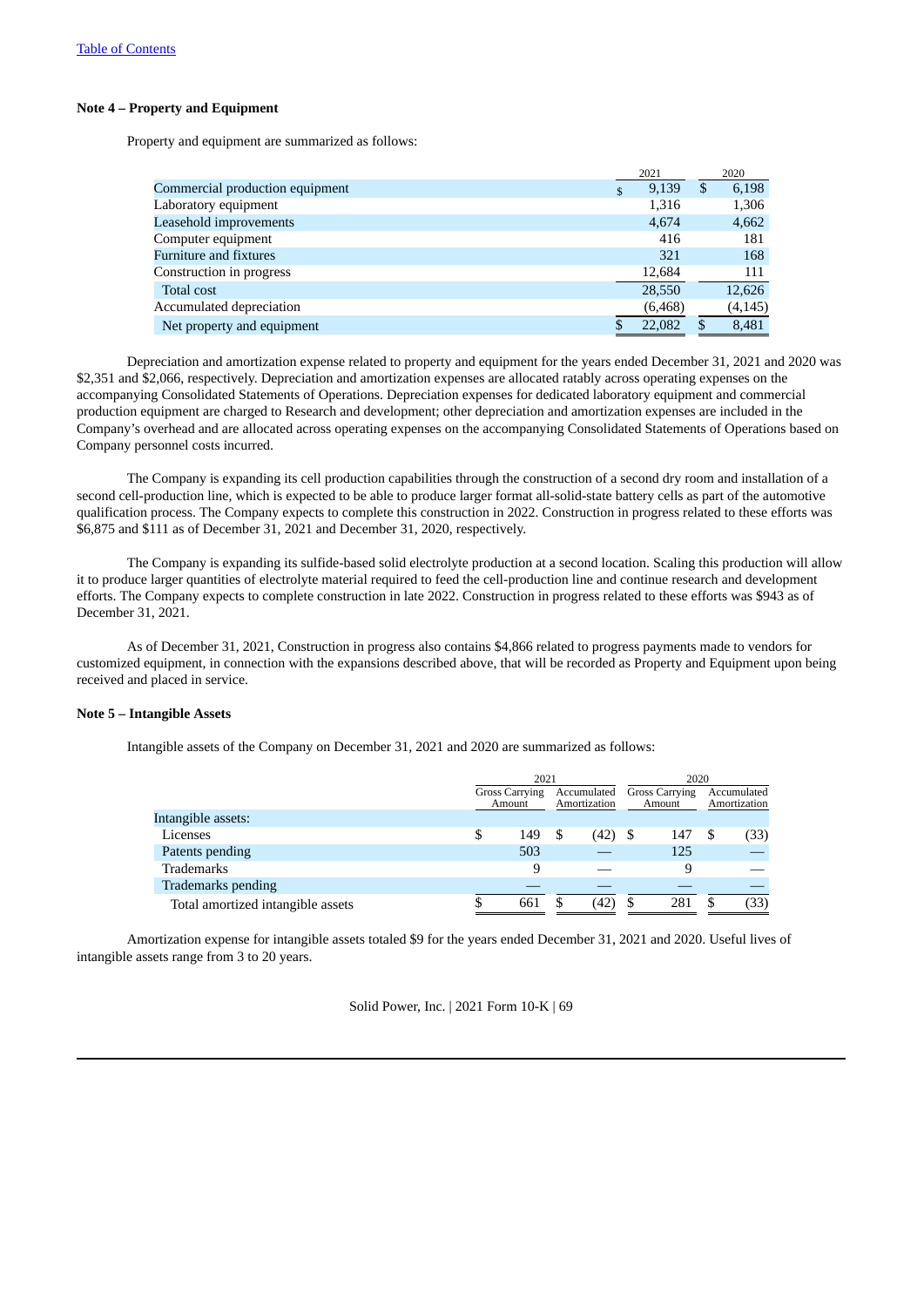# **Note 6 – Long-term Debt**

Long-term debt at December 31 is as follows:

|                                                                                     |   | 2021 | 2020  |
|-------------------------------------------------------------------------------------|---|------|-------|
| Various equipment notes payable to banks in monthly installments ranging from       |   |      |       |
| \$1 to \$2, including interest at 6.255 percent to 12.18 percent maturing from      |   |      |       |
| April 2022 through December 2022. The notes are collateralized by the financed      |   |      |       |
| equipment and guaranteed by a stockholder of the Company.                           | S | 130  | 270   |
| Note payable to a bank in monthly installments beginning on January 1, 2020 of      |   |      |       |
| \$91, plus interest at the greater of 6.00 percent per annum or the prime rate plus |   |      |       |
| 1.00 percent through December 7, 2021, the date the note was settled.               |   |      | 2,454 |
| Total                                                                               |   | 130  | 2,724 |
| Less current portion                                                                |   | 120  | 1,235 |
| Long-term portion                                                                   |   | 10   | 1,489 |
|                                                                                     |   |      |       |

The balance of the above debt matures as follows:

| <b>Years Ending</b> | Amount         |
|---------------------|----------------|
| 2022                | 120            |
| 2023                | 8              |
| 2024                | $\overline{ }$ |
| Total               | 130            |
|                     |                |

#### *Note Payable*

On December 7, 2021, prior to the Business Combination, the Company used available cash to pay off the outstanding balance and remaining fees of a note payable to a commercial bank. The Company was subject to certain restrictive covenants as of the years ended December 31, 2020 and remaining reporting periods in 2021 under the terms of the note payable. The note payable contained customary representations, warrants and covenants. As of December 31, 2020, the note payable required the Company to maintain an adjusted quick ratio at the last day of each month of not less than 1.25. The adjusted quick ratio was defined as cash plus net accounts receivable divided by current liabilities net of deferred revenue. The note payable financial covenants required the Company to maintain \$1,750 in unrestricted and unencumbered cash in accounts with the bank beginning December 31, 2020 through the remaining term of the note payable. The Company was in compliance with all financial covenants as of December 31, 2020, and each subsequent reporting date through the loan payoff on December 7, 2021.

Interest expense on long-term debt for 2021 and 2020 was \$131 and \$196, respectively.

## **Note 7 – Convertible Notes Payable**

# *2020 Convertible Promissory Notes*

On December 10, 2020 and December 18, 2020, the Company issued unsecured convertible promissory notes to investors in the total principal amount of \$5,125, and on February 4, 2021, and March 1, 2021, the Company issued additional unsecured convertible promissory notes to investors in the total principal amount of \$4,875, as part of a single financing (collectively, the "2020 Notes"). The 2020 Notes accrued interest at eight percent per annum. The 2020 Notes were converted into 1,007,965 shares of Legacy Solid Power Series B Preferred Stock on May 5, 2021, in conjunction with the closing of the Legacy Solid Power Series B Preferred Stock ("Series B Financing"). The outstanding balance on the 2020 Notes, including accrued interest, was \$10,228 when the 2020 Notes were converted to Legacy Solid Power Series B Preferred Stock. Interest expense for 2021 and 2020 was \$210 and \$15, respectively, for the 2020 Notes. The principal of the 2020 Notes was included in Additional paid-in capital and the fair value of the embedded derivative was recorded as a liability on the Legacy Solid Power's Consolidated Balance Sheet. The fair value of the embedded derivative was \$5,497. This balance was transferred, along with the accrued interest, to mezzanine equity upon conversion of the 2020 Notes to Series B Preferred Stock in conjunction with the Series B Financing.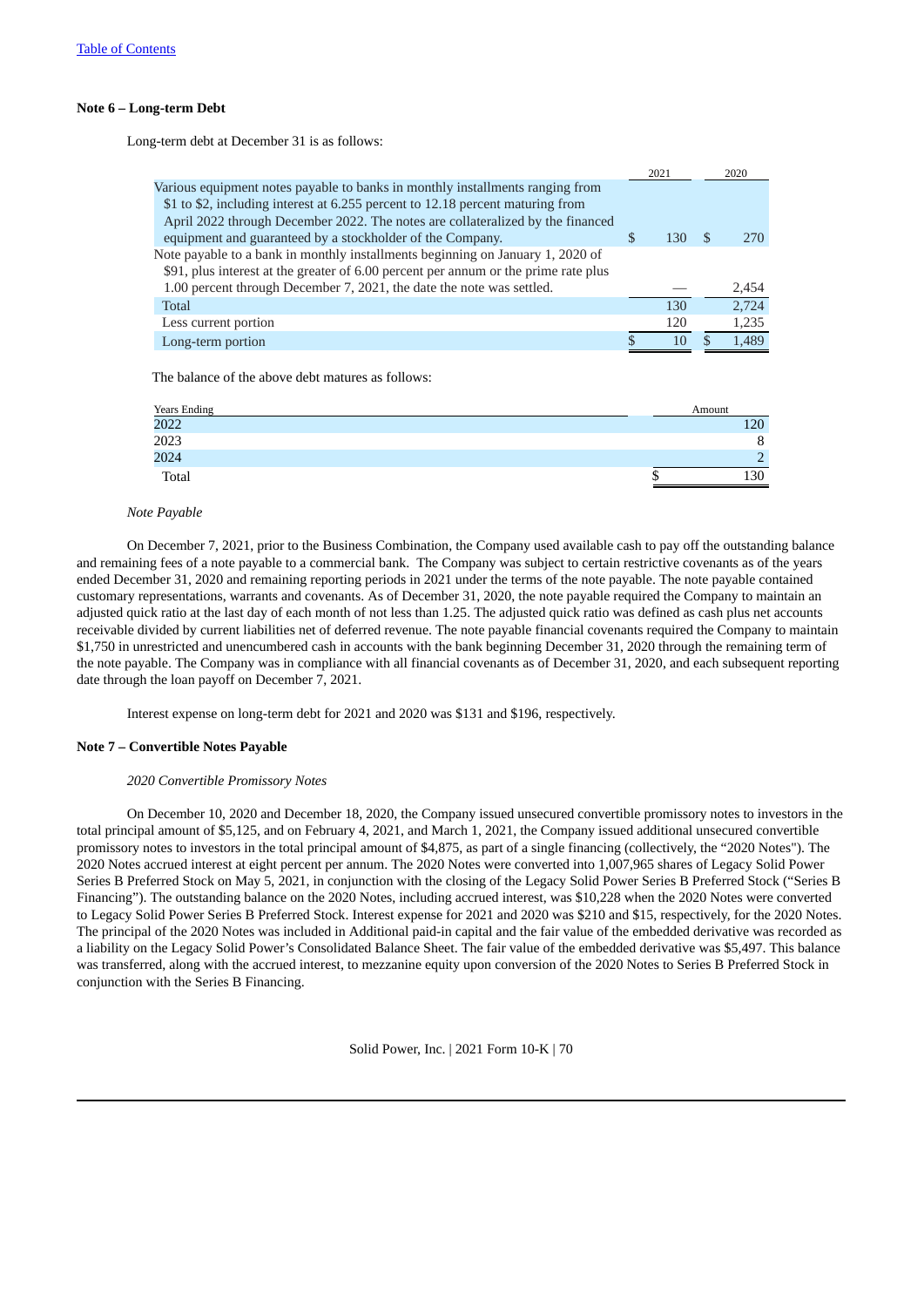# *2020 Convertible Promissory Notes Embedded Derivative*

The 2020 Notes contained the following embedded derivatives: (i) a share settled redemption upon Qualified Financing; (ii) share settled redemption upon De-SPAC and; (iii) share settled redemption at maturity.

Embedded derivatives are separated from the host contract and carried at fair value when: (a) the embedded derivative possesses economic characteristics that are not clearly and closely related to the economic characteristics of the host contract; and (b) a separate, stand-alone instrument with the same terms would qualify as a derivative instrument. The Company has concluded that certain embedded derivatives within the 2020 Notes meet these criteria and, as such, must be valued separate and apart from the 2020 convertible promissory notes as one embedded derivative and recorded at fair value each reporting period.

See Note 8 -Fair Value Measurement for information about the assumptions that the Company used to measure the fair value of the embedded derivative.

## *2019 Convertible Promissory Notes*

On December 4, 2019, the Company issued an unsecured convertible promissory note to an investor in the principal amount of \$3,000 (the "2019 Note," and together with the 2020 Notes, the "Convertible Promissory Notes"). The 2019 Note accrued interest at 5 percent per annum. The 2019 Note converted into 254,899 shares of Legacy Solid Power Series B Preferred Stock, in conjunction with the Series B Financing. Upon this conversion, the 2019 Note converted to Series B Preferred Stock at a 30 percent discount. See Note 8 – Fair Value Measurement for information about the assumptions that the Company used to measure the fair value of the 2019 Note. At December 31, 2020, the outstanding balance on the 2019 Note was \$3,612. For the years ended December 31, 2021 and 2020, interest expense of \$53 and \$150 was incurred related to the 2019 Note, respectively.

For all debt instruments, including any for which the Company has elected fair value accounting, the Company classifies interest that has been accrued during each period as Interest expense on the Consolidated Statements of Operations.

#### **Note 8 – Fair Value Measurements**

The Company considers all highly liquid instruments with original maturities of less than 90 days to be cash equivalents. As of December 31, 2021, there were no long term marketable securities.

The carrying amounts of certain financial instruments, such as cash equivalents, short-term investments, accounts receivable, accounts payable and accrued liabilities, approximate fair value due to their relatively short maturities.

The fair value of debt instruments for which the Company has not elected fair value accounting is based on the present value of expected future cash flows and assumptions about the then-current market interest rates as of the reporting period and the creditworthiness of the Company. The book values of the Company's long-term debt approximate fair value because interest rates charged are similar to other financial instruments with similar terms and maturities and the rates vary in accordance with a market index. Most of the Company's debt is carried on the Consolidated Balance Sheets on a historical cost basis net of unamortized discounts and premiums because the Company has not elected the fair value option of accounting. Changes to the inputs used in these valuation models can have a significant impact on the estimated fair value of the Convertible Promissory Notes and the Company's embedded derivatives.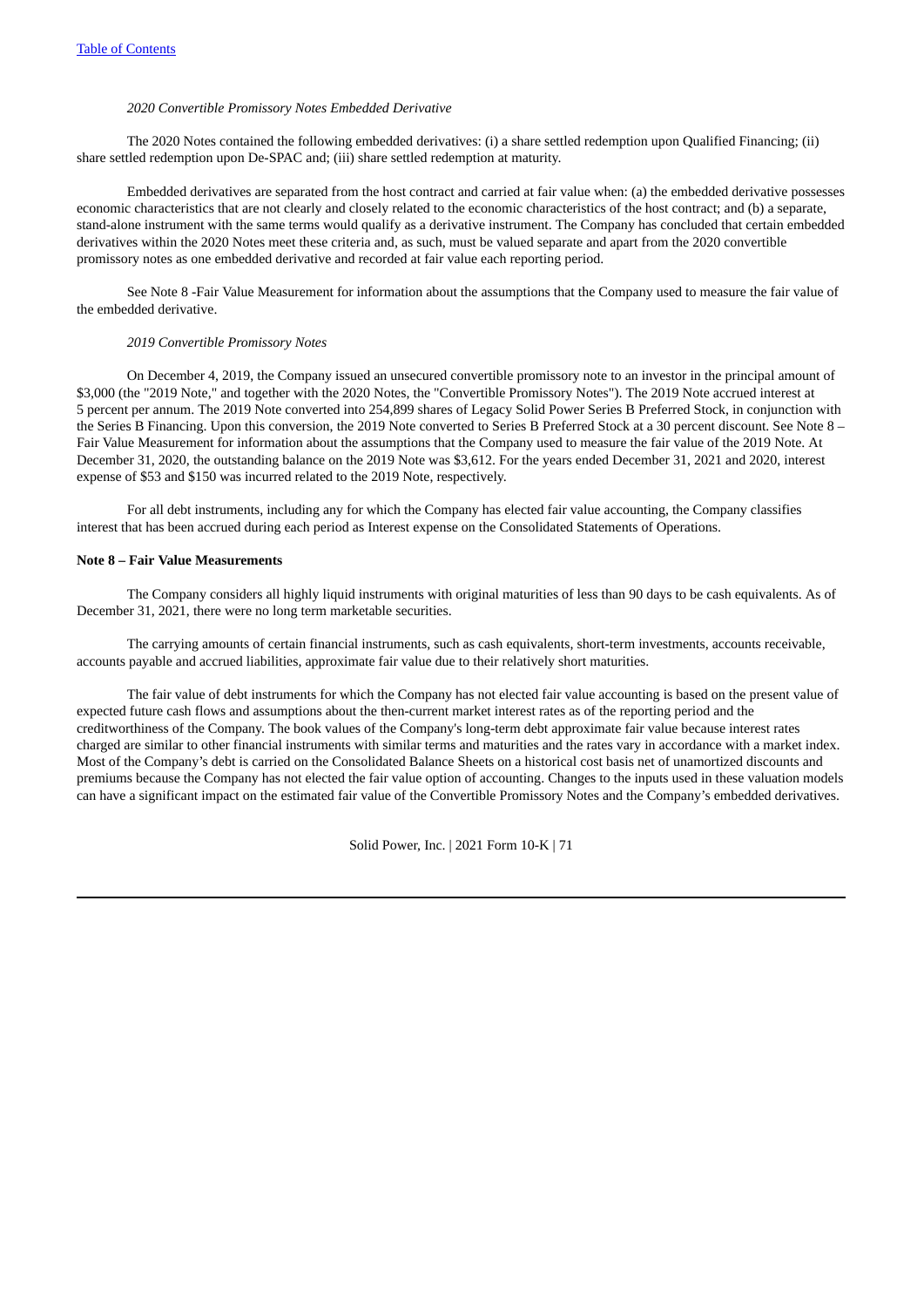## *Assets and Liabilities Measured and Recorded at Fair Value on a Recurring Basis*

As discussed in Note 7, all Convertible Promissory Notes were converted to Legacy Solid Power Series B Preferred Stock in May 2021. As of December 31, 2021 and 2020, the Company's financial liabilities measured and recorded at fair value on a recurring basis were classified within the fair value hierarchy as follows:

|                                            | 2021         |    |         |      |         |                |        |
|--------------------------------------------|--------------|----|---------|------|---------|----------------|--------|
|                                            | Level 1      |    | Level 2 |      | Level 3 |                | Total  |
| Assets                                     |              |    |         |      |         |                |        |
| <b>Commercial Paper</b>                    | \$<br>33,275 | \$ |         | \$   |         | S              | 33,275 |
| <b>Corporate Bonds</b>                     | 39,593       | \$ |         | \$   |         | \$             | 39,593 |
| <b>Government Bonds</b>                    | \$<br>3,017  | \$ |         | \$   |         | \$             | 3,017  |
| <b>Liabilities</b>                         |              |    |         |      |         |                |        |
| <b>Public Warrants</b>                     | \$<br>26,483 | \$ |         | S    |         | \$             | 26,483 |
| <b>Private Warrants</b>                    | \$           | \$ | 23,537  | \$   |         | $\mathfrak{S}$ | 23,537 |
|                                            |              |    |         |      |         |                |        |
|                                            |              |    |         | 2020 |         |                |        |
|                                            | Level 1      |    | Level 2 |      | Level 3 |                | Total  |
| Liabilities                                |              |    |         |      |         |                |        |
| 2020 Convertible Promissory Notes Embedded |              |    |         |      |         |                |        |
| Derivative                                 | \$           | S  |         | \$   | 2,817   | S              | 2,817  |
| 2019 Convertible Promissory Notes          | \$           | \$ |         | \$   | 3,612   | \$             | 3,612  |

The fair value of the Company's marketable securities as of December 31, 2021 approximated original purchase price, as a result the Company deemed the fair value adjustment immaterial for reporting purposes. The Company had no marketable securities at December 31, 2020.

There were no transfers in and out of Level 3 fair value hierarchy during the years ended December 31, 2021 and 2020.

# *Fair Value Methodology*

# *2020 Notes Embedded Derivative*

The fair value of the 2020 Notes was estimated using the present value of probability weighted scenario analysis, considering the as-converted value and the downside protection. The embedded derivative is valued using a "with-and-without method," where the value of the 2020 Notes, including the embedded derivative, is defined as the "with", and the value of the 2020 Notes, excluding the embedded derivative, is defined as the "without." This method estimates the value of the embedded derivative by comparing the difference in the values between the 2020 Notes with the embedded derivative and the value of the 2020 Notes, without the embedded derivative. The probability weighted scenario analysis requires the following inputs: (i) probability of qualified financing, maturity, and other contingent scenarios; (ii) equity value; (iii) conversion price; (iv) maturity date; (v) risk-free interest rate; and (vi) estimated volatility. The changes during the twelve months ended December 31, 2021 in the fair values of the embedded derivatives are primarily related to the change in the value of the conversion features and are reflected in the Consolidated Statements of Operations as "Loss from change in fair value of embedded derivative liability."

## *Fair Value of Debt - 2019 Note*

The 2019 Note was converted to Legacy Solid Power Series B Preferred Stock in May 2021. At December 31, 2020, the contractual outstanding principal of the 2019 Note was \$3,000, and the fair value was \$3,612. The fair value was estimated using the present value of probability weighted scenario analysis, considering the as-converted value and the downside protection. The probability weighted scenario analysis requires the following inputs: (i) probability of qualified financing, maturity and other contingent scenarios; (ii) equity value; (iii) conversion price; (iv) maturity date; (v) risk-free interest rate; and (vi) estimated volatility.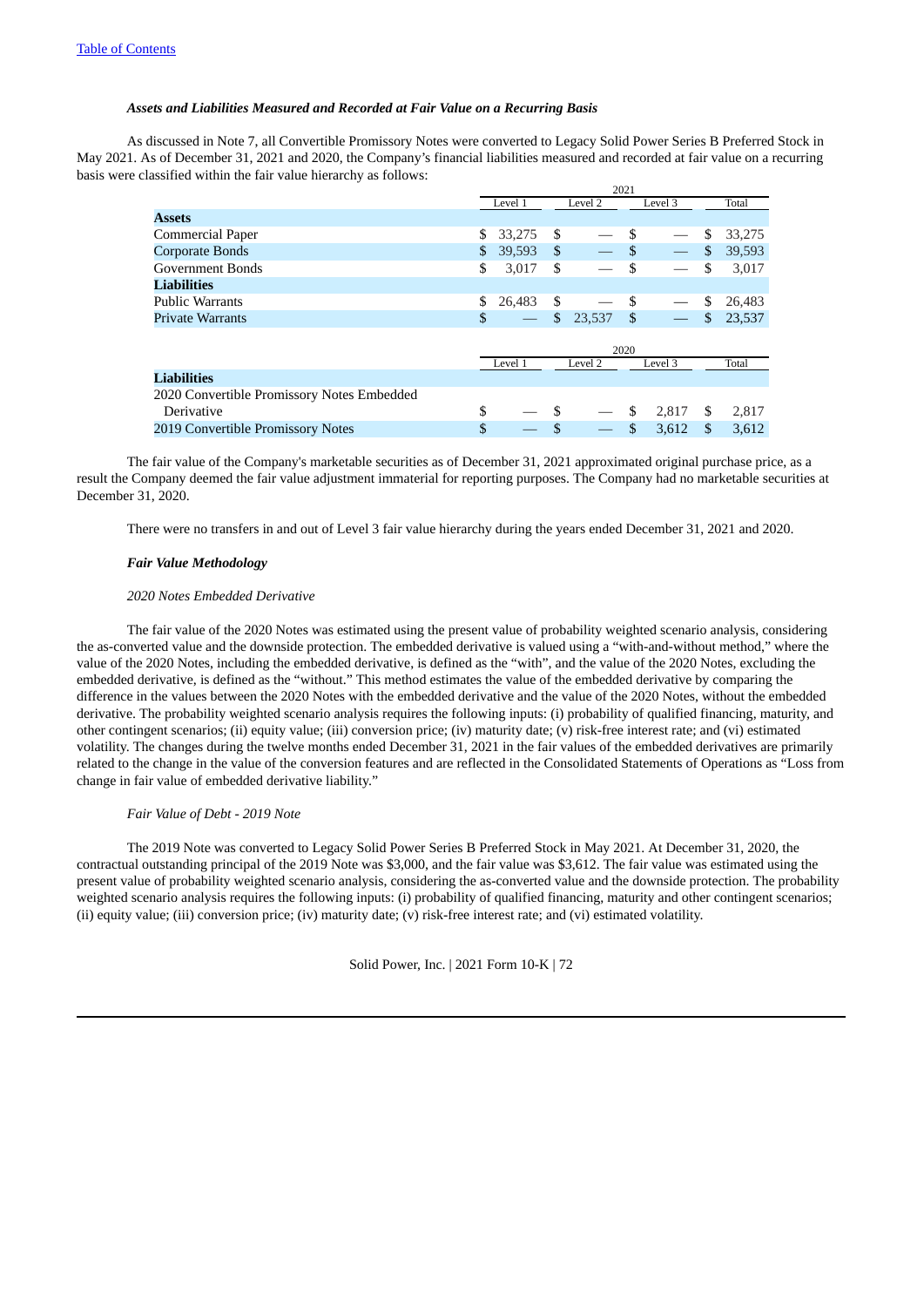### *Fair Value of Other Financial Instruments*

The following table provides the estimated fair value of financial instruments that are not recorded at fair value in the Consolidated Balance Sheets:

|                                   | December 31, 2020           |  |                |  |
|-----------------------------------|-----------------------------|--|----------------|--|
|                                   | Principal Amount Fair Value |  |                |  |
| <b>APIC:</b>                      |                             |  |                |  |
| 2020 Convertible Promissory Notes |                             |  | 5,125 \$ 7,424 |  |

The fair value of the 2020 Notes at December 31,2020 was estimated using the present value of probability weighted scenario analysis, considering the as-converted value and the downside protection and is classified as Level 3 in the fair value hierarchy.

#### *Fair Value of Stock*

#### *Warrants*

The fair value of the Private Placement Warrants (defined below) have been estimated using a Black-Scholes model as of the Closing Date and subsequently as of the December 31, 2021 Consolidated Balance Sheet date. The fair value of the Public Warrants (defined below) has been measured based on the quoted price of such warrants on the Nasdaq Stock Market, a Level 1 input. The estimated fair value of the Private Placement Warrants is determined using Level 2 inputs. Inherent in a Black-Scholes model are assumptions related to expected stock-price volatility, expected life, risk-free interest rate and dividend yield. Material increases (or decreases) in any of those inputs may result in a significantly higher (or lower) fair value measurement. The Company estimates the volatility of its Private Placement Warrants based on implied volatility from the Company's Public Warrants and from historical volatility of select peer company's common stock that matches the expected remaining life of the warrants. The risk-free interest rate is based on the U.S. Treasury zero-coupon yield curve for a maturity similar to the expected remaining life of the warrants. The expected life of the warrants is assumed to be equivalent to their remaining contractual term. The dividend yield is based on the historical rate, which the Company anticipates remaining at zero. Refer to Note 9 for additional details on the Company's warrant liabilities.

The following table provides quantitative information regarding Level 2 inputs used in the recurring valuation of the Private Placement Warrants as of their measurement dates:

|                    |    | December 8, 2021 |    | <b>December 31, 2021</b> |
|--------------------|----|------------------|----|--------------------------|
| Exercise Price     |    | 11.50            | \$ | 11.50                    |
| <b>Stock Price</b> | £. | 13.01            | S  | 8.74                     |
| Volatility         |    | 48.4 %           |    | 48.9 %                   |
| Term               |    | 5                |    | 4.94                     |
| Risk-free rate     |    | $1.26\%$         |    | 1.24%                    |

The following table provides a reconciliation of the Private Placement Warrants measured at fair value using Level 2 significant unobservable inputs (in thousands):

|                      | 2021   |
|----------------------|--------|
| December 8, 2021     | 6.07   |
| Change in fair value | (3.00) |
| December 31, 2021    | 3.07   |

#### **Note 9 – Common Stock Warrant Liabilities**

At the Closing, the Company had outstanding 11,666,636 publicly traded warrants ("Public Warrants") and 7,666,667 private placement warrants (the "Private Placement Warrants"). Each whole warrant (the Public Warrants and Private Placement Warrants, collectively, the "Warrants") entitles the holder thereof to purchase one share of Common Stock at a price of \$11.50 per share, subject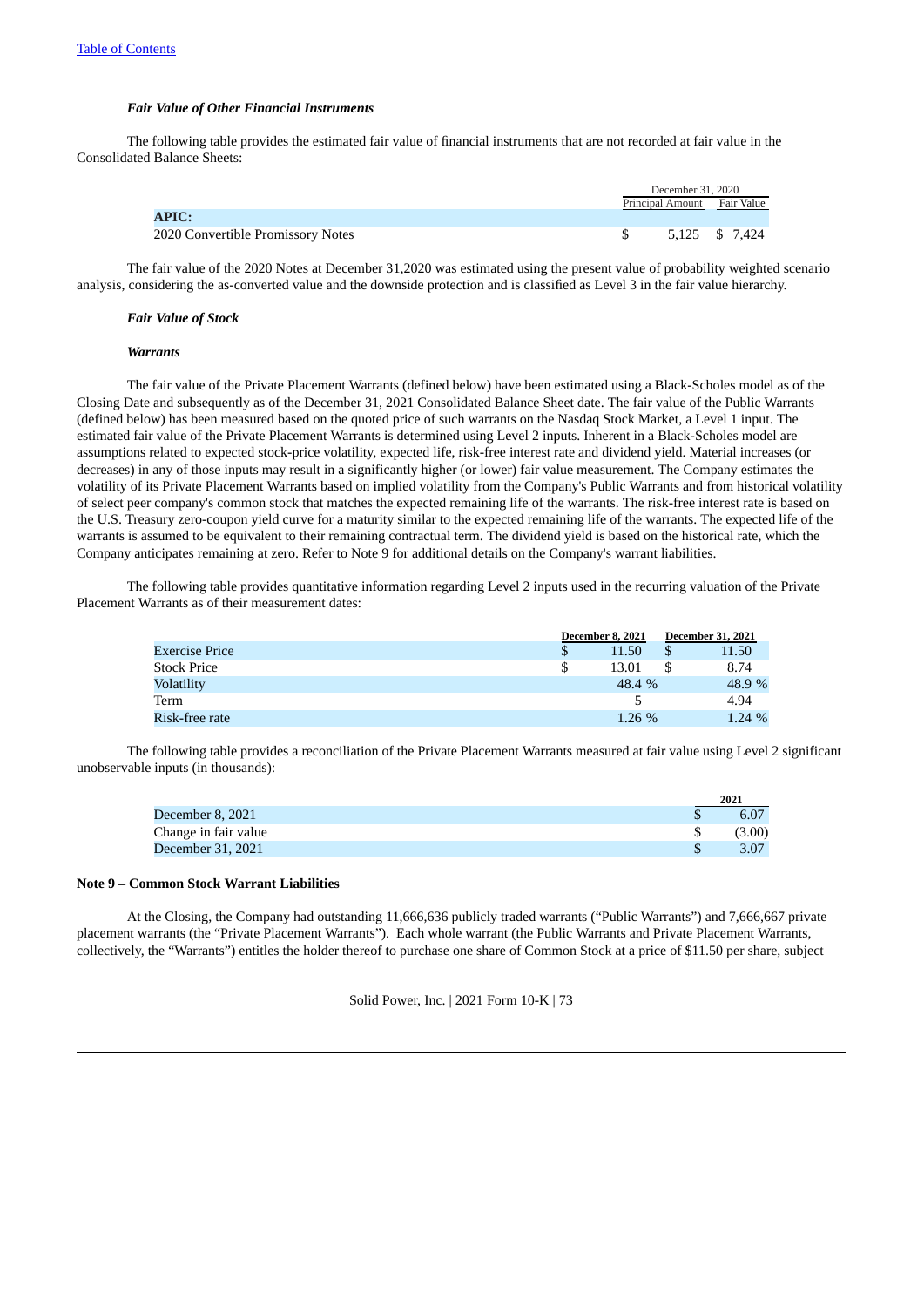to adjustment as described herein. Only whole Warrants are exercisable. The Warrants became exercisable on January 7, 2022 and will expire on December 8, 2026 or earlier upon redemption or liquidation.

The Company may redeem the outstanding Warrants for cash (except as described herein with respect to the Private Placement Warrants) in whole and not in part, at a price of \$0.01 per Warrant, upon a minimum of 30 days' prior written notice of redemption, referred to as the 30-day redemption period; and if, and only if, the last sale price of the Company's Common Stock equals or exceeds \$18.00 per share (as adjusted for stock splits, stock dividends, reorganizations, recapitalizations, and the like) for any 20 trading days within a 30-trading day period ending on the third trading day prior to the date on which the Company sends the notice of redemption to the warrant holders.

None of the Private Placement Warrants will be redeemable by the Company so long as they are held by the initial purchasers of the Private Placement Warrants or their permitted transferees.

The Company may redeem the outstanding Warrants (described as a Make-Whole Exercise) (except as described above with respect to the Private Placement Warrants):

- in whole and not in part;
- at a price of \$0.10 per Warrant, provided that holders will be able to exercise their Warrants on a cashless basis prior to redemption and receive that number of shares of Common Stock determined in part by the redemption date and the "fair market value" of the Common Stock except as otherwise below;
- upon a minimum of 30 days' prior written notice of redemption;
- if, and only if, the last sale price of the Company's Common Stock equals or exceeds \$10.00 per share (as adjusted for stock splits, stock dividends, reorganizations, recapitalizations, and the like) on the trading day prior to the date on which we send the notice of redemption to the warrant holders; and
- if the last sale price of the Company's Common Stock on the trading day prior to the date on which the Company send the notice of redemption to the warrant holders is less than \$18.00 per share (as adjusted for stock splits, stock dividends, reorganizations, recapitalizations and the like), the Private Placement Warrants must also be concurrently called for redemption on the same terms as the outstanding Warrants, as described above.

The "fair market value" of the Company's Common Stock means the average reported last sale price of the Company's Common Stock for the 10 trading days immediately following the date on which the notice of redemption is sent to the holders of Warrants. The Company classifies the outstanding Public Warrants and Private Placement Warrants as Warrant Liabilities on the Consolidated Balance Sheet in accordance with the guidance contained in ASC 815-40.

The Warrant Liabilities were initially measured at fair value upon Closing of the Business Combination for \$101,253 and subsequently re-measured at December 31, 2021 for \$50,020. The Public Warrants were allocated a portion of the proceeds from the issuance of the Units equal to its fair value. The Company recognized a gain in connection with changes in the fair value of warrant liabilities of \$51,233 during the period from December 8, 2021 (the Closing) to December 31, 2021.

#### **Note 10 – Mezzanine Equity**

Immediately prior to the Closing and as of December 31, 2020, Legacy Solid Power had 14,069,187 and 14,404,018 shares of Series A-1 Preferred Stock Shares outstanding. Immediately prior to the Closing, Legacy Solid Power had 8,777,812 shares of Series B Preferred Stock outstanding. Legacy Solid Power issued the Series B Preferred Stock in May 2021 in exchange for \$135,579 of cash and the conversion of the Convertible Promissory Notes as discussed in Note 7. See Note 11 for a discussion of warrants issued with the Legacy Solid Power Series B Preferred Stock.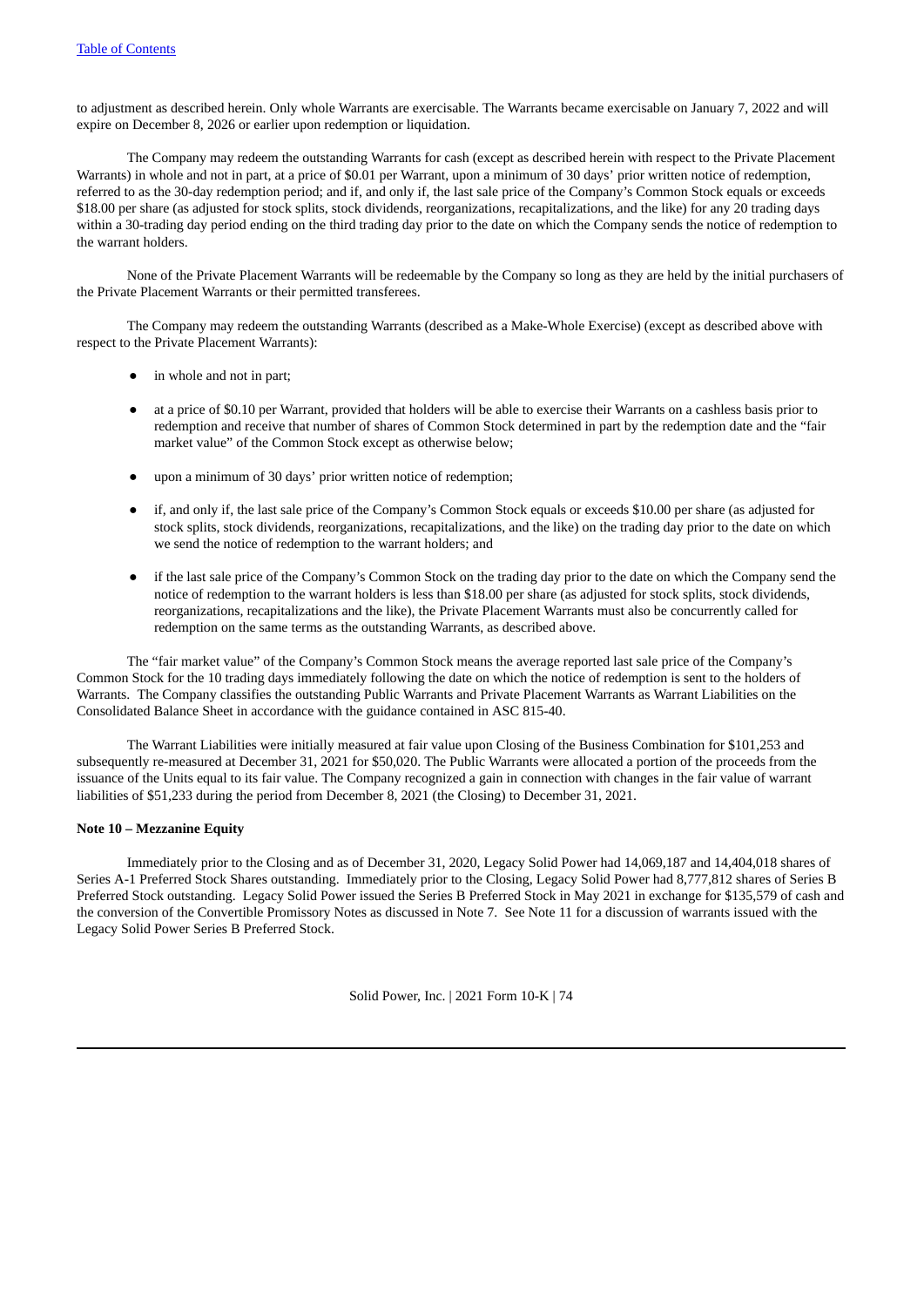Prior to the Business Combination, the Preferred Stock had a redemption feature, at the option of the holders of a majority of the outstanding Preferred Stock, any time after April 30, 2031. The Preferred Stock was redeemable for the greater of its original issue price, plus all declared but unpaid dividends thereon, or fair value. Since the Preferred Stock had redemption provisions that were not solely within control of Legacy Solid Power, the Preferred Stock was classified prior to the Business Combination as mezzanine equity on Legacy Solid Power's Consolidated Balance Sheets. The amount recognized was the greater of the redemption value or fair value.

Immediately prior to the Business Combination, 14,069,187 shares of Legacy Solid Power Series A-1 Preferred Stock and 8,777,812 shares of Legacy Solid Power Series B Preferred Stock were converted into shares of Legacy Solid Power common stock on a one-to-one basis. At the Closing, those shares of Legacy Solid Power common stock were exchanged for Common Stock in accordance with the Exchange Ratio.

### **Note 11 – Stockholders' Equity**

#### *Common Stock*

During the years ended December 31, 2021 and 2020, stock options were exercised for 1,160,930 and 1,097,370 shares of Common Stock, respectively.

#### *Legacy Solid Power Warrants*

During 2015, Legacy Solid Power issued warrants to a third party in conjunction with a licensing agreement to purchase 276,000 shares of Legacy Solid Power common stock at an exercise price of \$0.00001088 per share. Management determined that equity classification is appropriate for these warrants. Legacy Solid Power recognized expense totaling \$18 on the date of the grant that has been included as a component of Additional paid-in capital within the Consolidated Statements of Stockholders' Equity. During 2020, Legacy Solid Power issued additional warrants to purchase 45,730 shares of common stock at an exercise price of \$0.53 per share. Legacy Solid Power recognized expense totaling \$16 on the date of the grant.

In May 2021, Legacy Solid Power issued warrants to purchase 1,755,557 shares of Legacy Solid Power common stock at an exercise price of \$0.01 per share, in connection with the Series B Financing. These warrants were detachable from the Legacy Solid Power Series B Preferred Stock and in all cases would physically settle or net share settle. Therefore, Legacy Solid Power determined that these warrants represented equity in Legacy Solid Power. Prior to the Closing, all Legacy Solid Power warrants were either exercised for cash or net exercised and the holders thereof received shares of Legacy Solid Power common stock.

#### **Note 12 – Stock Based Compensation**

The fair value of stock options and other equity-based compensation issued to employees is recognized as compensation expense over the period of service that generally coincides with the vesting period of the award. The Company recognized compensation costs totaling \$2,714 and \$182 for the years ended December 31, 2021 and 2020, respectively, which are allocated ratably across Operating Expenses within the accompanying Consolidated Statements of Operations.

At December 31, 2021, the Company had 34,407,949 shares of Common Stock underlying stock options outstanding under the 2014 Plan. Options granted under the 2014 Plan generally had a ten-year term and vest as to 1/4th of these shares after one year after the initial date of service of a service provider and with the balance of the shares vesting in a series of 36 successive equal monthly installments following the first vesting date. The 2014 Plan was terminated upon the Closing, no additional grants will be made under the 2014 Plan. Option awards under the 2014 Plan were generally granted with an exercise price equal to the fair market value of Legacy Solid Power's common stock at the date of grant. Certain option awards issued under the 2014 Plan provide for accelerated vesting if there is a change in control (as defined in the plan agreements).

On December 8, 2021 and in connection with the Closing, the Company adopted the Solid Power, Inc. 2021 Equity Incentive Plan (the "2021 Plan"). As of December 31, 2021, the 2021 Plan permitted the Company to grant up to 18,900,000 shares of Common Stock to its employees, directors, and consultants, as designated by the board of directors. Awards may be issued in the form of stock options, stock appreciation rights, restricted stock, and restricted stock units. The Company believes that such awards better align the interests of its employees with those of its stockholders. At December 31, 2021, no awards had been granted under the 2021 Plan.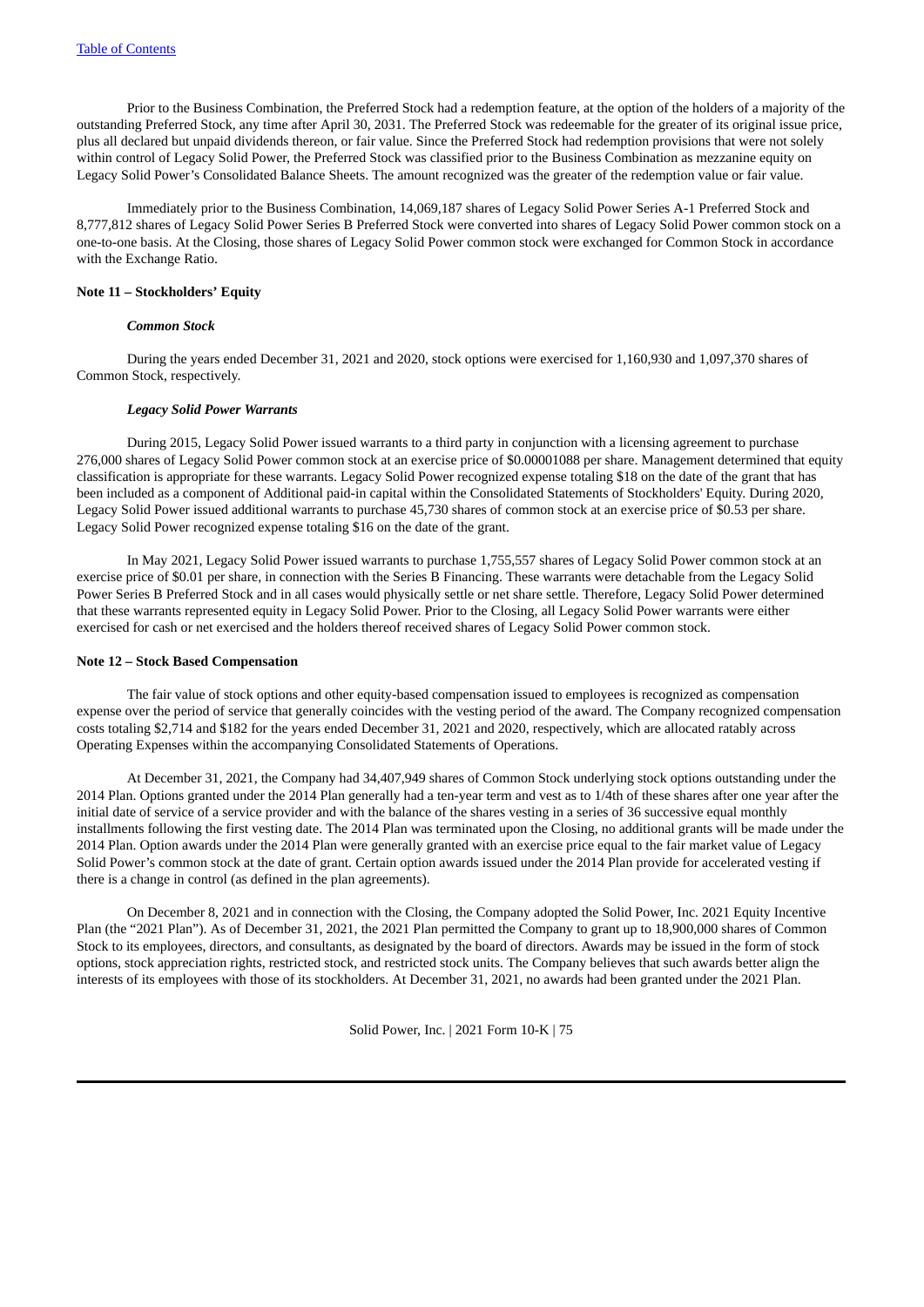The fair value of each option award is estimated on the date of grant using a Black-Scholes option valuation model that uses the weighted-average assumptions noted in the following table. Expected volatilities are based on historical volatility of comparable companies. The Company uses historical data to estimate option exercise and employee termination within the valuation model. The risk-free rate for periods within the contractual life of the option is based on the U.S. Treasury yield curve in effect at the time of grant.

When calculating the amount of annual compensation expense, the Company has elected not to estimate forfeitures and instead accounts for forfeitures as they occur.

The fair value of each option grant during the years ended December 31, 2021 and 2020 was estimated on the grant date using the Black-Scholes option pricing model with the following weighted-average assumptions used:

|                                               | 2021     |     | 2020    |
|-----------------------------------------------|----------|-----|---------|
| Approximate risk-free rate                    | 1.04%    |     | 1.29%   |
| Volatility                                    | 41.45 %  |     | 43.92 % |
| Average expected life (years)                 | 6 years  |     | 6 years |
| Dividend vield                                | $0\%$    |     | $0\%$   |
| Weighted-average grant date fair value        | 5.1      |     | 0.84    |
| Estimated fair value of total options granted | \$25,353 | \$. | 246     |

A summary of option activity under the 2014 Plan for the years ended December 31, 2021 and 2020 is presented below:

|                                  |                     |                                           | Weighted-average<br>Remaining  |
|----------------------------------|---------------------|-------------------------------------------|--------------------------------|
| Options                          | Number of<br>Shares | Weighted-average<br><b>Exercise Price</b> | Contractual Term<br>(in years) |
| Outstanding at January 1, 2020   | 23,020,981          | 0.06                                      | 7.06                           |
| Granted                          | 1,719,754           | 0.16                                      |                                |
| Exercised                        | (1,097,370)         | 0.02                                      |                                |
| Forfeited or expired             | (167, 381)          | 0.15                                      |                                |
| Outstanding at December 31, 2020 | 23,475,984          | 0.06                                      | 6.53                           |
| Outstanding at January 1, 2021   | 23,475,984          | 0.06                                      | 6.53                           |
| Granted                          | 12,285,359          | 5.10                                      |                                |
| Exercised                        | (1,160,930)         | 0.09                                      |                                |
| Forfeited or expired             | (192, 464)          | 0.84                                      |                                |
| Outstanding at December 31, 2021 | 34,407,949          | 1.86                                      | 6.98                           |
| Exercisable at December 31, 2020 | 18,023,695          | 0.04                                      | 5.96                           |
| Exercisable at December 31, 2021 | 19,603,474          | 0.05                                      | 5.21                           |
|                                  |                     |                                           |                                |

Cash received from options exercised under the 2014 Plan for December 31, 2021 and 2020 was \$106 and \$23, respectively.

Future compensation costs related to the unvested portion of stock options at December 31, 2021 and 2020 was \$23,307 and \$593, respectively.

### *2021 Employee Stock Purchase Plan*

The 2021 Employee Stock Purchase Plan ("2021 ESPP") originated with 3,778,000 shares of Common Stock available for issuance. As of December 31, 2021, 3,778,000 shares remained available for issuance. Beginning on January 1, 2022, the number of shares of Common Stock available for issuance under the 2021 ESPP shall increase by an amount equal to the lesser of (i) 3,778,000 shares of Common Stock (ii) one percent (1%) of the total number of shares of Common Stock outstanding on the last day of the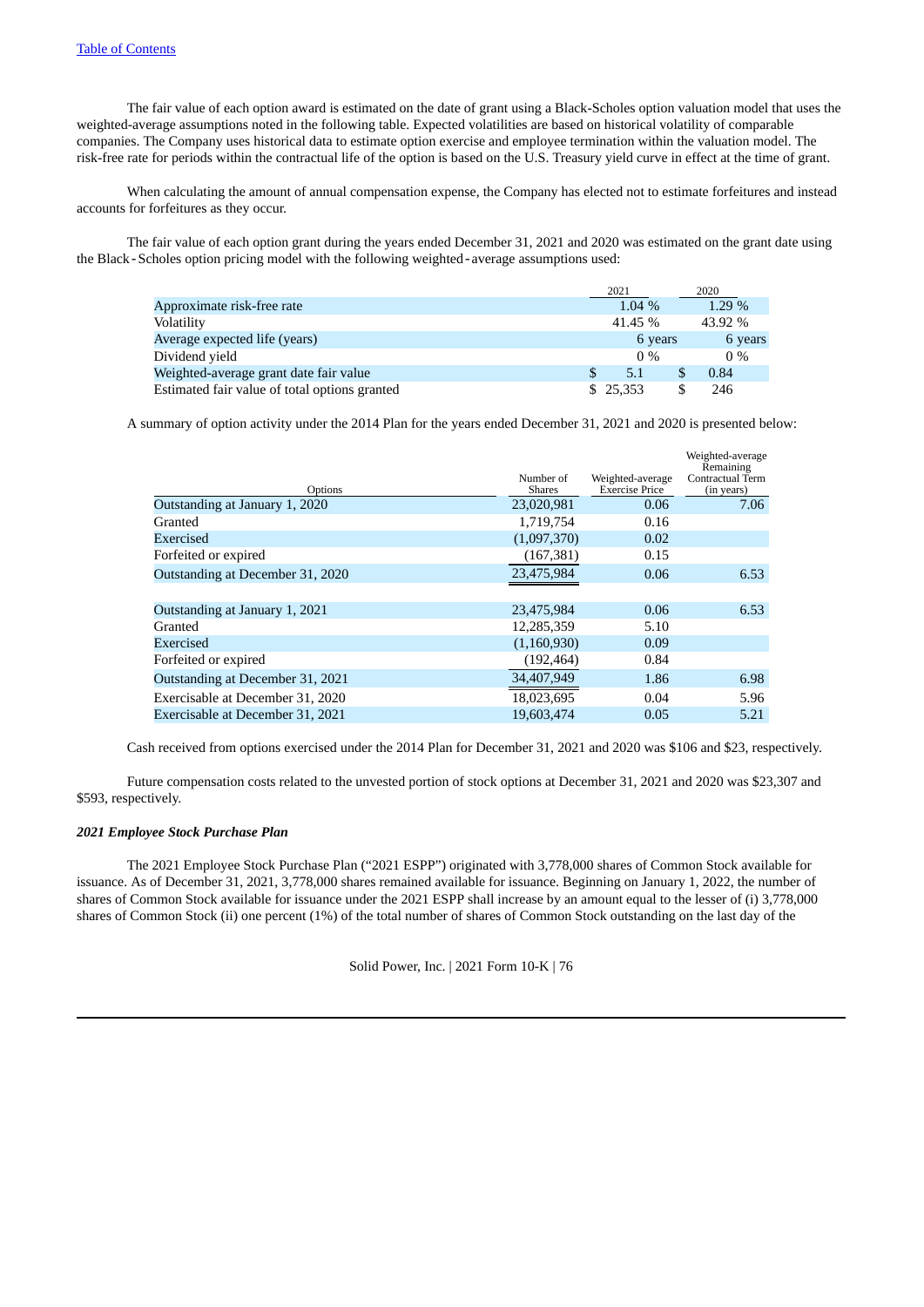immediately preceding fiscal year or (iii) a number of shares of Common Stock determined by the Administrator no later than the last day of the immediately preceding fiscal year

The 2021 ESPP is intended to qualify as an "employee stock purchase plan" under Section 423 of the Internal Revenue Code. Substantially all employees are eligible to participate and, through payroll deductions, can purchase shares on dates determined by the administrator. However, with respect to the Section 423 Component, an employee may not be granted rights to purchase stock under the ESPP if the employee, immediately after the grant, would own (directly or through attribution) stock possessing 5% or more of the total combined voting power or value of all classes of the Company's Common Stock. The purchase price per share sold pursuant to the 2021 ESPP will be the lower of (i) 85% of the fair market value of Common Stock on the enrollment or (ii) 85% of the fair market value on the exercise date. Each offering period will span up to six months. Purchases may be up to 15% of qualified compensation, with an annual limit of \$25,000.

#### **Note 13 – Earnings Per Share**

The table below reconciles basic weighted average common shares outstanding to diluted weighted average shares outstanding for December 31, 2021 and 2020. Basic earnings per share is based on the weighted average number of common shares outstanding for the period. Diluted earnings per share also includes the dilutive effect of additional potential common shares issuable from stock-based awards and are determined using the treasury stock method. Basic earnings per share represents net earnings or loss attributable to Common Stock divided by the basic weighted average number of common shares outstanding during the period. Diluted earnings per share represents net earnings divided by diluted weighted average number of common shares, which includes the average dilutive effect of all potentially dilutive securities that are outstanding during the period. The unvested stock awards, warrants, and options are included in the number of shares outstanding for diluted earnings per share calculations, unless a net loss is reported, in which situation unvested stock awards, warrants, and options are excluded from the number of shares outstanding for diluted earnings per share calculations.

|                                                                      | Years Ended December 31, |          |            |            |  |
|----------------------------------------------------------------------|--------------------------|----------|------------|------------|--|
|                                                                      | 2021                     |          |            | 2020       |  |
|                                                                      |                          |          |            |            |  |
| Net Income (loss)                                                    | S                        | 18,092   |            | (14, 375)  |  |
| Premium paid on repurchase of redeemable convertible preferred stock |                          | (5, 436) |            |            |  |
| Net income (loss) attributable to common stockholders                | 12,656                   |          |            | (14, 375)  |  |
| Weighted average shares outstanding - basic                          | 95,477,472               |          |            | 69,228,444 |  |
| Weighted average shares outstanding - diluted                        | 114,910,129              |          | 69,228,444 |            |  |
|                                                                      |                          |          |            |            |  |
| Basic earnings (loss) per share                                      | \$.                      | 0.13     | - S        | (0.21)     |  |
| Diluted earnings (loss) per share                                    |                          | 0.11     |            | (0.21)     |  |

Due to the net loss to common stockholders in 2020 presented above, diluted loss per share was computed without consideration of potentially dilutive instruments as their inclusion would have been anti-dilutive. Warrants outstanding in 2021 were not included in the computation of diluted earnings per share because the warrant's exercise price for the period was greater than the average market price of the common shares. As of December 31, 2021 and 2020, potentially dilutive securities excluded from the diluted earnings (loss) per share calculation are as follows:

|                                       | 2021                     | 2020       |
|---------------------------------------|--------------------------|------------|
|                                       |                          |            |
| Warrant Common Stock                  | 19.333.303               | 1.023.745  |
| 2014 Equity Incentive Plan            | $\overline{\phantom{0}}$ | 23.476.182 |
| Total potentially dilutive securities | 19.333.303               | 24.499.927 |

### **Note 14 – Operating Leases**

The Company leases office space under a noncancelable operating lease with a maturity date in September 2024. The lease requires the Company to pay certain taxes, insurance, utilities, and maintenance costs. In 2019, the Company amended the lease, agreeing to sublease additional space in the building, which sublease expires in December 2024. In connection with this operating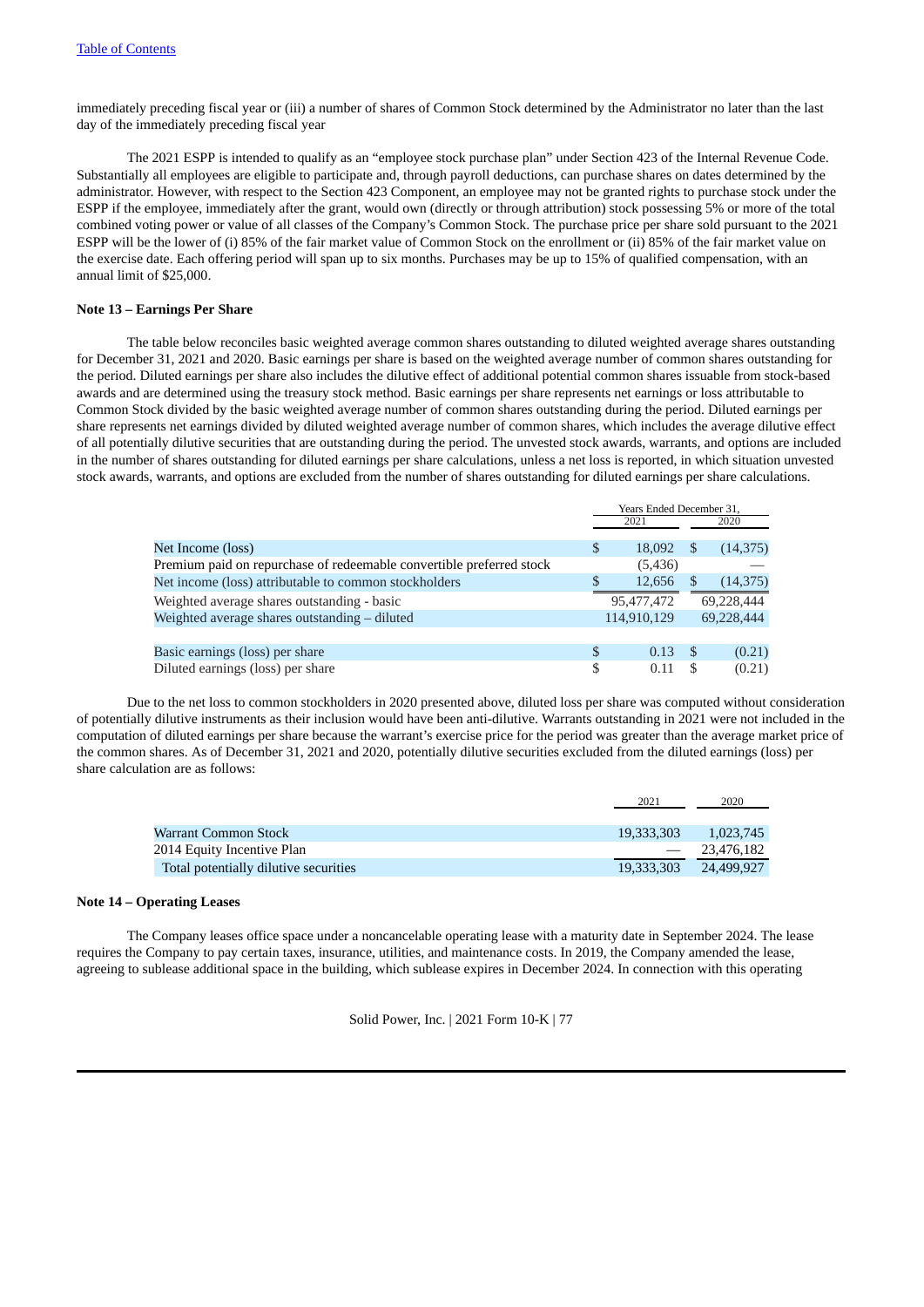lease, the Company was granted an allowance for tenant improvements as a lease incentive. Deferred lease incentive is included in Other Long-term Liabilities on the Consolidated Balance Sheets and is being amortized on a straight-line basis over the term of the lease ending in September 2024. Deferred lease incentive totaled \$179 and \$246 as of December 31, 2021, and December 31, 2020, respectively.

On September 1, 2021, the Company entered into an Industrial Lease Agreement with the initial term through March 31, 2029 and which contains one option to renew for five years. The Company is responsible for its proportionate share of common area maintenance, taxes, and insurance.

Total rent expense under these leases was \$661 and \$415 for years ended December 31, 2021 and 2020, respectively, and are charged to Operating Expenses based on personnel costs incurred in the accompanying Consolidated Statements of Operations.

Future minimum annual commitments under these operating leases are as follows:

| Years Ending December 31 | Amount |       |  |
|--------------------------|--------|-------|--|
| 2022                     | ٠D     | 914   |  |
| 2023                     |        | 1,125 |  |
| 2024                     |        | 1,062 |  |
| 2025                     |        | 779   |  |
| <b>Thereafter</b>        |        | 2,699 |  |
| Total                    |        | 6,579 |  |

### **Note 15 – Related Party Transactions**

During 2020, the Company entered into a subcontractor agreement with Roccor, LLC, which was a related party until October 30, 2020. Under the subcontractor agreement, the Company provided technical support to Roccor on a government research contract. The total value of the subcontract is \$331 to the Company. The period of performance commenced during 2020 and extended to late 2021. Related party revenue from Roccor was \$163 for the year ended December 31, 2020.

### **Note 16 – Retirement Plans**

The Company sponsors a 401(k) plan for all employees. The plan provides for the Company to make a discretionary matching contribution. Contributions to the plan totaled \$352 and \$226 for the years ended December 31, 2021 and 2020, respectively.

### **Note 17 – Income Taxes**

The Company provides deferred U.S. federal, state, or foreign income tax benefits for all of the periods presented. The Company has also provided a valuation allowance on the net deferred tax asset because of uncertainty regarding its realizability. Realization of deferred tax assets is dependent on generating sufficient taxable income prior to the expiration of loss carryforwards.

Deferred tax assets and liabilities arise primarily from net operating loss carryforwards and temporary differences arising from the amortization of intangible assets, depreciation on property and equipment, and various accrued liabilities.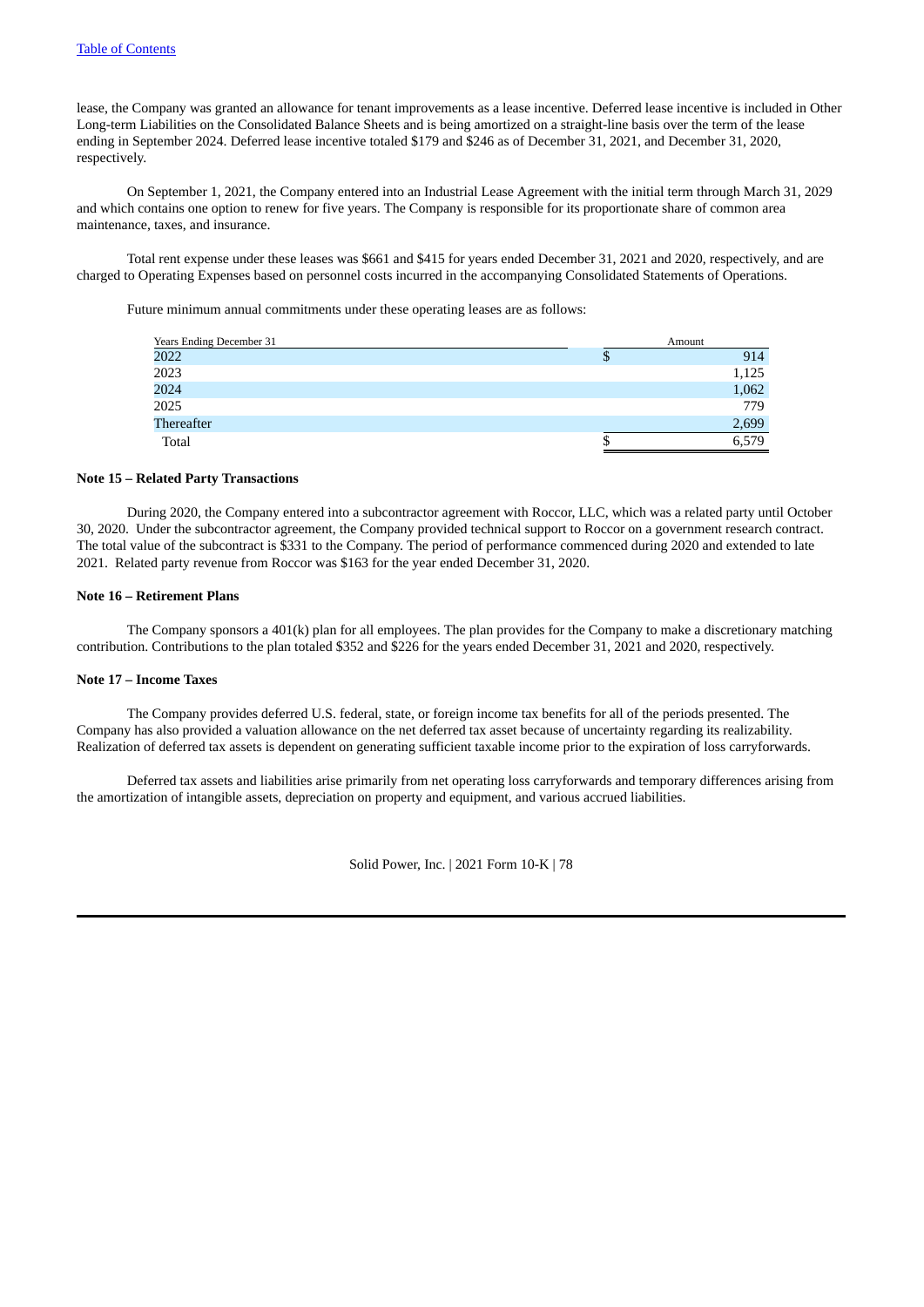Income taxes included in the Consolidated Statements of Operations at December 31, 2021 and 2020 are detailed below:

|                                        | December 31. |      |  |      |
|----------------------------------------|--------------|------|--|------|
|                                        | 2021         |      |  | 2020 |
| Current income tax (benefit)/expense:  |              |      |  |      |
| Federal                                |              |      |  |      |
| State                                  |              |      |  |      |
| Deferred income tax (benefit)/expense: |              |      |  |      |
| Federal                                |              | (22) |  | 96   |
| <b>State</b>                           |              | (3)  |  | 22   |
| Total income tax (benefit)/expense     |              | 25)  |  | 118  |

The tables below represent a reconciliation of the statutory federal income tax expense to income tax:

|                                                         | December 31. |             |
|---------------------------------------------------------|--------------|-------------|
|                                                         | 2021         | 2020        |
| Income tax expense at the federal statutory rate        | 21.00 %      | 21.00 %     |
| State income taxes - net of federal income tax benefits | $(5.97)\%$   | 2.96%       |
| <b>Permanent Differences</b>                            | 0.25%        | 1.08 %      |
| Permanent Differences – Related to Convertible Debt     | $0.31\%$     | $(5.04)\%$  |
| Permanent Differences - Fair Value Adjustments          | (56.44)%     | $0.00 \%$   |
| Prior year provision to return                          | $(0.03)\%$   | $(0.03)\%$  |
| Net change in valuation allowance                       | 40.73 %      | $(20.81)\%$ |
| Other                                                   | 0.01%        | $0.00 \%$   |
| Total income tax (benefit)                              | (0.14)%      | $(0.84)\%$  |

For the years ended December 31, 2021 and 2020, the effective tax rate was approximately (0.14%) and (0.84%), respectively. Differences between the statutory rate and the Company's effective tax rate resulted from changes in valuation allowance and permanent differences for tax purposes in the treatment of certain nondeductible expenses.

The tax effects of temporary differences that give rise to significant portions of the deferred income tax assets and liabilities are presented below:

|                                    | December 31. |           |     |          |
|------------------------------------|--------------|-----------|-----|----------|
|                                    |              | 2021      |     | 2020     |
| Deferred tax assets:               |              |           |     |          |
| Net operating loss                 | \$           | 15.591    | £.  | 7,349    |
| <b>Stock compensation</b>          |              | 417       |     |          |
| Other                              |              | 49        |     | 19       |
| Total income tax expense (benefit) |              | 16,057    |     | 7,369    |
| Valuation allowance                |              | (14, 536) |     | (6,190)  |
| Net deferred tax assets:           |              | 1.521     |     | 1,179    |
| Deferred tax liabilities:          |              |           |     |          |
| Intangibles (non-goodwill)         | \$           |           | \$. | (2)      |
| Property and equipment             |              | (1,747)   |     | (1,429)  |
| Total deferred tax liabilities     |              | (1,747)   |     | (1, 431) |
| Total net deferred tax liability   |              | (226)     |     | (252)    |

The ultimate realization of deferred tax assets is dependent upon the existence, or generation, of taxable income in the periods when those temporary differences and net operating loss carryovers are deductible. Management considers the scheduled reversal of deferred tax liabilities, taxes paid in carryover years, projected future taxable income, available tax planning strategies, and other factors in making this assessment. Based on available evidence, management does not believe it is more likely than not that all of the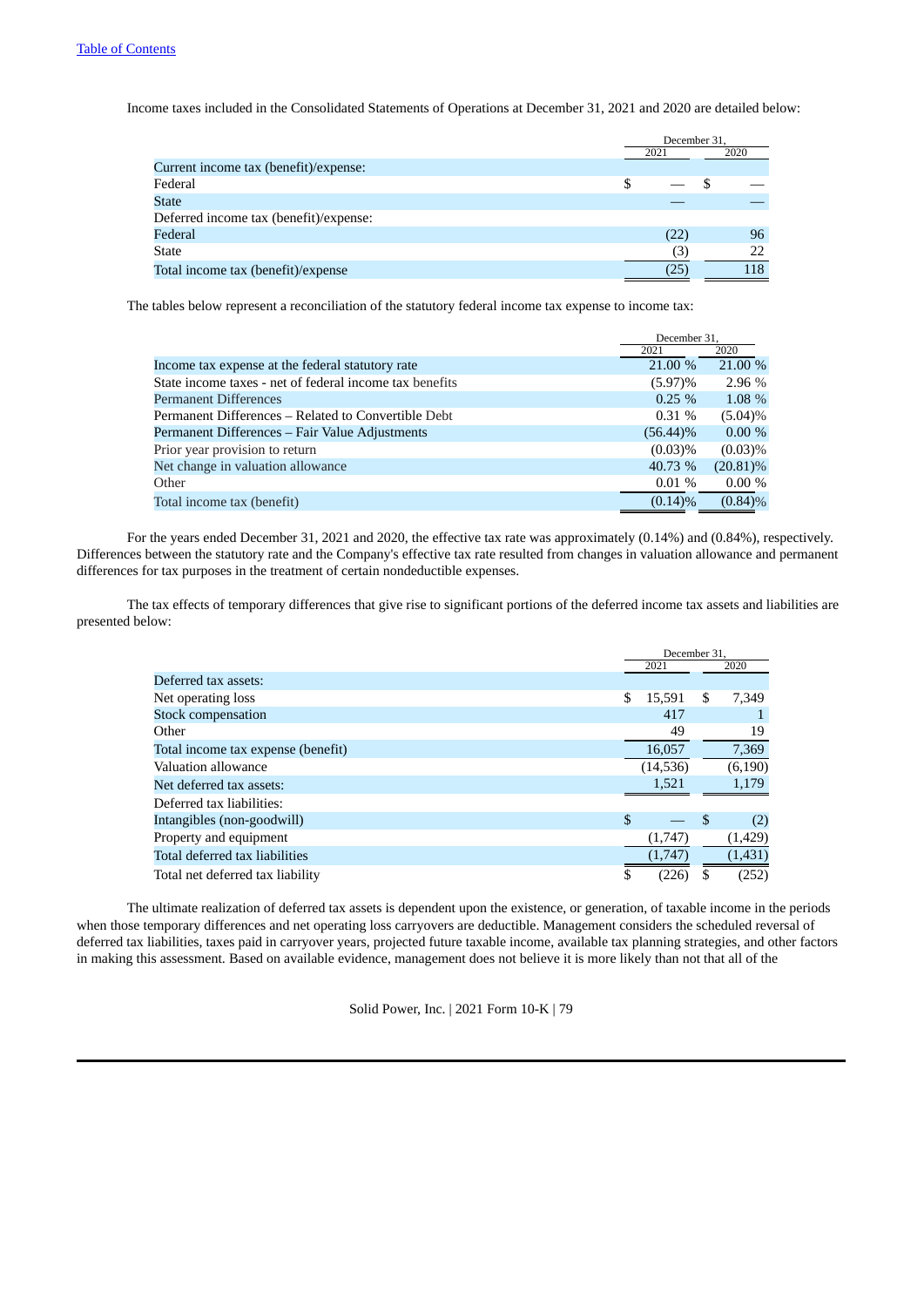deferred tax assets will be realized. Accordingly, the Company has established a valuation allowance equal to the net realizable deferred tax assets. The valuation allowance increased by \$8,347 in 2021.

At December 31, 2021 and 2020, the Company had total domestic Federal net operating loss carryovers of approximately \$63,391 and \$29,836, respectively. Federal net operating losses generated prior to 2018 expire in 2037. Federal net operating losses generated after 2017 have an indefinite carryforward and are only available to offset 80% taxable income beginning in 2021. The determination of state NOL carryforwards is dependent upon apportionment percentages and state laws that can change from year to year and that can thereby impact the amount of such carryforwards. The majority of the state NOLs have an indefinite carryforward.

Accounting for uncertainty in income taxes is based on a recognition threshold and measurement attribute for the Consolidated Financial Statements recognition and measurement of a tax position taken or expected to be taken in a tax return. The Company recognizes in its Consolidated Financial Statements only those tax positions that are more-likely-than-not to be sustained as of the adoption date, based on the technical merits of the position. Each year the Company performs a comprehensive review of its material tax positions. Our policy is to recognize interest and penalties related to uncertain tax benefits in income tax expense.

As the Company had no uncertain tax benefits during 2021 and 2020, there was no accrued interest or penalties related to uncertain tax positions.

The 2017 through 2020 tax years remain open to examination by the Internal Revenue Service and, with few exceptions, various other state tax agencies. These taxing authorities have the authority to examine those tax years until the applicable statutes of limitations expire.

On March 27, 2020 the Coronavirus Aid, Relief, and Economic Security Act (the "CARES Act") was signed into law. The CARES Act provided for an increased interest deduction for tax years 2019 and 2020, as well as the deferral of the employer portion of social security taxes.

#### **Note 18 – Contingencies**

In the normal course of business, the Company may be party to litigation from time to time. The Company maintains insurance to cover certain actions and believes that resolution of such litigation will not have a material adverse effect on the Company. DCRC, the predecessor to the Company, received a demand letter dated August 31, 2021 from counsel purporting to represent a shareholder of DCRC alleging that the proposed vote on the Authorized Share Charter Proposal ("Proposal") for the proposed business combination with Legacy Solid Power violated Section 242(b)(2) of the Delaware General Corporation law and demanded that DCRC provide DCRC's Class A stockholders with a separate class vote on the Proposal. DCRC subsequently provided for the Class A stockholders to have a separate class vote on the Proposal share increase. The Proposal was approved and the Business Combination closed. The counsel who issued this demand letter made a fee demand (the "Fee Demand") for prompting the change in the Proposal. The Company accrued a liability of \$500 on its Consolidated Balance Sheets as of December 31, 2021 in anticipation of settling the Fee Demand. On March 10, 2022, the Company settled the Fee Demand for an amount that is materially consistent with our accrual.

#### **Note 19 – Going Concern**

The accompanying Consolidated Financial Statements have been prepared assuming that the Company will continue as a going concern. The Company has incurred negative cash flows from operations for several years and had an accumulated deficit of \$9,535 as of December 31, 2021. As the Company pursues its business plan, it expects to continue to incur negative cash flows until the mid-2020s when it expects its products are able to be commercialized and the Company begins generating significant revenues from operations.

Based on cash on hand at December 31, 2021, management believes the Company has sufficient capital to execute its strategic plan and fund operations through at least the next 12 months from the date these Consolidated Financial Statements are issued.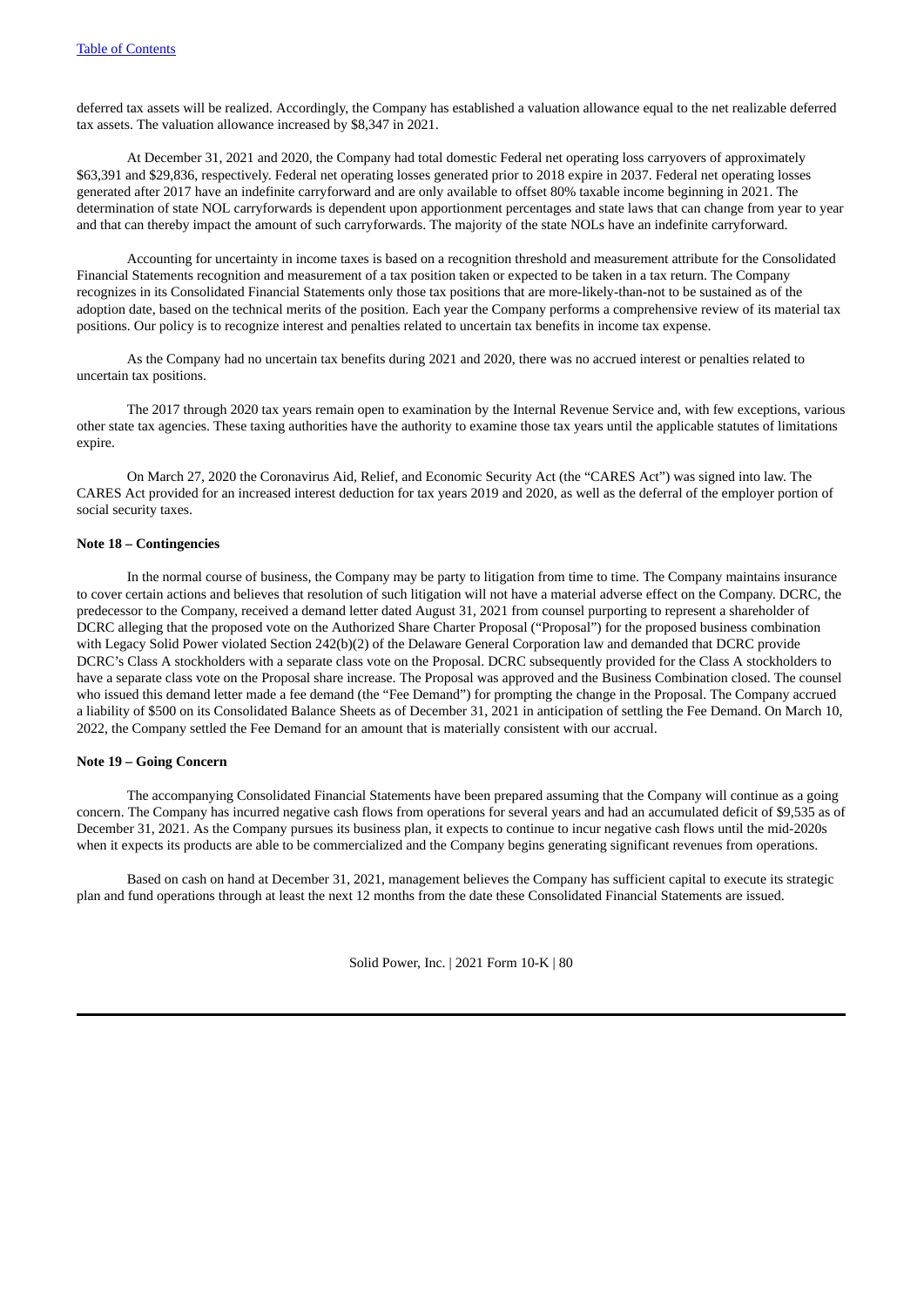### **Item 9. Changes in and Disagreements With Accountants on Accounting and Financial Disclosure**

Not applicable.

### **Item 9A. Controls and Procedures**

#### **Evaluation of Disclosure Controls and Procedures**

In designing and evaluating our disclosure controls and procedures (as defined in Rules 13a-15(e) and 15d-15(e) under the Exchange Act), management recognizes that any controls and procedures, no matter how well designed and operated, can provide only reasonable assurance of achieving the desired controls. As required by Rule 13a-15(b) under the Exchange Act, our management, with the participation of our principal executive officer and principal financial officer, has evaluated the effectiveness of our disclosure controls and procedures as of December 31, 2021. Based upon that evaluation, our principal executive officer and principal financial officer concluded that, as of the end of the period covered by this Report, our disclosure controls and procedures were effective.

#### **Management's Report on Internal Control Over Financial Reporting**

This Report does not include a report of management's assessment regarding our internal control over financial reporting or an attestation report of the company's registered public accounting firm due to a transition period established by rules of the SEC for newly public companies. Additionally, our independent registered public accounting firm will not be required to opine on the effectiveness of our internal control over financial reporting pursuant to Section 404 of the Sarbanes-Oxley Act until we are no longer an "emerging growth company," as defined in the JOBS Act.

We previously identified two material weaknesses for DCRC and Legacy Solid Power due to deficiencies identified in the operating effectiveness of controls over financial reporting related to (1) failure to correctly apply the nuances of the complex accounting standards that apply to our financial statements, including with respect to certain complex equity instruments and equity linked instruments and related earnings per share impacts, and (2) the review of complex transactions for proper accounting treatment as our control environment would have failed to detect the misstatement prior to the financial statement issuance.

However, we have determined that we have remediated the material weakness for DCRC related to a failure to correctly apply the nuances of the complex accounting standards that apply to our financial statements, including with respect to certain complex equity instruments and equity linked instruments and related earnings per share impacts as of December 31, 2021.

The second material weakness for Legacy Solid Power, which relates to the review of complex transactions for proper accounting treatment, remains unremediated because our control environment would have failed to detect the misstatement prior to the issuance of financial statements.

### **Changes in Internal Control over Financial Reporting**

Other than the actions taken as described in Management's Remediation Initiatives below to improve the Company's internal control over financial reporting, there have been no changes in our internal control over financial reporting during the most recent fiscal quarter that materially affected, or which are reasonably likely to materially affect, our internal control over financial reporting.

#### *Management's Remediation Initiatives*

We have taken the following steps to remediate the identified material weakness and to enhance our internal controls:

- Hiring additional personnel.
- · Improving our capabilities to identify, research, and prepare support documentation for technical accounting issues.
- · Designing and implementing a formalized internal control framework.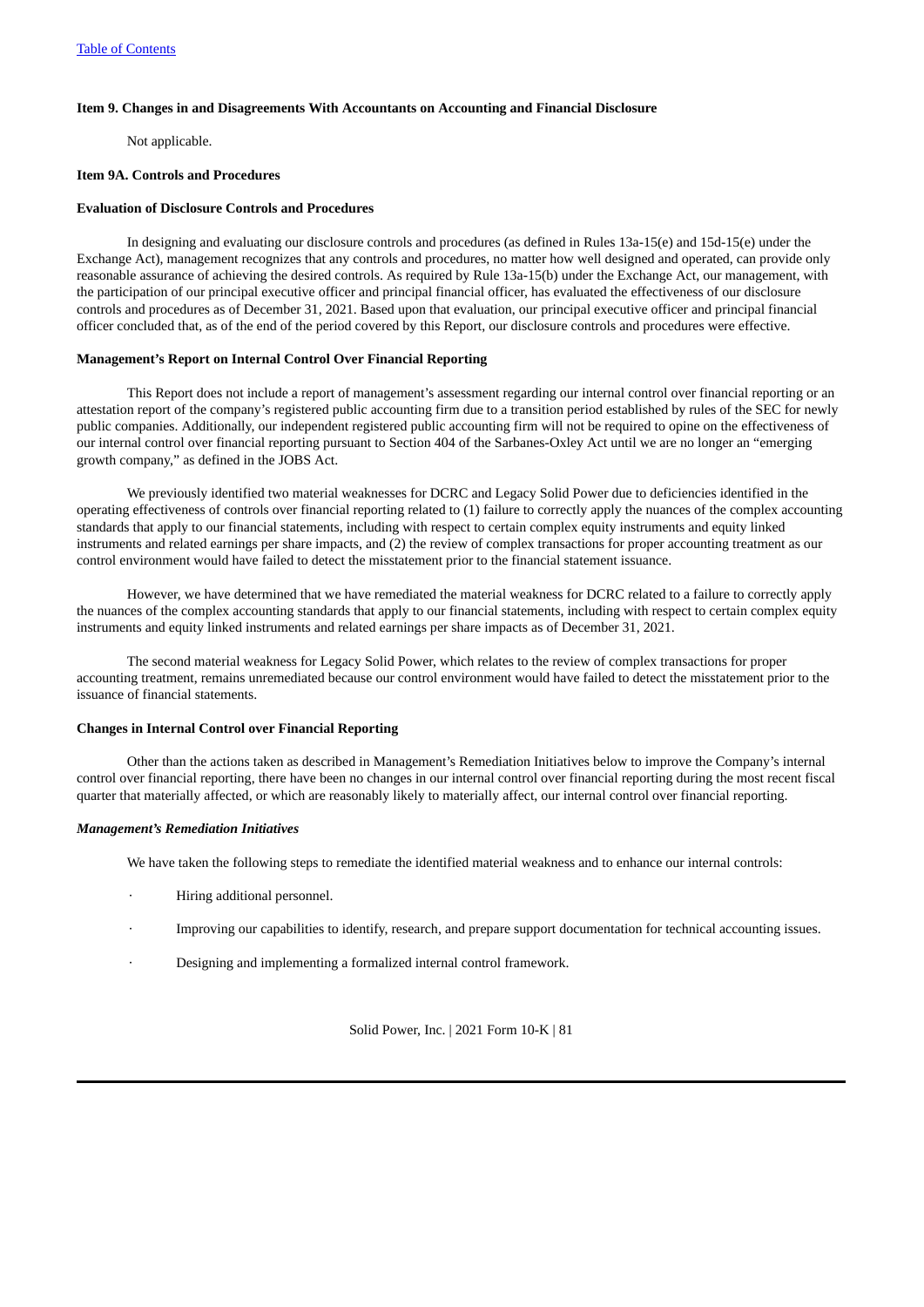- Continuing efforts to improve and strengthen our control processes and procedures.
- · Working with our auditors and other outside advisors to ensure that our controls and procedures are adequate and effective.

We will continue to improve our internal controls over 2022 as we test the controls around the material weakness. We expect to remediate the material weakness by December 31, 2022. However, we cannot make any assurances that we will successfully remediate the material weakness within our anticipated timeframe. See the section titled "*Risk Factors—Risks Related to Finance and Accounting* -Our auditors identified a material weakness in our internal control over financial reporting as of December 31, 2021. If we are unable to develop and maintain an effective system of internal controls and procedures required by Section 404(a) of the Sarbanes-Oxley Act, we may not be able to accurately report our financial results in a timely manner, which may adversely affect investor confidence in us and *materially and adversely affect our stock price, business and operating results*."

#### **Item 9B. Other Information**

None.

#### **Item 9C. Disclosure Regarding Foreign Jurisdictions that Prevent Inspections**

Not applicable.

#### **PART III**

### **Item 10. Directors, Executive Officers and Corporate Governance**

The information regarding executive officers called for by Item 401(b) of Regulation S-K may be found under the caption "Information About our Executive Officers" in this Report. The other information required by this Item is included in the Company's 2022 Proxy Statement to be filed with the SEC within 120 days after December 31, 2021 in connection with the solicitation of proxies for the Company's 2022 annual meeting of stockholders, and is incorporated herein by reference.

#### **Item 11. Executive Compensation.**

The information required by this Item is included in the Company's 2022 Proxy Statement to be filed with the SEC within 120 days after December 31, 2021, and is incorporated herein by reference.

#### **Item 12. Security Ownership of Certain Beneficial Owners and Management and Related Stockholder Matters.**

The information required by this Item is included in the Company's 2022 Proxy Statement to be filed with the SEC within 120 days after December 31, 2021, and is incorporated herein by reference.

#### **Item 13. Certain Relationships and Related Transactions, and Director Independence.**

The information required by this Item is included in the Company's 2022 Proxy Statement to be filed with the SEC within 120 days after December 31, 2021, and is incorporated herein by reference.

### **Item 14. Principal Accountant Fees and Services.**

The information required by this Item is included in the Company's 2022 Proxy Statement to be filed with the SEC within 120 days after December 31, 2021, and is incorporated herein by reference.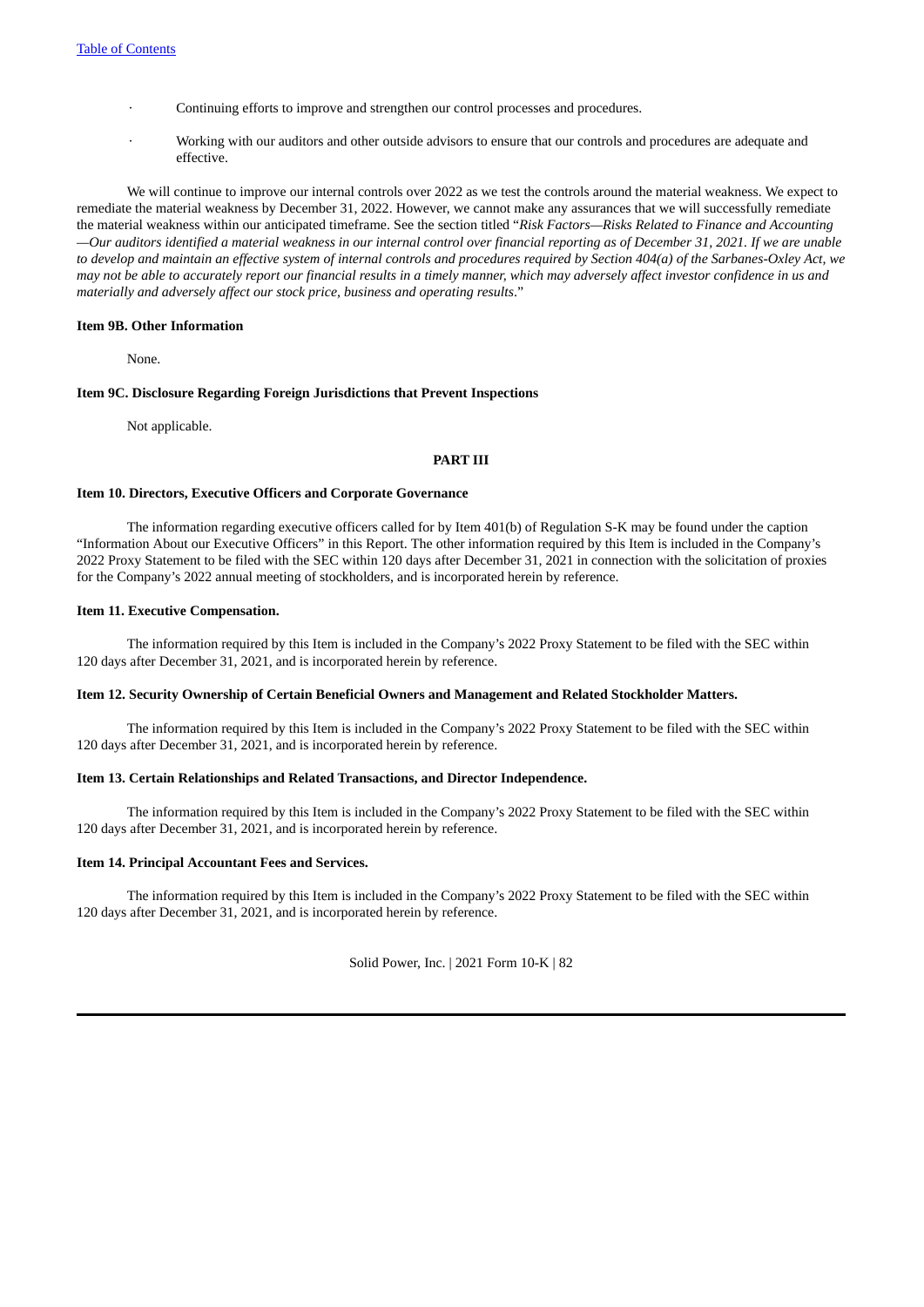### **PART IV**

## **Item 15. Exhibits, Financial Statement Schedules**

- (a) Financial Statements, Financial Statement Schedules and Exhibits
	- (1) Financial Statements.

Consolidated Balance Sheets

Consolidated Statements of Operations

Consolidated Statements of Mezzanine and Stockholders' Equity

Consolidated Statements of Cash Flows

Notes to Consolidated Financial Statements

- (2) Financial Statement Schedules: None
- (3) Exhibits

## **Incorporated by Reference**

| <b>Exhibit</b><br><b>Number</b> | <b>Description</b>                                                                                                                                                | <b>Schedule</b><br>Form | File<br><b>Number</b> | <b>Exhibit/Annex</b> | <b>Filing Date</b>   |
|---------------------------------|-------------------------------------------------------------------------------------------------------------------------------------------------------------------|-------------------------|-----------------------|----------------------|----------------------|
| 2.1                             | <b>Business Combination Agreement and Plan of</b><br>Reorganization, dated as of June 15, 2021, by and<br>among the Company, Merger Sub and Legacy Solid<br>Power | 424B3                   | 333-<br>258681        | Annex A              | November 10,<br>2021 |
| 2.2                             | <b>First Amendment to the Business Combination</b><br>Agreement, dated October 12, 2021, by and among the<br><b>Company, Merger Sub and Legacy Solid Power</b>    | 424B3                   | 333-<br>258681        | Annex A-1            | November 10,<br>2021 |
| 3.1                             | Second Amended and Restated Certificate of<br><b>Incorporation</b>                                                                                                | $8-K$                   | 001-40284             | 3.1                  | December 13, 2021    |
| 3.2                             | <b>Amended and Restated Bylaws</b>                                                                                                                                | $8-K$                   | 001-40284             | 3.2                  | December 13, 2021    |
| 4.1                             | <b>Specimen Common Stock Certificate</b>                                                                                                                          | $8-K$                   | 001-40284             | 4.1                  | December 13, 2021    |
| 4.2                             | <b>Specimen Warrant Certificate</b>                                                                                                                               | $8-K$                   | 001-40284             | 4.2                  | December 13, 2021    |
| 4.3                             | Warrant Agreement, dated March 23, 2021, between<br>the Company and Continental Stock Transfer & Trust<br><b>Company</b>                                          | $8-K$                   | 001-40284             | 4.1                  | March 26, 2021       |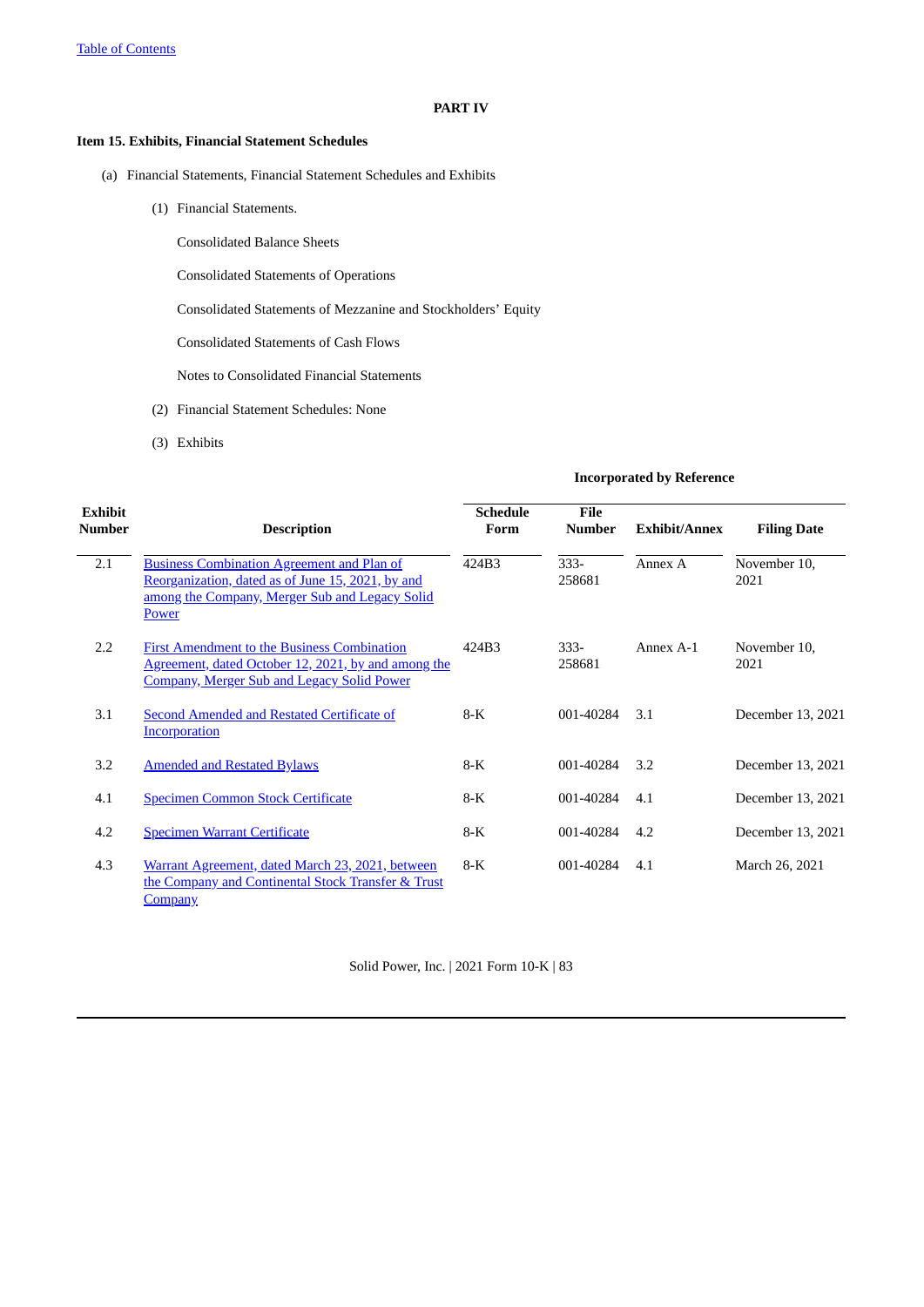# Table of [Contents](#page-1-0)

| 4.4                | <b>Amended and Restated Registration Rights Agreement</b>                                                                                                                     | $8-K$   | 001-40284      | 10.2  | December 13, 2021 |
|--------------------|-------------------------------------------------------------------------------------------------------------------------------------------------------------------------------|---------|----------------|-------|-------------------|
| 4.5 <sub>±</sub>   | <b>Board Nomination and Support Agreement between Solid</b><br>Power, BMW Holding B.V. and the stockholders of Solid<br>Power listed on Schedule A thereto, dated May 5, 2021 | $S-4$   | 333-<br>258681 | 4.4   | August 10, 2021   |
| $4.6*$             | <b>Description of Securities</b>                                                                                                                                              |         |                |       |                   |
| 10.1               | Private Placement Warrants Purchase Agreement, dated<br>March 23, 2021, between DCRC, the Sponsor and the<br>other purchasers named therein                                   | $8-K$   | 001-40284      | 10.5  | March 26, 2021    |
| 10.2#              | Solid Power, Inc. 2021 Equity Incentive Plan                                                                                                                                  | $8-K$   | 001-40284      | 10.7  | December 13, 2021 |
| 10.3#              | Solid Power, Inc. 2021 Employee Stock Purchase Plan                                                                                                                           | $S-8$   | 333-<br>262714 | 99.3  | February 14, 2022 |
| 10.4#              | Solid Power, Inc. 2014 Equity Incentive Plan                                                                                                                                  | $S-8$   | 333-<br>262714 | 99.1  | February 14, 2022 |
| 10.5#              | Form of Stock Option Grant Notice under 2014 Equity<br><b>Incentive Plan</b>                                                                                                  | $S-8$   | 333-<br>262714 | 99.4  | February 14, 2022 |
| 10.6#              | Form of Notice of Stock Option Grant under 2021 Equity<br><b>Incentive Plan</b>                                                                                               | $S-8$   | 333-<br>262714 | 99.5  | February 14, 2022 |
| 10.7#              | Form of Notice of Restricted Stock Unit Grant<br>(Employee) under 2021 Equity Incentive Plan                                                                                  | $S-8$   | 333-<br>262714 | 99.6  | February 14, 2022 |
| 10.8#              | Form of Notice of Restricted Stock Unit Grant (New<br>Director) under 2021 Equity Incentive Plan                                                                              | $S-8$   | 333-<br>262714 | 99.7  | February 14, 2022 |
| 10.9#              | Form of Notice of Restricted Stock Unit Grant (Annual<br><b>Award)</b> under 2021 Equity Incentive Plan                                                                       | $S-8$   | 333-<br>262714 | 99.8  | February 14, 2022 |
| $10.10\pm$         | Joint Development Agreement, dated July 1, 2017, by and<br>among Legacy Solid Power and BMW of North America,<br><b>LLC</b>                                                   | $S-4/A$ | 333-<br>258681 | 10.11 | October 13, 2021  |
| $10.11 \pm$        | Amendment No. 1 to Joint Development Agreement,<br>dated February 18, 2021, between Legacy Solid Power<br>and BMW of North America, LLC                                       | $S-4/A$ | 333-<br>258681 | 10.12 | October 13, 2021  |
| $10.12\pm$         | Amendment No. 2 to Joint Development Agreement,<br>dated March 22, 2021, between Legacy Solid Power and<br><b>BMW</b> of North America, LLC                                   | $S-4/A$ | 333-<br>258681 | 10.13 | October 13, 2021  |
| 10.13 <sub>±</sub> | Amendment No. 3 to Joint Development Agreement,<br>dated November 1, 2021, between Legacy Solid Power<br>and BMW of North America, LLC                                        | $8-K$   | 001-40284      | 10.15 | December 13, 2021 |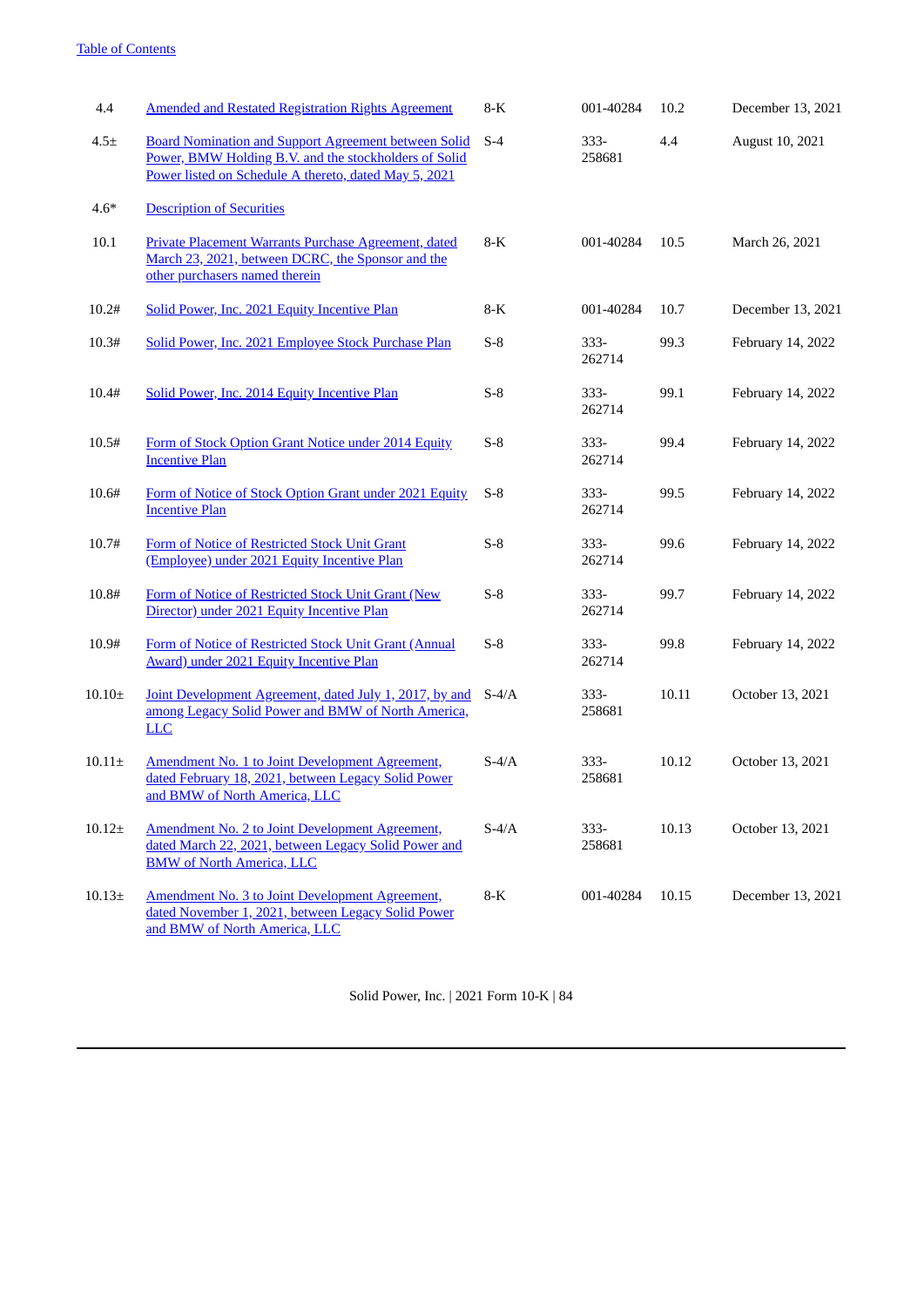# Table of [Contents](#page-1-0)

| 10.14 <sub>±</sub> | <b>Agreement for the Joint Development of Solid State</b><br><b>Batteries for Automotive Applications between Ford</b><br>Motor Company and Legacy Solid Power, dated<br>December 28, 2018 | $S-4/A$ | 333-<br>258681 | 10.14 | October 13, 2021  |
|--------------------|--------------------------------------------------------------------------------------------------------------------------------------------------------------------------------------------|---------|----------------|-------|-------------------|
| 10.15±             | <b>Series B Preferred Stock Financing Letter Agreement</b><br>between the Ford Motor Company and Legacy Solid<br>Power, dated May 5, 2021                                                  | $S-4/A$ | 333-<br>258681 | 10.15 | October 13, 2021  |
| $10.16\pm$         | Joint Development Agreement, dated October 28, 2021,<br>between Legacy Solid Power and SK Innovation Co., Ltd.                                                                             | $S-4/A$ | 333-<br>258681 | 10.16 | November 2, 2021  |
| 10.17              | <b>Solid Power, Inc. Outside Director Compensation Policy</b>                                                                                                                              | $8-K$   | 001-40284      | 10.9  | December 13, 2021 |
| 10.18#             | <b>Solid Power, Inc. Executive Incentive Compensation Plan</b>                                                                                                                             | $8-K$   | 001-40284      | 10.10 | December 13, 2021 |
| 10.19#             | Solid Power, Inc. Executive Change in Control and<br><b>Severance Plan</b>                                                                                                                 | $8-K$   | 001-40284      | 10.11 | December 13, 2021 |
| 10.20#             | Solid Power, Inc. Form of Indemnification Agreement                                                                                                                                        | $8-K$   | 001-40284      | 10.1  | December 13, 2021 |
| 10.21#             | <b>Letter Agreement with Douglas Campbell, dated</b><br><b>August 5, 2021</b>                                                                                                              | $8-K$   | 001-40284      | 10.3  | December 13, 2021 |
| 10.22#             | Letter Agreement with David Jansen, dated August 5,<br>2021                                                                                                                                | $8-K$   | 001-40284      | 10.4  | December 13, 2021 |
| 10.23#             | Letter Agreement with Derek Johnson, dated August 5,<br>2021                                                                                                                               | $8-K$   | 001-40284      | 10.5  | December 13, 2021 |
| 10.24*±#           | Offer Letter with Jon Jacobs, dated September 26, 2021                                                                                                                                     |         |                |       |                   |
| $10.25**$ #        | <b>Executive Change in Control and Severance Plan</b><br>Participation Agreement with Jon Jacobs, dated<br>December 21, 2021                                                               |         |                |       |                   |
| 10.26              | Lease Agreement between the Company and Red Pierce,<br>LLC, dated November 29, 2016                                                                                                        | $8-K$   | 001-40284      | 10.19 | December 13, 2021 |
| 10.27              | Amendment to Lease Agreement between the Company<br>and Red Pierce, LLC, dated December 5, 2017                                                                                            | $8-K$   | 001-40284      | 10.20 | December 13, 2021 |
| 10.28              | <b>Industrial Lease Agreement between the Company and 25</b><br>North Investors SPE1, LLC, dated September 1, 2021                                                                         | $8-K$   | 001-40284      | 10.21 | December 13, 2021 |
| 21                 | <b>List of Subsidiaries</b>                                                                                                                                                                | $S-1$   | 333-<br>261711 | 21    | December 17, 2021 |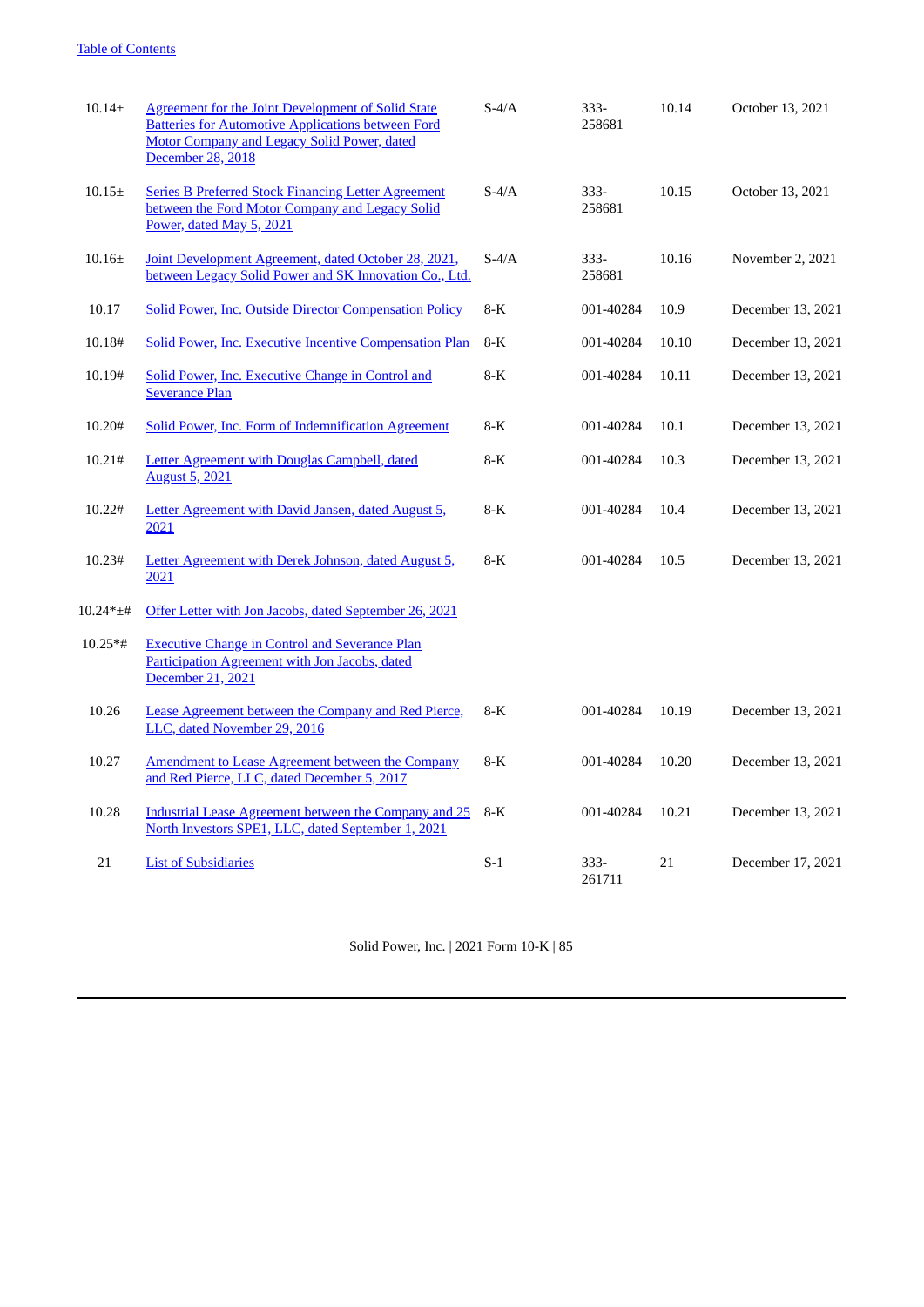### Table of [Contents](#page-1-0)

- 23.1\* Consent of Ernst & Young LLP, [Independent](#page-118-0) Registered Public Accounting Firm
- 24.1\* Power of Attorney [\(included](#page-87-0) on the signature page of this Annual Report on Form 10-K)
- 31.1\* [Certification](#page-119-0) Pursuant to Rule 13a-14(a) under the Securities Exchange Act of 1934
- 31.2\* [Certification](#page-120-0) Pursuant to Rule 13a-14(a) under the Securities Exchange Act of 1934
- 32.1\*\* Section 1350 [Certification](#page-121-0)
- 32.2\*\* Section 1350 [Certification](#page-122-0)
- 101.INS\* XBRL Instance Document the instance document does not appear in the Interactive Data file because its Inline XBRL tags are embedded within the Inline XBRL document
- 101.SCH\* Inline XBRL Taxonomy Extension Schema Document
- 101.CAL\* Inline XBRL Taxonomy Extension Calculation Linkbase
- 101.DEF\* Inline XBRL Taxonomy Extension Definition Document
- 101.LAB\* Inline XBRL Taxonomy Extension Label Linkbase Document
- 101.PRE\* Inline XBRL Taxonomy Extension Presentation Linkbase
	- 104\* Cover Page Interactive Data File (formatted as Inline XBRL and contained in Exhibit 101)

± Certain portions of this exhibit have been omitted in accordance with Regulation S-K Item 601. The Company agrees to furnish an unredacted copy of the exhibit to the SEC upon request.

# Indicates a management or compensatory plan.

## **Item 16. Form 10-K Summary**

None.

Filed herewith.

<sup>\*\*</sup> Furnished herewith.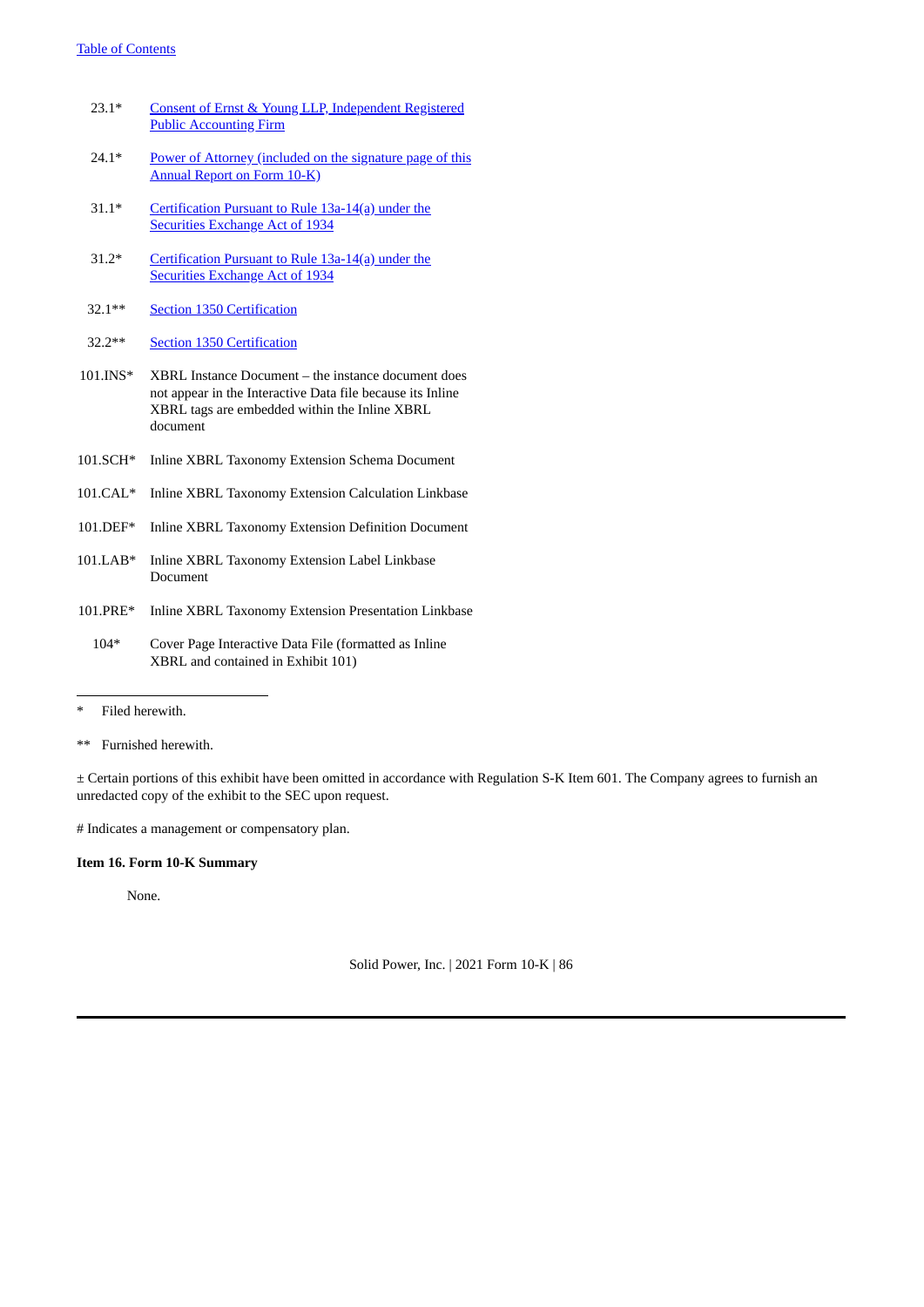### **SIGNATURES**

Pursuant to the requirements of Section 13 or 15(d) of the Securities Exchange Act of 1934, the Registrant has duly caused this report to be signed on its behalf by the undersigned, thereunto duly authorized.

Date: March 23, 2022

### **SOLID POWER, INC.**

By: /s/ Kevin Paprzycki Name: Kevin Paprzycki Title: Chief Financial Officer and Treasurer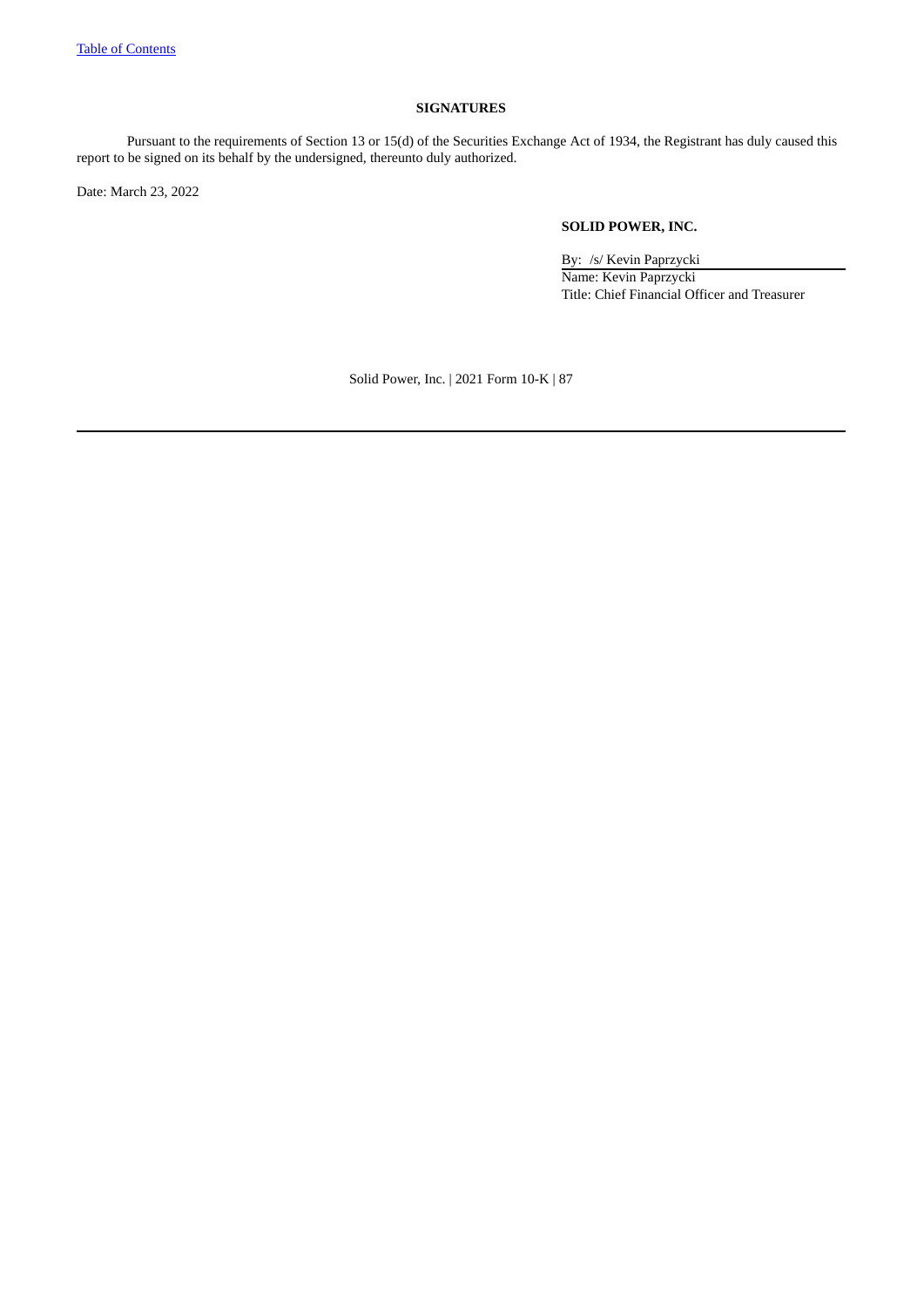### **POWER OF ATTORNEY**

<span id="page-87-0"></span>KNOW ALL PERSONS BY THESE PRESENTS, that each person whose signature appears below hereby constitutes and appoints Douglas Campbell, David Jansen, Kevin Paprzycki and James Liebscher, and each of them, as his or her true and lawful attorney-in-fact and agent with full power of substitution, for him or her in any and all capacities, to sign any and all amendments to this Annual Report on Form 10-K, and to file the same, with all exhibits thereto and other documents in connection therewith, with the Securities and Exchange Commission, granting unto said attorney-in-fact, proxy and agent full power and authority to do and perform each and every act and thing requisite and necessary to be done in connection therewith, as fully for all intents and purposes as he or she might or could do in person, hereby ratifying and confirming all that said attorney-in-fact, proxy and agent, or his or her substitute, may lawfully do or cause to be done by virtue hereof.

Pursuant to the requirements of the Securities Exchange Act of 1934, this Annual Report on Form 10-K has been signed below by the following persons on behalf of the Registrant and in the capacities and on the dates indicated:

| <b>Name</b>             | <b>Title</b>                                 | <b>Date</b>    |
|-------------------------|----------------------------------------------|----------------|
|                         | <b>Chief Executive Officer and Director</b>  |                |
| /s/ Douglas Campbell    | (Principal Executive Officer)                | March 23, 2022 |
| Douglas Campbell        |                                              |                |
|                         | Chief Financial Officer and Treasurer        |                |
| /s/ Kevin Paprzycki     | (Principal Financial and Accounting Officer) | March 23, 2022 |
| Kevin Paprzycki         |                                              |                |
| /s/ David Jansen        | <b>President and Director</b>                | March 23, 2022 |
| David Jansen            |                                              |                |
| /s/ Erik Anderson       | <b>Director</b>                              | March 23, 2022 |
| <b>Erik Anderson</b>    |                                              |                |
| /s/ Rainer Feurer       | Director                                     | March 23, 2022 |
| <b>Rainer Feurer</b>    |                                              |                |
| /s/ Steven H. Goldberg  | Director                                     | March 23, 2022 |
| Steven H. Goldberg      |                                              |                |
| /s/ Aleksandra Miziolek | Director                                     | March 23, 2022 |
| Aleksandra Miziolek     |                                              |                |
| /s/ Lesa Roe            | Director                                     | March 23, 2022 |
| Lesa Roe                |                                              |                |
| /s/ John Stephens       | Director                                     | March 23, 2022 |
| John Stephens           |                                              |                |
| /s/ Robert Tichio       | Director                                     | March 23, 2022 |
| Robert Tichio           |                                              |                |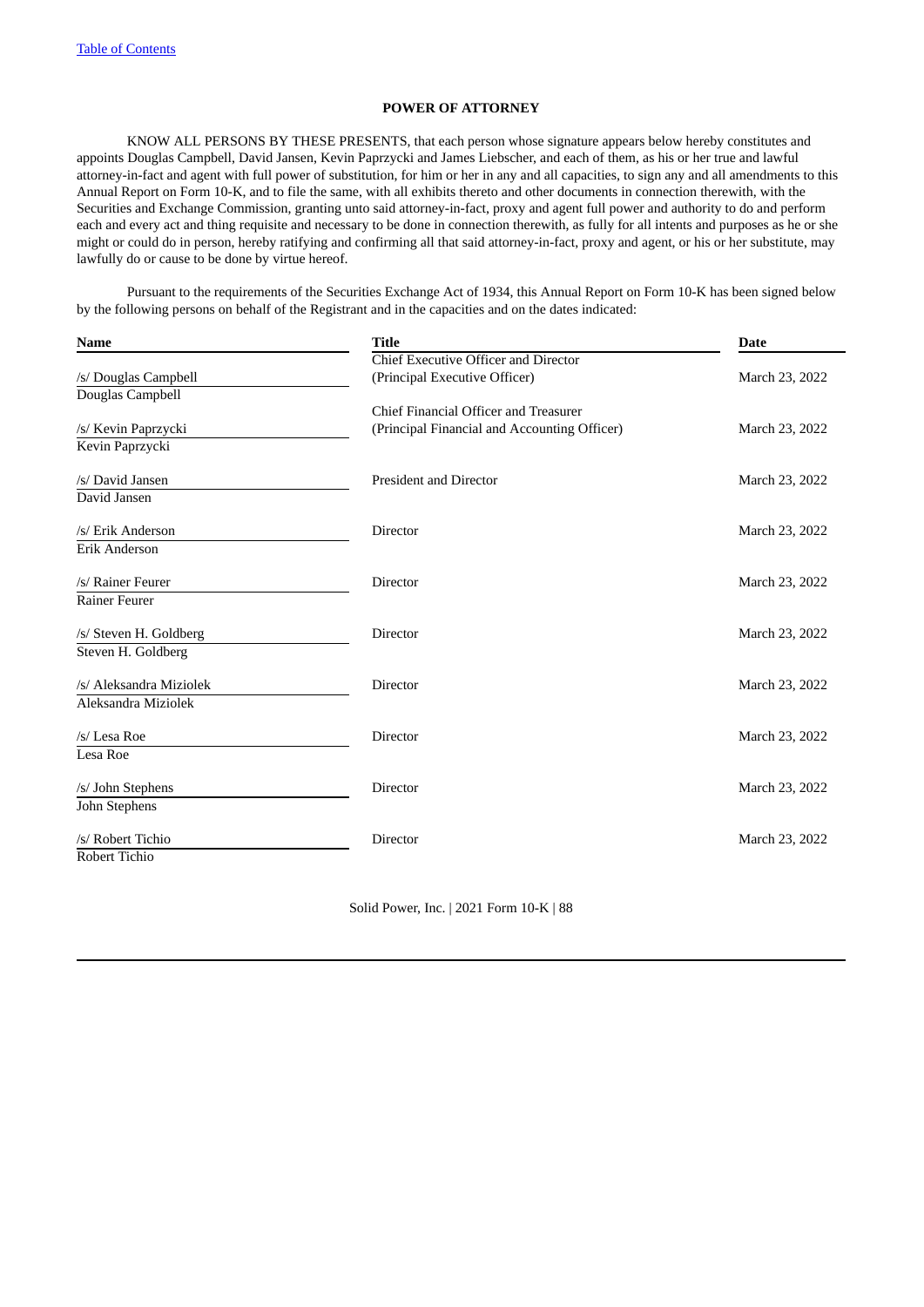## **DESCRIPTION OF SECURITIES**

<span id="page-88-0"></span>The following summary of the material terms of our securities and certain provisions in our second amended and restated certificate of incorporation (the "*Second A&R Charter*") and amended and restated bylaws (the "*Bylaws*") as currently in effect. Because the following description is only a summary, it does not contain all of the information and is qualified in its entirety by our Second A&R Charter and Bylaws, copies of which have been filed as exhibits to the Annual Report on Form 10-K of which this Exhibit is a part, as well as to the applicable provisions of the Delaware General Corporation Law (the "DGCL"). We encourage you to read our Second A&R Charter, Bylaws and the applicable portions of the DGCL carefully.

# **General**

The authorized capital stock of Solid Power consists of 2,200,000,000 shares, consisting of 2,000,000,000 shares of Common Stock, par value \$0.0001 per share, and 200,000,000 shares of preferred stock, par value \$0.0001 per share.

# *Dividend Rights*

The Board, subject to restrictions contained in the Second A&R Charter, applicable law and in any certificate of designation for any series of preferred stock, may declare and pay dividends upon the shares of our capital stock. Dividends may be paid in cash, in property, or in shares of our capital stock, subject to the provisions of the Second A&R Charter. The Board may set apart out of any of the funds of Solid Power available for dividends a reserve or reserves for any proper purpose and may abolish any such reserve.

# *Voting Rights*

Except as otherwise required by law, the Second A&R Charter or as otherwise provided in any certificate of designation for any series of preferred stock, the holders of Common Stock possess all voting power for the election of Board directors and all other matters requiring stockholder action. Holders of common stock are entitled to one vote per share on matters to be voted on by stockholders.

Our Second A&R Charter and Bylaws provide for a classified board of directors consisting of three classes of approximately equal size, each serving staggered three-year terms. Only the directors in one class are to be elected at each annual meeting of our stockholders, with the directors in the other classes continuing for the remainder of their respective three-year terms.

Subject to the rights of holders of Preferred Stock, the number of directors that constitutes the entire Board shall be fixed only by resolution of the Board acting pursuant to a resolution adopted by a majority of the Board.

## *Right to Receive Liquidation Distributions*

Subject to applicable law and the rights, if any, of holders of outstanding Preferred Stock, in the event of our voluntary or involuntary liquidation, dissolution or winding-up, after payment or provision for payment of the debts and other liabilities of Solid Power, the holders of Common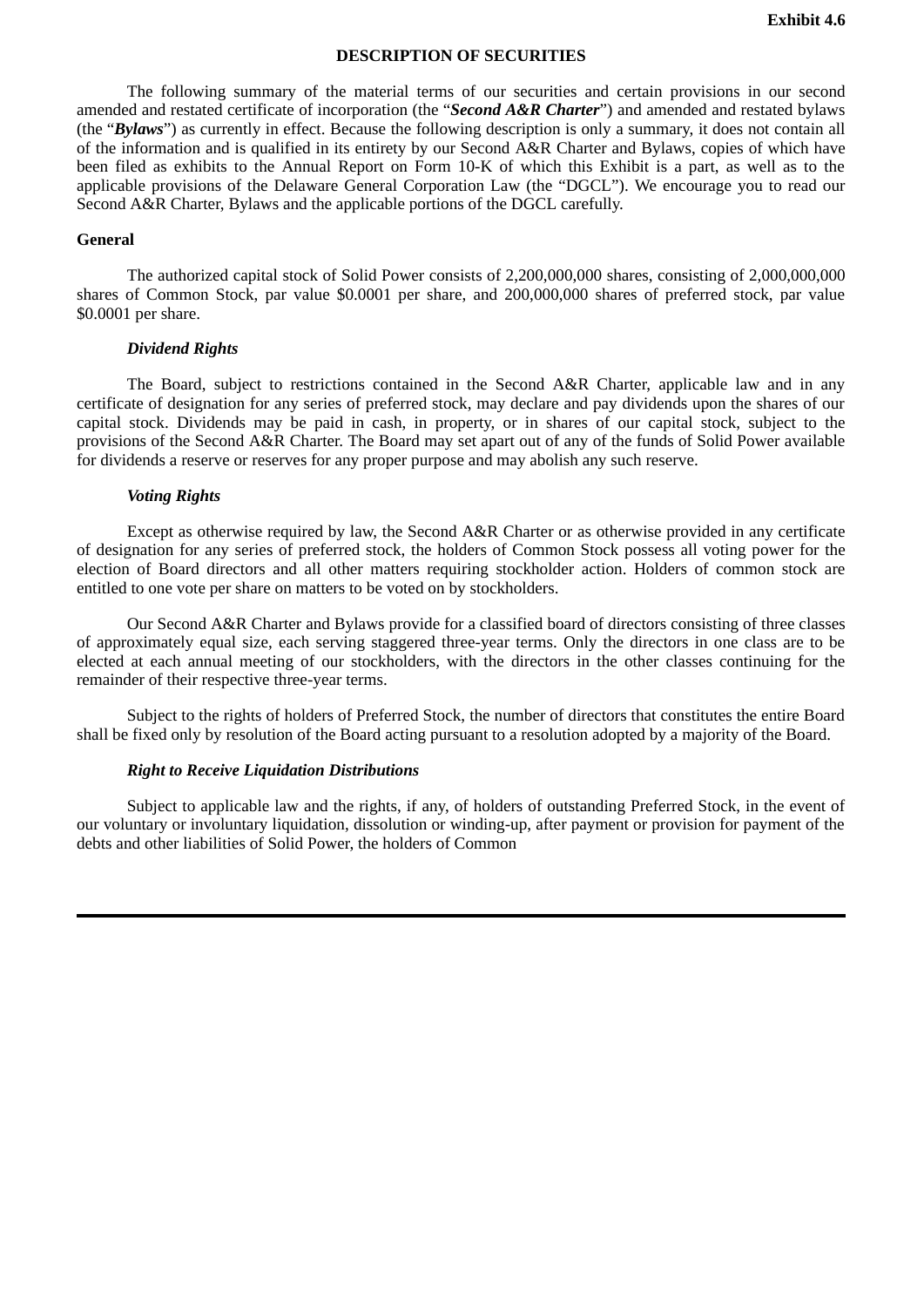Stock will be entitled to receive all the remaining assets of Solid Power available for distribution to our stockholders, ratably in proportion to the number of shares of Common Stock then held by them.

## *Other Matters*

All outstanding shares of our Common Stock are fully paid and nonassessable. Our Common Stock is not entitled to preemptive rights and is not subject to redemption or sinking fund provisions.

## *Preferred Stock*

The Second A&R Charter provides that shares of preferred stock may be issued from time to time in one or more series. The Board is authorized to fix the designations, powers, preferences and rights, and the qualifications, limitations or restrictions thereof, of any series of Preferred Stock, including, without limitation, authority to fix by resolution the dividend rights, dividend rate, conversion rights, voting rights, rights and terms of redemption (including sinking fund provisions), redemption price or prices, and liquidation preferences of any such series, and the number of shares constituting any such series and the designation thereof, or any of the foregoing. The Board is able to, without stockholder approval, issue preferred stock with voting and other rights that could adversely affect the voting power and other rights of the holders of Common Stock and could have antitakeover effects. The ability of the Board to issue preferred stock without stockholder approval could have the effect of delaying, deferring or preventing a change of control of us or the removal of existing management. Although we do not currently intend to issue any shares of preferred stock, we cannot assure you that we will not do so in the future.

### **Anti-Takeover Provisions**

Certain provisions of Delaware law, the Second A&R Charter, and the Bylaws, which are summarized below, may have the effect of delaying, deferring, or discouraging another person from acquiring control of Solid Power. They are also designed, in part, to encourage persons seeking to acquire control of Solid Power to negotiate first with the Board.

# *Section 203 of the DGCL*

We have not opted out of Section 203 of the DGCL under the Second A&R Charter. Under Section 203 of the DGCL, we are prohibited from engaging in any business combination with any stockholder for a period of three years following the time that such stockholder (the "interested stockholder") came to own at least 15% our outstanding voting stock (the "acquisition"), except if:

- the Board approved the acquisition prior to its consummation;
- · the interested stockholder owned at least 85% of the outstanding voting stock upon consummation of the acquisition; or
- · the business combination is approved by the Board, and by a 2/3 majority vote of the other stockholders in a meeting.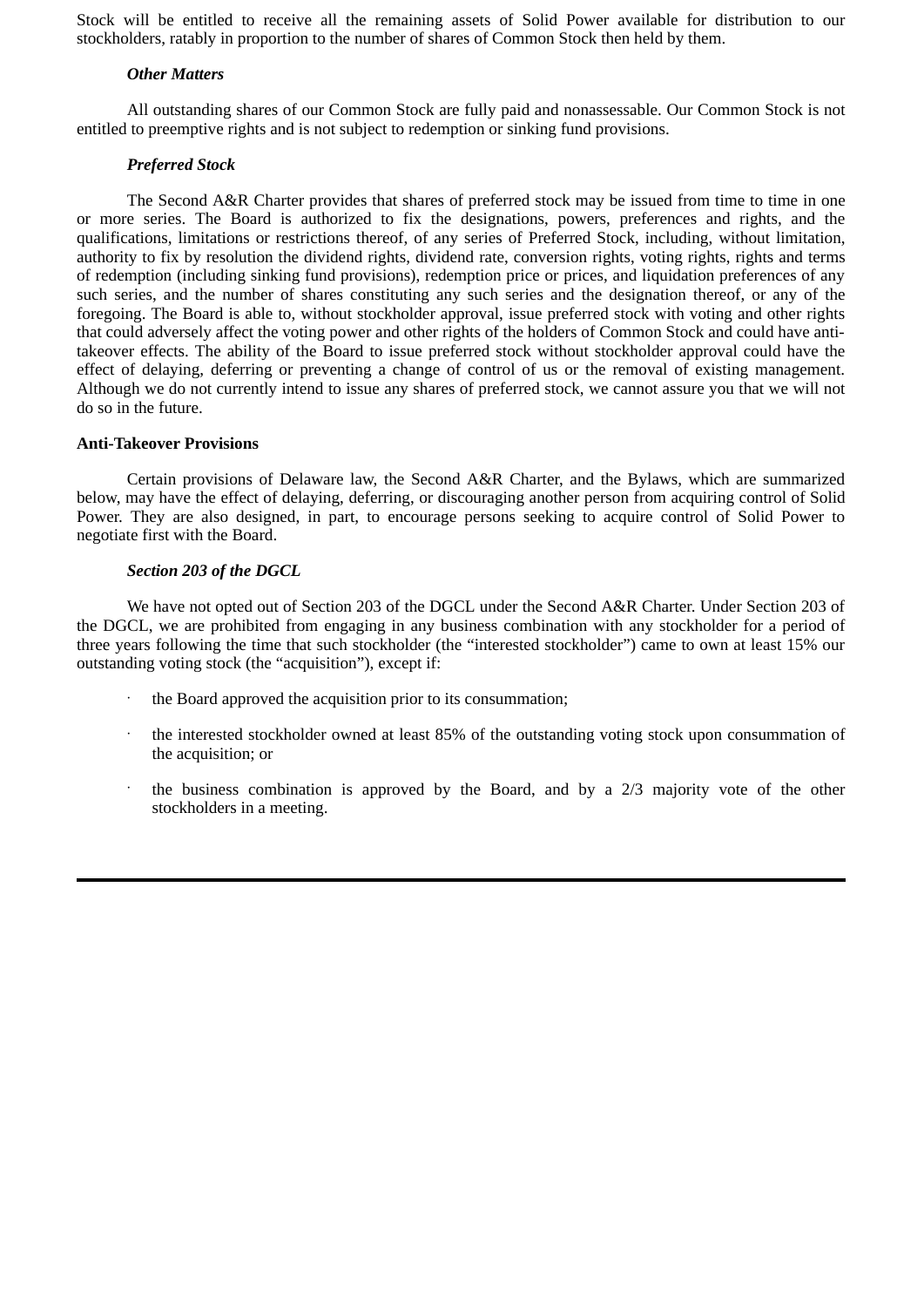Generally, a "business combination" includes any merger, consolidation, asset or stock sale or certain other transactions resulting in a financial benefit to the interested stockholder. Subject to certain exceptions, an "interested stockholder" is a person who, together with that person's affiliates and associates, owns, or within the previous three years owned, 15% or more of our voting stock.

Under certain circumstances, declining to opt out of Section 203 of the DGCL makes it more difficult for a person who would be an "interested stockholder" to effect various business combinations with Solid Power for a three-year period. This may encourage companies interested in acquiring us to negotiate in advance with the Board because the stockholder approval requirement would be avoided if the Board approves the acquisition which results in the stockholder becoming an interested stockholder. This may also have the effect of preventing changes in the Board and may make it more difficult to accomplish transactions which stockholders may otherwise deem to be in their best interests.

# *Classified Board of Directors*

The Second A&R Charter provides that the Board is divided into three classes, designated Class I, Class II and Class III. The term of the initial Class I directors shall terminate on the date of the 2022 annual meeting of stockholders, the term of the initial Class II directors shall terminate on the date of the 2023 annual meeting of stockholders, and the term of the initial Class III directors shall terminate on the date of the 2024 annual meeting of stockholders. At each annual meeting of stockholders, successors to the class of directors whose term expires at that annual meeting will be elected for a three-year term.

## *Removal of Directors*

The Second A&R Charter provides that stockholders may only remove a director for cause and only by the affirmative vote of at least a majority of the voting power of the issued and outstanding capital stock of the Company entitled to vote in the election of directors.

## *Board of Directors Vacancies*

The Second A&R Charter and Bylaws authorize only a majority of the remaining members of the Board, although less than a quorum, or a sole remaining director to fill vacant directorships, including newly created seats. In addition, subject to the rights of holders of any series of preferred stock, the number of directors constituting the Board may only be set by a resolution of the Board. These provisions would prevent a stockholder from increasing the size of the Board and then gaining control of the Board by filling the resulting vacancies with its own nominees. This makes it more difficult to change the composition of the Board and promotes continuity of management.

## *Written Consent by Stockholders*

Under the Second A&R Charter, subject to the rights of holders of any series of preferred stock, any action required or permitted to be taken by our stockholders is required to be effected at a duly called annual or special meeting of stockholders and may not be effected by any consent in writing by such stockholders.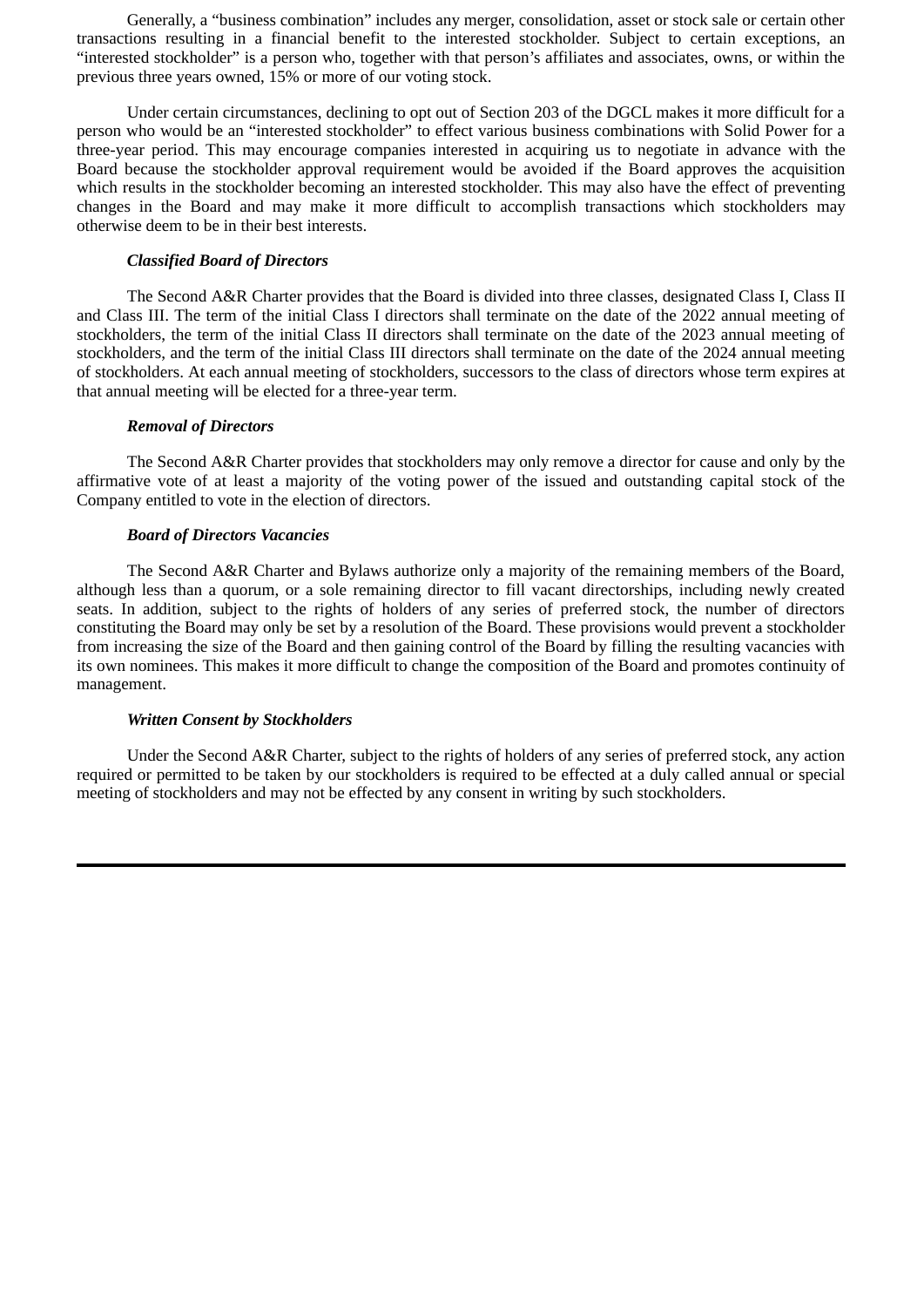# *Special Meeting of Stockholders*

Under the Second A&R Charter, subject to the terms of any series of preferred stock, special meetings of our stockholders may be called only by the chairperson of the Board, the Chief Executive Officer, the President or the Board acting pursuant to a resolution adopted by a majority of the total number of authorized directorships whether or not there exist any vacancies or other unfilled seats in previously authorized directorships, but a special meeting may not be called by any other person or persons and any power of stockholders to call a special meeting of stockholders is specifically denied. Only such business shall be considered at a special meeting of stockholders as shall have been stated in the notice for such meeting.

# *Advance Notice Requirements for Stockholder Proposals and Director Nominations*

Under the Second A&R Charter, advance notice of stockholder nominations for the election of directors and of business to be brought by stockholders before any meeting of our stockholders shall be given in the manner and to the extent provided in our Bylaws.

# *No Cumulative Voting*

The DGCL provides that stockholders are not entitled to cumulate votes in the election of directors unless a corporation's certificate of incorporation provides otherwise. The Second A&R Charter does not provide for cumulative voting and provides that no stockholder is permitted to cumulate votes at any election of directors.

# *Amendment of Second A&R Charter Provisions*

Any amendment of certain provisions in the Second A&R Charter requires approval by holders of at least 66 2/3% of the voting power of the then outstanding voting securities entitled to vote thereon, voting together as a single class. These provisions include, among others, provisions related to the Board composition, board removal rights, cumulative voting rights, and provisions related to stockholder action and advance notice, in each case as summarized above.

# *Authorized but Unissued Capital Stock*

Delaware law does not require stockholder approval for any issuance of authorized shares. However, the listing requirements of Nasdaq, which apply if and so long as the Common Stock remains listed on Nasdaq, require stockholder approval of certain issuances equal to or exceeding 20% of the then outstanding voting power or then outstanding number of shares of Common Stock. Additional shares that may be issued in the future may be used for a variety of corporate purposes, including future public offerings, to raise additional capital or to facilitate acquisitions.

One of the effects of the existence of unissued and unreserved common stock may be to enable the Board to issue shares to persons friendly to current management, which issuance could render more difficult or discourage an attempt to obtain control of us by means of a merger, tender offer, proxy contest or otherwise and thereby protect the continuity of management and possibly deprive stockholders of opportunities to sell their shares of Common Stock at prices higher than prevailing market prices.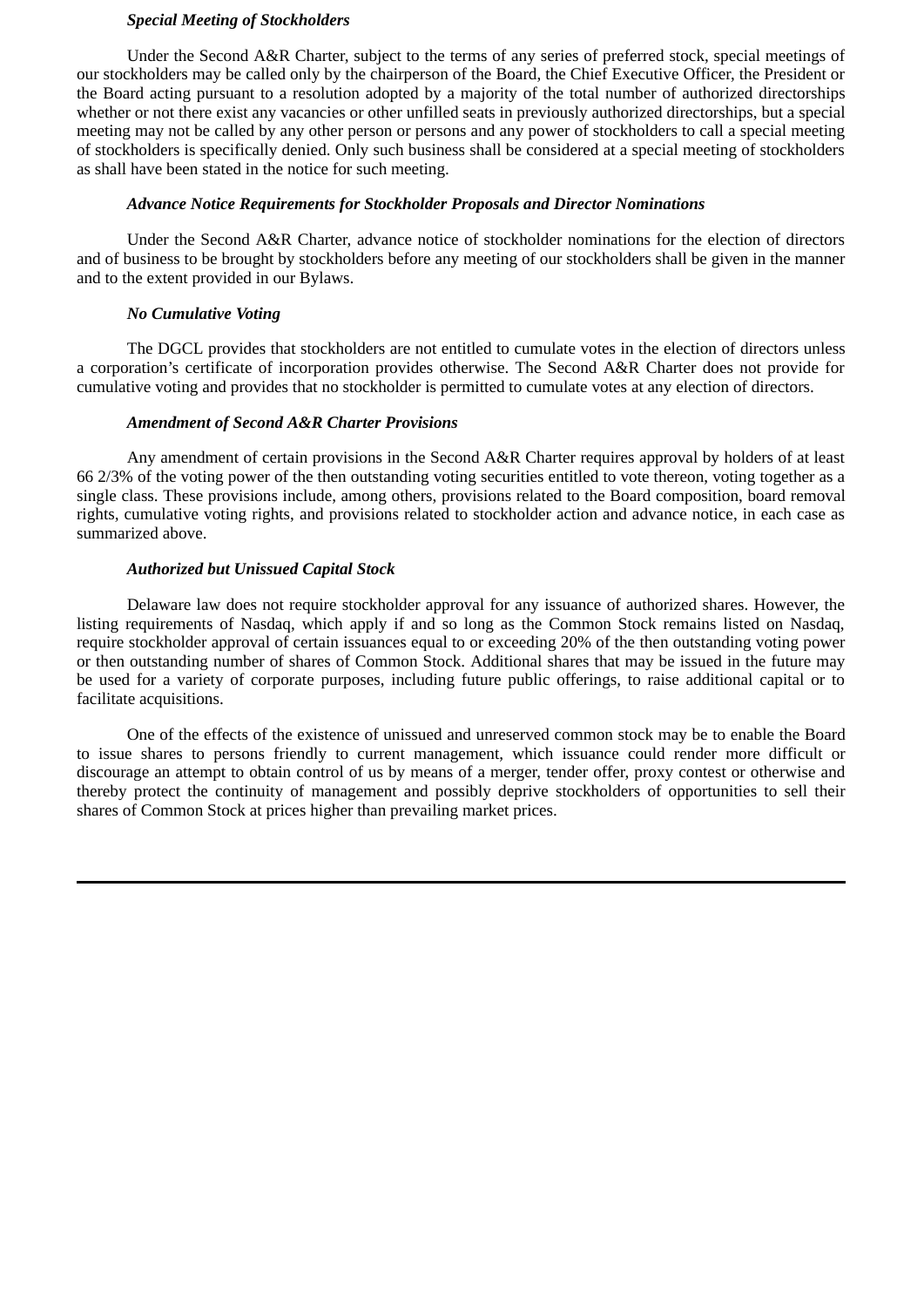# *Dissenters' Rights of Appraisal and Payment*

Under the DGCL, with certain exceptions, our stockholders have appraisal rights in connection with a merger or consolidation of Solid Power. Pursuant to the DGCL, stockholders who properly request and perfect appraisal rights in connection with such merger or consolidation will have the right to receive payment of the fair value of their shares as determined by the Delaware Court of Chancery.

# *Stockholders' Derivative Actions*

Under the DGCL, any of our stockholders may bring an action in our name to procure a judgment in our favor, also known as a derivative action, provided that the stockholder bringing the action is a holder of our securities at the time of the transaction to which the action relates or such stockholder's stock thereafter devolved by operation of law.

# *Exclusive Forum*

Unless we consent in writing to the selection of an alternative forum, the Court of Chancery of the State of Delaware (or, if the Court of Chancery does not have jurisdiction, another state court in Delaware or the federal district court for the District of Delaware) shall, to the fullest extent permitted by law, be the sole and exclusive forum for (i) any derivative action or proceeding brought on behalf of Solid Power, (ii) any action asserting a claim of breach of a fiduciary duty owed by any director, stockholder, officer or other employee of Solid Power to Solid Power or Solid Power's stockholders, (iii) any action arising pursuant to any provision of the DGCL or the Second A&R Charter or the Bylaws (as either may be amended from time to time) or (iv) any action asserting a claim governed by the internal affairs doctrine, except for, as to each of (i) through (iv) above, any claim as to which such court determines that there is an indispensable party not subject to the jurisdiction of such court (and the indispensable party does not consent to the personal jurisdiction of such court within 10 days following such determination), which is vested in the exclusive jurisdiction of a court or forum other than such court or for which such court does not have subject matter jurisdiction.

Unless we consent in writing to the selection of an alternative forum, the federal district courts of the United States of America shall be the sole and exclusive forum for the resolution of any complaint asserting a cause of action arising under the Securities Act of 1933, as amended (the "*Securities Act*") against any person in connection with any offering of our securities, including, without limitation and for the avoidance of doubt, any auditor, underwriter, expert, control person, or other defendant.

# *Limitations on Liability and Indemnification of Directors and Officers*

The Second A&R Charter limits our directors' liability to the fullest extent permitted under the DGCL. The DGCL provides that directors of a corporation will not be personally liable for monetary damages for breach of their fiduciary duties as directors, except for liability:

for any transaction from which the director derives an improper personal benefit;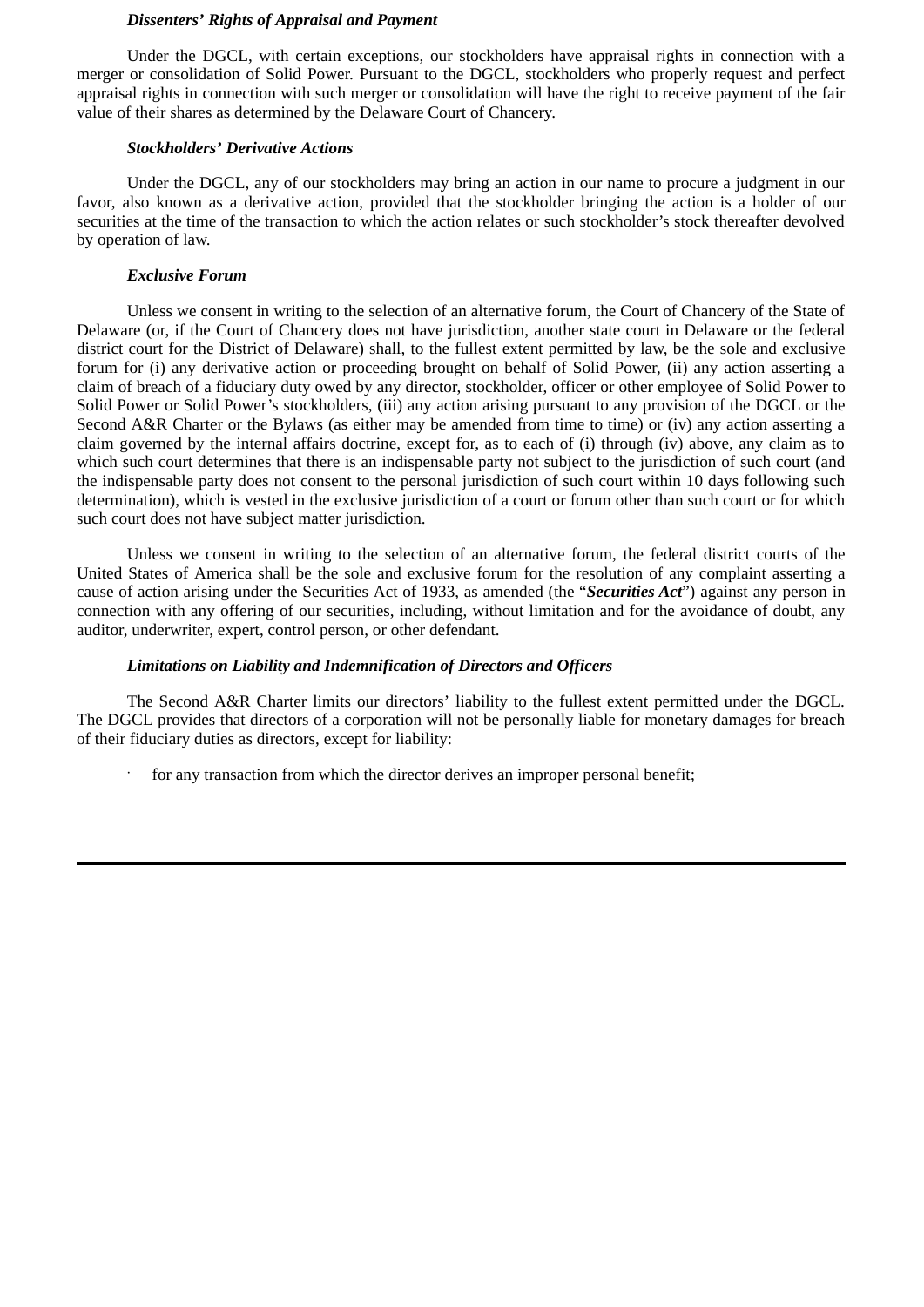- for any act or omission not in good faith or that involves intentional misconduct or a knowing violation of law;
- · for any unlawful payment of dividends or redemption of shares; or
- for any breach of a director's duty of loyalty to the corporation or its stockholders.

If the DGCL is amended to authorize corporate action further eliminating or limiting the personal liability of directors, then the liability of our directors will be eliminated or limited to the fullest extent permitted by the DGCL, as so amended. The DGCL and our Bylaws provide that we will, in certain situations, indemnify our directors and officers and may indemnify other employees and other agents, to the fullest extent permitted by law. Any indemnified person is also entitled, subject to certain limitations, to advancement, direct payment, or reimbursement of reasonable expenses (including attorneys' fees and disbursements) in advance of the final disposition of the proceeding.

In addition, we have entered into separate indemnification agreements with our directors and officers. These agreements, among other things, require us to indemnify our directors and officers for certain expenses, including attorneys' fees, judgments, fines, and settlement amounts incurred by a director or officer in any action or proceeding arising out of their services as one of our directors or officers or any other company or enterprise to which the person provides services at our request, which rights are in addition to the indemnification provided for in the Second A&R Charter and the Bylaws.

We maintain a directors' and officers' insurance policy pursuant to which our directors and officers are insured against liability for actions taken in their capacities as directors and officers.

The limitation of liability and indemnification provisions in the Second A&R Charter and the Bylaws may discourage stockholders from bringing a lawsuit against directors for breach of their fiduciary duties. They may also reduce the likelihood of derivative litigation against directors and officers, even though an action, if successful, might benefit us and/or our stockholders. A stockholder's investment may decline in value to the extent we pay the costs of settlement and damage awards against directors and officers pursuant to these indemnification provisions.

Insofar as indemnification for liabilities arising under the Securities Act may be permitted to directors, officers, or control persons, in the opinion of the SEC, such indemnification is against public policy as expressed in the Securities Act and is therefore unenforceable.

There is currently no pending material litigation or proceeding involving any of our directors, officers or employees for which indemnification is sought.

## **Transfer Agent and Registrar**

The transfer agent for our Common Stock and Warrant agent for our Public Warrants (as defined herein) is Continental Stock Transfer & Trust Company. We have agreed to indemnify Continental Stock Transfer & Trust Company in its roles as transfer agent and Warrant agent, its agents and each of its stockholders, directors, officers and employees against all claims and losses that may arise out of acts performed or omitted for its activities in that capacity, except for any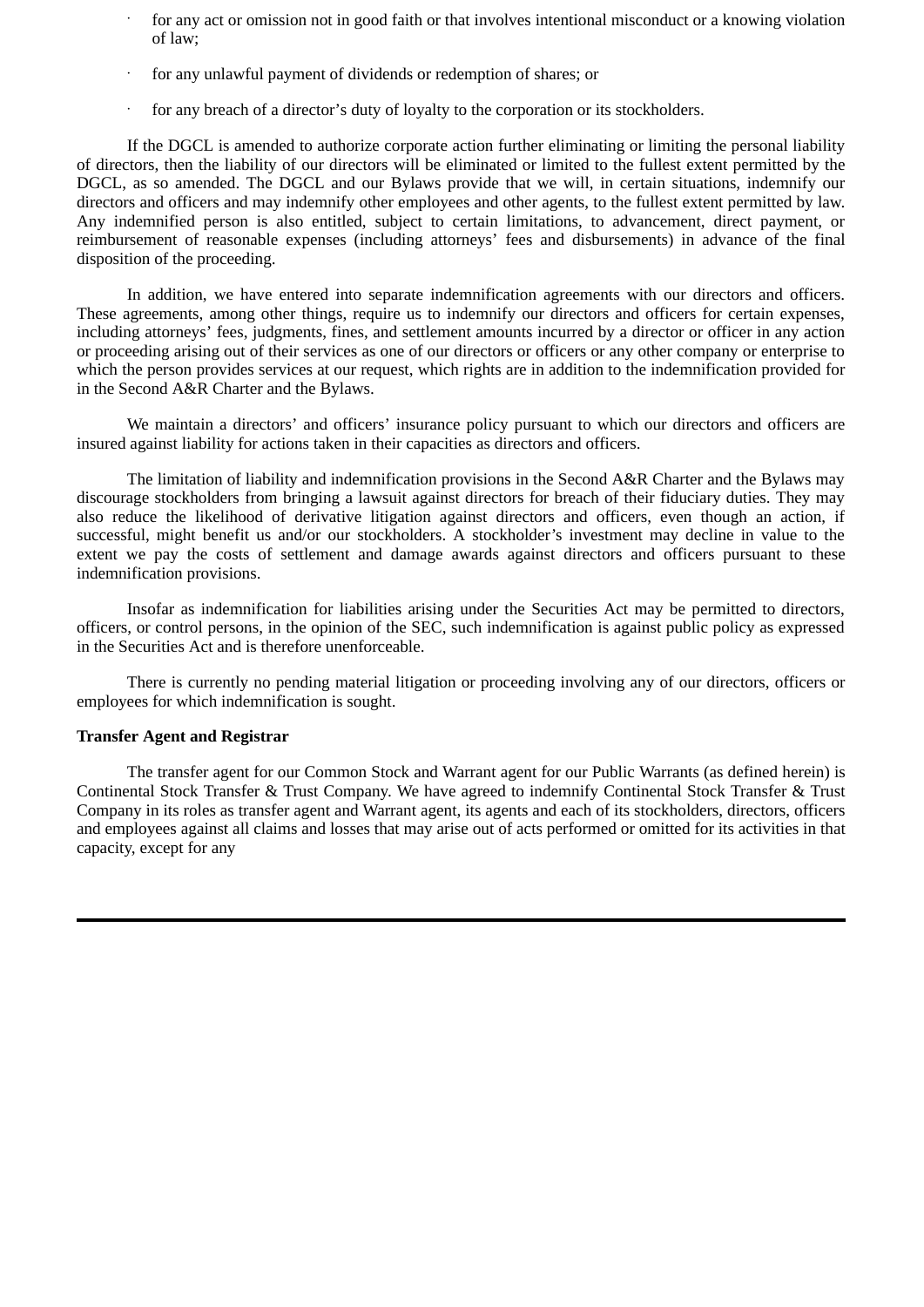liability due to any gross negligence, willful misconduct or bad faith of the indemnified person or entity.

# **Listing**

The Common Stock and Public Warrants are listed on Nasdaq Global Select under the symbols "SLDP" and "SLDPW," respectively.

# **Warrants**

Each whole warrant (the "*Public Warrants*") entitles the registered holder to purchase one whole share of our Common Stock at a price of \$11.50 per share, subject to adjustment as discussed below, at any time commencing on March 26, 2022. Pursuant to the warrant agreement, a Public Warrant holder may exercise its Public Warrants only for a whole number of shares of Common Stock. This means that only a whole Public Warrant may be exercised at any given time by a Warrantholder. The Public Warrants expire on December 8, 2026, at 5:00 p.m., New York City time, or earlier upon redemption or liquidation.

We are not obligated to deliver any shares of Common Stock pursuant to the exercise of a Public Warrant and have no obligation to settle such Public Warrant exercise unless a registration statement under the Securities Act with respect to the shares of Common Stock underlying the Public Warrants is then effective and a prospectus relating thereto is current, subject to our satisfying our obligations described below with respect to registration. No Public Warrant is exercisable, and we are not obligated to issue shares of Common Stock upon exercise of a Public Warrant unless the Common Stock issuable upon such Public Warrant exercise has been registered, qualified or deemed to be exempt under the securities laws of the state of residence of the registered holder of the Public Warrants. In the event that the conditions in the two immediately preceding sentences are not satisfied with respect to a Public Warrant, the holder of such Public Warrant is not entitled to exercise such Public Warrant and such Public Warrant may have no value and expire worthless.

If our Common Stock is at the time of any exercise of a Public Warrant not listed on a national securities exchange such that it satisfies the definition of a "covered security" under Section 18(b)(1) of the Securities Act, we may, at our option, require holders of Public Warrants who exercise their Public Warrants to do so on a "cashless basis" in accordance with Section 3(a)(9) of the Securities Act and, in the event we so elect, we will not be required to file or maintain in effect a registration statement, but we will be required to use our best efforts to register or qualify the shares under applicable blue sky laws to the extent an exemption is not available.

*Redemption of Public Warrants when the price per share of Common Stock equals or exceeds \$18.00.*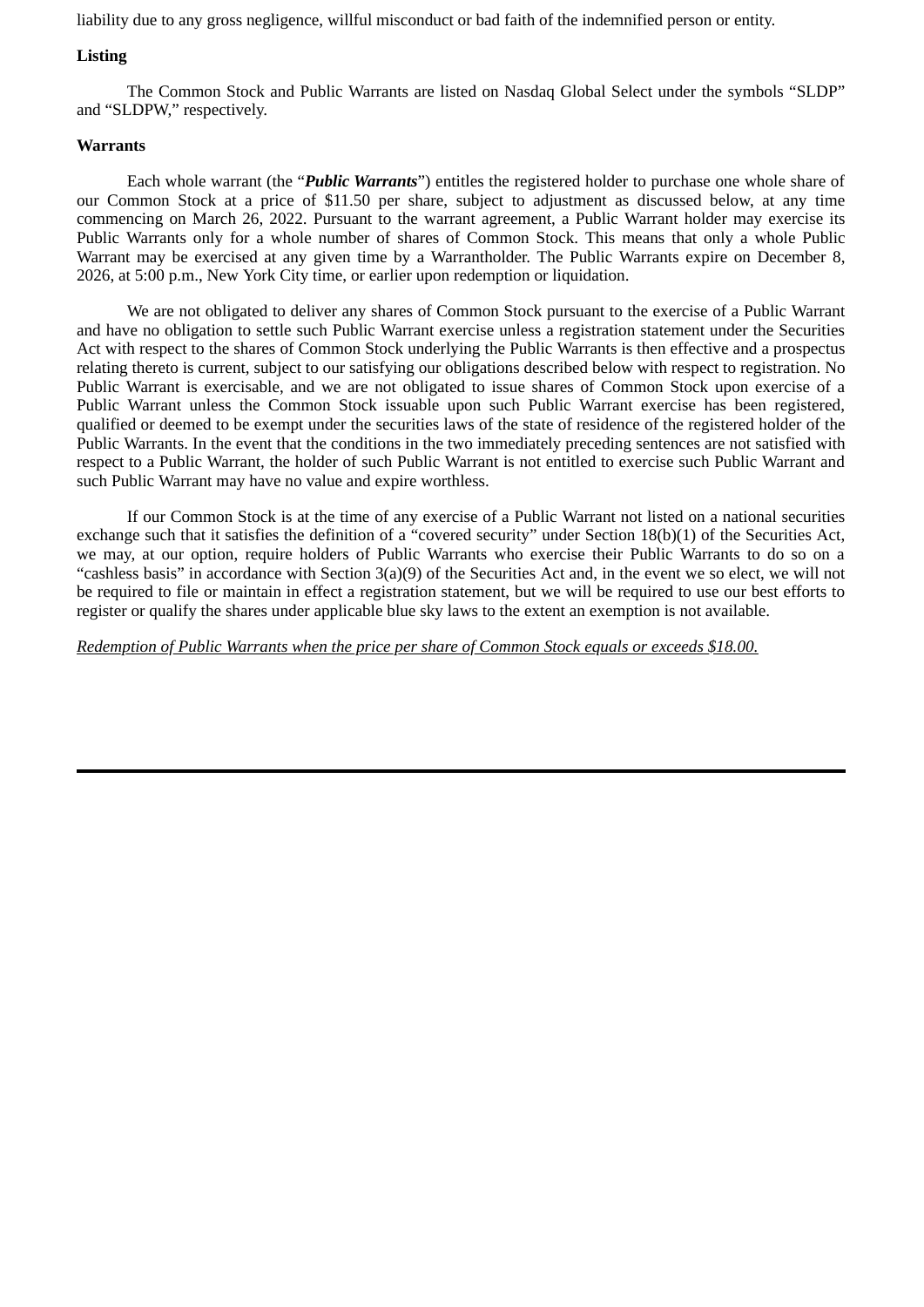Once the Public Warrants become exercisable, we may call the Public Warrants for redemption for cash:

- in whole and not in part;
- at a price of \$0.01 per Public Warrant;
- upon not less than 30 days' prior written notice of redemption (the "30-day redemption period") to each Warrantholder; and
- if, and only if, the reported last sales price of the Common Stock reported has been at least \$18.00 per share (as adjusted for stock splits, stock dividends, reorganizations, recapitalizations and the like) on each of 20 trading days within a 30-trading day period ending on the third business day prior to the date on which notice of the redemption is given.

We will not redeem the Public Warrants for cash unless a registration statement under the Securities Act covering the shares of Common Stock issuable upon exercise of the Public Warrants is effective and a current prospectus relating to those shares of Common Stock is available throughout the 30-day redemption period. Any such exercise would not be on a "cashless" basis and would require the exercising Warrantholder to pay the exercise price for each Public Warrant being exercised. If and when the Public Warrants become redeemable by us, we may exercise our redemption right even if we are unable to register or qualify the underlying securities for sale under all applicable state securities laws.

We have established the last of the redemption criterion discussed above to prevent a redemption call unless there is at the time of the call a significant premium to the Public Warrant exercise price. If the foregoing conditions are satisfied and we issue a notice of redemption of the Public Warrants, each Warrantholder is entitled to exercise his, her or its Public Warrant prior to the scheduled redemption date. However, the price of the Common Stock may fall below the \$18.00 redemption trigger price (as adjusted for stock splits, stock dividends, reorganizations, recapitalizations and the like) as well as the \$11.50 (for whole shares) Public Warrant exercise price after the redemption notice is issued.

# *Redemption of Public Warrants when the price per share of Common Stock equals or exceeds \$10.00.*

Once the Public Warrants become exercisable, we may call the Public Warrants for redemption for cash:

- in whole and not in part;
- at a price of \$0.10 per Public Warrant, provided that holders are able to exercise their Public Warrants prior to redemption and receive that number of shares of Common Stock determined by reference to the table below, based on the redemption date and the "fair market value" of our Common Stock (as defined below) except as otherwise described below);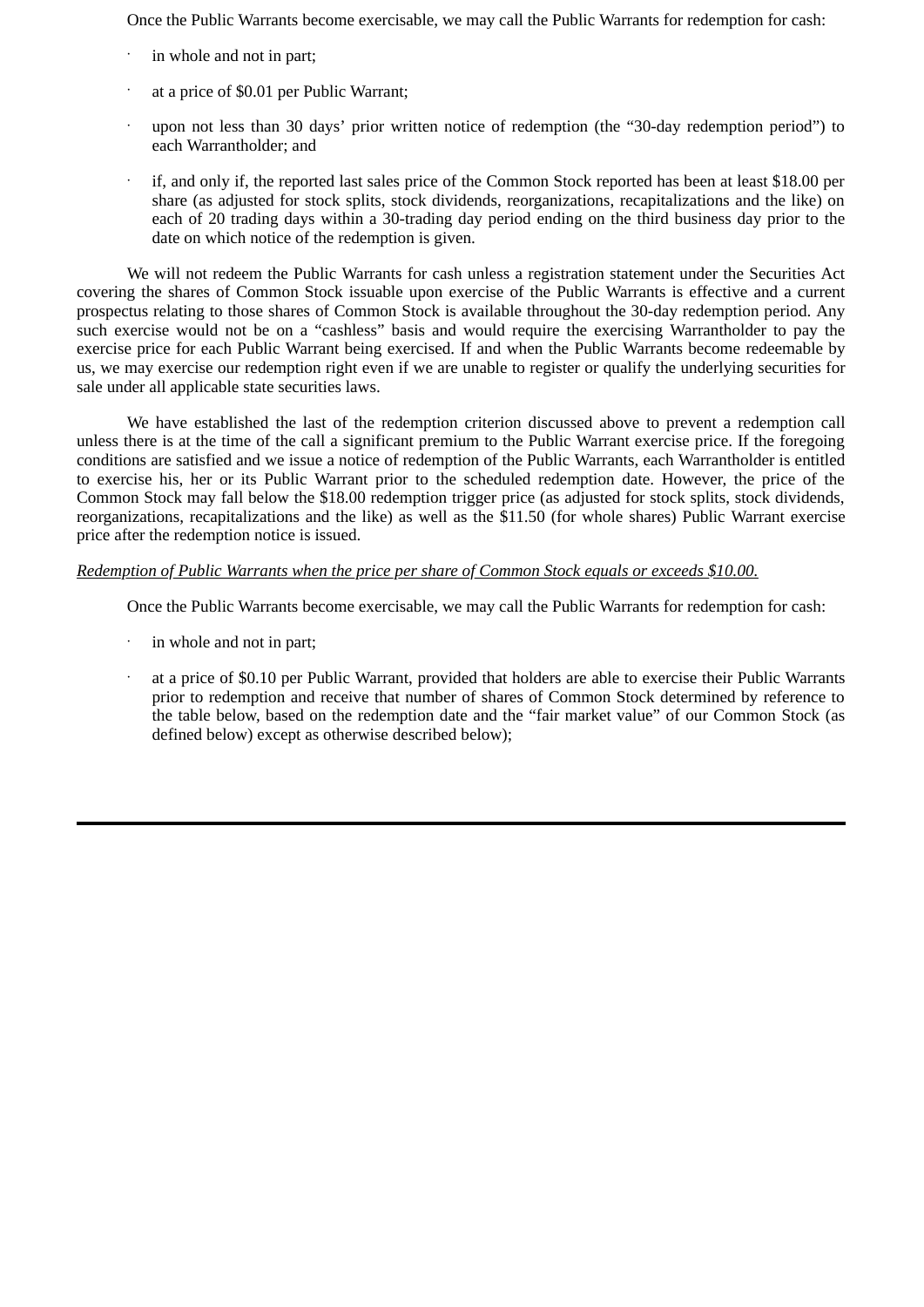- · upon a minimum of 30 days' prior written notice; and
- if, and only if, the last sale price of our Common Stock equals or exceeds \$10.00 per share (as adjusted for stock splits, stock dividends, reorganizations, recapitalizations and the like) on the trading prior to the date on which notice of the redemption is given.

Beginning on the date the notice of redemption is given until the Public Warrants are redeemed or exercised, holders may elect to exercise their Public Warrants on a cashless basis. The numbers in the table below represent the number of shares of Common Stock that a Warrantholder will receive upon a cashless exercise in connection with a redemption by us pursuant to this redemption feature, based on the "fair market value" of our Common Stock on the corresponding redemption date (assuming holders elect to exercise their Public Warrants and such Public Warrants are not redeemed for \$0.10 per Public Warrant), and the number of months that the corresponding redemption date precedes the expiration date of the Public Warrants, each as set forth in the table below.

|                                       |         |       |       |       | <b>Fair Market Value of Common Stock</b> |       |       |       |        |
|---------------------------------------|---------|-------|-------|-------|------------------------------------------|-------|-------|-------|--------|
| <b>Redemption Date</b>                |         |       |       |       |                                          |       |       |       |        |
| (period to expiration of<br>Warrants) | \$10.00 | 11.00 | 12.00 | 13.00 | 14.00                                    | 15.00 | 16.00 | 17.00 | 318.00 |
| 60 months                             | 0.261   | 0.281 | 0.297 | 0.311 | 0.324                                    | 0.337 | 0.348 | 0.358 | 0.361  |
| 57 months                             | 0.257   | 0.277 | 0.294 | 0.310 | 0.324                                    | 0.337 | 0.348 | 0.358 | 0.361  |
| 54 months                             | 0.252   | 0.272 | 0.291 | 0.307 | 0.322                                    | 0.335 | 0.347 | 0.357 | 0.361  |
| 51 months                             | 0.246   | 0.268 | 0.287 | 0.304 | 0.320                                    | 0.333 | 0.346 | 0.357 | 0.361  |
| 48 months                             | 0.241   | 0.263 | 0.283 | 0.301 | 0.317                                    | 0.332 | 0.344 | 0.356 | 0.361  |
| 45 months                             | 0.235   | 0.258 | 0.279 | 0.298 | 0.315                                    | 0.330 | 0.343 | 0.356 | 0.361  |
| 42 months                             | 0.228   | 0.252 | 0.274 | 0.294 | 0.312                                    | 0.328 | 0.342 | 0.355 | 0.361  |
| 39 months                             | 0.221   | 0.246 | 0.269 | 0.290 | 0.309                                    | 0.325 | 0.340 | 0.354 | 0.361  |
| 36 months                             | 0.213   | 0.239 | 0.263 | 0.285 | 0.305                                    | 0.323 | 0.339 | 0.353 | 0.361  |
| 33 months                             | 0.205   | 0.232 | 0.257 | 0.280 | 0.301                                    | 0.320 | 0.337 | 0.352 | 0.361  |
| 30 months                             | 0.196   | 0.224 | 0.250 | 0.274 | 0.297                                    | 0.316 | 0.335 | 0.351 | 0.361  |
| 27 months                             | 0.185   | 0.214 | 0.242 | 0.268 | 0.291                                    | 0.313 | 0.332 | 0.350 | 0.361  |
| 24 months                             | 0.173   | 0.204 | 0.233 | 0.260 | 0.285                                    | 0.308 | 0.329 | 0.348 | 0.361  |
| 21 months                             | 0.161   | 0.193 | 0.223 | 0.252 | 0.279                                    | 0.304 | 0.326 | 0.347 | 0.361  |
| 18 months                             | 0.146   | 0.179 | 0.211 | 0.242 | 0.271                                    | 0.298 | 0.322 | 0.345 | 0.361  |
| 15 months                             | 0.130   | 0.164 | 0.197 | 0.230 | 0.262                                    | 0.291 | 0.317 | 0.342 | 0.361  |
| 12 months                             | 0.111   | 0.146 | 0.181 | 0.216 | 0.250                                    | 0.282 | 0.312 | 0.339 | 0.361  |
| 9 months                              | 0.090   | 0.125 | 0.162 | 0.199 | 0.237                                    | 0.272 | 0.305 | 0.336 | 0.361  |
| 6 months                              | 0.065   | 0.099 | 0.137 | 0.178 | 0.219                                    | 0.259 | 0.296 | 0.331 | 0.361  |
| 3 months                              | 0.034   | 0.065 | 0.104 | 0.150 | 0.197                                    | 0.243 | 0.286 | 0.326 | 0.361  |
| 0 months                              |         |       | 0.042 | 0.115 | 0.179                                    | 0.233 | 0.281 | 0.323 | 0.361  |

The "fair market value" of our Common Stock shall mean the average reported last sale price of our Common Stock for the ten trading days immediately following the date on which the notice of redemption is sent to the holders of Public Warrants. We will provide our Warrantholders with the final fair market value no later than one business day after the ten-trading day period described above ends.

The exact fair market value and redemption date may not be set forth in the table above, in which case, if the fair market value is between two values in the table or the redemption date is between two redemption dates in the table, the number of shares of Common Stock to be issued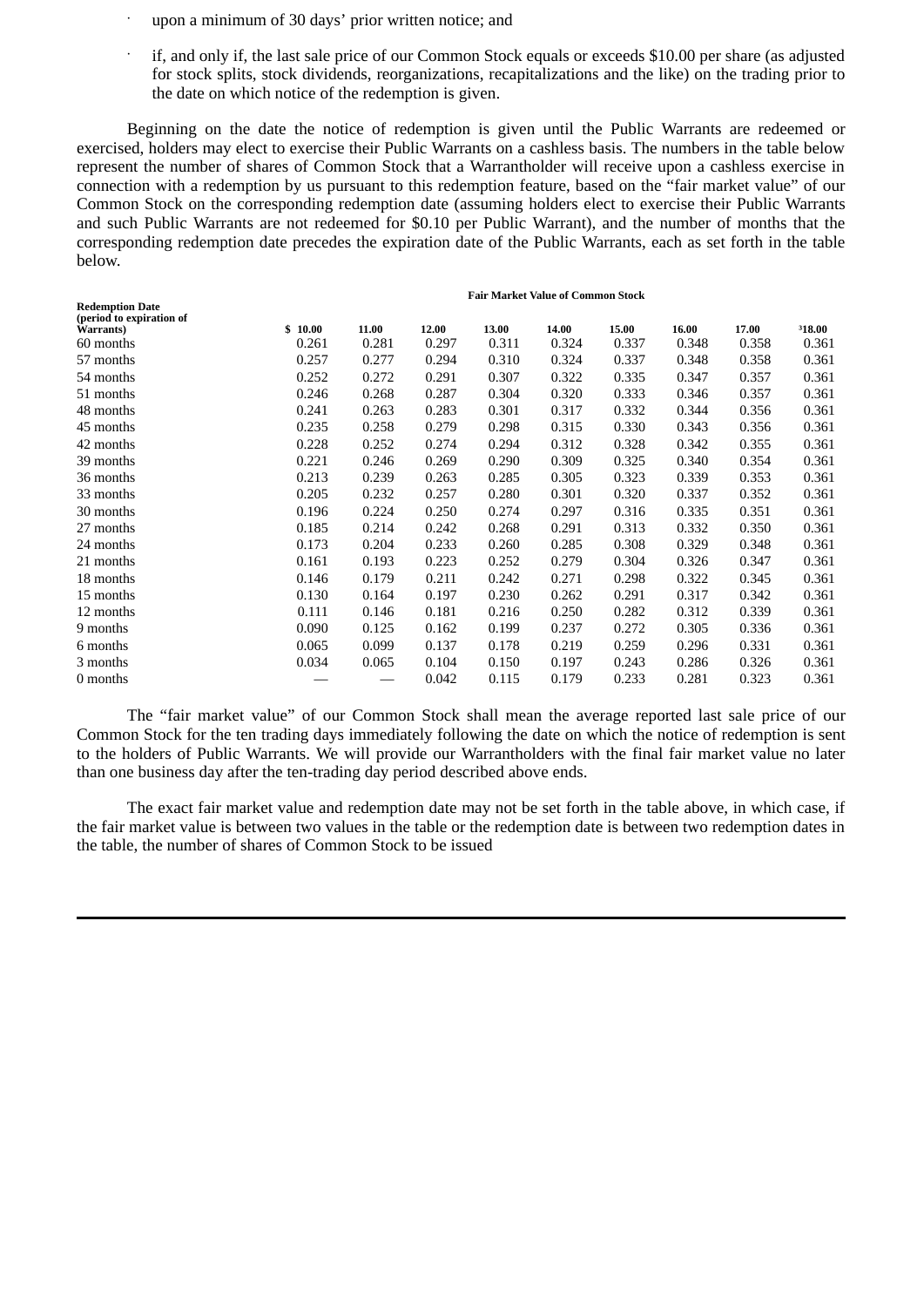for each Public Warrant exercised will be determined by a straight-line interpolation between the number of shares set forth for the higher and lower fair market values and the earlier and later redemption dates, as applicable, based on a 365-day year. For example, if the average reported last sale price of our Common Stock for the ten trading days immediately following the date on which the notice of redemption is sent to the holders of the Public Warrants is \$11.00 per share, and at such time there are 57 months until the expiration of the Public Warrants, holders may choose to, in connection with this redemption feature, exercise their Public Warrants for 0.277 shares of Common Stock for each whole Public Warrant. For an example where the exact fair market value and redemption date are not as set forth in the table above, if the average reported last sale price of our Common Stock for the ten trading days immediately following the date on which the notice of redemption is sent to the holders of the Public Warrants is \$13.50 per share, and at such time there are 38 months until the expiration of the Public Warrants, holders may choose to, in connection with this redemption feature, exercise their Public Warrants for 0.298 shares of Common Stock for each whole Public Warrant. In no event will the Public Warrants be exercisable in connection with this redemption feature for more than 0.361 shares of Common Stock per whole Public Warrant (subject to adjustment). Finally, as reflected in the table above, if the Public Warrants are "out of the money" (i.e., the trading price of our Common Stock is below the exercise price of the Public Warrants) and about to expire, they cannot be exercised on a cashless basis in connection with a redemption by us pursuant to this redemption feature, since they will not be exercisable for any shares of Common Stock.

Holders choosing to exercise their Public Warrants in connection with a redemption pursuant to this cashless exercise will, in effect, receive a number of shares for their Public Warrants, based on the "redemption price" as determined pursuant to the above table. The "redemption prices" as set forth in the table above were calculated to reflect a Black-Scholes option pricing model with a fixed volatility input as of March 23, 2021.

No fractional shares of Common Stock will be issued upon exercise. If, upon exercise, a holder would be entitled to receive a fractional interest in a share, we will round down to the nearest whole number of the number of shares of Common Stock to be issued to the holder.

# *Redemption Procedures and Cashless Exercise*

A holder of a Public Warrant may notify us in writing in the event it elects to be subject to a requirement that such holder will not have the right to exercise such Public Warrant, to the extent that after giving effect to such exercise, such person (together with such person's affiliates), to the Public Warrant agent's actual knowledge, would beneficially own in excess of 9.8% (or such other amount as a holder may specify) of the shares of Common Stock outstanding immediately after giving effect to such exercise.

## *Exercise of Public Warrants*

The Public Warrants may be exercised upon surrender of the Public Warrant certificate on or prior to the expiration date at the offices of the Public Warrant agent, with the subscription form duly executed, accompanied by full payment of the exercise price (or on a cashless basis, if applicable), by certified or official bank check payable to the Public Warrant agent, for the number of Public Warrants being exercised. The Public Warrant holders do not have the rights or privileges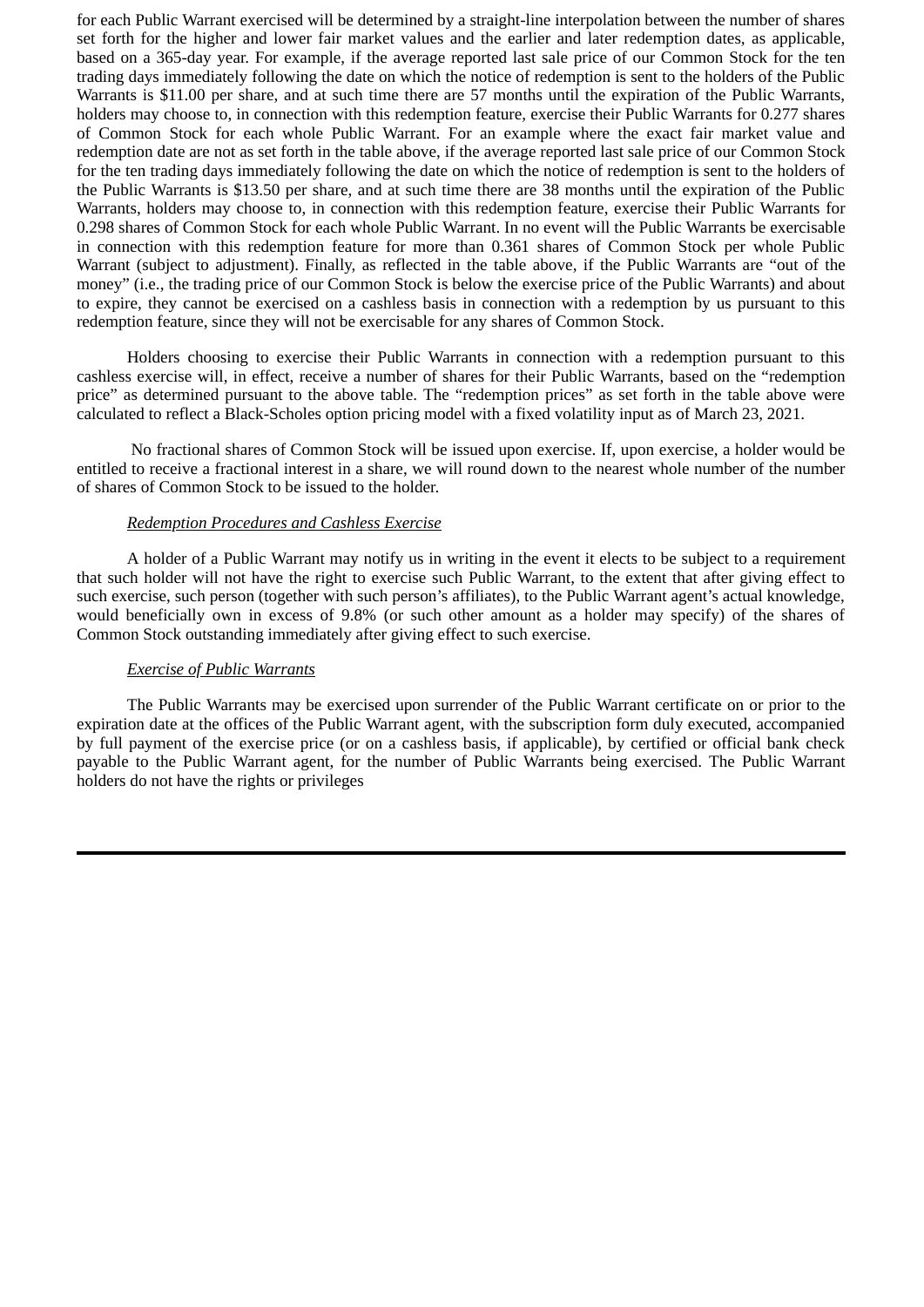of holders of Common Stock and any voting rights until they exercise their Public Warrants and receive shares of Common Stock. After the issuance of shares of Common Stock upon exercise of the Public Warrants, each holder will be entitled to one vote for each share held of record on all matters to be voted on by stockholders.

# *Anti-Dilution Adjustments*

The stock prices set forth in the column headings of the table above shall be adjusted as of any date on which the number of shares issuable upon exercise of a Public Warrant is adjusted pursuant to the following three paragraphs. The adjusted stock prices in the column headings shall equal the stock prices immediately prior to such adjustment, multiplied by a fraction, the numerator of which is the number of shares deliverable upon exercise of a Public Warrant immediately prior to such adjustment and the denominator of which is the number of shares deliverable upon exercise of a Public Warrant as so adjusted. The number of shares in the table above shall be adjusted in the same manner and at the same time as the number of shares issuable upon exercise of a Public Warrant.

If the number of outstanding shares of Common Stock is increased by a stock dividend payable in shares of Common Stock, or by a split-up of shares of Common Stock or other similar event, then, on the effective date of such stock dividend, split-up or similar event, the number of shares of Common Stock issuable on exercise of each Public Warrant will be increased in proportion to such increase in the outstanding shares of Common Stock. A rights offering to holders of Common Stock entitling holders to purchase shares of Common Stock at a price less than the fair market value will be deemed a stock dividend of a number of shares of Common Stock equal to the product of (i) the number of shares of Common Stock actually sold in such rights offering (or issuable under any other equity securities sold in such rights offering that are convertible into or exercisable for Common Stock) multiplied by (ii) one minus the quotient of  $(x)$  the price per share of Common Stock paid in such rights offering divided by (y) the fair market value. For these purposes (i) if the rights offering is for securities convertible into or exercisable for Common Stock, in determining the price payable for Common Stock, there will be taken into account any consideration received for such rights, as well as any additional amount payable upon exercise or conversion and (ii) fair market value means the volume weighted average price of Common Stock as reported during the 10 trading day period ending on the trading day prior to the first date on which the shares of Common Stock trade on the applicable exchange or in the applicable market, regular way, without the right to receive such rights.

In addition, if we, at any time while the Public Warrants are outstanding and unexpired, pay a dividend or make a distribution in cash, securities or other assets to the holders of Common Stock on account of such shares of Common Stock (or other shares of our capital stock into which the Public Warrants are convertible), other than (i) as described above, (ii) certain ordinary cash dividends, or (iii) to satisfy the redemption rights of the holders of Common Stock in connection with the business combination, then the warrant exercise price will be decreased, effective immediately after the effective date of such event, by the amount of cash and/or the fair market value of any securities or other assets paid on each share of Common Stock in respect of such event.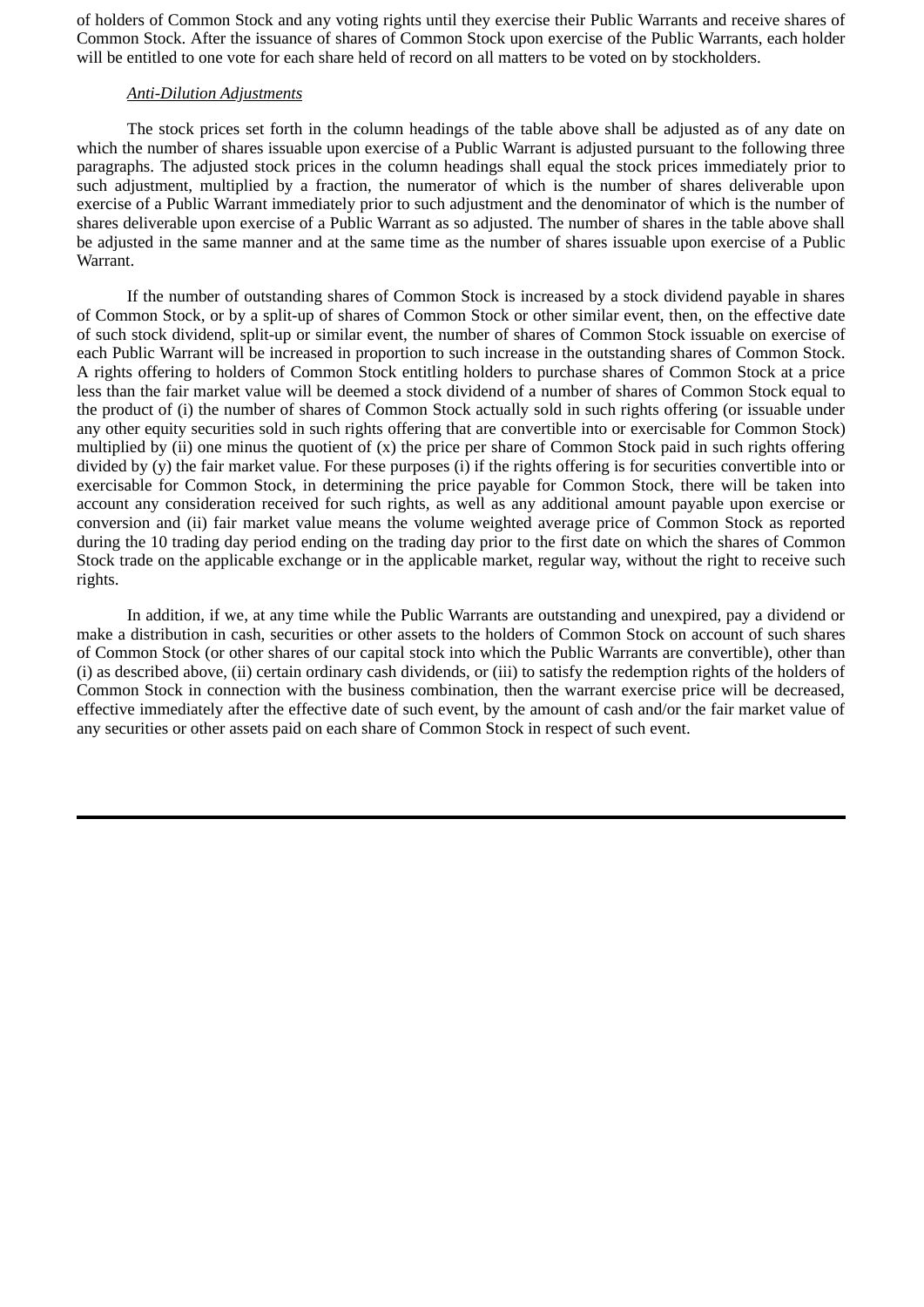If the number of outstanding shares of our Common Stock is decreased by a consolidation, combination, reverse stock split or reclassification of shares of Common Stock or other similar event, then, on the effective date of such consolidation, combination, reverse stock split, reclassification or similar event, the number of shares of Common Stock issuable on exercise of each Public Warrant will be decreased in proportion to such decrease in outstanding shares of Common Stock.

Whenever the number of shares of Common Stock purchasable upon the exercise of the Public Warrants is adjusted, as described above, the Public Warrant exercise price will be adjusted by multiplying the Public Warrant exercise price immediately prior to such adjustment by a fraction  $(x)$  the numerator of which will be the number of shares of Common Stock purchasable upon the exercise of the Public Warrants immediately prior to such adjustment, and (y) the denominator of which will be the number of shares of Common Stock so purchasable immediately thereafter.

In case of any reclassification or reorganization of the outstanding shares of Common Stock (other than those described above or that solely affects the par value of such shares of Common Stock), or in the case of any merger or consolidation of us with or into another corporation (other than a consolidation or merger in which we are the continuing corporation and that does not result in any reclassification or reorganization of our outstanding shares of Common Stock), or in the case of any sale or conveyance to another corporation or entity of the assets or other property of us as an entirety or substantially as an entirety in connection with which we are dissolved, the holders of the Public Warrants will thereafter have the right to purchase and receive, upon the basis and upon the terms and conditions specified in the Public Warrants and in lieu of the shares of our Common Stock immediately theretofore purchasable and receivable upon the exercise of the rights represented thereby, the kind and amount of shares of stock or other securities or property (including cash) receivable upon such reclassification, reorganization, merger or consolidation, or upon a dissolution following any such sale or transfer, that the holder of the Public Warrants would have received if such holder had exercised their Public Warrants immediately prior to such event. If less than 70% of the consideration receivable by the holders of Common Stock in such a transaction is payable in the form of common stock in the successor entity that is listed for trading on a national securities exchange or is quoted in an established over-the-counter market, or is to be so listed for trading or quoted immediately following such event, and if the registered holder of the Public Warrant properly exercises the Public Warrant within thirty days following public disclosure of such transaction, the Public Warrant exercise price will be reduced as specified in the Public Warrant agreement based on the Black-Scholes value (as defined in the warrant agreement) of the Public Warrant.

The Public Warrants have been issued in registered form under a warrant agreement between Continental Stock Transfer & Trust Company, as Warrant agent, and us. The warrant agreement provides that the terms of the Public Warrants may be amended without the consent of any holder to cure any ambiguity or correct any defective provision but requires the approval by the holders of at least 50% of the then outstanding Public Warrants to make any change that adversely affects the interests of the registered holders of Public Warrants. If an amendment adversely affects our warrants issued a private placement to Decarbonization Plus Acquisition Sponsor III LLC (the "*Private Placement Warrants*") in a different manner than the Public Warrants or vice versa, then approval of holders of at least 65% of the then-outstanding Public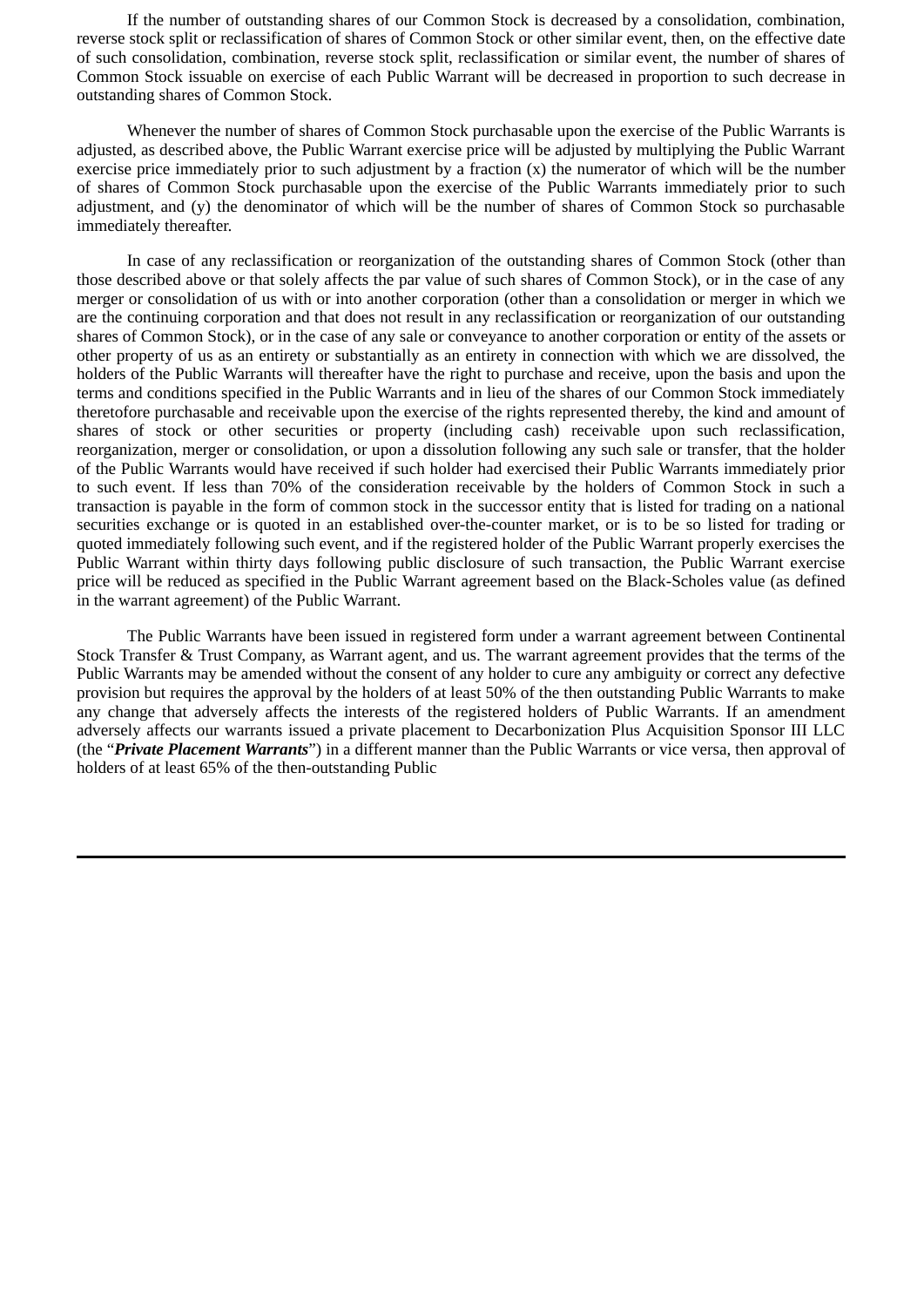Warrants and 65% of the then-outstanding Private Placement Warrants, voting as separate classes, is required.

# *Amendments*

The Public Warrants were issued in registered form under a warrant agreement between Continental Stock Transfer & Trust Company, as Warrant agent, and the Company. The warrant agreement provides that the terms of the Public Warrants may be amended without the consent of any holder to cure any ambiguity or correct any defective provision, or to add or change any other provisions with respect to matters or questions arising under the warrant agreement as the parties may deem necessary or desirable and that the parties deem do not adversely affect the interest of the Warrant holders. All other modifications or amendments, including any amendment to increase the exercise price or shorten the exercise period and any amendment to the terms of only the Private Placement Warrants, requires the approval by the holders of at least 50% of the then-outstanding Public Warrants. We may lower the exercise price or extend the duration of the exercise period without the consent of the Public Warrant holders.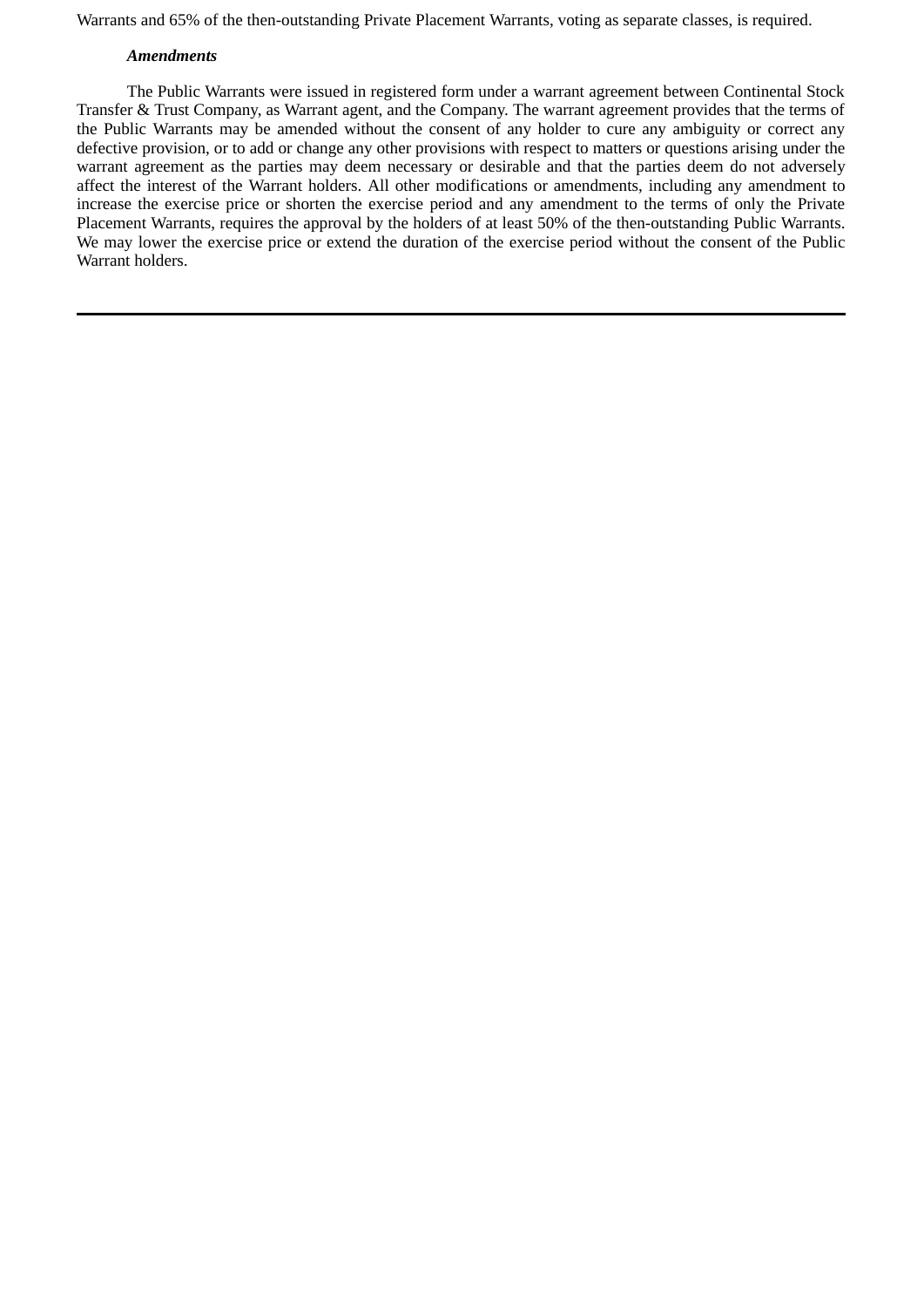<span id="page-101-0"></span>

**Exhibit 10.24**

September 26, 2021

Jon Jacobs [\*\*\*]

Subject: Offer of Employment

Dear Jon,

It is with great pleasure that I offer you a full-time employment position at Solid Power, Inc. ("Company") under the exempt position of Chief Marketing Officer reporting to Doug Campbell, Chief Executive Officer. Your start date is expected to be October 18, 2021, subject to standard corporate approvals and satisfactory completion of a directors and officers questionnaire. As discussed with you, we feel that your skill set is ideally suited to our efforts in developing and commercializing the Company's products.

The terms of this offer are as follows:

- 1. Your employment with the Company shall be in accordance with the terms of a Confidential Information, Invention Assignment and Arbitration Agreement (PIIA). The PIIA shall be signed by both parties on, or prior to, your employment start date.
- 2. This offer is subject to Company's receipt of documentation to satisfy the 19 requirements establishing your legal authorization to work in the United States of America.
- 3. An annual salary of \$275,000.00 paid according to the company's standard payroll frequency, which is currently semimonthly, on the 10th and the 25th.
- 4. Eligibility for all company benefits effective the first of the month following your start date, with the exception of 401k. Participation eligibility for this plan is December 1, 2021. Current benefits include:
	- Comprehensive health insurance plans, including medical, dental and vision, with base employee health coverage at no cost to the employee.
	- Company paid Short-Term Disability (STD) and Long-Term Disability (LTD) insurance.
	- Company paid Life/Accident Death & Dismemberment (AD&D) insurance with the option to purchase additional insurance for employee and dependents.
	- Supplemental Accident insurance, Employee Assistance Plan (EAP), Health Savings Account (HSA) and Flexible Savings Account (FSA) available.
	- Unlimited Paid Time Off (PTO) policy and Six (6) Paid Holidays.
	- Up to six (6) Weeks Paid FMLA Leave.
	- \$100/month cell phone reimbursement.
	- $401(k)$  retirement plan with a company match up to  $4%$  of annual salary- fully vested.
	- Participation in the Company's Equity Incentive plan consisting of an option grant to purchase 325,000 shares of common stock upon commencement of employment, vesting as follows: ¼ on the first anniversary of the grant date with the balance vesting in a series of 36 successive monthly installments measured from the first anniversary of the grant date.
- 5. A bonus of up to 35% of the paid annual salary, subject to board approval.
- 6. Relocation allowance of \$100,000.00, payable within 30 days following completion of your permanent relocation to the Boulder/Denver metropolitan area.
- 7. Severance protection as follows.
	- a. 0.5X salary for 6 months and 6 months health premium if terminated not for cause or for good reason without a change-ofcontrol
	- b. 1.0X salary, 1.0X target bonus, 12 months health premiums & full acceleration of unvested equity if terminated not for cause or for good reason following a change-of-control (effective 3 months prior and 12 months after change of control)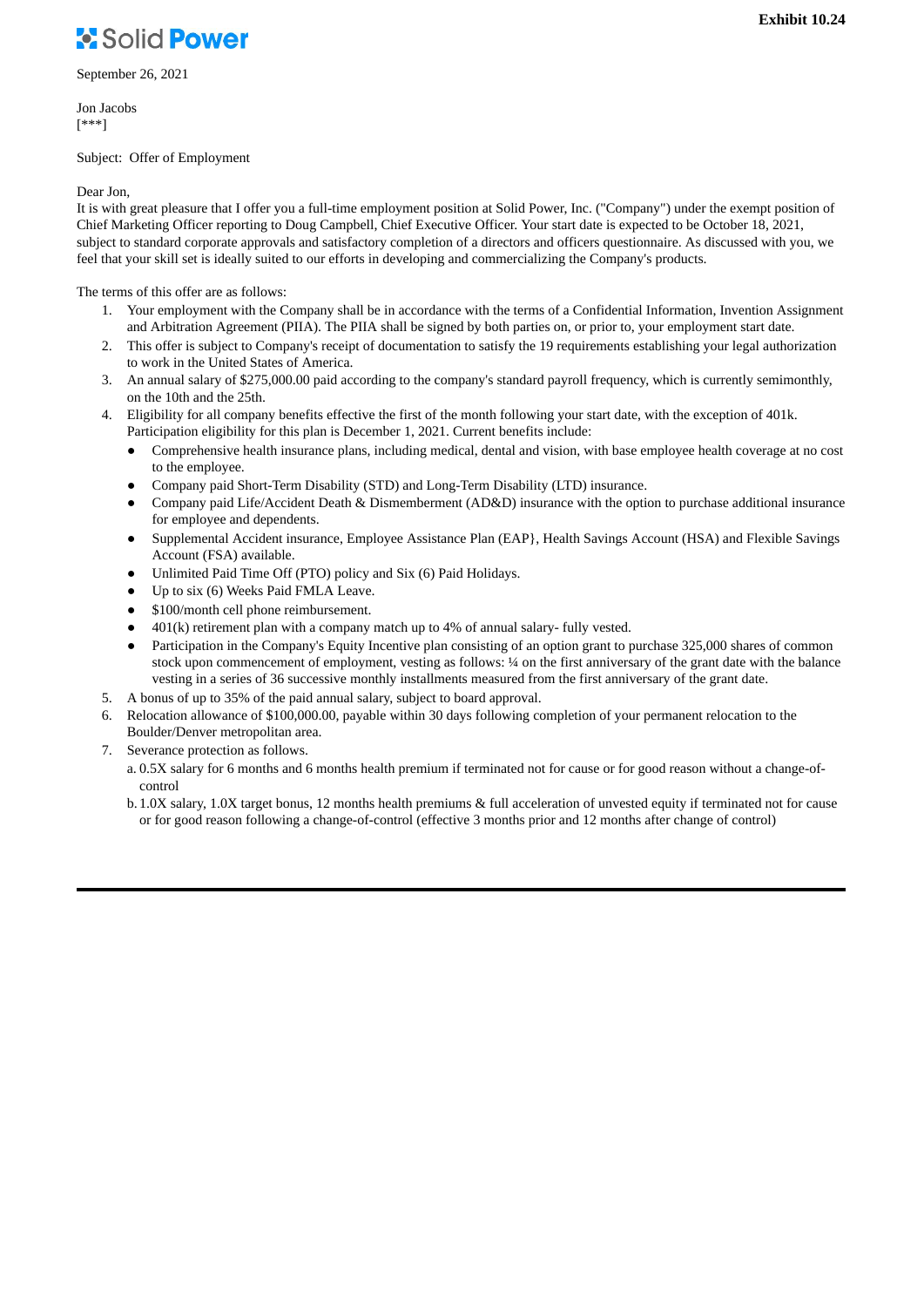Kindly affirm your acceptance of this offer by signing and dating below and returning to the Company. Please feel free to contact Stacy Morse at [\*\*\*] or [\*\*\*] if you have any questions.

Signed, Signed, Signed, Signed, Signed, Signed, Signed, Signed, Signed, Signed, Signed, Signed, Signed, Signed, Signed, Signed, Signed, Signed, Signed, Signed, Signed, Signed, Signed, Signed, Signed, Signed, Signed, Signed

/s/ Doug Campbell /s/ Jon Jacobs Doug Campbell, CEO **Server Contains a Container Container** Jon Jacobs September 26, 2021 **Date: 9/26/21**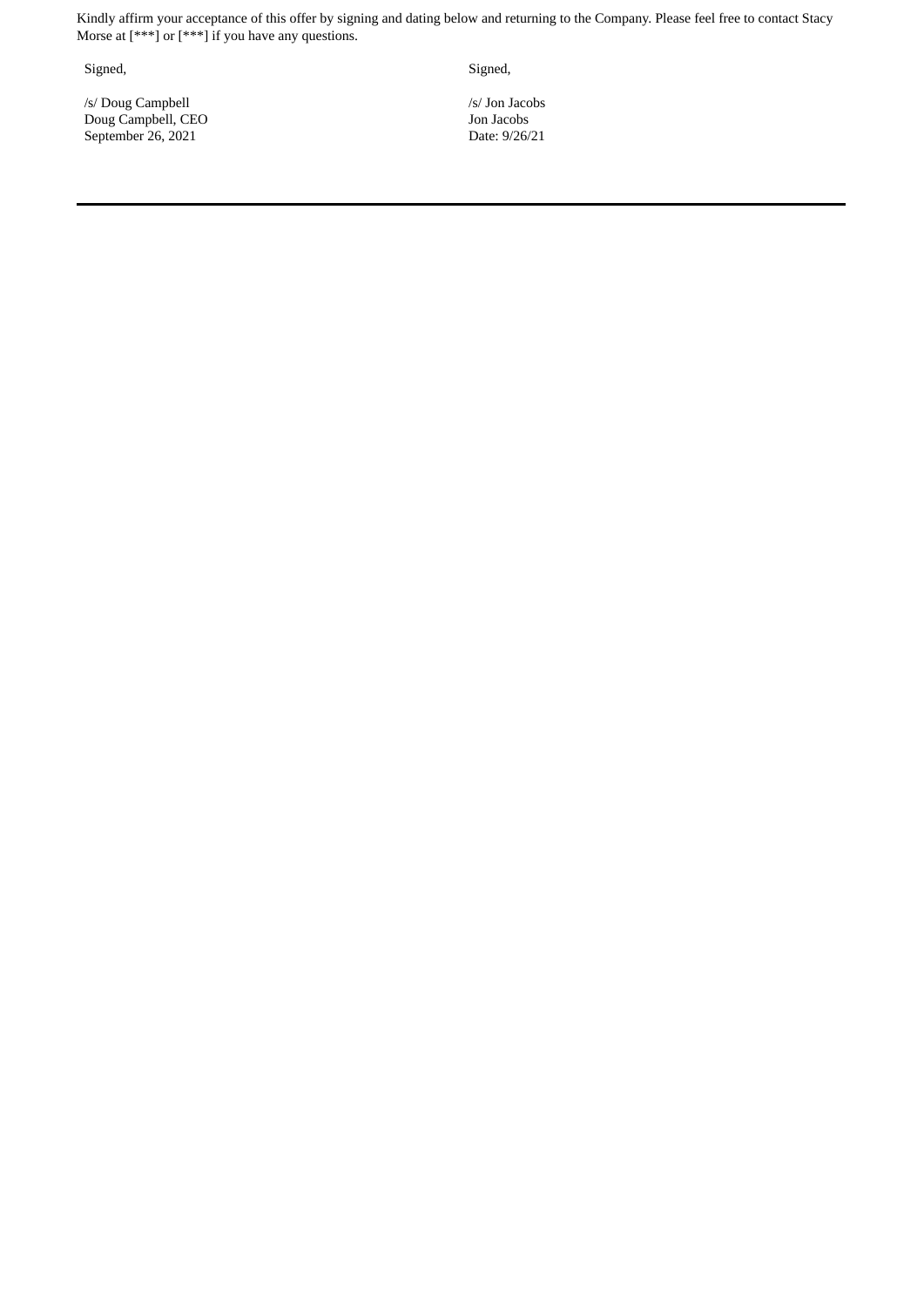## **Solid Power, Inc. Executive Change in Control and Severance Plan Participation Agreement**

<span id="page-103-0"></span>Solid Power, Inc. (the "Company") is pleased to inform you, the undersigned that you have been selected to participate in the Company's Executive Change in Control and Severance Plan (the "Plan") as a Participant.

A copy of the Plan was delivered to you with this Participation Agreement. Your participation in the Plan is subject to all of the terms and conditions of the Plan. The capitalized terms used but not defined herein will have the meanings ascribed to them in the Plan.

The Plan describes in detail certain circumstances under which you may become eligible for Severance Benefits. As described more fully in the Plan, you may become eligible for certain Severance Benefits if you experience a Qualifying Termination.

1. Non-CIC Qualifying Termination. Upon your Non-CIC Qualifying Termination, subject to the terms and conditions of the Plan, you will receive:

(a) Cash Severance Benefits. A lump sum payment equal to 6 months of your base salary (less applicable withholding taxes).

(b) Continued Medical Benefits. Your reimbursement of continued health coverage under COBRA or taxable lump sum payments in lieu of reimbursement, as applicable, and as described in Section 4.2 of the Plan will be provided for a period 6 months following the date of your Qualifying Termination.

2. CIC Qualifying Termination. Upon your CIC Qualifying Termination, subject to the terms and conditions of the Plan, you will receive:

(a) Cash Severance Benefits. A lump sum payment equal to the sum of: (i) 12 months of your base salary *plus* (ii) 100% of your annual target bonus in effect for the year of the CIC Qualifying Termination (less applicable withholding taxes).

(b) Continued Medical Benefits. Your reimbursement of continued health coverage under COBRA or taxable lump sum payments in lieu of reimbursement, as applicable, and as described in Section 4.2 of the Plan, will be provided for a period of 12 months following the date of your Qualifying Termination.

(c) Equity Award Vesting Acceleration. 100% of your then-outstanding and unvested Equity Awards will become vested in full and, to the extent applicable, become immediately exercisable (it being understood that forfeiture of any equity awards due to termination of employment will be tolled to the extent necessary to implement this section (c)). If, however, an outstanding Equity Award is to vest and/or the amount of the award to vest is to be determined based on the achievement of performance criteria, then the Equity Award will vest as to 100% of the amount of the Equity Award assuming the performance criteria had been achieved at target levels for the relevant performance period(s).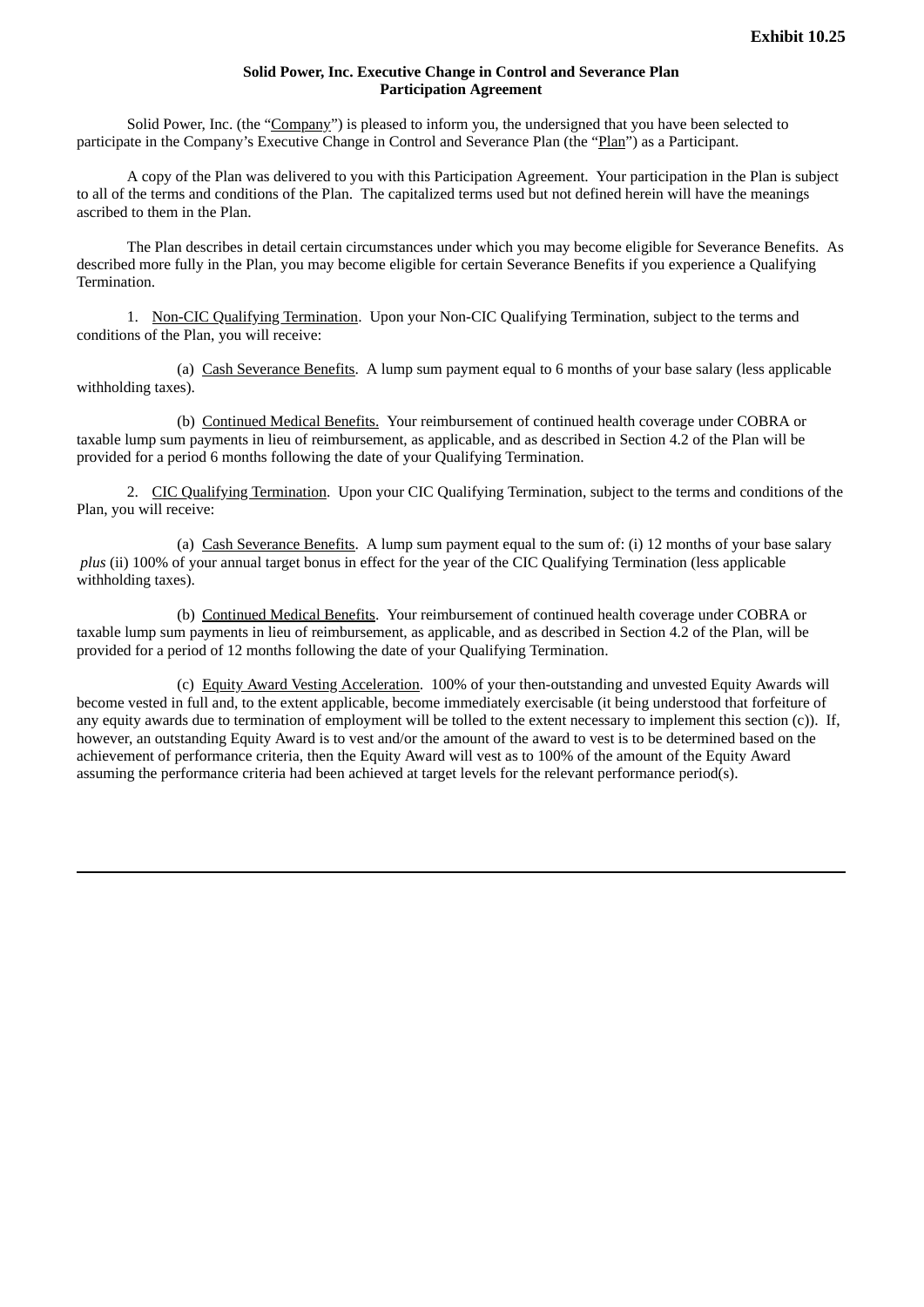# 3. Definitions.

(a) CIC Qualifying Termination. "CIC Qualifying Termination" means your termination of employment with the Company (or any parent or subsidiary of the Company) within the Change in Control Period by (i) you for Good Reason, or (ii) the Company (or any parent or subsidiary of the Company) without Cause (excluding by reason of your death or Disability) such that, as a result of any termination described in this definition, you are no longer employed by the Company or any of its affiliates.

(b) Non-CIC Qualifying Termination. "Non-CIC Qualifying Termination" means your termination of employment with the Company (or any parent or subsidiary of the Company) outside the Change in Control Period by (i) you for Good Reason, or (ii) the Company (or any parent or subsidiary of the Company) without Cause (excluding by reason of your death or Disability) such that, as a result of any termination described in this definition, you are no longer employed by the Company or any of its affiliates.

4. Non-Duplication of Payment or Benefits. If (a) your Qualifying Termination occurs prior to a Change in Control that qualifies you for Severance Benefits under Section 1 of this Participation Agreement and (b) a Change in Control occurs within the 3-month period following your Qualifying Termination that qualifies you for the superior Severance Benefits under Section 2 of this Participation Agreement, then (i) you will cease receiving any further payments or benefits under Section 1 of this Participation Agreement and (ii) the Cash Severance Benefits, Continued Medical Benefits, and Equity Award Vesting Acceleration, as applicable, otherwise payable under Section 2 of this Participation Agreement each will be offset by the corresponding payments or benefits you already received under Section 1 of this Participation Agreement in connection with your Qualifying Termination (if any).

5. Exclusive Benefit. In accordance with Section 8 of the Plan, the benefits, if any, provided under this Plan will be your exclusive benefits related to the termination of your employment with the Company and/or a change in control of the Company and will supersede and replace any severance and/or change in control benefits set forth in any offer letter, employment or severance agreement and/or other agreement between the Participant and the Company or any of its affiliates. For the avoidance of doubt, the Plan shall not supersede or replace any change in control provisions set forth in the Company's 2014 Equity Incentive Plan, as amended and the applicable award agreements thereunder or any equity-based plan, and those provisions shall continue to apply with respect to your outstanding Company equity awards in effect prior to the Effective Date.

In order to receive any Severance Benefits for which you otherwise become eligible under the Plan, you must timely sign and deliver to the Company the Release, which must have become effective and irrevocable within the requisite period, and otherwise comply with the requirements under Section 6 of the Plan.

By your signature below, you and the Company agree that your participation in the Plan is governed by this Participation Agreement and the provisions of the Plan. Your signature below confirms that: (1) you have received a copy of the Executive Change in Control and Severance Plan and Summary Plan Description; (2) you have carefully read this Participation Agreement and the Executive Change in Control and Severance Plan and Summary Plan Description and you acknowledge and agree to its terms in accordance with the terms of the Plan and this Participation Agreement; and (3) decisions and determinations by the Administrator under the Plan will be final and binding on you and your successors.

*[Signature page follows]*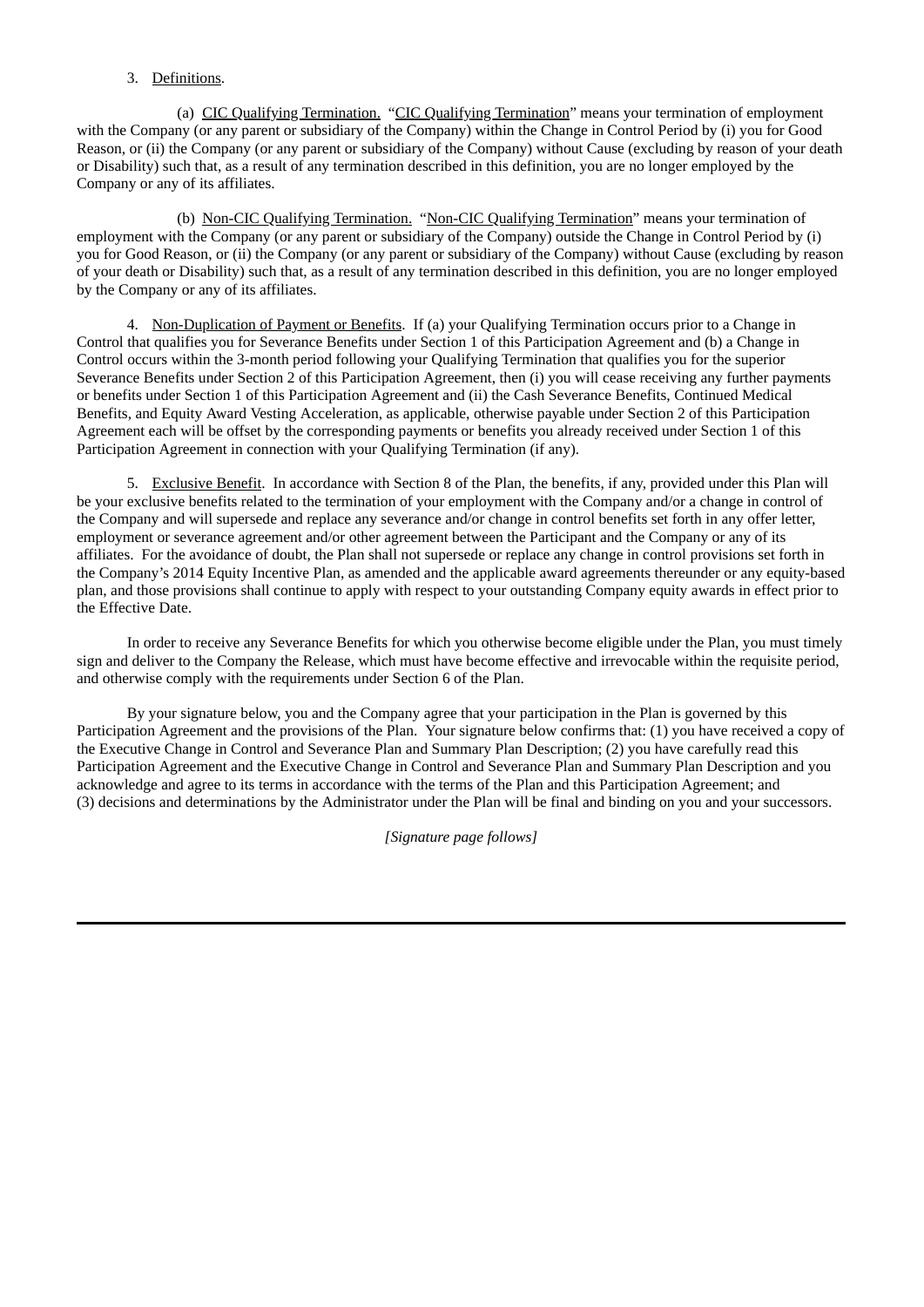| <b>SOLID POWER, INC.</b> | <b>PARTICIPANT</b> |  |
|--------------------------|--------------------|--|
| /s/ David Jansen         | /s/ Jon Jacobs     |  |
| Signature                | Signature          |  |
| David Jansen             | Jon Jacobs         |  |
| Name                     | Name               |  |
| President                | 12/21/2021         |  |
| Title                    | Date               |  |

Attachment: Solid Power, Inc. Executive Change in Control and Severance Plan and Summary Plan Description

Signature Page to Participation Agreement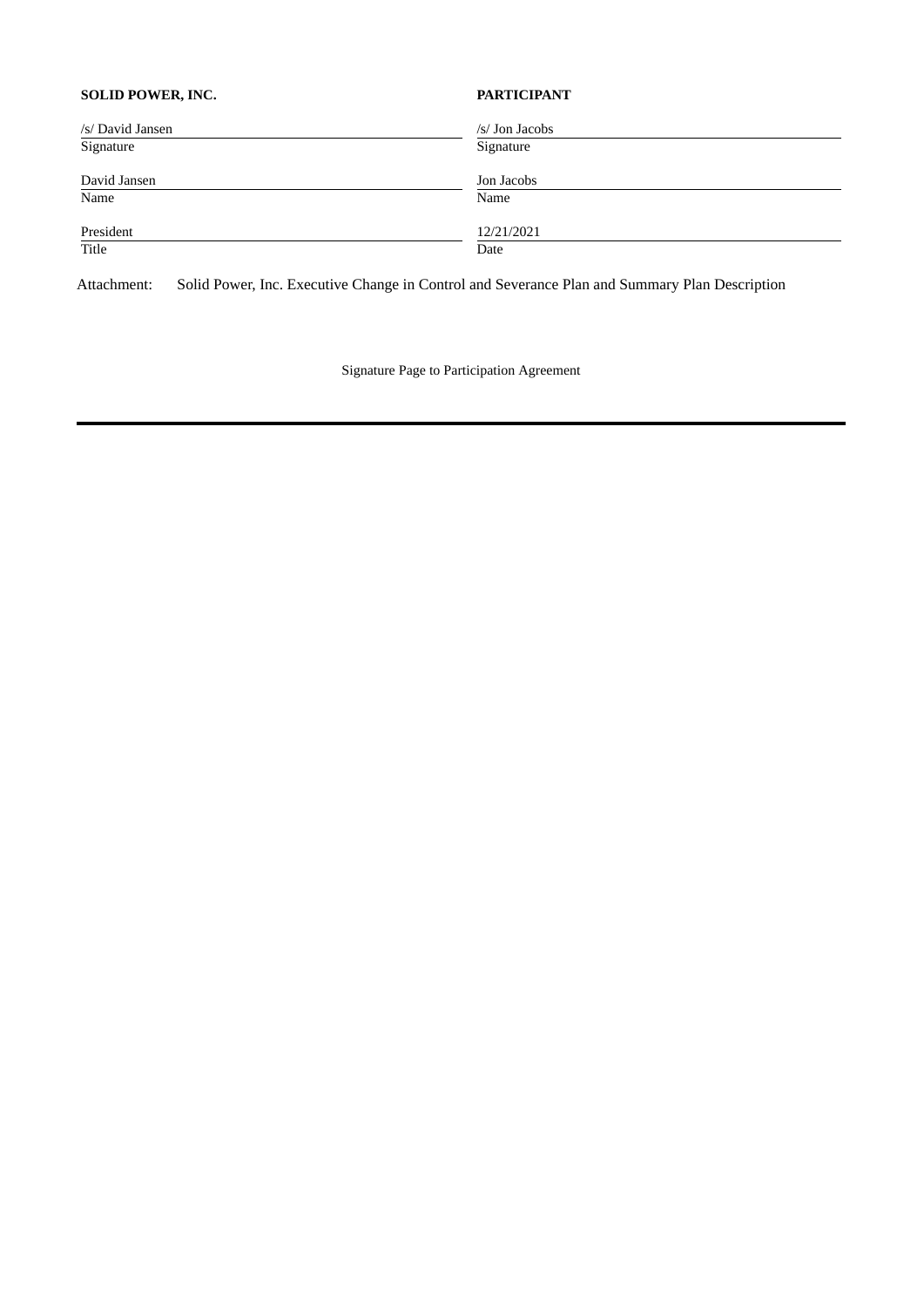## **SOLID POWER, INC.**

## **EXECUTIVE CHANGE IN CONTROL AND SEVERANCE PLAN AND SUMMARY PLAN DESCRIPTION**

1. Introduction. The purpose of this Solid Power, Inc. Executive Change in Control and Severance Plan (the "Plan"), effective as of August 4, 2021, (the "Effective Date") is to provide opportunities with respect to specified benefits to certain employees of the Company whose employment may be involuntarily terminated other than for death, Disability, or Cause or terminated by such employees for Good Reason under the circumstances described in the Plan. This Plan is an "employee welfare benefit plan," as defined in Section 3(1) of ERISA. This document is both the written instrument under which the Plan is maintained and the required summary plan description for the Plan.

2. Important Terms. The following words and phrases, when the initial letter of the term is capitalized, will have the meanings set forth in this Section 2, unless a different meaning is plainly required by the context:

2.1 "Administrator" means the Company, acting through the Compensation Committee or another duly constituted committee of members of the Board, or any person to whom the Administrator has delegated any authority or responsibility with respect to the Plan pursuant to Section 11, but only to the extent of such delegation.

2.2 "Board" means the Board of Directors of the Company.

2.3 "Cause" has the meaning set forth in the Participant's Participation Agreement or, if no definition is set forth therein, means that one or more of the following has occurred: (i) the Participant's conviction or indictment of, or plea of *nolo contendere* to, a felony or other crime involving moral turpitude; (ii) the Participant's willful refusal to comply with the lawful requests made of him or her by the Company after written notice to him or her and the Participant's failure to fully cure such willful refusal within a reasonable period of time of not fewer than thirty (30) days after such notice, unless such willful refusal is not reasonably susceptible of cure; (iii) material violation of the Company's written policies, after written notice to the Participant from the Company of such violation and the Participant's failure to fully cure such violation within a reasonable period of time of not fewer than thirty (30) days after such notice unless the violation is not reasonably susceptible of cure; or (iv) a material breach by the Participant of any material provision of any material agreement between the Participant and the Company or its subsidiaries after written notice to the Participant from the Company of such breach and the Participant's failure to fully cure such breach within a reasonable period of time of not fewer than thirty (30) days after such notice, unless the breach is not reasonably susceptible of cure.

2.4 "Change in Control" means the occurrence of any of the following events:

(a) Change in Ownership of the Company. A change in the ownership of the Company which occurs on the date that any one person, or more than one person acting as a group ("Person"), acquires ownership of the stock of the Company that, together with the stock held by such Person, constitutes more than fifty percent (50%) of the total voting power of the stock of the Company; provided, however, that for purposes of this subsection (a), the acquisition of additional stock by any one Person, who is considered to own more than fifty percent (50%) of the total voting power of the stock of the Company will not be considered a Change in Control; provided, further, that any change in the ownership of the stock of the Company as a result of a private financing of the Company that is approved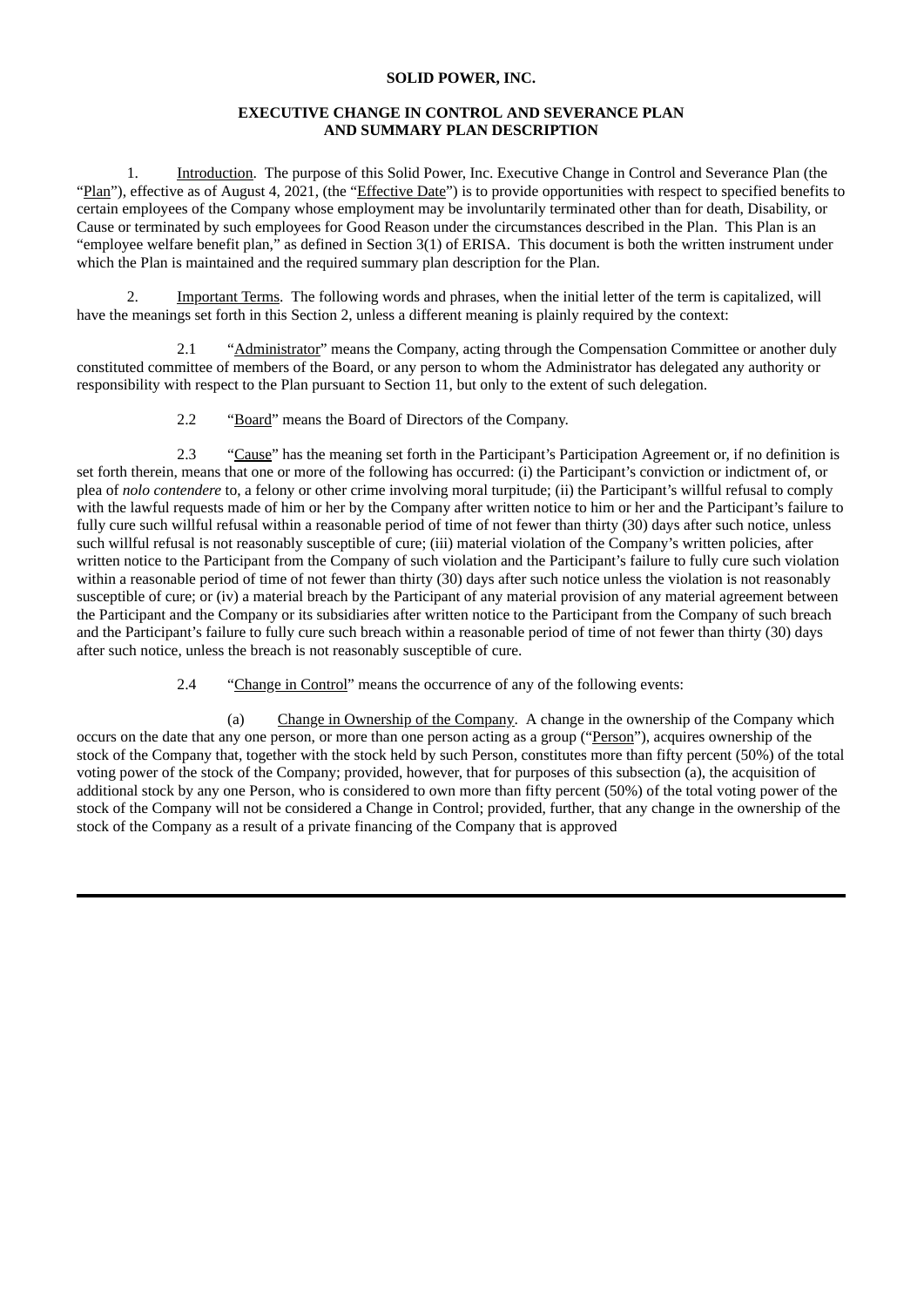by the Board also will not be considered a Change in Control. Further, if the stockholders of the Company immediately before such change in ownership continue to retain immediately after the change in ownership, in substantially the same proportions as their ownership of shares of the Company's voting stock immediately prior to the change in ownership, direct or indirect beneficial ownership of fifty percent (50%) or more of the total voting power of the stock of the Company or of the ultimate parent entity of the Company, such event will not be considered a Change in Control under this subsection (a). For this purpose, indirect beneficial ownership will include, without limitation, an interest resulting from ownership of the voting securities of one or more corporations or other business entities which own the Company, as the case may be, either directly or through one or more subsidiary corporations or other business entities; or

(b) Change in Effective Control of the Company. If the Company has a class of securities registered pursuant to Section 12 of the Exchange Act, a change in the effective control of the Company which occurs on the date that a majority of members of the Board is replaced during any twelve (12) month period by Directors whose appointment or election is not endorsed by a majority of the members of the Board prior to the date of the appointment or election. For purposes of this subsection (b), if any Person is considered to be in effective control of the Company, the acquisition of additional control of the Company by the same Person will not be considered a Change in Control; or

(c) Change in Ownership of a Substantial Portion of the Company's Assets. A change in the ownership of a substantial portion of the Company's assets which occurs on the date that any Person acquires (or has acquired during the twelve (12) month period ending on the date of the most recent acquisition by such Person or Persons) assets from the Company that have a total gross fair market value equal to or more than fifty percent (50%) of the total gross fair market value of all of the assets of the Company immediately prior to such acquisition or acquisitions; provided, however, that for purposes of this subsection (c), the following will not constitute a change in the ownership of a substantial portion of the Company's assets: (i) a transfer to an entity that is controlled by the Company's stockholders immediately after the transfer, or (ii) a transfer of assets by the Company to: (A) a stockholder of the Company (immediately before the asset transfer) in exchange for or with respect to the Company's stock, (B) an entity, fifty percent (50%) or more of the total value or voting power of which is owned, directly or indirectly, by the Company, (C) a Person, that owns, directly or indirectly, fifty percent (50%) or more of the total value or voting power of all the outstanding stock of the Company, or (D) an entity, at least fifty percent (50%) of the total value or voting power of which is owned, directly or indirectly, by a Person described in this subsection (c)(ii)(C). For purposes of this subsection (c), gross fair market value means the value of the assets of the Company, or the value of the assets being disposed of, determined without regard to any liabilities associated with such assets.

For purposes of this definition, persons will be considered to be acting as a group if they are owners of a corporation that enters into a merger, consolidation, purchase or acquisition of stock, or similar business transaction with the Company.

Notwithstanding the foregoing, a transaction will not be deemed a Change in Control unless the transaction qualifies as a change in control event within the meaning of Code Section 409A.

Further and for the avoidance of doubt, a transaction will not constitute a Change in Control if: (x) its sole purpose is to change the jurisdiction of the Company's incorporation, or (y) its sole purpose is to create a holding company that will be owned in substantially the same proportions by the persons who held the Company's securities immediately before such transaction. In addition, the reference to "Company" in this definition shall be updated to the extent set forth in Section 20 of the Plan.

2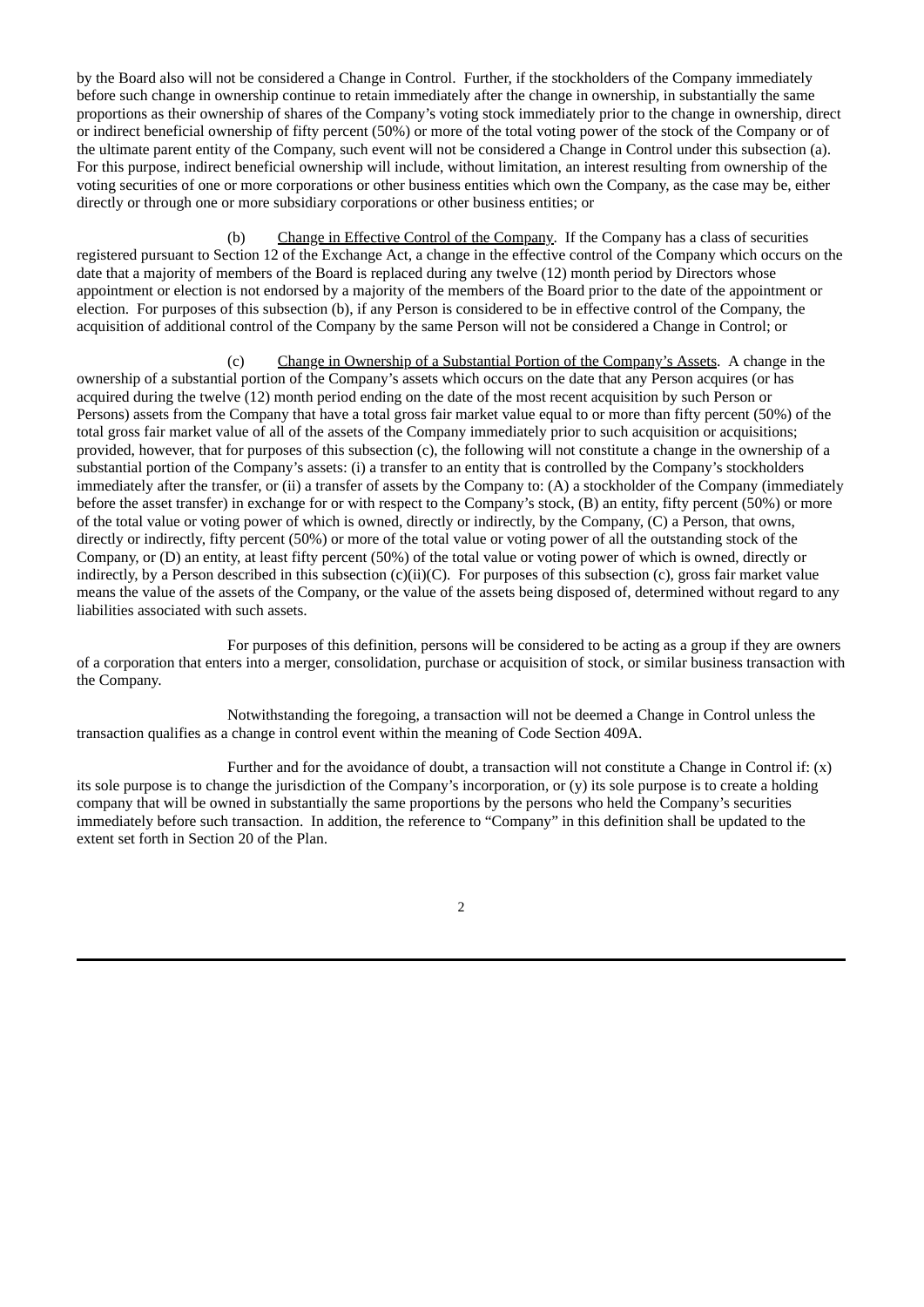For clarity, the SPAC Closing shall not constitute a Change in Control under the Plan.

2.5 "Change in Control Period" means the time period beginning on the date that is 3 months prior to a Change in Control and ending on the date that is 12 months following a Change in Control.

2.6 "CIC Qualifying Termination" has the meaning set forth in a Participant's Participation Agreement.

2.7 "Code" means the Internal Revenue Code of 1986, as amended.

2.8 "Company" means (i) prior to the SPAC Closing, Solid Power, Inc., a Colorado corporation, and any successor that assumes the obligations of the Company under the Plan, by way of merger, acquisition, consolidation or other transaction, and (ii) on and following the SPAC Closing, Solid Power, Inc., a Delaware corporation (which entity, prior to the SPAC Closing, was known as DCRC (as defined below)), and any successor that assumes the obligations of the Company under the Plan, by way of merger, acquisition, consolidation or other transaction.

- 2.9 "Compensation Committee" means the Compensation Committee of the Board.
- 2.10 "Director" means a member of the Board.

2.11 "Disability" means "Disability" as defined in the Company's long-term disability plan or policy then in effect with respect to that Participant, as such plan or policy may be in effect from time to time, and, if there is no such plan or policy, a total and permanent disability as defined in Code Section 22(e)(3).

2.12 "Equity Awards" means a Participant's outstanding stock options, stock appreciation rights, restricted stock, restricted stock units, performance shares, performance stock units and any other Company equity compensation awards, in each case, granted on or after the Effective Date.

2.13 "ERISA" means the Employee Retirement Income Security Act of 1974, as amended.

2.14 "Good Reason" has the meaning set forth in the Participant's Participation Agreement or, if no definition is set forth therein, means the Participant's resignation or departure from the Company (such that, as a result of such resignation or departure, the Participant is no longer employed by the Company or any of its affiliates) by reason of or following the occurrence of any of the following events without Participant's express written consent: (i) a ten percent (10%) or greater reduction in Participant's base salary (unless such reduction is part of a program involving comparable reductions in compensation levels of other management personnel of the Company (or its successor)); (ii) a material reduction in the Participant's then currently assigned duties or responsibilities with the Company; or (iii) a relocation of the Participant's principal location of employment to a location fifty (50) miles or further from the Participant's principal location of employment as of the date Participant becomes a Participant in the Plan; provided, however, that any such event shall not constitute grounds for "Good Reason" unless (x) Participant provides written notice to the Company of the event claimed to constitute grounds for "Good Reason" within ninety (90) days of the initial existence of such event; (y) the Company fails to remedy such condition within thirty (30) days of receiving such written notice thereof (such period, the "Cure Period"); and (z) Participant actually terminates Participant's employment not more than one hundred twenty (120) days following the initial existence of the event claimed to constitute grounds for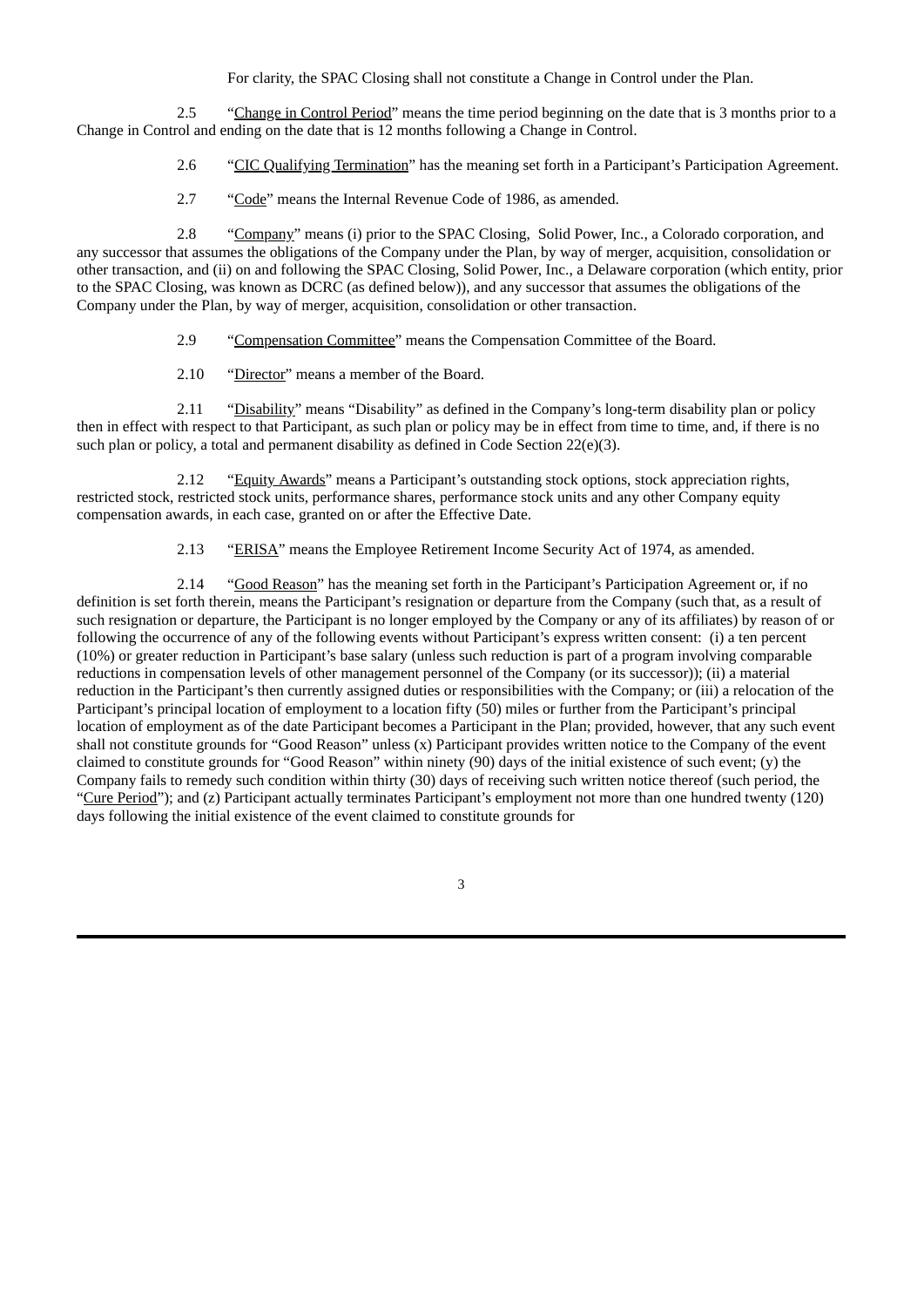"Good Reason". For clarity, neither the SPAC Closing nor any changes to the Participant's employer or duties and responsibilities, in either case, in connection with the SPAC Closing, shall constitute grounds for resignation of "Good Reason" under the Plan.

2.15 "Non-CIC Qualifying Termination" has the meaning set forth in a Participant's Participation Agreement.

2.16 "Participant" means an employee of the Company or of any subsidiary of the Company who (a) has been designated by the Administrator to participate in the Plan either by position or by name, and (b) has timely and properly executed and delivered a Participation Agreement to the Company.

2.17 "Participation Agreement" means the individual agreement (as will be provided in separate cover as Appendix A) provided by the Administrator to a Participant under the Plan, which has been signed and accepted by the Participant.

2.18 "Plan" means the Solid Power, Inc. Executive Change in Control and Severance Plan, as set forth in this document, and as hereafter amended from time to time.

2.19 "Qualifying Termination" means a CIC Qualifying Termination or a Non-CIC Qualifying Termination, as applicable.

2.20 "Section 409A Limit" means 200% of the lesser of: (i) the Participant's annualized compensation based upon the annual rate of pay paid to the Participant during the Participant's taxable year preceding the Participant's taxable year of the Participant's termination of employment as determined under, and with such adjustments as are set forth in, Treasury Regulation 1.409A-1(b)(9)(iii)(A)(1) and any Internal Revenue Service guidance issued with respect thereto; or (ii) the maximum amount that may be taken into account under a qualified plan pursuant to Section  $401(a)(17)$  of the Code for the year in which the Participant's employment is terminated.

2.21 "Severance Benefits" means the compensation and other benefits that the Participant will be provided in the circumstances described in Section 4.

2.22 "SPAC Closing" means the completion of the transactions contemplated by the business combination agreement and plan of reorganization entered into between Decarbonization Plus Acquisition Corporation III, a Delaware corporation ("DCRC"), DCRC Merger Sub Inc., a Delaware corporation and wholly owned subsidiary of DCRC, and Solid Power, Inc., a Colorado corporation, on June 15, 2021, as hereinafter may be amended by the parties thereto in accordance with its terms.

3. Eligibility for Severance Benefits. A Participant is eligible for Severance Benefits, as described in Section 4, only if he or she experiences a Qualifying Termination.

4. Qualifying Termination. Upon a Qualifying Termination, subject to the Participant's compliance with Section 6, the Participant will be eligible to receive the following Severance Benefits as described in Participant's Participation Agreement, subject to the terms and conditions of the Plan and the Participant's Participation Agreement:

4.1 Cash Severance Benefits. Cash severance equal to the amount set forth in the Participant's Participation Agreement.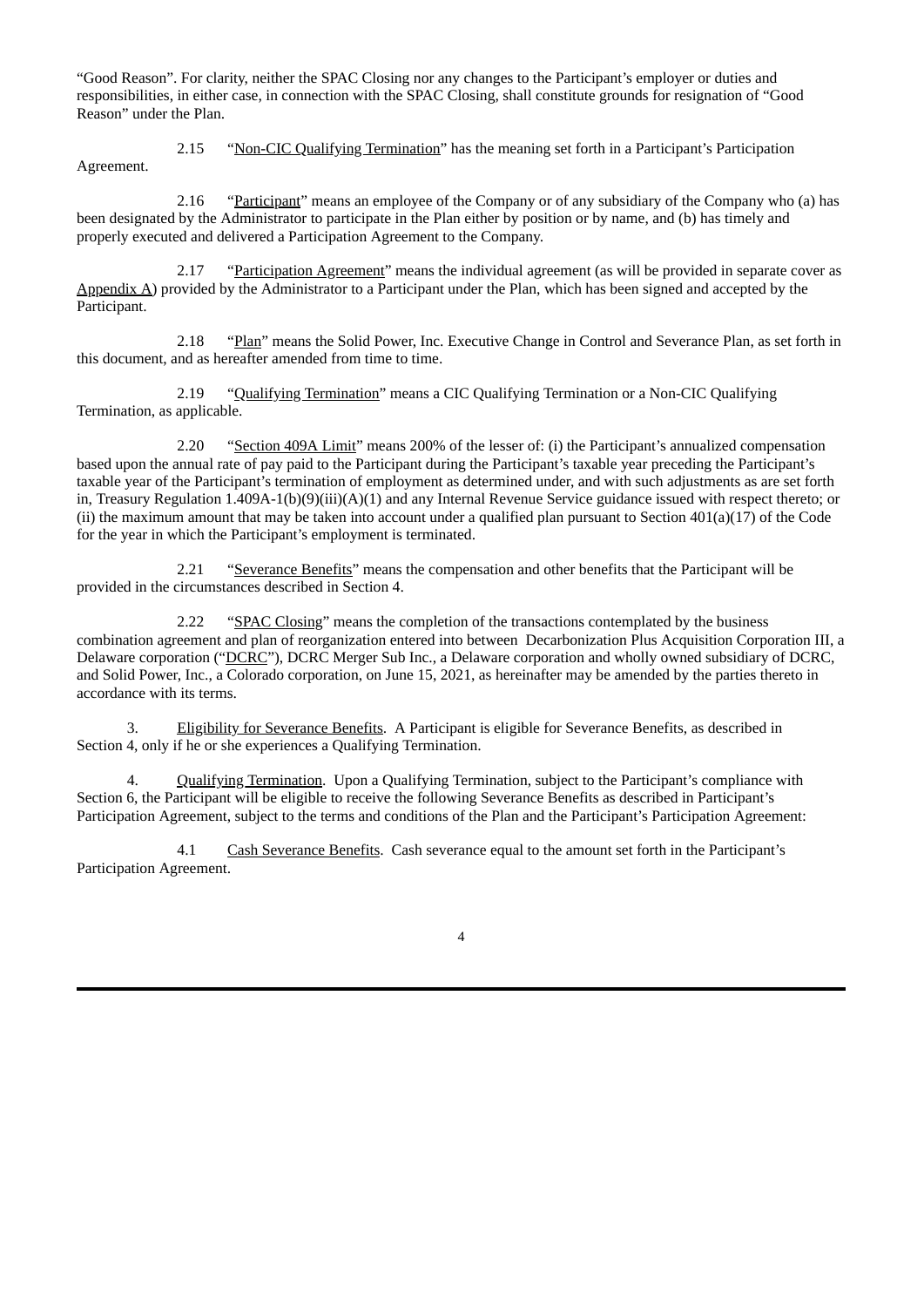4.2 Continued Medical Benefits. If the Participant, and any spouse and/or dependents of the Participant ("Family Members") has or have coverage on the date of the Participant's Qualifying Termination under a group health plan sponsored by the Company, the Company will reimburse the Participant the total applicable premium cost for continued group health plan coverage under the Consolidated Omnibus Budget Reconciliation Act of 1985, as amended ("COBRA") until the earliest of (a) the period of time following the Participant's employment termination as set forth in the Participant's Participation Agreement, (b) the date the Participant is no longer eligible to receive COBRA continuation coverage, and (c) the date on which Participant becomes eligible to receive coverage under a group health plan sponsored by another employer (and any such eligibility shall be promptly reported to the Company by Participant); provided that the Participant validly elects and is eligible to continue coverage under COBRA for the Participant and his Family Members. However, if the Company determines in its sole discretion that it cannot provide the COBRA reimbursement benefits without potentially violating applicable laws (including, without limitation, Section 2716 of the Public Health Service Act and the Employee Retirement Income Security Act of 1974, as amended), the Company will in lieu thereof provide to the Participant a lump sum payment equal to the monthly COBRA premium (on an after-tax basis) that the Participant would be required to pay to continue the group health coverage in effect on the date of the Participant's termination of employment (which amount will be based on the premium for the first month of COBRA coverage), paid each month, regardless of whether the Participant elects COBRA continuation coverage, for the period of time following the Participant's employment termination as set forth in the Participant's Participation Agreement.

4.3 Equity Award Vesting Acceleration Benefit. Only to the extent specifically provided in the Participant's Participation Agreement, a portion of Participant's Equity Awards will vest and, to the extent applicable, become immediately exercisable.

5. Limitation on Payments. In the event that the severance and other benefits provided for in this Plan or otherwise payable to a Participant (i) constitute "parachute payments" within the meaning of Section 280G of the Code ("280G Payments"), and (ii) but for this Section 5, would be subject to the excise tax imposed by Section 4999 of the Code (the "Excise Tax"), then the 280G Payments will be either:

1. (x) delivered in full, or

2. (y) delivered as to such lesser extent which would result in no portion of such benefits being subject to the Excise Tax, whichever of the foregoing amounts, taking into account the applicable federal, state and local income taxes and the excise tax imposed by Section 4999, results in the receipt by Participant on an after-tax basis, of the greatest amount of benefits, notwithstanding that all or some portion of such benefits may be taxable under Section 4999 of the Code. If a reduction in the 280G Payments is necessary so that no portion of such benefits are subject to the Excise Tax, reduction will occur in the following order: (i) cancellation of awards granted "contingent on a change in ownership or control" (within the meaning of Code Section 280G); (ii) a pro rata reduction of (A) cash payments that are subject to Section 409A as deferred compensation and (B) cash payments not subject to Section 409A of the Code; (iii) a pro rata reduction of (A) employee benefits that are subject to Section 409A as deferred compensation and (B) employee benefits not subject to Section 409A; and (iv) a pro rata cancellation of (A) accelerated vesting equity awards that are subject to Section 409A as deferred compensation and (B) equity awards not subject to Section 409A. In the event that acceleration of vesting of equity awards is to be cancelled, such acceleration of vesting will be cancelled in the reverse order of the date of grant of a Participant's equity awards.

A nationally recognized professional services firm selected by the Company, the Company's legal counsel or such other person or entity to which the parties mutually agree (the "Firm") will make any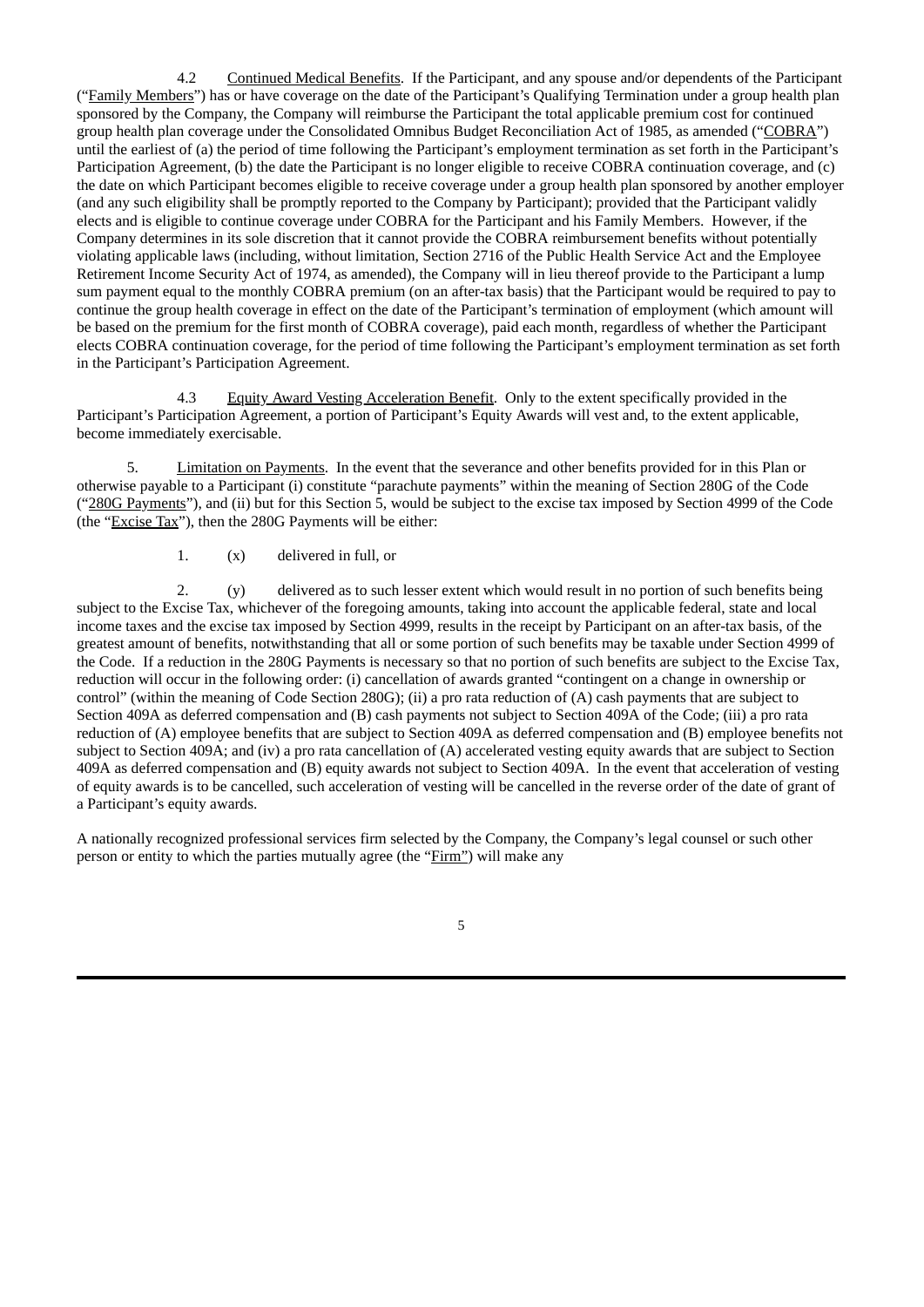determination required under this Section 5. Such determinations will be made in writing by the Firm and any good faith determinations of the Firm will be conclusive and binding upon Participant and the Company. For purposes of making the calculations required by this Section 5 the Firm may make reasonable assumptions and approximations concerning applicable taxes and may rely on reasonable, good faith interpretations concerning the application of Sections 280G and 4999 of the Code. Participant and the Company will furnish to the Firm such information and documents as the Firm may reasonably request in order to make a determination under this Section 5. The Company will bear all costs the Firm may incur in connection with any calculations contemplated by this Section 5.

### 6. Conditions to Receipt of Severance.

6.1 Release Agreement. As a condition to receiving the Severance Benefits (and any portion thereof), each Participant will be required to sign and not revoke in the time provided by the Company to do so a separation and release of claims agreement in a form reasonably satisfactory to the Company (the "Release"), which Release shall release the Company, each of its affiliates, and each of the foregoing entities' respective shareholders, members, partners, officers, managers, directors, predecessors, successors, fiduciaries, employees, representatives, agents and benefit plans (and fiduciaries of such plans) from any and all claims and any and all causes of action arising out of the Participant's employment, engagement, or affiliation with the Company or any of its affiliates or the termination of such employment, engagement or affiliation, but excluding (i) all claims to Severance Benefits that the Participant may be owed hereunder or any other consideration set forth in the Release, (ii) indemnification rights the Participant may have by reason of being a director or officer of the Company or subsidiary (or any related advancement of expenses, and/or contribution claims or rights the Participant may have), including any rights under any director and officer liability policy or indemnification agreement, (iii) rights to any accrued compensation or benefits that Participant may have, or (iv) any other rights or claims that Participant may have that may not be released under applicable law. In all cases, the Release must have become effective and irrevocable no later than the 60th day following the Participant's Qualifying Termination (the "Release Deadline Date"). If the Release does not become effective and irrevocable by the Release Deadline Date (or, if earlier, the time provided by the Company to consider, return, and not revoke the Release, as may be set forth within the Release itself), the Participant will forfeit any right to the Severance Benefits. In no event will the Severance Benefits be paid or provided until the Release becomes effective and irrevocable.

6.2 Confidential Information. A Participant's receipt of, Severance Benefits will be subject to the Participant continuing to comply with the terms of any confidentiality, proprietary information and inventions agreement between the Participant and the Company (or any affiliate of the Company).

6.3 Non-Disparagement. As a condition to receiving Severance Benefits under this Plan, the Participant agrees that, following the Participant's termination, the Participant will not knowingly disparage, libel, slander, or otherwise make any materially derogatory statements regarding the Company (or any of its affiliates) or any of their respective officers or directors. Notwithstanding the foregoing, nothing contained in the Plan will be deemed to restrict the Participant from (i) providing information to any governmental or regulatory agency or body (or in any way limit the content of any such information) to the extent the Participant is required to provide such information pursuant a subpoena or as otherwise required by applicable law or regulation, or in accordance with any governmental investigation or audit relating to the Company or (ii) making any other disclosures that are protected under the whistleblower provisions of any applicable law.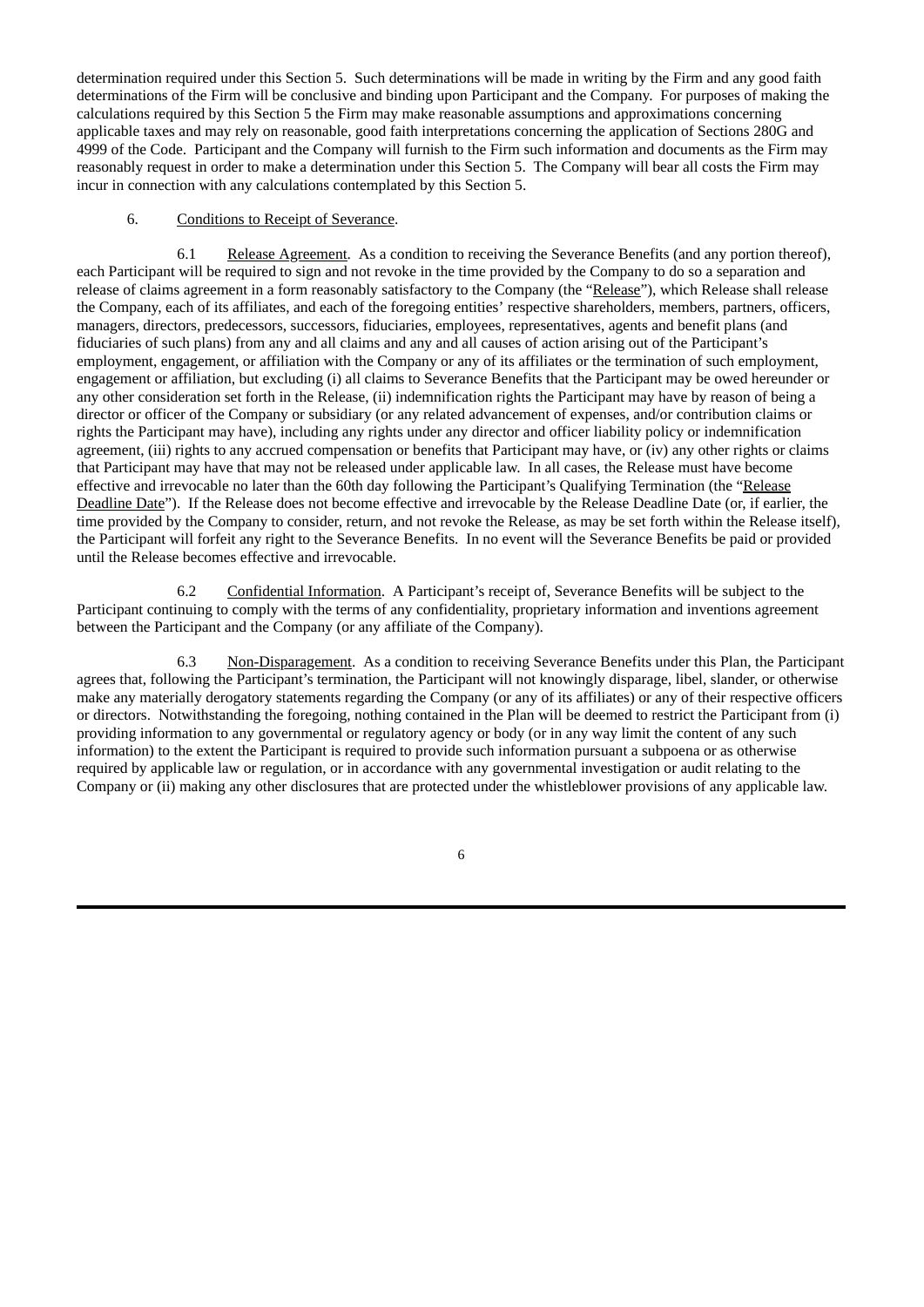6.4 Other Requirements. Severance Benefits under this Plan shall terminate immediately for a Participant if such Participant, at any time, violates any agreement with the Company or its affiliates and/or the provisions of this Section 6.

7. Timing of Severance Benefits. Unless otherwise provided in a Participant's Participation Agreement, provided that the Release has become effective and irrevocable by the Release Deadline Date and subject to Section 9, the Severance Benefits will be paid, or in the case of installments, will commence, on the first Company payroll date following the Release Deadline Date (such payment date, the "Severance Start Date"), and any Severance Benefits otherwise payable to the Participant during the period immediately following the Participant's termination of employment with the Company (or any parent or subsidiary or other Company affiliate). through the Severance Start Date will be paid in a lump sum (without interest) to the Participant on the Severance Start Date, with any remaining payments to be made as provided in this Plan and the Participant's Participation Agreement.

8. Exclusive Benefit. Except as otherwise specifically provided in the Participant's Participation Agreement, the Severance Benefits shall be the exclusive benefit for a Participant related to termination of employment with the Company (or any parent or subsidiary or other Company affiliate).

# 9. Section 409A.

9.1 Notwithstanding anything to the contrary in this Plan, no Severance Benefits to be paid or provided to a Participant, if any, under this Plan that, when considered together with any other severance payments or separation benefits, are considered deferred compensation under Section 409A of the Code, and the final regulations and any guidance promulgated thereunder ("Section 409A") (together, the "Deferred Payments") will be paid or provided until the Participant has a "separation from service" within the meaning of Section 409A. Similarly, no Severance Benefits payable to a Participant, if any, under this Plan that otherwise would be exempt from Section 409A pursuant to Treasury Regulation Section 1.409A-1(b)(9) will be payable until the Participant has a "separation from service" within the meaning of Section 409A.

9.2 It is intended that none of the Severance Benefits will constitute Deferred Payments but rather will be exempt from Section 409A as a payment that would fall within the "short-term deferral period" as described in Section 9(c) below or resulting from an involuntary separation from service as described in Section 9(d) below. In no event will a Participant have discretion to determine the taxable year of payment of any Deferred Payment.

9.3 Notwithstanding anything to the contrary in this Plan, if a Participant is a "specified employee" within the meaning of Section 409A at the time of the Participant's separation from service (other than due to death), then the Deferred Payments, if any, that are payable within the first 6 months following the Participant's separation from service, will become payable on the date 6 months and 1 day following the date of the Participant's separation from service. All subsequent Deferred Payments, if any, will be payable in accordance with the payment schedule applicable to each payment or benefit. Notwithstanding anything herein to the contrary, in the event of the Participant's death following the Participant's separation from service, but before the 6 month anniversary of the separation from service, then any payments delayed in accordance with this paragraph will be payable in a lump sum as soon as administratively practicable after the date of the Participant's death and all other Deferred Payments will be payable in accordance with the payment schedule applicable to each payment or benefit. Each payment and benefit payable under this Plan is intended to constitute a separate payment under Section 1.409A-2(b)(2) of the Treasury Regulations.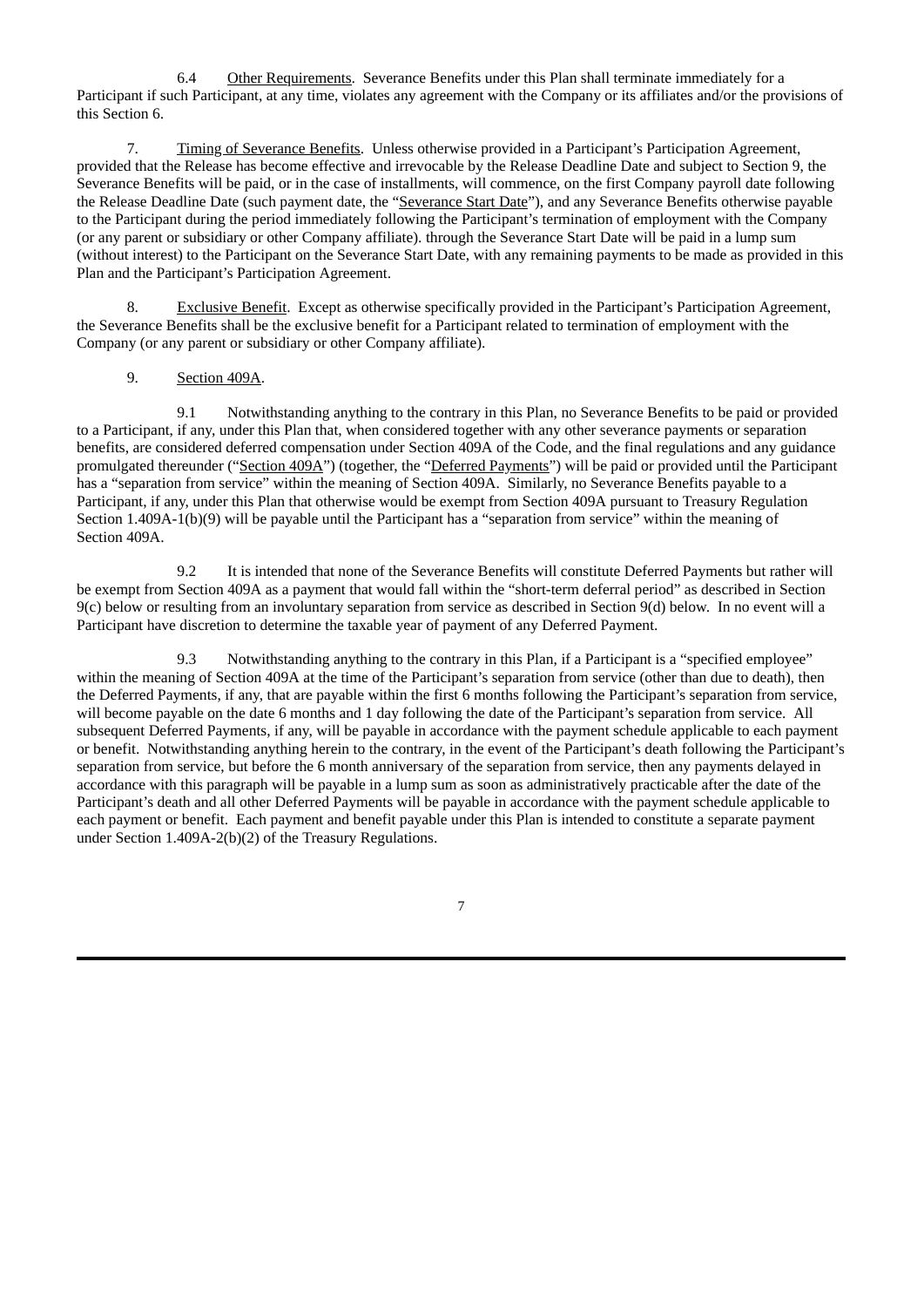9.4 Any amount paid under this Plan that satisfies the requirements of the "short-term deferral" rule set forth in Section 1.409A-1(b)(4) of the Treasury Regulations will not constitute Deferred Payments for purposes of this Section 9.

9.5 Any amount paid under this Plan that qualifies as a payment made as a result of an involuntary separation from service pursuant to Section 1.409A-1(b)(9)(iii) of the Treasury Regulations that does not exceed the Section 409A Limit will not constitute Deferred Payments for purposes of this Section 9.

9.6 The foregoing provisions are intended to comply with or be exempt from the requirements of Section 409A so that none of the Severance Benefits will be subject to the additional tax imposed under Section 409A, and any ambiguities herein will be interpreted to so comply or be exempt. Notwithstanding anything to the contrary in the Plan, including but not limited to Sections 11 and 13, the Company reserves the right to amend the Plan as it deems necessary or advisable, in its sole discretion and without the consent of the Participants, to comply with Section 409A or to avoid income recognition under Section 409A prior to the actual payment of Severance Benefits or imposition of any additional tax. In no event will the Company reimburse a Participant for any taxes or other costs that may be imposed on the Participant as result of Section 409A.

10. Withholdings. The Company (or any parent or subsidiary or other Company affiliate employing Participant) will withhold from any Severance Benefits all applicable U.S. federal, state, local and non-U.S. taxes required to be withheld and any other required payroll deductions.

11. Administration. The Company is the administrator of the Plan (within the meaning of section 3(16)(A) of ERISA). The Plan will be administered and interpreted by the Administrator (in his or her sole discretion). The Administrator is the "named fiduciary" of the Plan for purposes of ERISA and will be subject to the fiduciary standards of ERISA when acting in such capacity. Any decision made or other action taken by the Administrator with respect to the Plan, and any interpretation by the Administrator of any term or condition of the Plan, or any related document, will be conclusive and binding on all persons and be given the maximum possible deference allowed by law. In accordance with Section 2(a), the Administrator (a) may, in its sole discretion and on such terms and conditions as it may provide, delegate in writing to one or more officers of the Company all or any portion of its authority or responsibility with respect to the Plan, and (b) has the authority to act for the Company (in a non-fiduciary capacity) as to any matter pertaining to the Plan; *provided, however,* that any Plan amendment or termination or any other action that reasonably could be expected to increase materially the cost of the Plan must be approved by the Board.

12. Eligibility to Participate. To the extent that the Administrator has delegated administrative authority or responsibility to one or more officers of the Company in accordance with Sections 2(a) and 11, each such officer will not be excluded from participating in the Plan if otherwise eligible, but he or she is not entitled to act upon or make determinations regarding any matters pertaining specifically to his or her own benefit or eligibility under the Plan. The Administrator will act upon and make determinations regarding any matters pertaining specifically to the benefit or eligibility of each such officer under the Plan.

13. Term. Subject to the terms of this paragraph, this Plan will have a term of 2 years commencing on the Effective Date (the "Initial Term"). At the end of the Term, this Plan will renew automatically for additional one year terms (each, an "Additional Term" and together with the Initial Term, the "Term") unless the Administrator provides the Participant notice of non-renewal at least 30 days prior to the date of automatic renewal. The Administrator may decide to sooner terminate this Plan before the end of the Term in accordance with Section 14 below or if the affected Participant consents to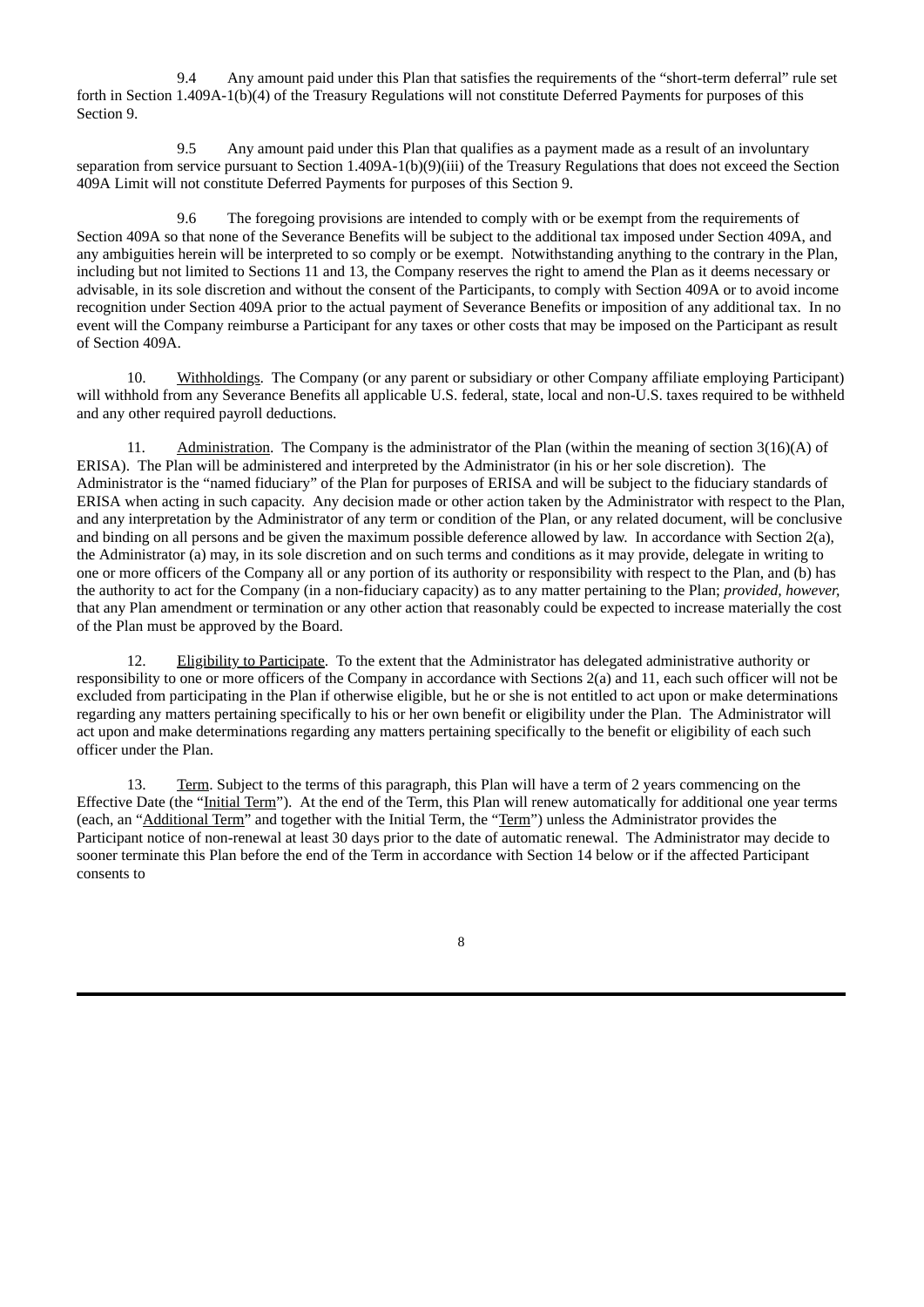an earlier termination. Any termination of this Plan by the Administrator must be in writing and will be taken in a nonfiduciary capacity. Neither the lapse of this Plan by its terms nor the termination of this Plan by the Company will by itself constitute termination of employment or grounds for a Good Reason. Further, if a Change in Control occurs when there are fewer than 3 months remaining during the Term, the Term will extend automatically through the date that is 12 months following the date of the Change in Control (unless the affected Participant consents to an earlier termination). Notwithstanding the foregoing, if during the Term, an initial occurrence of an act or omission by the company constituting the grounds for "Good Reason" in accordance with the definition herein has occurred (the "Initial Grounds"), and the expiration date of the Cure Period (as such defined herein) with respect to such Initial Grounds could occur following the expiration of the Term, the Term will extend automatically through the date that is 30 days following the expiration of the Cure Period, but such extension of the Term will only apply with respect to the Initial Grounds.

14. Amendment or Termination. The Company, by action of the Administrator, reserves the right to amend or terminate the Plan at any time, without advance notice to any Participant and without regard to the effect of the amendment or termination on any Participant or on any other individual; *provided, however*, that any amendment or termination of the Plan that is materially detrimental to a Participant prior to such amendment or termination of the Plan will not be effective with respect to such Participant without such Participant's prior written consent. Any amendment or termination of the Plan will be in writing. Notwithstanding the foregoing, any amendment to the Plan that (a) causes an individual to cease to be a Participant, or (b) reduces or alters to the detriment of the Participant the Severance Benefits potentially payable to that Participant (including, without limitation, imposing additional conditions or modifying the timing of payment), will not be effective without that Participant's written consent. Any action of the Company in amending or terminating the Plan will be taken in a non-fiduciary capacity.

# 15. Claims and Appeals.

15.1 Claims Procedure. Any employee or other person who believes he or she is entitled to any Severance Benefits may submit a claim in writing to the Administrator within 90 days of the earlier of (i) the date the claimant learned the amount of his or her Severance Benefits or (ii) the date the claimant learned that he or she will not be entitled to any Severance Benefits. If the claim is denied (in full or in part), the claimant will be provided a written notice explaining the specific reasons for the denial and referring to the provisions of the Plan on which the denial is based. The notice also will describe any additional information needed to support the claim and the Plan's procedures for appealing the denial. The denial notice will be provided within 90 days after the claim is received. If special circumstances require an extension of time (up to 90 days), written notice of the extension will be given within the initial 90-day period. This notice of extension will indicate the special circumstances requiring the extension of time and the date by which the Administrator expects to render its decision on the claim.

15.2 Appeal Procedure. If the claimant's claim is denied, the claimant (or his or her authorized representative) may apply in writing to the Administrator for a review of the decision denying the claim. Review must be requested within 60 days following the date the claimant received the written notice of their claim denial or else the claimant loses the right to review. The claimant (or representative) then has the right to review and obtain copies of all documents and other information relevant to the claim, upon request and at no charge, and to submit issues and comments in writing. The Administrator will provide written notice of its decision on review within 60 days after it receives a review request. If additional time (up to 60 days) is needed to review the request, the claimant (or representative) will be given written notice of the reason for the delay. This notice of extension will indicate the special circumstances requiring the extension of time and the date by which the Administrator expects to render its decision. If the claim is denied (in full or in part), the claimant will be provided a written notice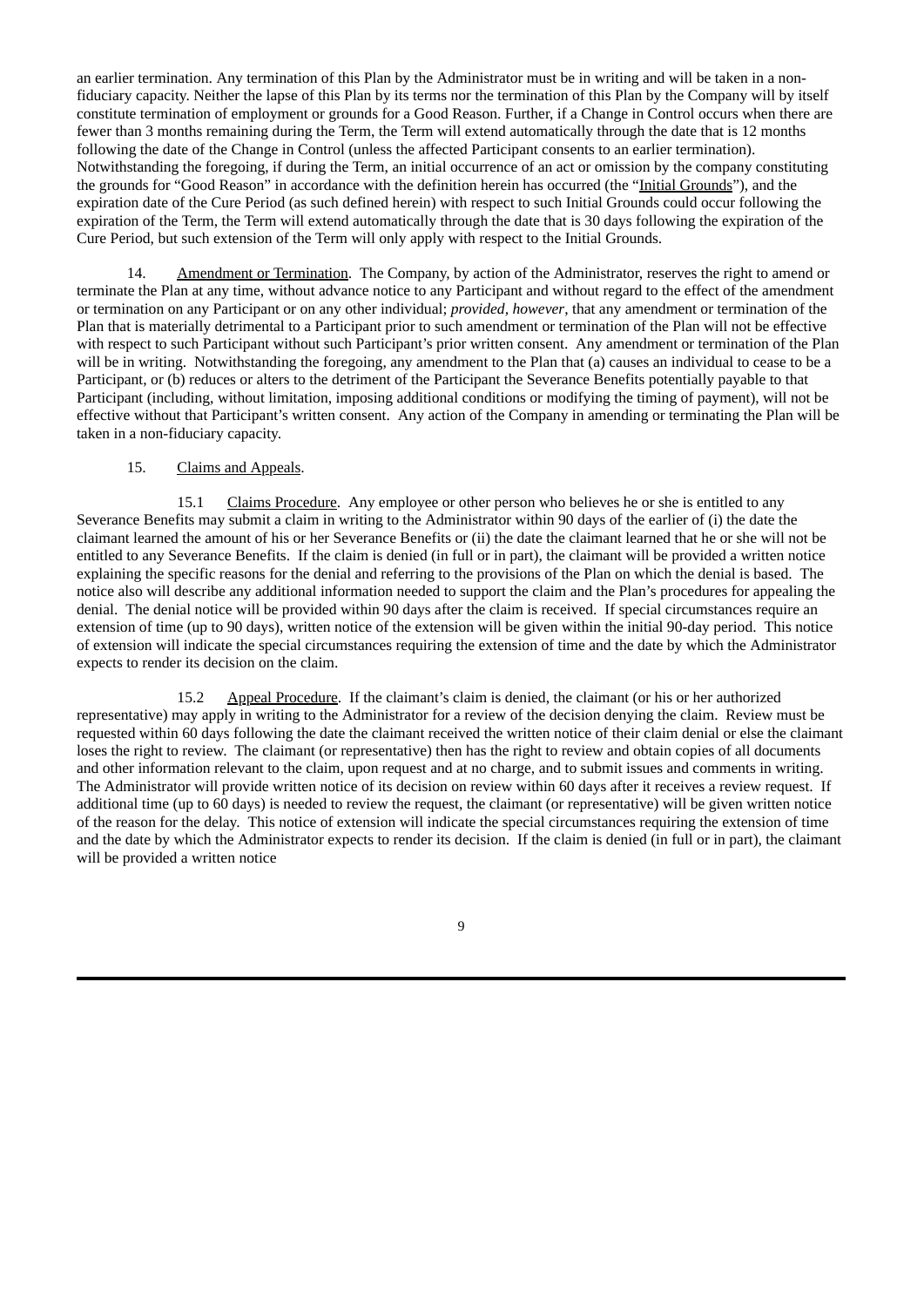explaining the specific reasons for the denial and referring to the provisions of the Plan on which the denial is based. The notice also will include a statement that the claimant will be provided, upon request and free of charge, reasonable access to, and copies of, all documents and other information relevant to the claim and a statement regarding the claimant's right to bring an action under Section 502(a) of ERISA.

16. Attorneys' Fees. The Company and each Participant shall each bear their own expenses, legal fees and other fees incurred in connection with this Plan and any claim for benefits hereunder.

17. Source of Payments. All payments under the Plan will be paid from the general funds of the Company; no separate fund will be established under the Plan, and the Plan will have no assets. No right of any person to receive any payment under the Plan will be any greater than the right of any other general unsecured creditor of the Company.

18. Inalienability. In no event may any current or former employee of the Company or any of its subsidiaries or affiliates sell, transfer, anticipate, assign or otherwise dispose of any right or interest under the Plan. At no time will any such right or interest be subject to the claims of creditors nor liable to attachment, execution or other legal process.

19. No Enlargement of Employment Rights. Neither the establishment or maintenance or amendment of the Plan, nor the making of any benefit payment hereunder, will be construed to confer upon any individual any right to continue to be an employee of the Company or any of its affiliates for any particular period of time, as nothing herein alters the at-will employment relationship between any Participant and the Company or, if applicable, any of its affiliates. The Company expressly reserves the right to discharge any of its employees at any time, with or without cause. However, as described in the Plan, a Participant may be entitled to Severance Benefits depending upon the circumstances of his or her termination of employment.

20. Successors. Any successor to the Company of all or substantially all of the Company's business and/or assets (whether direct or indirect and whether by purchase, merger, consolidation, liquidation or other transaction) will assume the obligations under the Plan and agree expressly to perform the obligations under the Plan in the same manner and to the same extent as the Company would be required to perform such obligations in the absence of a succession. For all purposes under the Plan, the term "Company" will include any successor to the Company's business and/or assets which become bound by the terms of the Plan by operation of law, or otherwise, and specifically with respect to the "Change in Control" definition, will mean the ultimate parent of any such successor, unless otherwise determined by the Administrator prior to such purchase, merger, consolidation, liquidation or other transaction.

21. Applicable Law. The provisions of the Plan will be construed, administered and enforced in accordance with ERISA and, to the extent applicable, the internal substantive laws of the state of Colorado (but not its conflict of laws provisions).

22. Severability. If any provision of the Plan is held invalid or unenforceable, its invalidity or unenforceability will not affect any other provision of the Plan, and the Plan will be construed and enforced as if such provision had not been included.

23. Headings. Headings in this Plan document are for purposes of reference only and will not limit or otherwise affect the meaning hereof.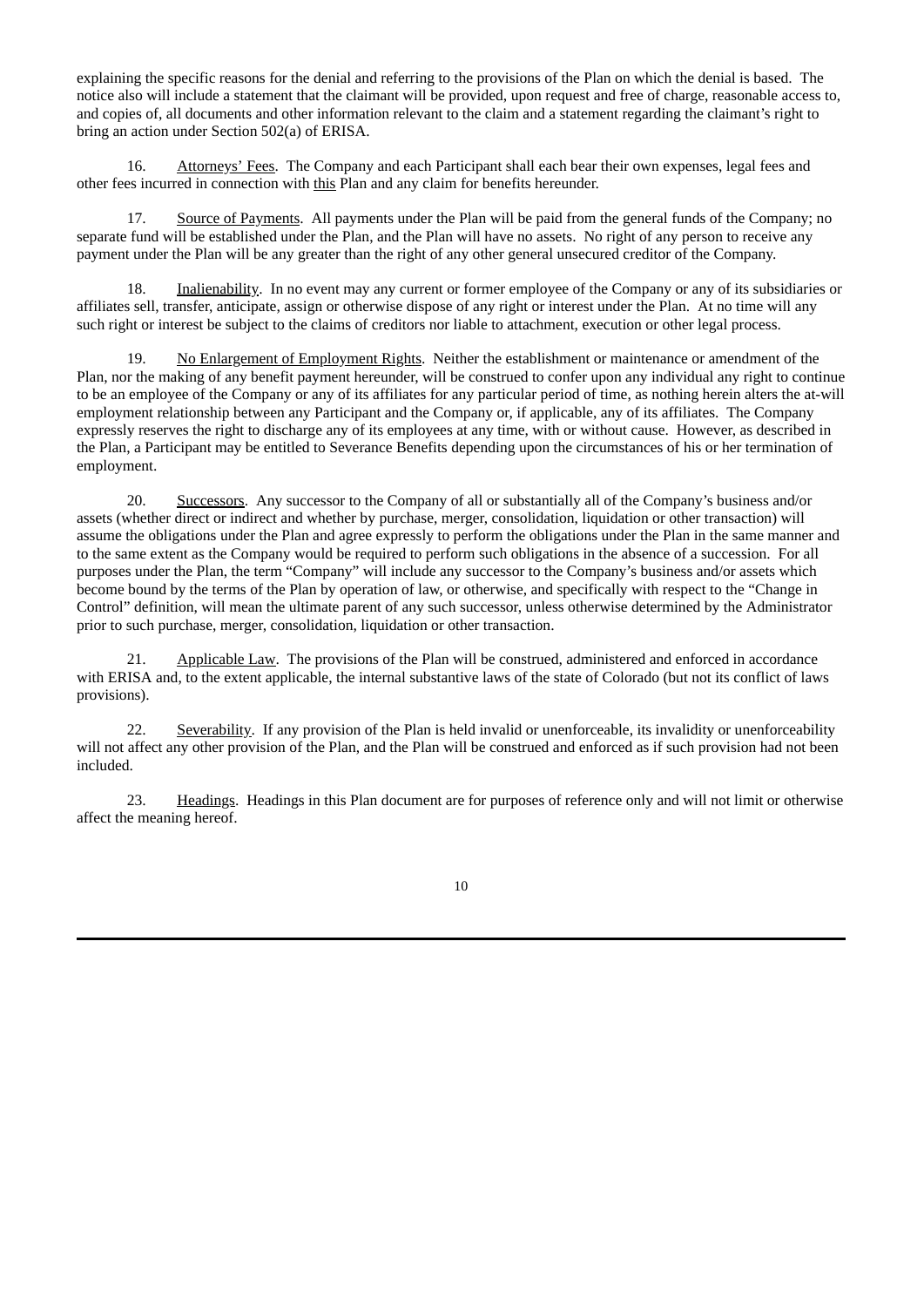24. Indemnification. The Company hereby agrees to indemnify and hold harmless the officers and employees of the Company, and the members of its Board, from all losses, claims, costs or other liabilities arising from their acts or omissions in connection with the administration, amendment or termination of the Plan, to the maximum extent permitted by applicable law. This indemnity will cover all such liabilities, including judgments, settlements and costs of defense. The Company will provide this indemnity from its own funds to the extent that insurance does not cover such liabilities. This indemnity is in addition to and not in lieu of any other indemnity provided to such person by the Company.

25. Additional Information.

| <b>Plan Name:</b>                                    | Solid Power, Inc. Executive Change in Control and<br>Severance Plan                                                                                                                            |
|------------------------------------------------------|------------------------------------------------------------------------------------------------------------------------------------------------------------------------------------------------|
| <b>Plan Sponsor:</b>                                 | Solid Power, Inc.<br>486 S Pierce Ave Suite E<br>Louisville, CO 80027<br>$(303)$ 219-0720                                                                                                      |
| <b>Identification Numbers:</b>                       | EIN:<br>PLAN:                                                                                                                                                                                  |
| <b>Plan Year:</b>                                    | Company's fiscal year                                                                                                                                                                          |
| <b>Plan Administrator:</b>                           | Solid Power, Inc.<br>Attention: Administrator of the Solid Power, Inc.<br>Executive Change in Control and Severance Plan<br>486 S Pierce Ave Suite E<br>Louisville, CO 80027<br>(303) 219-0720 |
| <b>Agent for Service of</b><br><b>Legal Process:</b> | Solid Power, Inc.<br>Attention: President<br>486 S Pierce Ave Suite E<br>Louisville, CO 80027<br>Service of process also may be made upon the<br>Administrator.<br>(303) 219-0720              |
| <b>Type of Plan</b>                                  | Severance Plan/Employee Welfare Benefit Plan                                                                                                                                                   |
| <b>Plan Costs</b>                                    | The cost of the Plan is paid by the Company.                                                                                                                                                   |
| 26.<br><b>Statement of ERISA Rights.</b>             |                                                                                                                                                                                                |

As a Participant under the Plan, you have certain rights and protections under ERISA:

1. You may examine (without charge) all Plan documents, including any amendments and copies of all documents filed with the U.S. Department of Labor. These documents are available for your review in the Company's human resources department.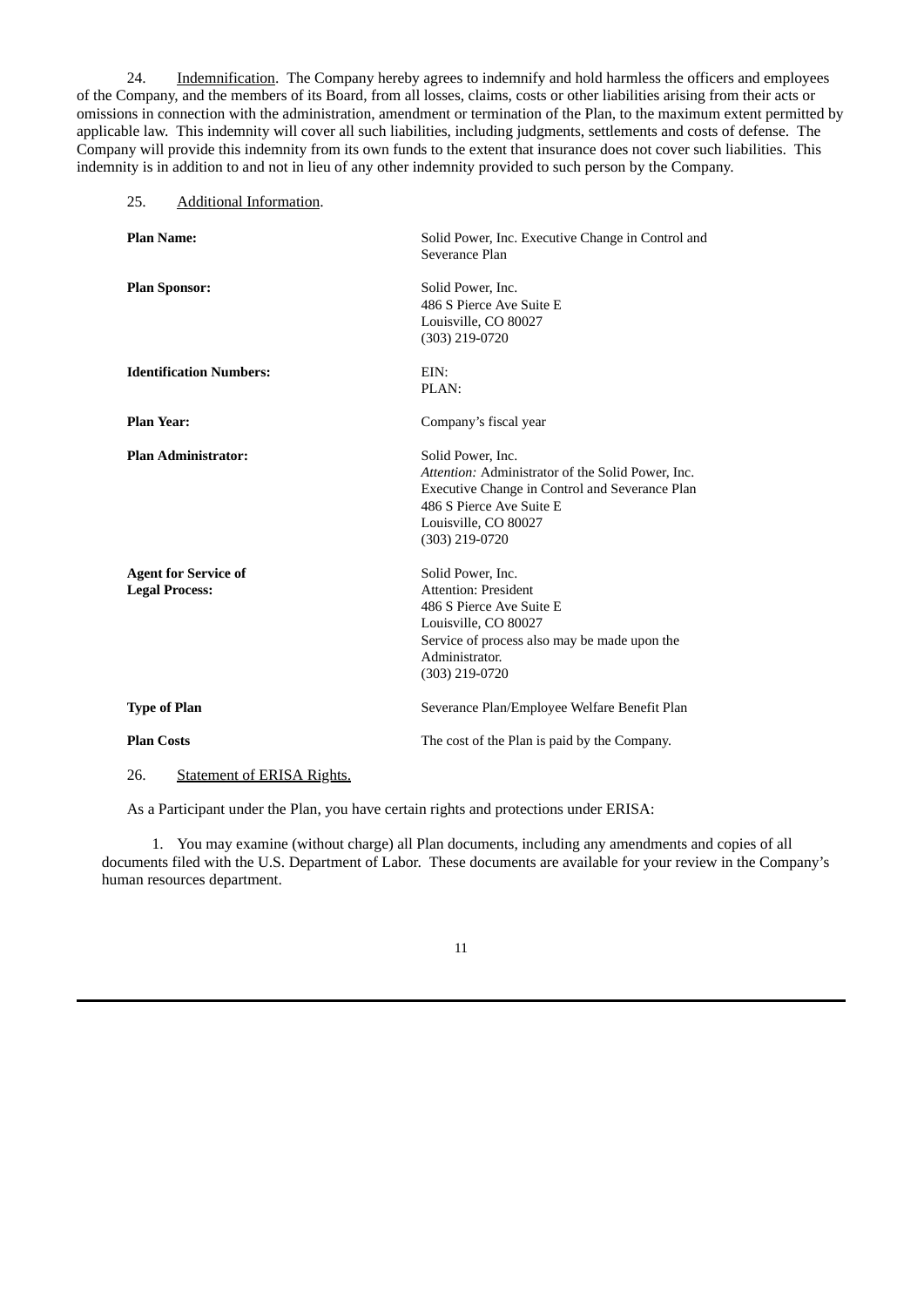2. You may obtain copies of all Plan documents and other Plan information upon written request to the Administrator. A reasonable charge may be made for such copies.

In addition to creating rights for Participants, ERISA imposes duties upon the people who are responsible for the operation of the Plan. The people who operate the Plan (called "fiduciaries") have a duty to do so prudently and in the interests of you and the other Participants. No one, including the Company or any other person, may fire you or otherwise discriminate against you in any way to prevent you from obtaining a benefit under the Plan or exercising your rights under ERISA. If your claim for a severance benefit is denied, in whole or in part, you must receive a written explanation of the reason for the denial. You have the right to have the denial of your claim reviewed. (The claim review procedure is explained in Section 14 above.)

Under ERISA, there are steps you can take to enforce the above rights. For example, if you request materials and do not receive them within 30 days, you may file suit in a federal court. In such a case, the court may require the Administrator to provide the materials and to pay you up to \$110 a day until you receive the materials, unless the materials were not sent due to reasons beyond the control of the Administrator. If you have a claim which is denied or ignored, in whole or in part, you may file suit in a federal court. If it should happen that you are discriminated against for asserting your rights, you may seek assistance from the U.S. Department of Labor, or you may file suit in a federal court.

In any case, the court will decide who will pay court costs and legal fees. If you are successful, the court may order the person you have sued to pay these costs and fees. If you lose, the court may order you to pay these costs and fees, for example, if it finds that your claim is frivolous.

If you have any questions regarding the Plan, please contact the Administrator. If you have any questions about this statement or about your rights under ERISA, you may contact the nearest area office of the Employee Benefits Security Administration (formerly the Pension and Welfare Benefits Administration), U.S. Department of Labor, listed in your telephone directory, or the Division of Technical Assistance and Inquiries, Employee Benefits Security Administration, U.S. Department of Labor, 200 Constitution Avenue, N.W. Washington, D.C. 20210. You also may obtain certain publications about your rights and responsibilities under ERISA by calling the publications hotline of the Employee Benefits Security Administration.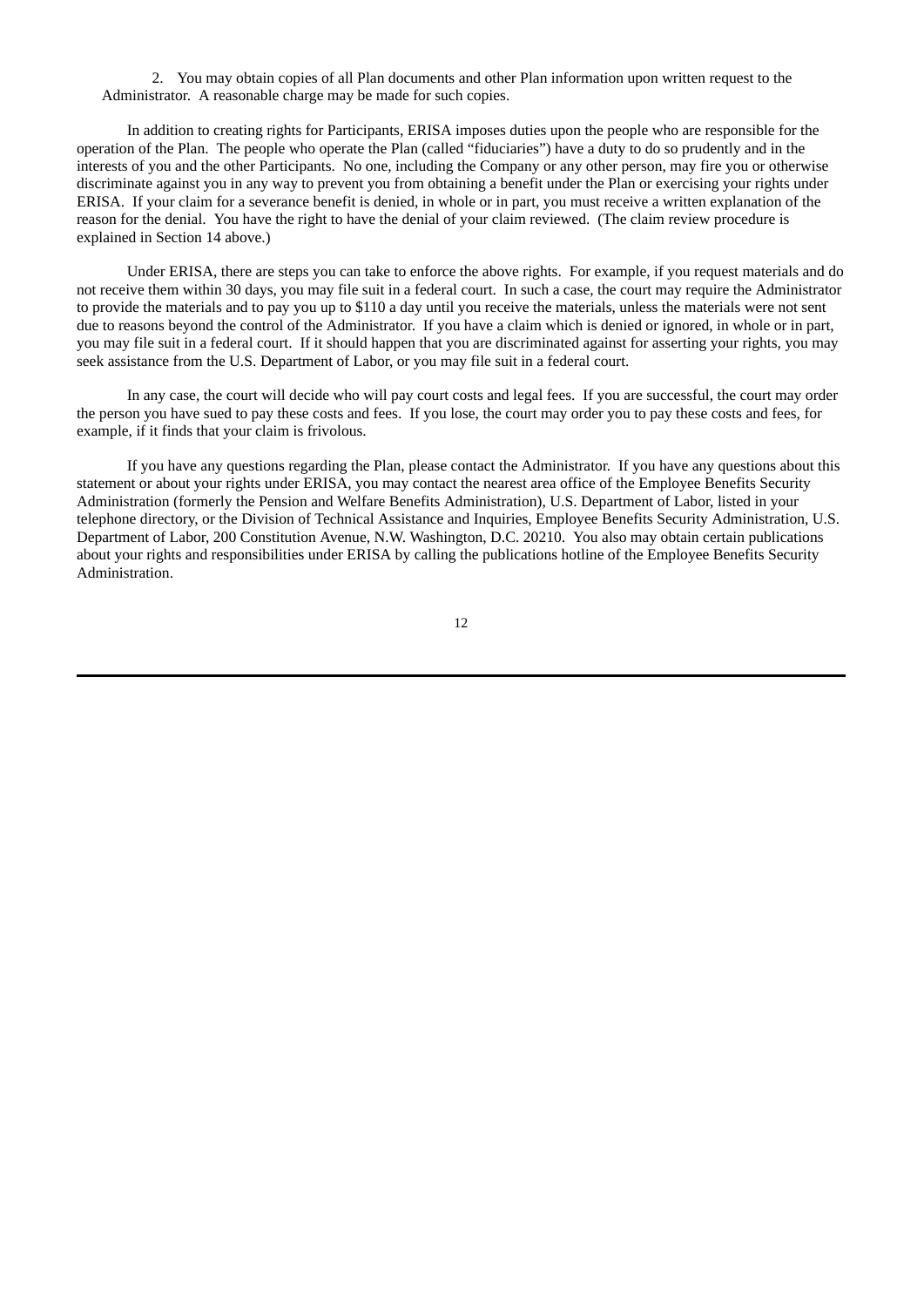#### Consent of Independent Registered Public Accounting Firm

We consent to the incorporation by reference in the Registration Statements (Form S-8 No. 333-262714) of Solid Power, Inc. of our report dated March 23, 2022, with respect to the consolidated financial statements of Solid Power, Inc. included in this Annual Report (Form 10-K) of Solid Power, Inc. for the year ended December 31, 2021.

/s/ Ernst & Young LLP

Denver, CO March 23, 2022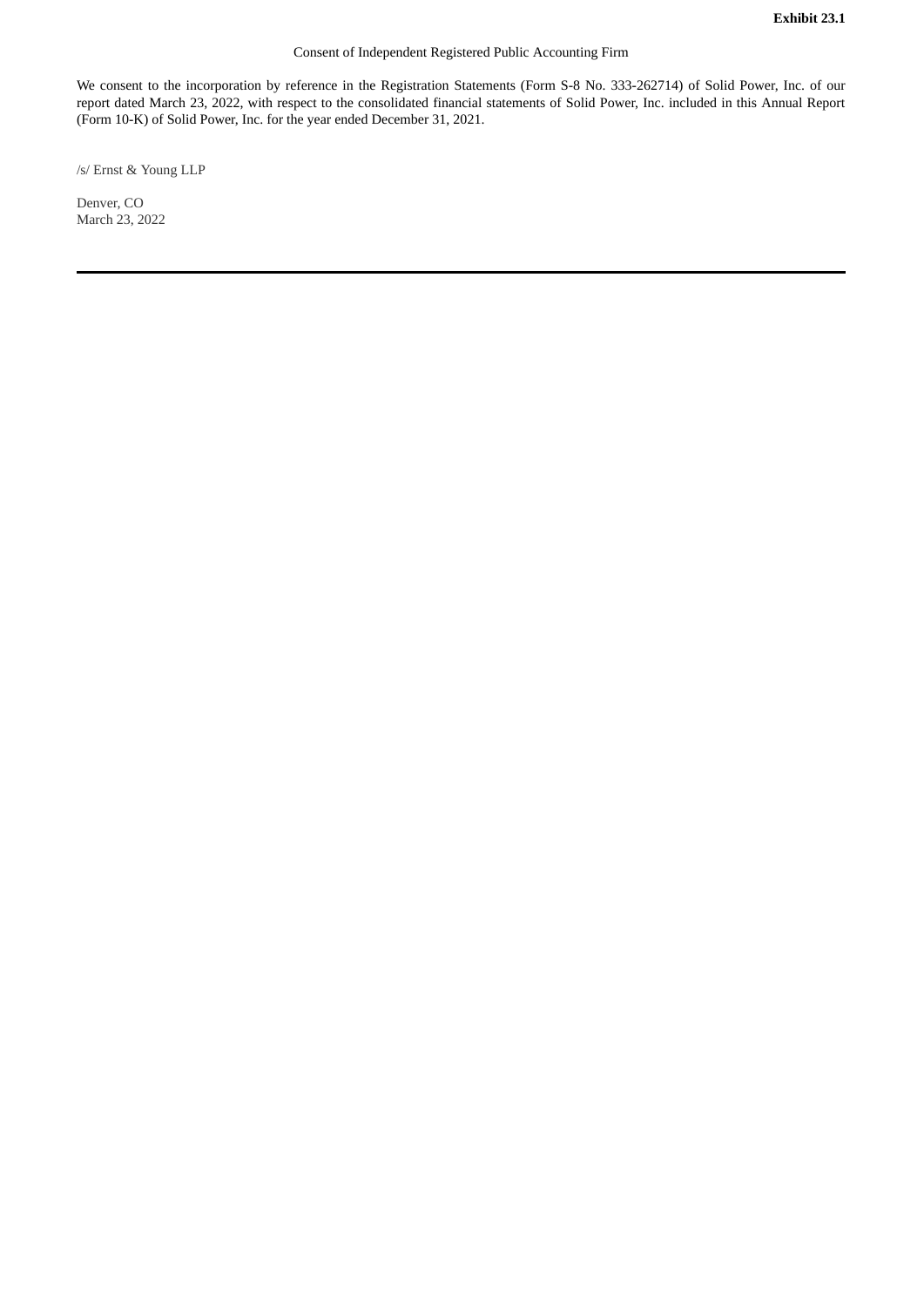#### **CERTIFICATION PURSUANT TO RULES 13a-14(a) AND 15d-14(a) UNDER THE SECURITIES EXCHANGE ACT OF 1934, AS ADOPTED PURSUANT TO SECTION 302 OF THE SARBANES-OXLEY ACT OF 2002**

I, Douglas Campbell, certify that:

1. I have reviewed this Annual Report on Form 10-K of Solid Power, Inc.;

2. Based on my knowledge, this report does not contain any untrue statement of a material fact or omit to state a material fact necessary to make the statements made, in light of the circumstances under which such statements were made, not misleading with respect to the period covered by this report;

3. Based on my knowledge, the financial statements, and other financial information included in this report, fairly present in all material respects the financial condition, results of operations and cash flows of the registrant as of, and for, the periods presented in this report;

4. The registrant's other certifying officer(s) and I are responsible for establishing and maintaining disclosure controls and procedures (as defined in Exchange Act Rules 13a-15(e) and 15d-15(e)) and internal control over financial reporting (as defined in Exchange Act Rules 13a-15(f) and 15d-15(f)) for the registrant and have:

(a) Designed such disclosure controls and procedures, or caused such disclosure controls and procedures to be designed under our supervision, to ensure that material information relating to the registrant, including its consolidated subsidiaries, is made known to us by others within those entities, particularly during the period in which this report is being prepared;

(b) Designed such internal control over financial reporting, or caused such internal control over financial reporting to be designed under our supervision, to provide reasonable assurance regarding the reliability of financial reporting and the preparation of financial statements for external purposes in accordance with generally accepted accounting principles;

(c) Evaluated the effectiveness of the registrant's disclosure controls and procedures and presented in this report our conclusions about the effectiveness of the disclosure controls and procedures, as of the end of the period covered by this report based on such evaluation; and

(d) Disclosed in this report any change in the registrant's internal control over financial reporting that occurred during the registrant's most recent fiscal quarter (the registrant's fourth fiscal quarter in the case of an annual report) that has materially affected, or is reasonably likely to materially affect, the registrant's internal control over financial reporting; and

5. The registrant's other certifying officer(s) and I have disclosed, based on our most recent evaluation of internal control over financial reporting, to the registrant's auditors and the audit committee of the registrant's board of directors (or persons performing the equivalent functions):

(a) All significant deficiencies and material weaknesses in the design or operation of internal control over financial reporting which are reasonably likely to adversely affect the registrant's ability to record, process, summarize and report financial information; and

(b) Any fraud, whether or not material, that involves management or other employees who have a significant role in the registrant's internal control over financial reporting.

Date: March 23, 2022

By: /s/ Douglas Campbell

Douglas Campbell Chief Executive Officer (Principal Executive Officer)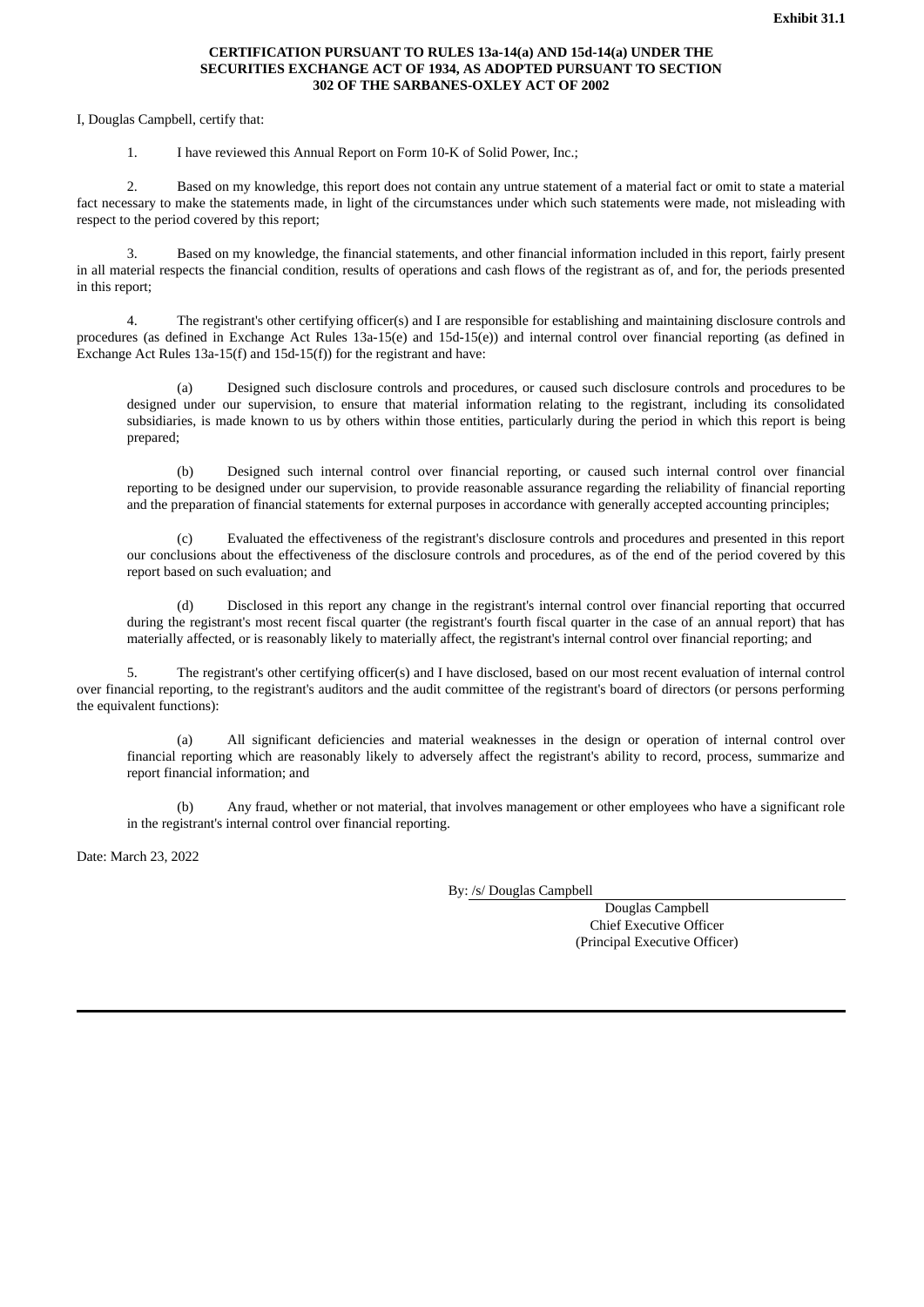#### **CERTIFICATION PURSUANT TO RULES 13a-14(a) AND 15d-14(a) UNDER THE SECURITIES EXCHANGE ACT OF 1934, AS ADOPTED PURSUANT TO SECTION 302 OF THE SARBANES-OXLEY ACT OF 2002**

I, Kevin Paprzycki, certify that:

- 1. I have reviewed this Annual Report on Form 10-K of Solid Power, Inc.;
- 2. Based on my knowledge, this report does not contain any untrue statement of a material fact or omit to state a material fact necessary to make the statements made, in light of the circumstances under which such statements were made, not misleading with respect to the period covered by this report;
- 3. Based on my knowledge, the financial statements, and other financial information included in this report, fairly present in all material respects the financial condition, results of operations and cash flows of the registrant as of, and for, the periods presented in this report;
- 4. The registrant's other certifying officer(s) and I are responsible for establishing and maintaining disclosure controls and procedures (as defined in Exchange Act Rules 13a-15(e) and 15d-15(e)) and internal control over financial reporting (as defined in Exchange Act Rules 13a-15(f) and 15d-15(f)) for the registrant and have:
	- (a) Designed such disclosure controls and procedures, or caused such disclosure controls and procedures to be designed under our supervision, to ensure that material information relating to the registrant, including its consolidated subsidiaries, is made known to us by others within those entities, particularly during the period in which this report is being prepared;
	- (b) Designed such internal control over financial reporting, or caused such internal control over financial reporting to be designed under our supervision, to provide reasonable assurance regarding the reliability of financial reporting and the preparation of financial statements for external purposes in accordance with generally accepted accounting principles;
	- (c) Evaluated the effectiveness of the registrant's disclosure controls and procedures and presented in this report our conclusions about the effectiveness of the disclosure controls and procedures, as of the end of the period covered by this report based on such evaluation; and
	- (d) Disclosed in this report any change in the registrant's internal control over financial reporting that occurred during the registrant's most recent fiscal quarter (the registrant's fourth fiscal quarter in the case of an annual report) that has materially affected, or is reasonably likely to materially affect, the registrant's internal control over financial reporting; and
- 5. The registrant's other certifying officer(s) and I have disclosed, based on our most recent evaluation of internal control over financial reporting, to the registrant's auditors and the audit committee of the registrant's board of directors (or persons performing the equivalent functions):
	- (a) All significant deficiencies and material weaknesses in the design or operation of internal control over financial reporting which are reasonably likely to adversely affect the registrant's ability to record, process, summarize and report financial information; and
	- (b) Any fraud, whether or not material, that involves management or other employees who have a significant role in the registrant's internal control over financial reporting.

Date: March 23, 2022

By: /s/ Kevin Paprzycki

Kevin Paprzycki Chief Financial Officer and Treasurer (Principal Financial and Accounting Officer)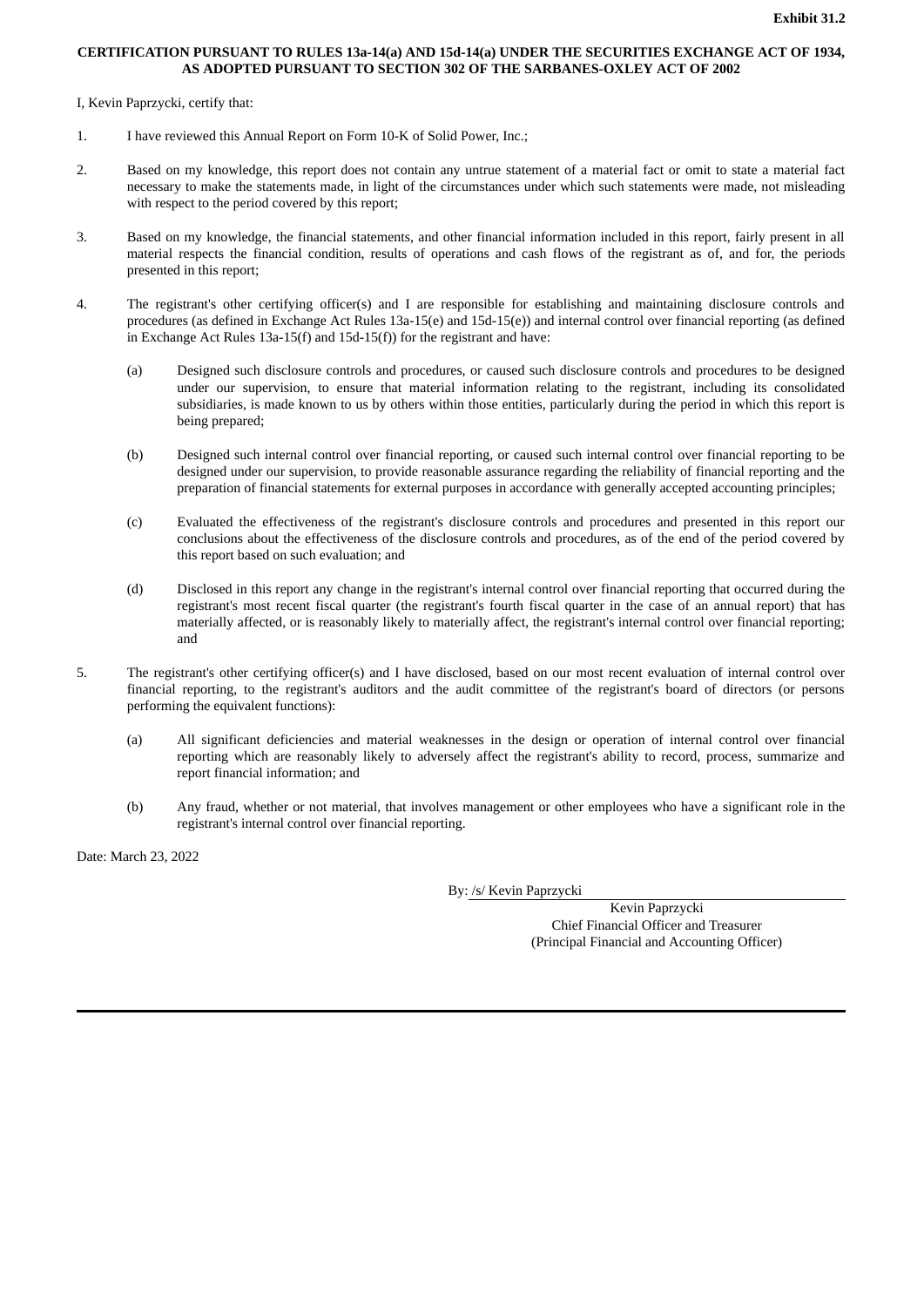### **CERTIFICATION PURSUANT TO 18 U.S.C. SECTION 1350, AS ADOPTED PURSUANT TO SECTION 906 OF THE SARBANES-OXLEY ACT OF 2002**

In connection with the Annual Report of Solid Power, Inc. (the "Company") on Form 10-K for the period ended December 31, 2021 as filed with the Securities and Exchange Commission on the date hereof (the "Report"), I, to the best of my knowledge, certify, pursuant to 18 U.S.C. Section 1350, as adopted pursuant to Section 906 of the Sarbanes-Oxley Act of 2002, that:

- 1. The Report fully complies with the requirements of section 13(a) or 15(d) of the Securities Exchange Act of 1934; and
- 2. The information contained in the Report fairly presents, in all material respects, the financial condition and results of operations of the Company.

Date: March 23, 2022

By: /s/ Douglas Campbell

Douglas Campbell Chief Executive Officer (Principal Executive Officer)